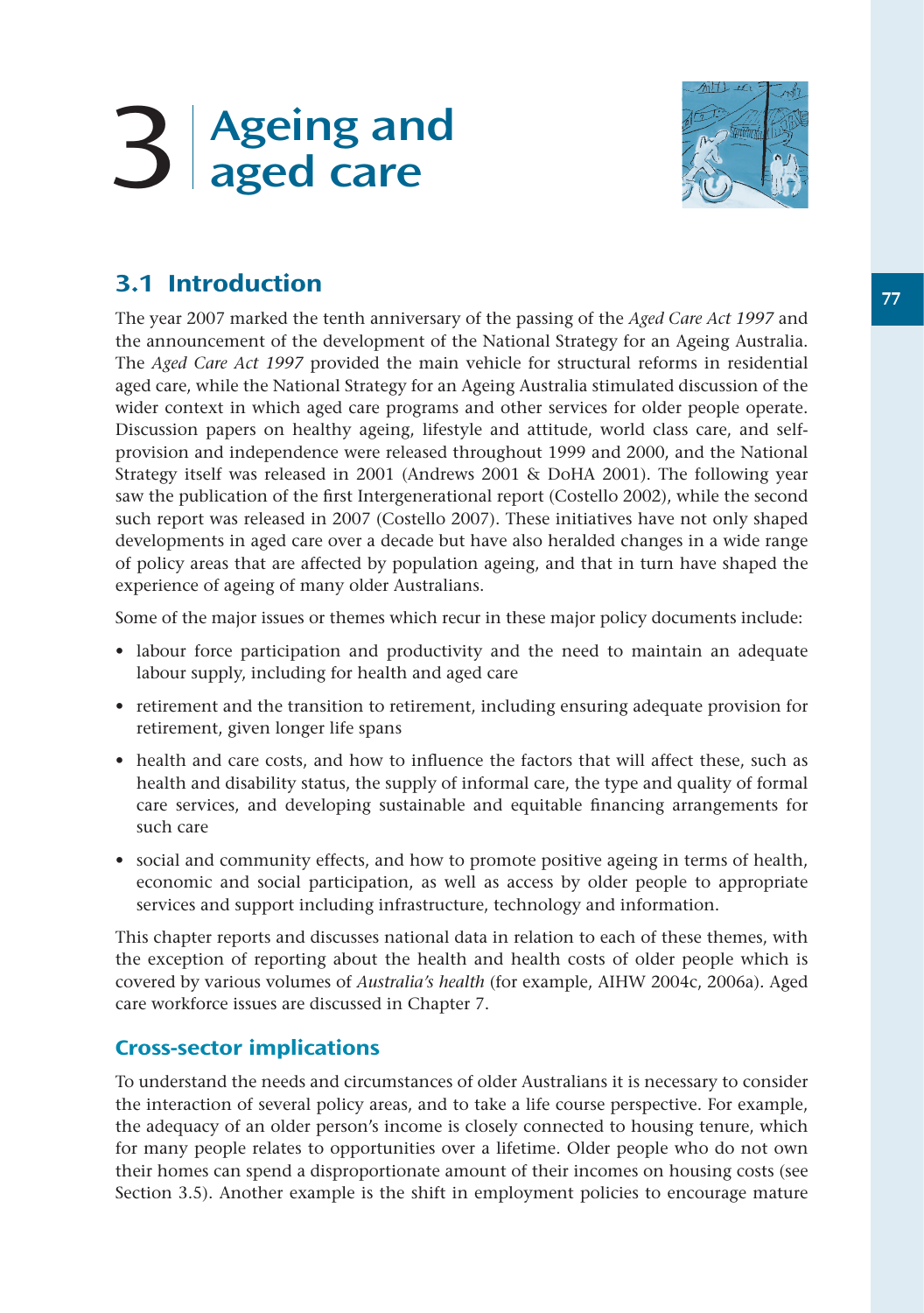age people to remain in (or return to) paid employment; as people in this age group are an important source of informal care to ageing parents, and to spouses and other family members with disability, social policy provisions including those for respite care may need to take into account any changing employment trends. Long before baby boomers become concerned with their own aged care needs, many will be considering how to balance paid employment, mid-life and retirement lifestyle aspirations, and the care of ageing parents or other family members.

Available data limit the extent to which such cross-cutting analyses are possible. Increasingly, information systems will need to better support cross-policy perspectives, which require a wide range of data concerning the circumstances, needs and service experiences of older people. The Information Development Plan to improve statistics on older persons, currently under development by the Australian Bureau of Statistics (ABS) in consultation with relevant stakeholders, is one useful step in this direction, as are the ongoing activities to improve data consistency and quality under the National Community Services Agreement, and the activities at both national and state level to promote appropriate techniques of data linkage among administrative data sets and between survey data and administrative by-product data.

Current research initiatives, such as those funded through the Ageing Well, Ageing Productively research grants*,* are also fostering cross-sector views of ageing. Collaborative and multidisciplinary research is also being encouraged to inform the development of new, more integrated services for people with complex and changing care needs and their carers. For example, the recent funding provided by the Australian Government for Dementia Collaborative Research Centres and Dementia Research Grants is explicitly focused on promoting collaborative research that will improve the quality of life and care for people with dementia and their carers.

## Service development

The goal of the Australian aged care service system has been the 'provision of a cohesive framework of high quality and cost-effective care services for frail older people and their carers' (DHFS 1996:117). Much of the early progress in implementing the *Aged Care Act 1997* was focused on funding and structural issues in the residential aged care sector. However, the last two decades have also seen the growing provision of community care options to support people in their own homes for as long as is reasonable. These have been accompanied by the development of respite care and other support services for carers.

In recent years there has been a strong and public emphasis on quality of care, prevention of elder abuse, consumer rights and access to information. The Office for Aged Care Quality and Compliance (which replaced the Aged Care Complaints Resolution Scheme in 2006) employs nationally centralised arrangements for the receipt and handling of complaints. Mandatory reporting of incidents of sexual or physical assault has been introduced (DoHA 2006b). Ongoing efforts aim to introduce common arrangements for accessing community care programs and to reduce the system's complexity for aged care consumers and providers (Section 3.7). The Securing the Future of Aged Care for Australians package announced in February 2007 includes six measures to expand and improve the provision of community care, as well as responding to the Hogan Review's recommendations about financing residential aged care (Section 3.7).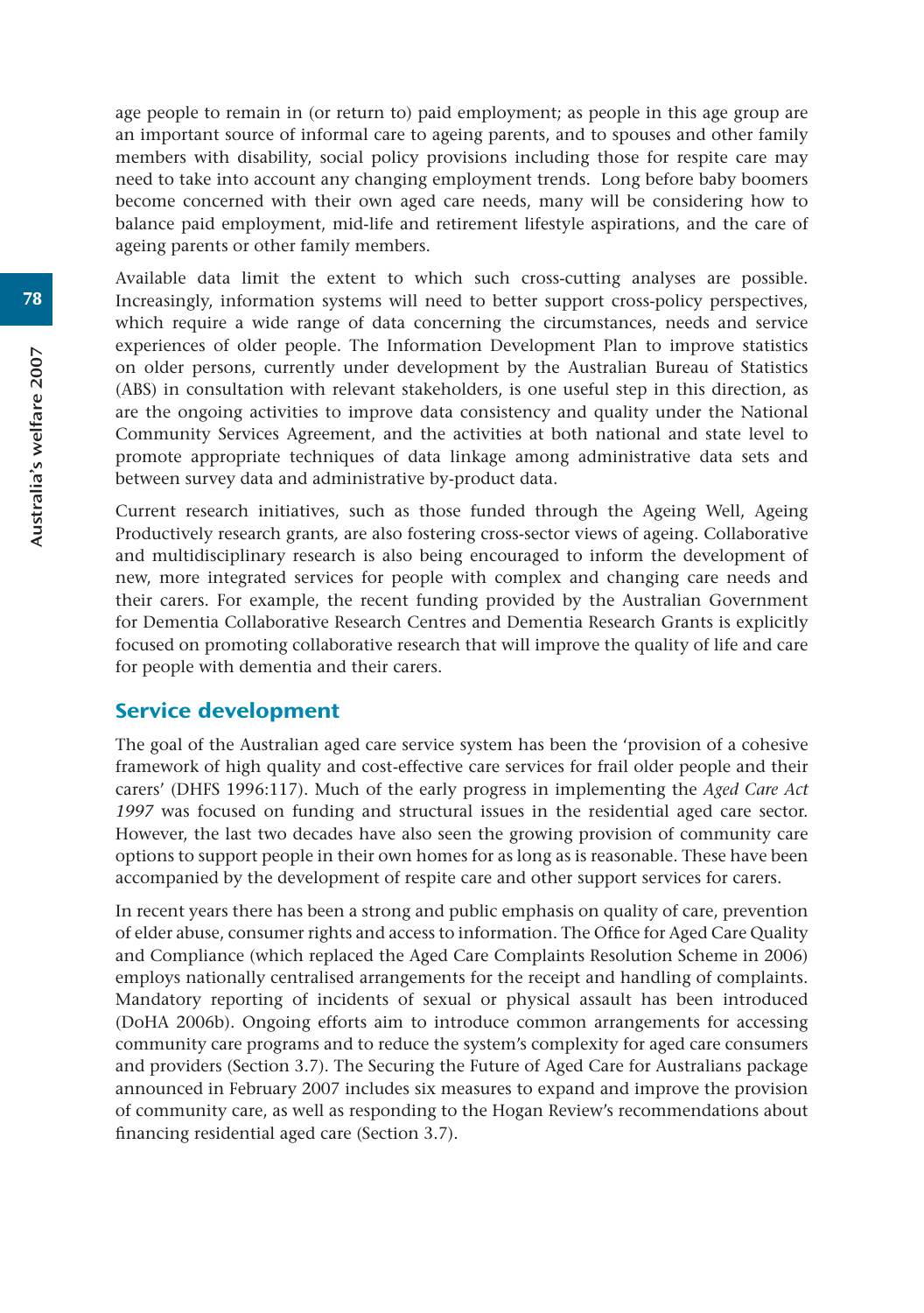These developments illustrate the push towards integrating ageing and aged care issues into broader community concerns, and recognise their connection to policy developments in other areas. For example, the provision of high quality support and care to older people remaining at home poses challenges such as those highlighted by the National Strategy for an Ageing Australia on the role of infrastructure and community support (including housing, transport and communications infrastructure) in enabling older Australians to participate in and remain connected to society.

Aged care service provision continues to be challenged by and to respond to the diversity of consumers' needs and preferences. For example, the development of community care options responds to the preferences of older people to remain living in their own homes. However, this does not mean that all older people have been equally well served by the available options. Older people with high and complex needs had limited community care options targeted directly to them until Extended Aged Care at Home (EACH) packages were introduced: the creation of EACH Dementia packages in 2006 has now provided a community care option specifically targeted to high care clients with dementia and behavioural and psychological symptoms.

Other challenges relate to not only where the service should be delivered but what type of assistance should be offered, and how creatively and responsively services can be delivered to satisfy a spectrum of needs from social support and inclusion to physical care. For example, current home-based service delivery styles may meet the need for physical care and allow older people to remain at home but do little to counteract experiences of loneliness and social isolation of older people who live alone. For this group of people, psychosocial needs may eventually contribute to decisions to seek entry to residential care. Similarly, older people from diverse cultural and language backgrounds may feel poorly cared for if services are not delivered with appropriate levels of cultural sensitivity, even where the quality of the service and the intentions of the service provider are otherwise exemplary.

Questions about the balance of provision of community and residential aged care (or other forms of congregate living), the continuum of care offered in a home-based setting, and the role of and support for informal care providers remain central to understanding and further improving the quality and appropriateness of care.

Some important questions, however, continue to challenge researchers and policy makers alike. Among these questions are how the system of care and support programs is used by older people over time, and how the various program offerings fit together from the consumers' and providers' perspectives. For example, does the use of community care delay or prevent entry to residential aged care? Does the use of community care reduce the incidence of fall-related hospitalisations? Addressing questions of this nature currently requires the analysis of data linked across multiple aged care programs; the next few years should see considerable improvement in Australia's capacity to answer these types of questions. One such project is under way at the Australian Institute of Health and Welfare (AIHW) in collaboration with Professor Stephen Duckett (University of Queensland) and Dr Yvonne Wells (La Trobe University) as part of a project investigating the care pathways of older people across both community and residential care sectors funded by the National Health and Medical Research Council (NHMRC).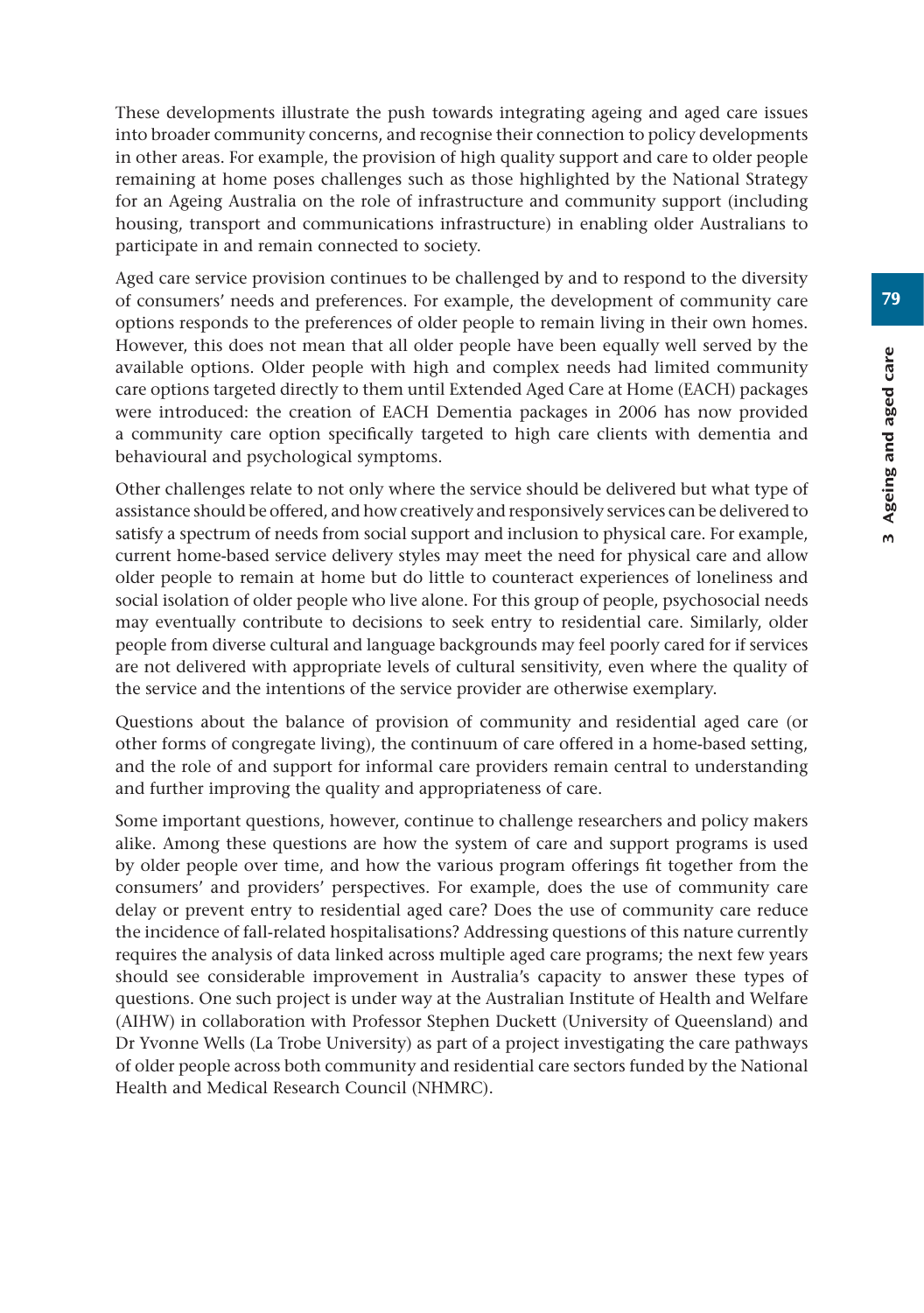## Chapter outline

This chapter discusses the characteristics of Australia's older population and the care and services they receive. The primary focus is on people aged 65 years or over, the age from which people can access the Age Pension. This age group potentially conceals considerable diversity in the circumstances and needs of older people. Wherever possible, the chapter disaggregates data by age group to reveal differences between 'younger' old and the very old (those aged 85 years or over). Other age groups, however, can also be relevant in discussions about ageing. For example, workers aged 45 years or over—mature-aged workers—are the focus of research and policy designed to retain older workers in the labour force. This age group is also an important source of family caregivers who support older parents and relatives. Where relevant, this chapter includes data on age groups younger than 65 years.

Section 3.2 examines the size and certain characteristics of the older population, including Indigenous status, cultural and linguistic diversity, accommodation and living arrangements, and disability. Section 3.3 discusses issues related to labour force participation by mature-aged and older people, while data on social participation by older people is presented in Section 3.4.

Older people are eligible for, and make use of, a range of benefits and services that are available to the general population, such as housing (see Chapter 5), hospital care, medical care and pharmaceuticals (AIHW 2006a). However, certain types of income support and care services are either targeted to, or primarily used by, older people. Sections 3.5 to 3.9 deal with support and care for older people, including the main forms of income support, informal care, and government-funded aged care services. Data on services and client profiles are presented to give a picture of the service system as it exists now, against the backdrop of developments in support for older people. Section 3.7 also covers recent developments in community and residential aged care.

It should be noted that the age group aged 65 years or over is not used by government as a planning or funding tool for the majority of the programs discussed, and that younger people can and do access these services. The use of services by younger people with disability is examined in Chapter 4.

Section 3.10 draws on the limited data available about outcomes to discuss trends in accessibility and use of the main national aged care programs, older people's satisfaction with their ability to leave home and participate in the community, and their reports of unmet need for formal and informal assistance.

Expenditure on aged care is covered in Section 3.11.

Throughout the chapter use is made of different terms that have subtly different meanings despite apparent similarities. What might appear to be inconsistent use of language in the chapter arises because the chapter draws on data from multiple sources, including administrative data collections and ABS surveys, each with its own lexicon. In addition to the Glossary in this volume, Box 3.1 lists some key terms and concepts used in this chapter.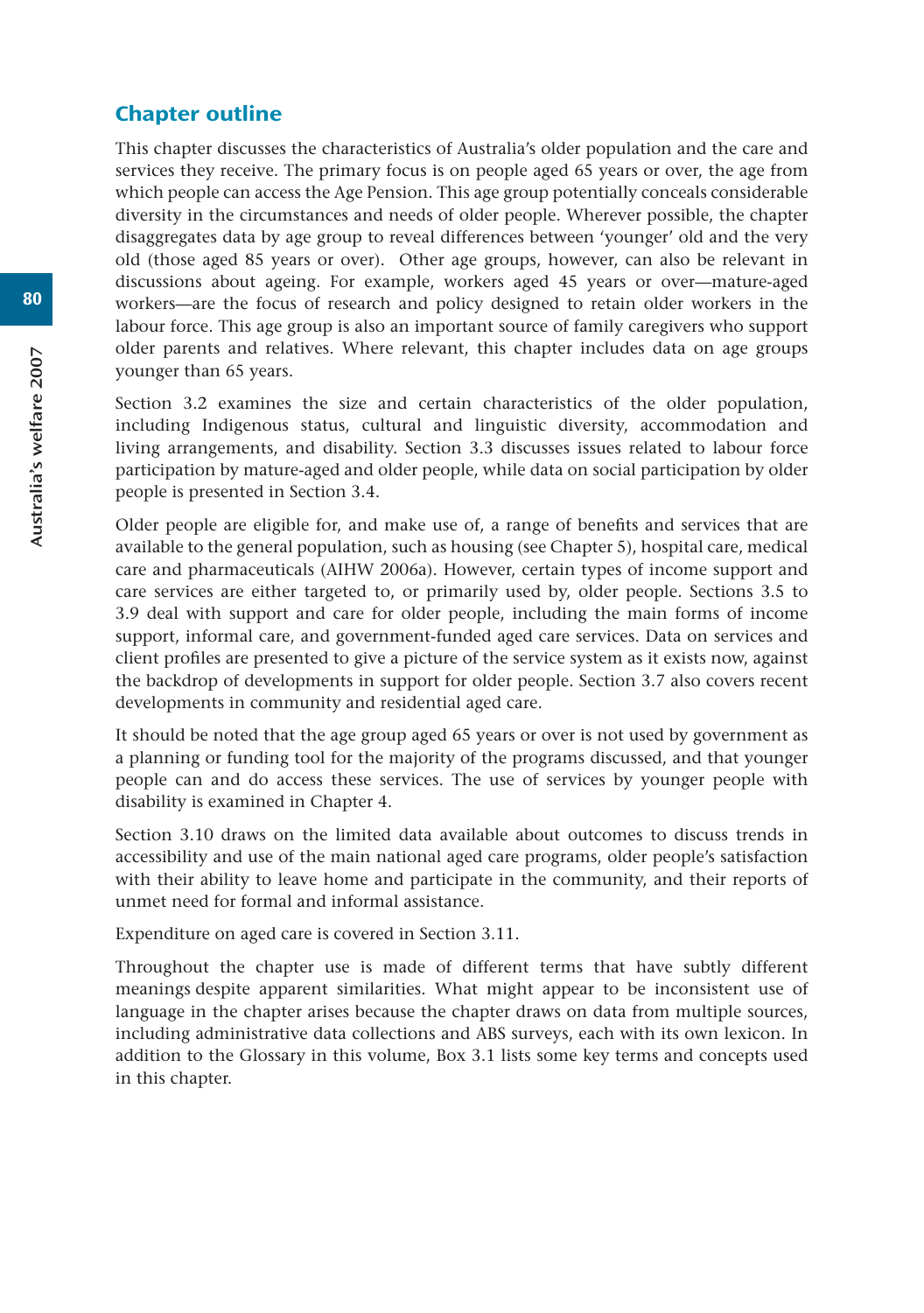#### Box 3.1: Key concepts and terminology used in Chapter 3

**Activity limitation**—As defined by the ABS Survey of Disability, Ageing and Carers, a person has a limitation if they have difficulty doing the activity, need assistance from another person or use an aid. The related terms 'core activity limitation'and 'profound or severe limitation' are used when referring to results from the ABS survey, consistent with the survey definitions (ABS 2004b).

**Aged care home**—This term is used as in the *Report on the operation of the Aged Care Act 1997* (DoHA 2006b) to refer to Australian Government-accredited facilities that provide supported aged care accommodation (low and high care).

**Aged care accommodation**—A term used in the ABS Survey of Disability, Ageing and Carers to refer to those components of 'cared accommodation' (see definition below) that are specifically for older people. Used here only for the purpose of reporting data from the ABS survey.

**Cared accommodation**—The ABS Survey of Disability, Ageing and Carers defines cared accommodation to include hospitals, homes for the aged such as nursing homes and aged-care hostels, cared components of retirement villages, and other 'homes', such as children's homes (ABS 2004b). Used here only for the purpose of reporting data from the ABS survey.

**Community living**—References to living 'in the community', or similar words, in this chapter mean that the place of usual residence is a private or non-private dwelling as distinct from residential aged care, hospital or other type of institutional accommodation. Community settings include private dwellings (a person's own home or a home owned by a relative or friend) and certain types of non-private dwellings, for example, retirement village accommodation.

**Disability**—When used in connection with data from the ABS Survey of Disability, Ageing and Carers 'disability' is defined as having one or more of 17 impairments, activity limitations, or participation restrictions which have lasted, or are likely to last, for at least 6 months and which restrict everyday activities (ABS 2004b). See also Chapter 4.

**Profound or severe activity limitation**—A person with profound or severe limitation needs help or supervision always (profound) or sometimes (severe) to perform activities that most people undertake at least daily, that is, the core activities of self-care, mobility and/or communication. People with profound or severe core activity limitation typically need daily assistance because of the frequency that core activities need to be performed for health, safety and quality of life.

**Residential aged care**—This is used here as an umbrella term to refer to low and high care services provided in Australian Government-accredited aged care homes, where high care and low care are as defined in the *Report on the operation of the Aged Care Act 1997* (DoHA 2006b). Includes accommodation-related services with personal care services (low and high care), plus nursing services and equipment (high care only).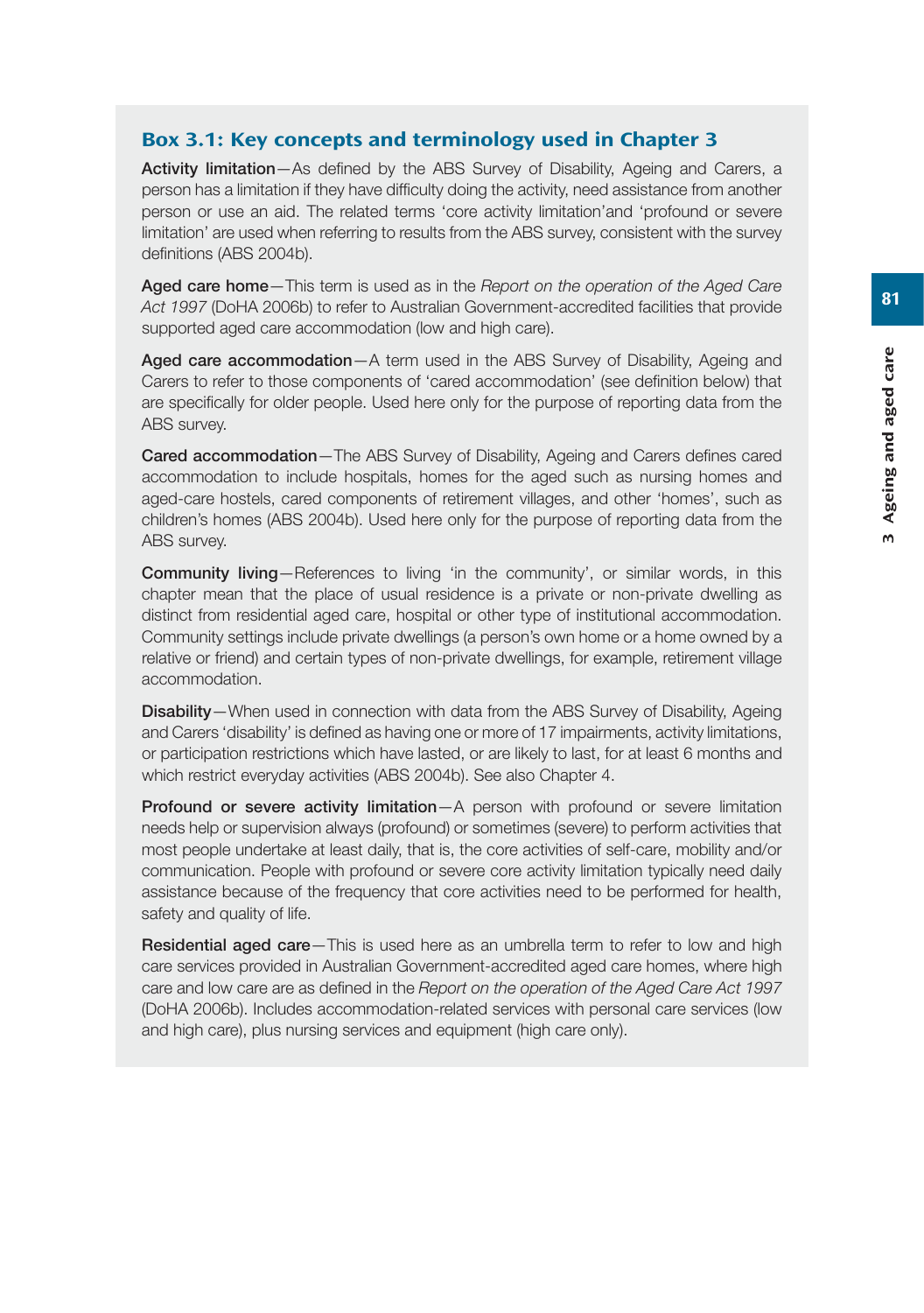# 3.2 Australia's older population

## Age and sex

On 30 June 2006, an estimated 2.7 million Australian residents were aged 65 years or over, more than half of whom were aged 65–74 years (Table 3.1). Women accounted for around 55% of older people but are a higher share of the very old (68% of people aged 85 years or over).

| <b>Males</b> | <b>Females</b> | <b>Persons</b> | <b>Males</b> | <b>Females</b> | <b>Persons</b> |
|--------------|----------------|----------------|--------------|----------------|----------------|
|              | <b>Number</b>  |                |              | Per cent       |                |
| 385.226      | 393.943        | 779.169        | 31.8         | 26.7           | 29.0           |
| 302,778      | 326,360        | 629.138        | 25.0         | 22.1           | 23.4           |
| 252,158      | 299.330        | 551,488        | 20.8         | 20.3           | 20.5           |
| 166,000      | 239,328        | 405.328        | 13.7         | 16.2           | 15.1           |
| 104.337      | 217.654        | 321.991        | 8.6          | 14.7           | 12.0           |
| 1,210,499    | 1,476,615      | 2,687,114      | 100.0        | 100.0          | 100.0          |
|              |                |                |              |                |                |

#### **Table 3.1: Persons aged 65 years or over, 30 June 2006**

*Source:* ABS 2007e.

As a proportion of the total population, people aged 65 years or over increased from 12% in 1996 to 13% in 2006. More rapid growth in the older population as a share of total population will take place from 2011 onwards as surviving members of the baby-boomer generation reach 65 years of age. Growth in the older population has a direct effect on the provision of Australian Government-funded aged care places as planning targets are currently based on the size of the population aged 70 years and over.

In the last decade the rate of growth in the population aged 65 years or over has been fairly constant, while the considerably higher rate of growth of the very old population accelerated around 2004 (Figure 3.1). The number of people aged 85 years or over doubled in the 15 years to 2006. Growth in the very old population will be a major influence on government spending on aged care over the next 40 years; during this period the number of people aged 85 years or over is projected to more than quadruple to 1.6 million (Costello 2007).

## Older Aboriginal and Torres Strait Islander people

The Aboriginal and Torres Strait Islander population of Australia has a much younger age structure than other Australians, but it too is ageing. People aged 65 years or over make up just 3% of the Indigenous population, and this proportion is expected to remain the same until at least 2009; however, the median age of Indigenous Australians is rising due to a falling proportion of Indigenous people aged less than 15 years (ABS 2004a).

ABS projections suggest that in 2006 between 41,000 and 45,000 Aboriginal and Torres Strait Islander people were aged 50–64 years (Table 3.2). People aged 50 years or over accounted for around 11% of the total Indigenous population in 2006. Like the general population, the age composition of Aboriginal and Torres Strait Islander communities varies considerably across regions: ABS projections for 2006 indicate that people aged 50 years or over represented anywhere between 9% and 15% of regional Indigenous communities (ABS 2004a:Table 33).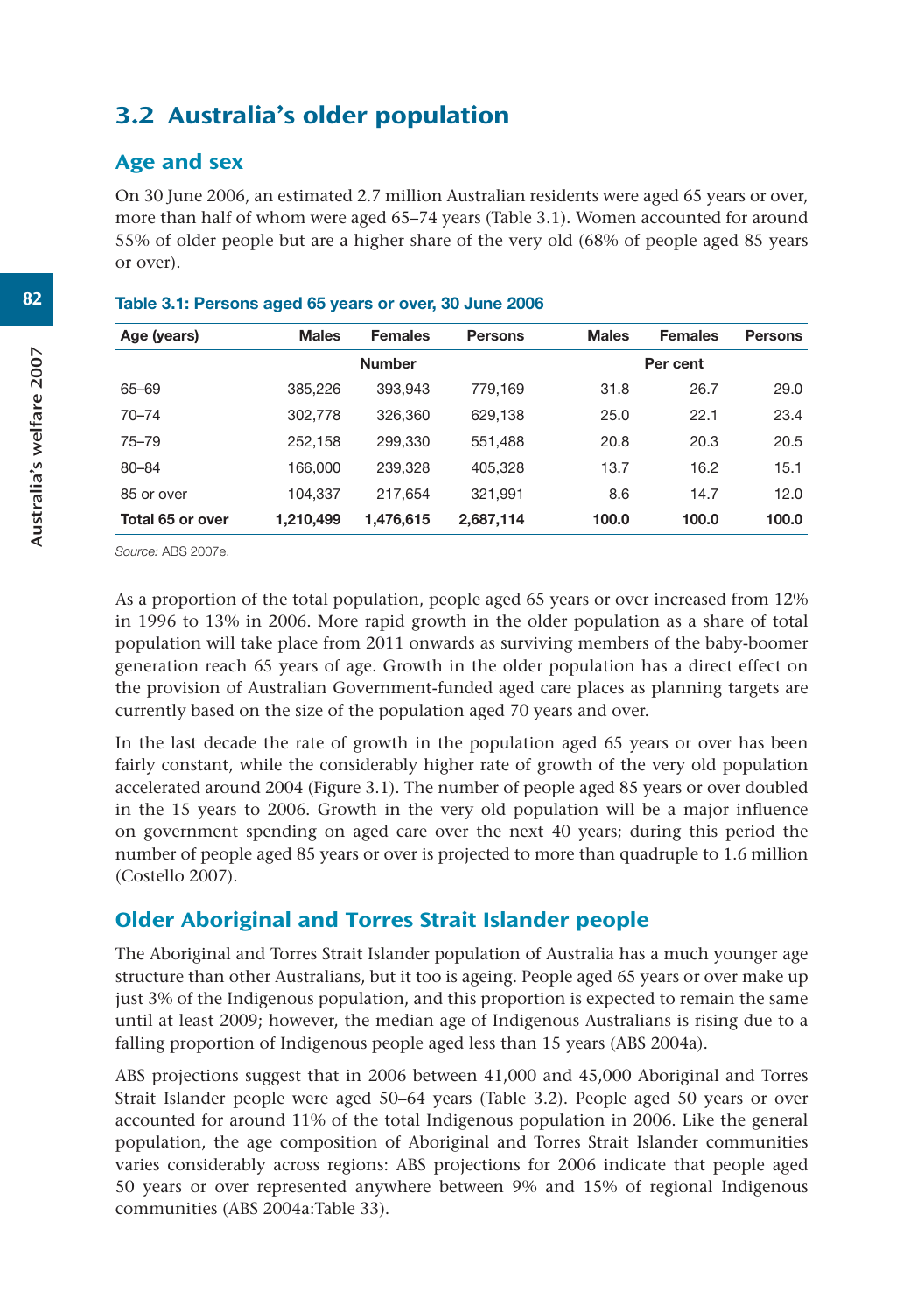

**85 years or over since 1996, 1997 to 2006**

Much of the current Indigenous policy and research focus surrounds interventions that target children, young people and families, with the aim of improving health, education and employment outcomes in early and mid-life. Ageing policy and research on ageing specifically as it affects Indigenous people is still a relatively small field in this country and will perhaps remain so as long as the health and social inequalities between Indigenous and non-Indigenous Australians are apparent from the earliest ages. There are two main issues relating to ageing for many Indigenous people in contemporary Australia: the likelihood of reaching old age, and whether ageing policy and aged care systems designed primarily for the older non-Indigenous population are sensitive to the many different aspects of ageing among Indigenous Australians.

| <b>Females</b> | <b>Persons</b> |
|----------------|----------------|
| Per cent       |                |
| 33.0           | 33.7           |
| 24.6           | 25.1           |
| 15.5           | 15.9           |
| 11.4           | 11.1           |
| 7.3            | 7.0            |
| 8.3            | 7.3            |
| 100.0          | 100.0          |
|                |                |

#### **Table 3.2: Indigenous Australians aged 50 years or over, 2006 (low series projection)**

*Note:* The high series projection for 2006 estimates 60,073 Aboriginal and Torres Strait Islander persons aged 50 years or over. *Source:* ABS 2004a.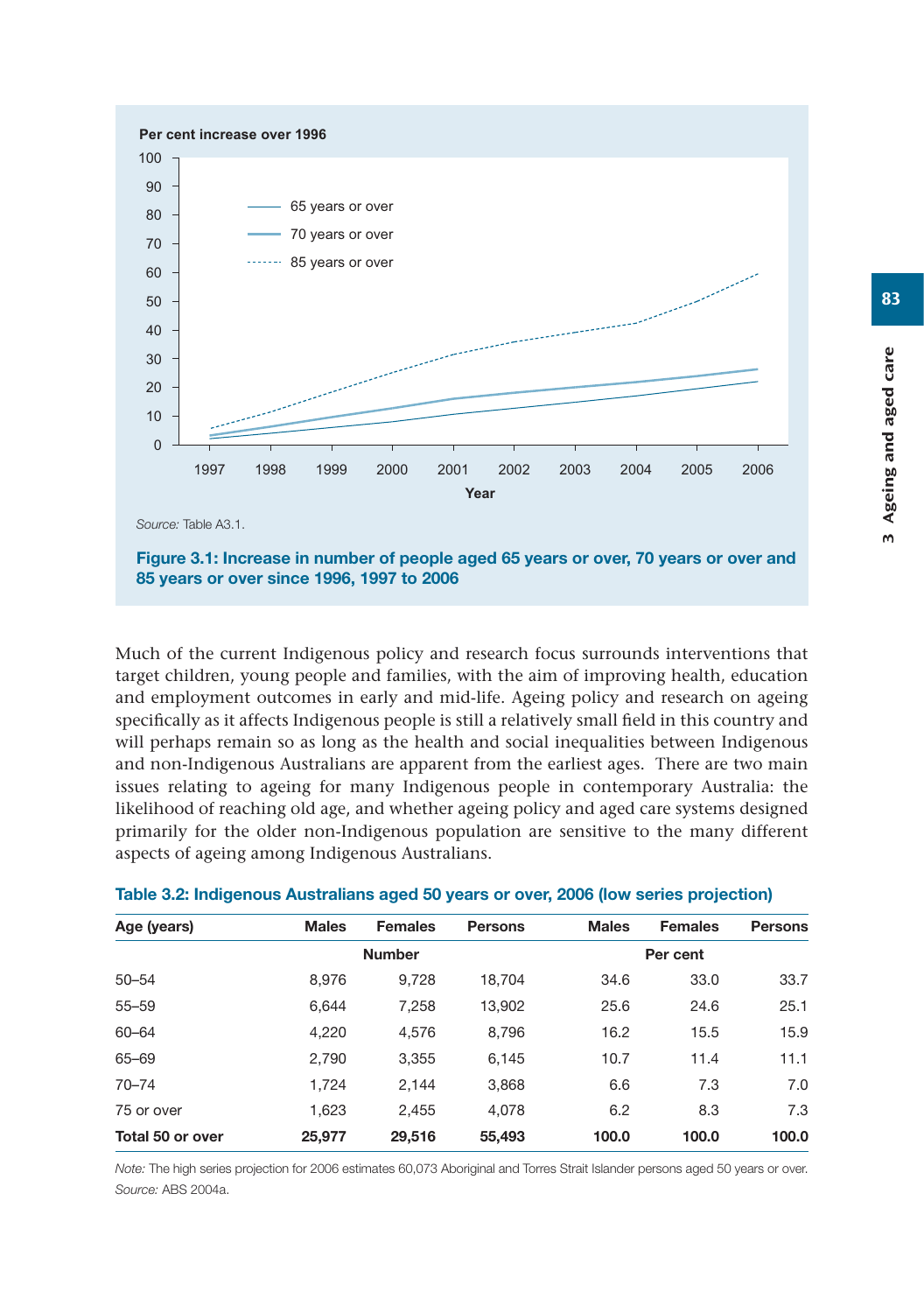#### Older people born overseas

Currently around one-quarter of Australia's population was born overseas. The median age of overseas-born residents is 14 years higher than their Australian-born counterparts (47 years versus 33 years respectively), reflecting the high numbers of post–World War II immigrants from Europe and, more generally, the ages at which people migrate to Australia (ABS 2007b). Major birthplace countries of origin with higher median ages were Italy (66 years), Greece (64 years), Germany (59 years) and the United Kingdom (54 years).

Numbering nearly one million, overseas-born older people accounted for 35% of all people aged 65 years or over on 30 June 2006 (ABS 2007b). While most of these people originate from non-English-speaking countries (61% of older people born overseas), a large minority came to Australia from mainly English-speaking countries, mostly the United Kingdom and Ireland, New Zealand, South Africa, the United States of America and Canada.

Older people from non-English-speaking countries account for around 21% of all older Australians (581,200 people). Of these, 51,500 were aged 85 years or over. Older people from these countries make up 23% of the 65–74 year old population, and 15% of those aged 85 years or over. A small number of non-English-speaking countries have contributed significant numbers of immigrants who are now aged 65 years and over. Italy is the major country of birth for older immigrants, contributing 113,900 people and 4% of the total older Australian population, followed by Greece with 57,200 older immigrants who account for 2% of the older Australian population. The other main birthplaces of older Australians from culturally and linguistically diverse backgrounds are Germany, the Netherlands, China and Poland (ABS 2007b).

However, older immigrants are present among all birthplace countries of origin, sometimes in very small numbers. The cultural and linguistic backgrounds of older people have implications for the provision of services in terms of the need for bilingual support, culturally sensitive service provision, and their access to care from family depending on the circumstances before and following settlement in Australia. The policy and service provision challenge is perhaps greatest for those many groups that are small in number.

Between 1 July 2005 and 28 February 2007, 7,732 people aged 65 years or over were granted Australian citizenship. People have cited varied reasons for applying for citizenship at older ages, among them identifying with younger members of family, especially grandchildren, as an Australian citizen, making official a personal feeling of belonging, and waiting until the laws of their country of origin changed to allow dual citizenship to enable them to satisfy a long-held desire to identify as an Australian while retaining the heritage of their country of origin (advice received from the Australian Government Department of Immigration and Citizenship).

#### Accommodation and living arrangements

ABS projections based on data from the 2001 Census estimate that around 94% of older people in 2006 lived in private dwellings as members of family, group and lone-person households (see Table A3.2). Just over 6% were usual residents in non-private dwellings, which include hotels, motels, guest houses, independent living units in retirement villages, and cared accommodation such as hospitals, aged care homes and supported accommodation offered by some retirement villages. A large majority of people in each age group 65–74 years, 75–84 years and 85 years or over lived in private dwellings.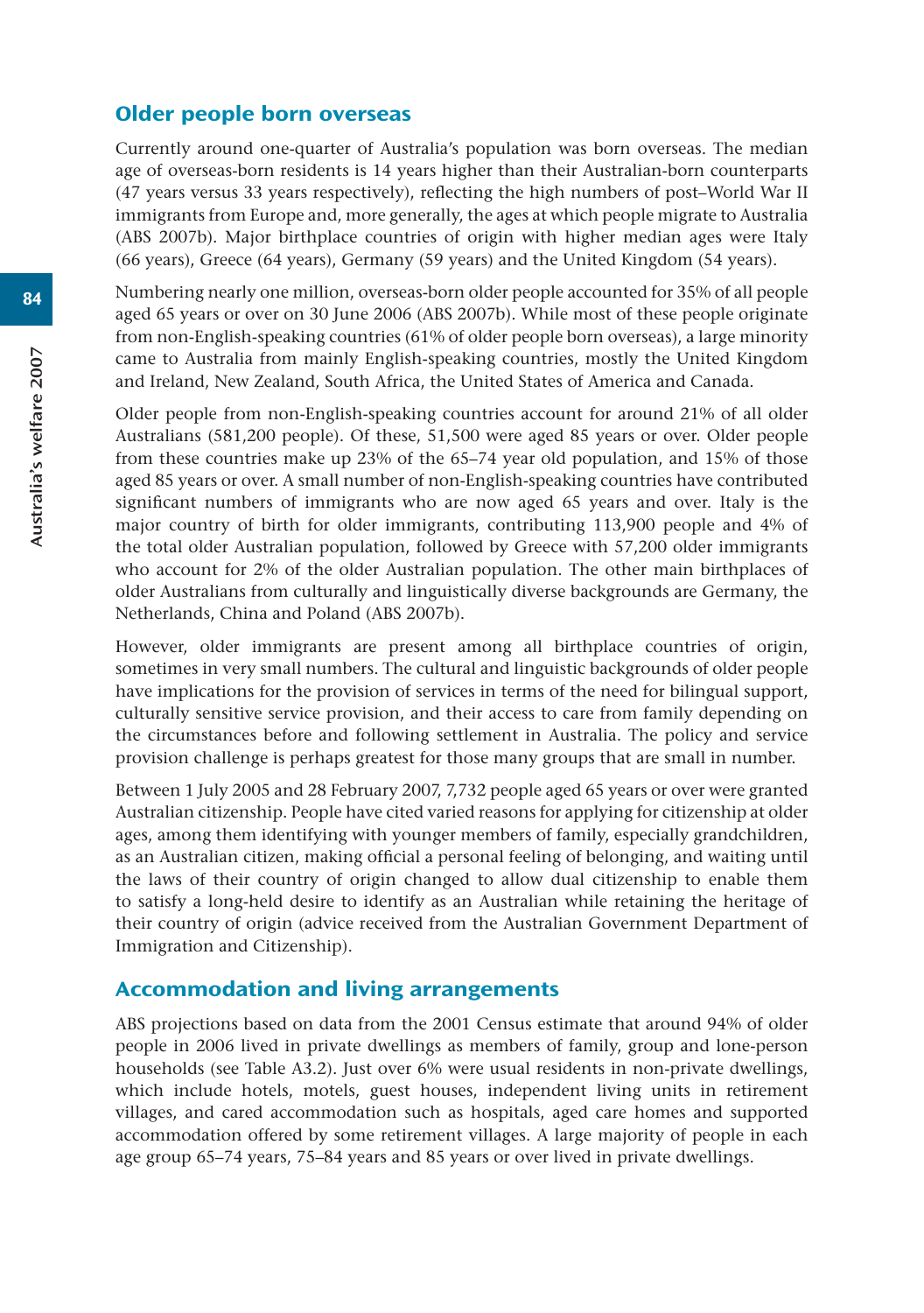Approximately 29% of older people live alone in private dwellings. The likelihood of living alone increases with age, with around 39% of people aged 85 years or over living in lone-person households. Even if lone-person households as a proportion of older person households remains the same over the next 15 years, significantly more older people will be living alone in private dwellings, with a projected increase from around 783,000 in 2006 to 1.3 million in 2021, 70% of whom will be women (Table A3.2).

The use of cared accommodation increases with age. Although only around 5% of older people live in cared accommodation, about 31% of those aged 85 years and over lived in cared accommodation in 2003 (1% of people 65–74 years, 7% of people 75–84 years, 31% of people aged 85 years or over) (AIHW analysis of ABS Survey of Disability Ageing and Carers; ABS 2004b). Cared accommodation mostly consists of, but is not limited to, Australian Government-accredited aged care homes. On 30 June 2006, 145,175 people aged 65 years or over were permanent residents in these homes, more than half of whom were aged 85 years or older (AIHW 2007b).

It has long been recognised that population ageing means that there will be many more people who need daily assistance. Another outcome is increased numbers of older people (especially older women) who live alone, some of whom will be at risk of reduced social participation and social isolation. While loneliness does not necessarily follow from spending time alone, widowhood and living alone are predictors of loneliness in older people and there is a strong relationship between amount of time spent alone and loneliness (Steed et al. 2007). For some people, loneliness and a sense of social isolation may also contribute to decisions to seek entry to an aged care home. Risks associated with loneliness and reduced social participation point to the importance of social contact with family and friends who live outside the household, and of formal services that offer such assistance with social support and transport.

## Disability in the older population

Disability reflects a gap between a person's ability to perform their usual roles and the demands of the environment in which they live and function. It is a concept related to, but distinct from, activity limitation, since activity limitation describes capability, whereas disability is a social process (Verbrugge & Jette 1994). Iwarsson (2005) has shown that the gap between personal capability and environmental demands increases with age. Growing life expectancy has been accompanied by the hope that extra years of life are spent in good health and without disability.

Evidence in the international literature is somewhat equivocal, but recent Australian evidence suggests that most of the additional years of life gained during the 15-year period from 1988 to 2003 are years of life spent with disability. Over this period, men's life expectancy at age 65 years increased by 1.5 years— 67% of the gain (one additional year of life) is spent with disability and 27% of the gain is life with disability and profound or severe core activity limitation (abbreviated in this chapter to 'profound or severe limitation'). Older women increased their life expectancy at age 65 years by 1.2 years—over 90% of the gain is estimated to be time spent with disability, and around 58% is likely to be time spent with disability and profound or severe limitation (AIHW 2006b).

Over half of all people aged 65 years or over experience some type of disability that restricts everyday activities. Physical or multiple and diverse disability is the most common type of disability at older ages, affecting 45% of older people (AIHW 2005:Table 5.2). Having disability does not necessarily imply a need for assistance—for example, a person may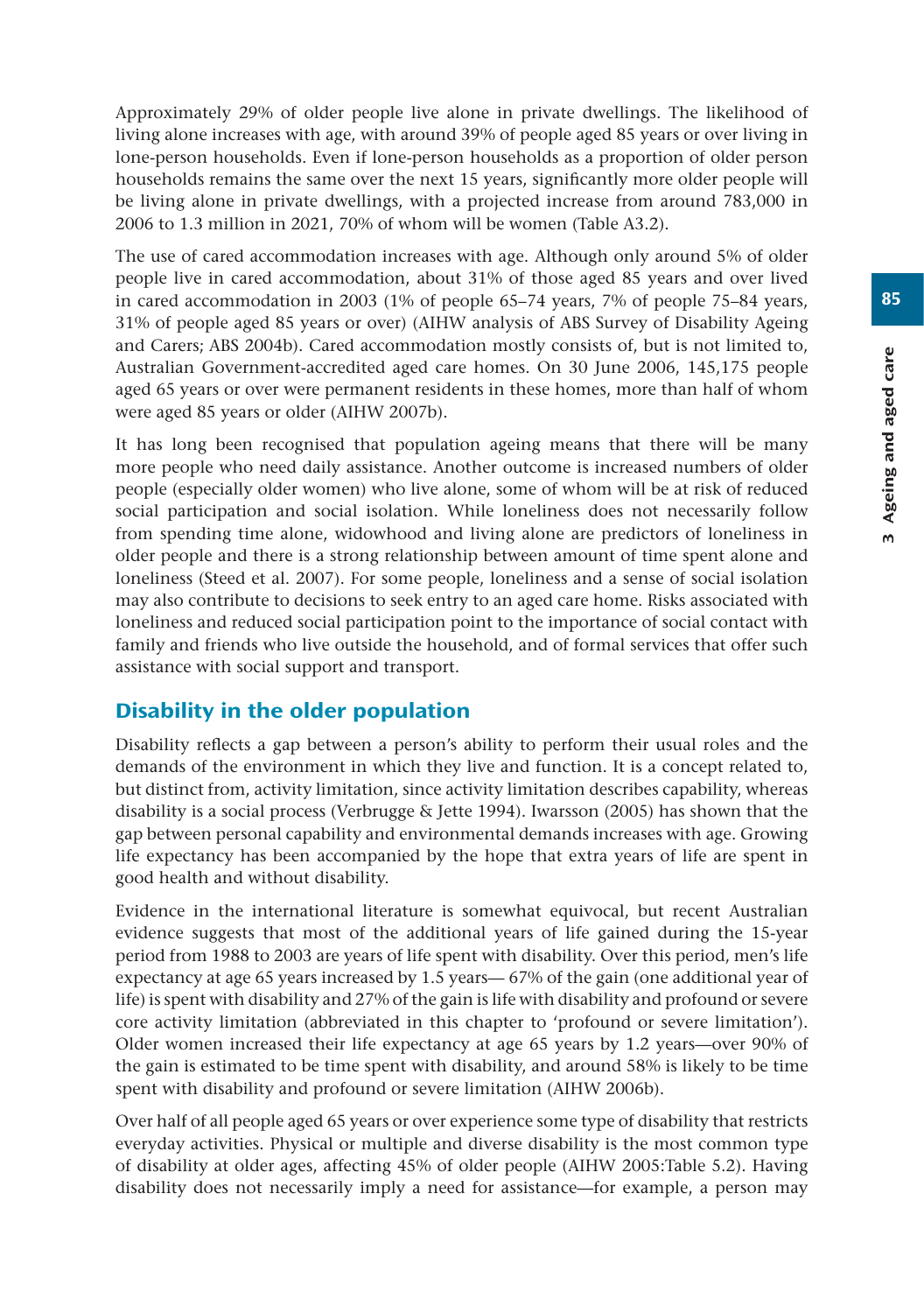experience breathing difficulties that restrict the type and amount of physical activity they can undertake, but they do not need help or supervision with daily living activities. Among older people with physical or diverse disabilities, only 41% had a profound or severe limitation (AIHW 2005:Table 5.2).

People with profound or severe limitation who need help with the core activities of selfcare, mobility and communication (see Box 3.1) could be considered the group most in need of assistance from formal care programs since a person with this degree of activity limitation usually needs help on at least a daily basis. Profound or severe limitation is strongly age-related, affecting around 12% of 65–74 year olds and increasing to 58% of people aged 85 years or over.

While a majority of older people with profound or severe limitation (73% in 2003) live in households, there are marked differences between their overall pattern of activity limitation and that of people living in aged care accommodation (Table 3.3). The predominant pattern of core activity limitation among older people in households is mobility limitation with or without self-care limitation. People in aged care accommodation are far more likely to have profound or severe limitation in all three core activity areas. With each additional area of profound or severe limitation, the chance of an older person residing in aged care accommodation increases considerably. Over 70% of people aged 65 years or over with profound or severe limitation in three core activity areas live in aged care accommodation, compared with 20% of older people so affected in two core activity areas, and 3% of older people with profound or severe limitation in just one core activity area.

Social and environmental supports can reduce disability and therefore play a critical role in improving quality of life and perceived quality of life. Supports act in two ways: by increasing individual capability or by reducing environmental demands (Verbrugge & Jette 1994). The role of environmental modifications and assistive technology is clear, especially given the numbers of older people in the community who experience mobility and selfcare limitation. Well-designed home environments and access to aids and equipment help to reduce environmental demands, in turn reducing a person's reliance on others for assistance. This has obvious benefits for the person with disability, and their families and other providers of assistance.

Conversely, some of the impediments to functioning and participation for older people are poor or inappropriate housing conditions, low income, lack of transport services, low levels of community information and lack of community services (Comyn et al. 2006). Environmental difficulties, such as inaccessibility of rooms or objects, unsafe conditions such as clutter or a lack of needed handrails, and poor home maintenance that compromises safety or interferes with daily activities, mean constant exposure to the risk of reduced functioning (Gitlin et al. 2001). Functional limitation is strongly associated with depressive symptoms in older people, either in the presence or absence of disease, and with the risk of institutionalisation (Lichtenberg et al. 2000; Zeiss et al. 1996). It has also been found that perceived inability in meeting basic needs predicts depression in older adults and that access to assistive technology reduces the perception of disability (Sachs-Ericsson et al. 2006). Older people's use of assistive technology is discussed in Section 3.9.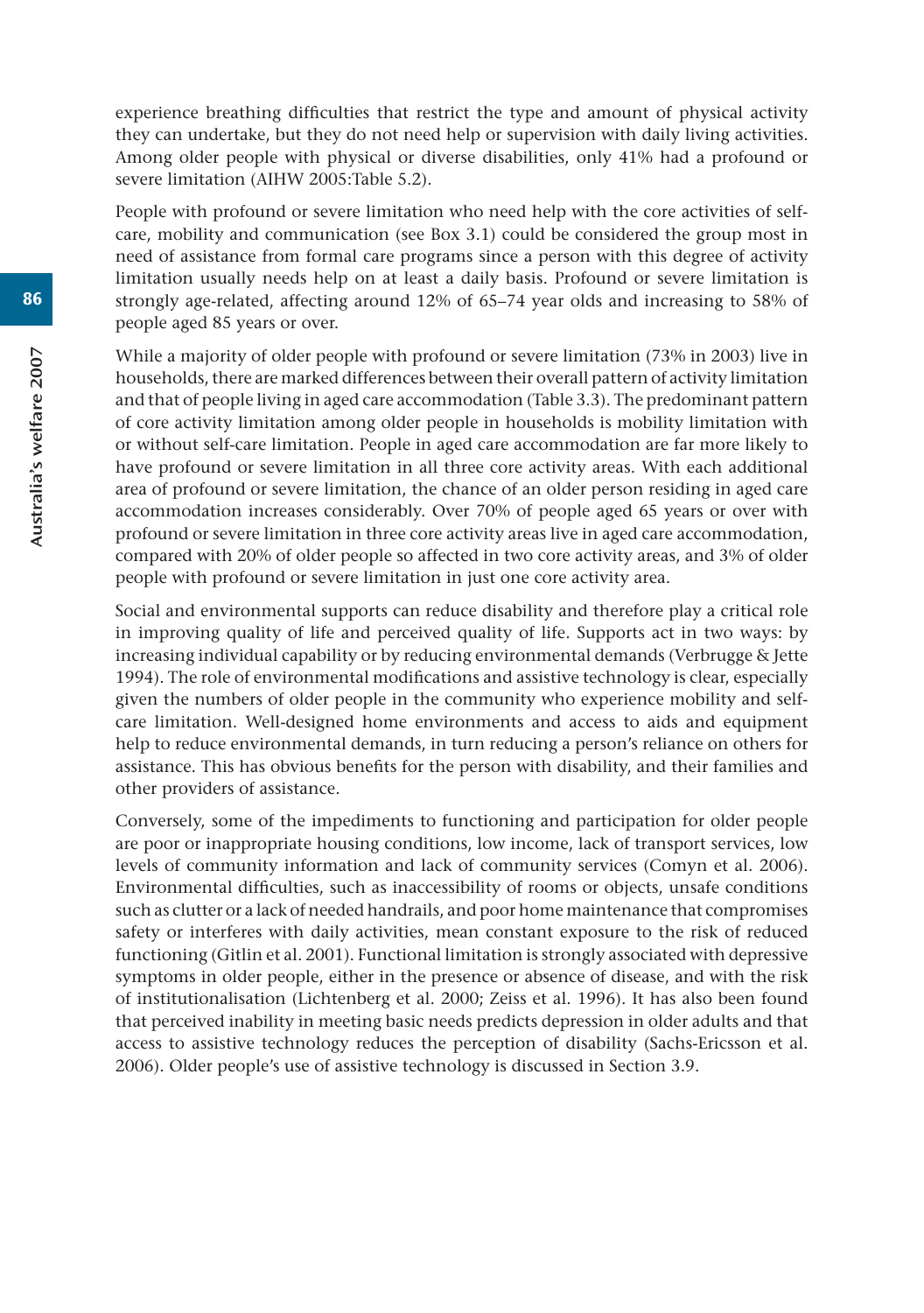#### **Table 3.3: People aged 65 years or over, level and area of core activity limitation, by accommodation setting, 2003**

|                                                                                        |                                           | Age group (years) | Total                                          | Total     |            |  |
|----------------------------------------------------------------------------------------|-------------------------------------------|-------------------|------------------------------------------------|-----------|------------|--|
| Level/areas of core activity limitation                                                | 65-74                                     | 75-84             | 85 or over                                     | (number)  | (per cent) |  |
|                                                                                        |                                           |                   | Persons living in households                   |           |            |  |
| <b>Profound or severe limitation</b>                                                   |                                           |                   |                                                |           |            |  |
| Self-care, mobility and communication                                                  | *5,300                                    | $*9,200$          | $*8,200$                                       | 22,700    | 1.0        |  |
| Self-care and mobility                                                                 | 47,500                                    | 61,000            | 28,000                                         | 136,400   | 5.8        |  |
| Mobility only                                                                          | 55,300                                    | 85,300            | 40,900                                         | 181,500   | 7.8        |  |
| Self-care only                                                                         | 26,000                                    | 18,100            | $*4,000$                                       | 48,100    | 2.1        |  |
| Communication (with or without profound<br>or severe self-care or mobility limitation) | $*9,500$                                  | $*6,800$          | **1,800                                        | 18,200    | 0.8        |  |
| Total profound or severe                                                               | 143,600                                   | 180,400           | 82,900                                         | 406,900   | 17.4       |  |
| Moderate or mild core activity limitation                                              | 337,200                                   | 288,500           | 62,300                                         | 688,000   | 29.5       |  |
| No core activity limitation <sup>(a)</sup>                                             | 824,300                                   | 362,900           | 51,200                                         | 1,238,400 | 53.1       |  |
| Total                                                                                  | 1,305,000                                 | 831,800           | 196,400                                        | 2,333,300 | 100.0      |  |
|                                                                                        | Persons living in aged care accommodation |                   |                                                |           |            |  |
| <b>Profound or severe limitation</b>                                                   |                                           |                   |                                                |           |            |  |
| Self-care, mobility and communication                                                  | *8,400                                    | 30,200            | 46.600                                         | 85,200    | 61.5       |  |
| Self-care and mobility                                                                 | $*3,000$                                  | 11,600            | 18,700                                         | 33,200    | 24.3       |  |
| Mobility only                                                                          | n.r.                                      | n.r.              | n.r.                                           | $*2,400$  | $*1.7$     |  |
| Self-care only                                                                         | n.r.                                      | n.r.              | n.r.                                           | *4,500    | $*3.2$     |  |
| Communication (with or without profound<br>or severe self-care or mobility limitation) | n.r.                                      | n.r.              | n.r.                                           | $*5,200$  | $*3.8$     |  |
| Total profound or severe                                                               | 12,900                                    | 46,100            | 71,500                                         | 130,500   | 94.2       |  |
| Moderate or mild core activity limitation                                              | n.r.                                      | n.r.              | n.r.                                           | $*3,900$  | $*2.8$     |  |
| No core activity limitation <sup>(a)</sup>                                             | n.r.                                      | n.r.              | n.r.                                           | $*4,100$  | $*3.0$     |  |
| Total                                                                                  | 13.600                                    | 49.400            | 75,500                                         | 138,500   | 100.0      |  |
|                                                                                        |                                           |                   | Persons living in other types of accommodation |           |            |  |
| Total <sup>(b)</sup>                                                                   | $*3,700$                                  | $*9,600$          | 11,700                                         | 25,000    | 100.0      |  |
|                                                                                        |                                           |                   | All persons                                    |           |            |  |
| Profound or severe                                                                     | 159,900                                   | 235,400           | 165,700                                        | 560,900   | 22.5       |  |
| Moderate or mild                                                                       | 337,500                                   | 290,600           | 64,500                                         | 692,600   | 27.7       |  |
| No core activity limitation <sup>(a)</sup>                                             | 825,100                                   | 364,800           | 53,400                                         | 1,243,300 | 49.8       |  |
| Total                                                                                  | 1,322,500                                 | 890,700           | 283,600                                        | 2,496,800 | 100.0      |  |

(a) 'No core activity limitation' includes people with disability who have no core activity limitation and people without disability.

(b) Most people in 'other types of accommodation' have profound or severe core activity limitation.

*Notes*

1. Households include private and special dwellings, which may include self-care units in retirement villages.

2. Aged care accommodation includes 'Home for the aged' and 'Accommodation for the retired or aged' as defined by ABS (excludes self-care accommodation for retired or aged people).

3. Other types of accommodation include hospitals, hotels and motels, hostels for the homeless and other short-term crisis accommodation, retired or aged accommodation (self-care), religious and educational institution, guest house, boarding house or other long-term accommodation.

*Source:* AIHW analysis of ABS 2003 Survey of Disability, Ageing and Carers confidentialised unit record file (CURF). Estimates based on the CURF may not exactly match those of ABS published reports as some potentially identifiable records are not included in the CURF.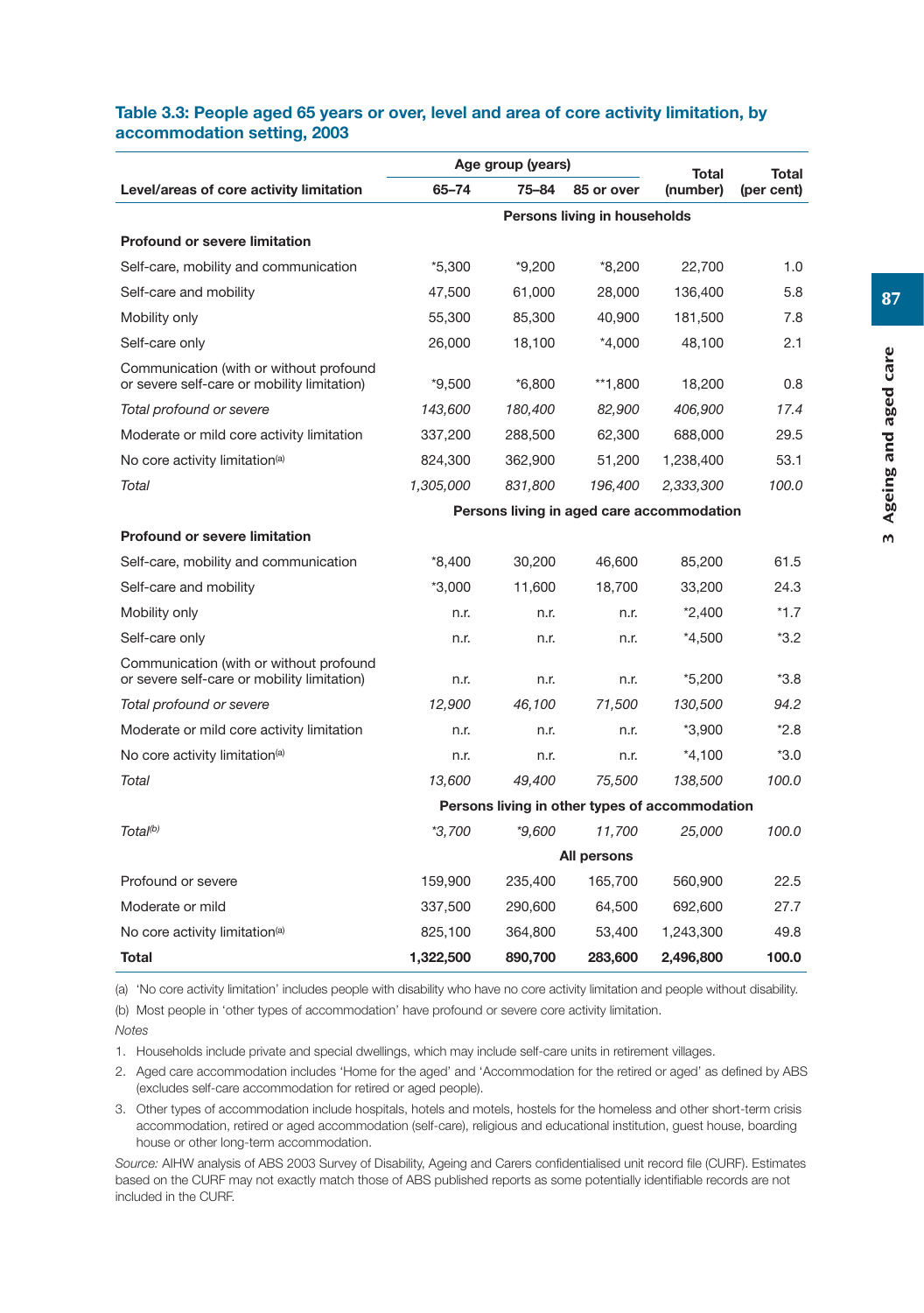# 3.3 Work and retirement

Population ageing puts the issues of future labour supply and labour productivity on the public policy agenda (Costello 2002, 2007). Recent government research on the mediumterm effects of population ageing on the labour market predicts that Australia faces a potential shortfall of 195,000 workers over the 5 year period from 2004–05 to 2009–10 as a result of population ageing (DEWR 2005). While there is no statutory retirement age in Australia, labour force participation is low at ages 65 years and over by comparison with younger age groups, for both men and women. Only 13.8% of men and 4.5% of women aged 65 years or over in December 2006 were employed or looking for work (ABS 2007a). The participation rate for persons aged 65 or over has increased by 2.7 percentage points over the decade from October 1996 to reach 8.2% in October 2006, and remains considerably lower than the participation rate for persons aged 45–64 years.

With fewer young people than previously entering the workforce, the mature age groups are being promoted as a potential source of increased labour supply. Indeed, there has been a strong increase in workforce participation by people aged 45–64 years over the last decade. Participation by mature-aged people increased by 6.2 percentage points between October 1996 and October 2006, mainly due to rising labour force participation among matureaged women, from 53% to 64%. The older proportion of the mature age cohort—those aged 55–64 years—recorded a larger rise in labour force participation over the decade than all persons aged 45–64. This is most evident for women aged 55–64 years, who recorded an increase in their participation rate of 17 percentage points over the period, to 48% in October 2006 (AIHW 2007).

Many factors have contributed to the increased labour force participation of mature-aged people. The increased availability of casual and part-time positions may have helped attract and retain women in the workforce. Changing employment practices may also have contributed. However, it is important to recognise the possibility of a cohort effect the increase in mature-age participation may be influenced by people who are moving into the 45–54 and 55–64 year age groups with higher participation rates than those who are moving out of the cohort; this cohort effect is likely to be more pronounced among women. Together with a strengthened employment market, this has driven the proportion of all persons aged 45–64 years in employment from 61.5% in October 1996 to 69.5% in October 2006 (AIHW forthcoming).

Despite public policy encouragement for older people to remain in the workforce, age discrimination and negative employer attitudes still form a barrier to this in some industries and occupations. More than one-third (37%) of all discouraged job seekers in September 2006 said they could not find work because employers considered them too old (ABS 2007c).

## The meaning and timing of retirement

The retirement of large numbers of the baby-boomer generation over the next 10 to 20 years has significant implications for the economy. For individuals, retirement represents a major life transition—issues such as the timing and process of retirement, retirement income and lifestyle plans are the focus of attention.

The idea of 'retirement' has different connotations for different people. Whereas for past generations (of mainly male full-time workers) retirement usually meant a sudden and complete withdrawal from paid employment, many workers now phase their retirement,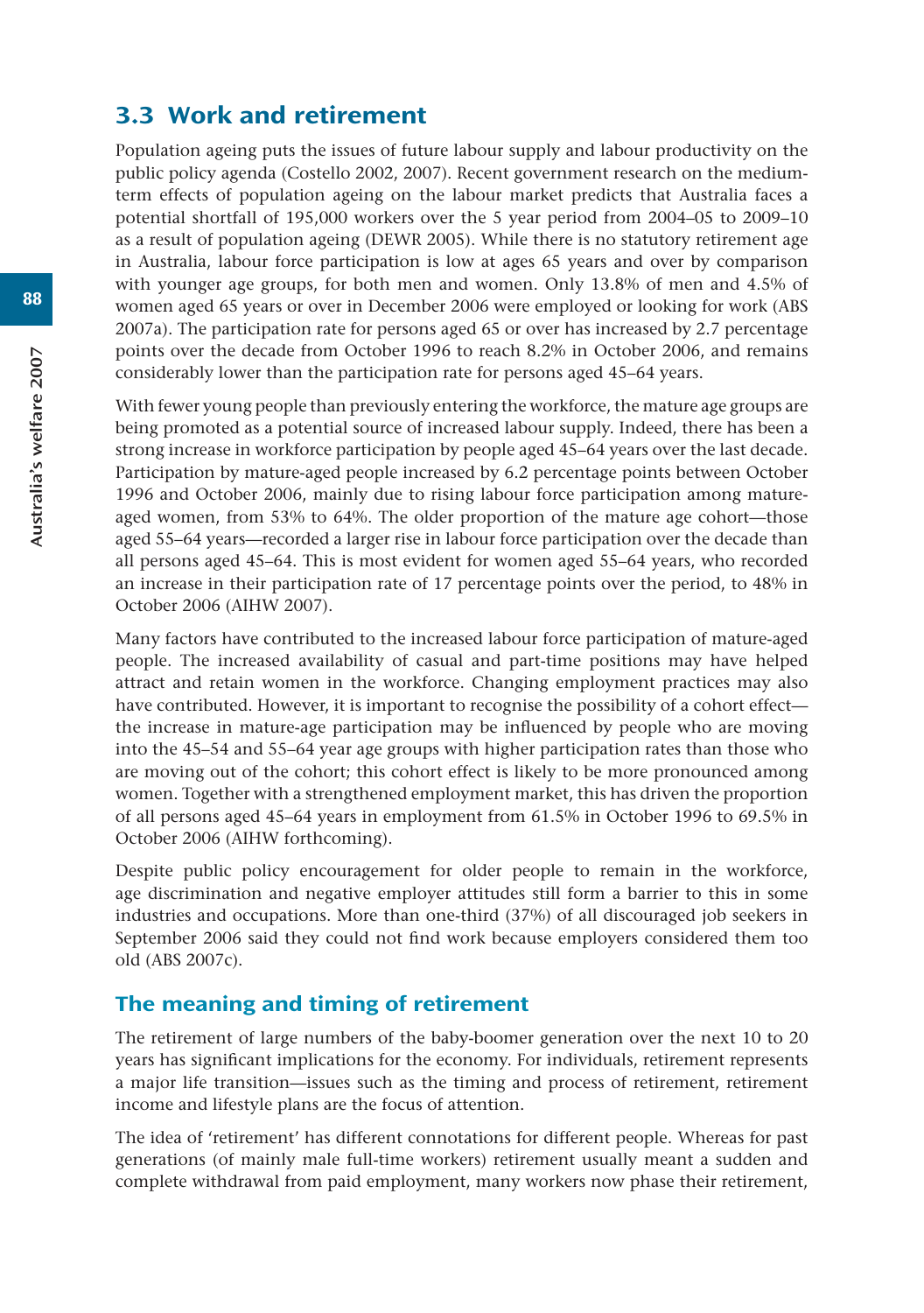89

reducing hours of employment gradually or withdrawing from and re-entering the workforce intermittently over a period leading up to full retirement. Some workers, having fully retired, reverse the process and re-engage with the workforce. The notion of a 'transition to retirement' has become widely accepted (Borland 2005) along with the concept of partial retirement (Warren 2006).

In 2004–05, around three million people aged 45 years or over who had worked at some time in their lives were defined by the ABS as fully retired from the labour force. Around 33% of the men had retired when aged 60–64 years and 23% at ages 55–59 years. Historically, women have tended to retire earlier than men—around 33% of retired women in 2004–05 had retired at age 45 years or younger and a further 19% retired when aged 55–59 years (ABS 2006b).

A range of factors influence why, when and how people make the transition to full retirement, including sex, family and lifestyle considerations, health status and disability, access to Age Pension and superannuation benefits, job satisfaction and, in some cases, retrenchment. The 2004–05 ABS Multi-Purpose Household Survey found that, for retired people who had held a job in the previous 20 years, the main reason for stopping work altogether was reaching 'retirement age' or being eligible to receive superannuation or a pension (34%). Less common were reasons of sickness, injury or ill health (26%), or being retrenched, dismissed or no work being available (11%) (ABS 2006b).

Similar findings have come from an analysis of the Household, Income and Labour Dynamics in Australia Survey, from which Cobb-Clark and Stillman (2006) concluded that 'anticipating the age at which one will leave the labour market may be easier for workers in jobs with well-defined pension benefits and standard retirement ages'. It was found that individuals with long-term savings and spending goals are more likely than workers with short-term financial outlooks to nominate an age at which they expect to retire. Factors associated with higher levels of uncertainty about retirement age (and expectations of later retirement) include foreign-born status and being a single person. Living in a couple household, being in good health and anticipating a relatively high retirement income all seem to be associated with expectations of early retirement among middle-aged Australian workers (Cobb-Clark & Stillman 2006).

It is also acknowledged within policy circles that attitudinal and other reasons lie behind the decision of many workers to retire relatively early (Andrews & DoHA 2001; FaCS 2003). Cobb-Clark and Stillman (2006) reported that around 60% of working middleaged Australians expect to retire later than they desire, which suggests that many workers perceive retirement to be more desirable than a prolonged working life.

The reasons why people re-enter the workforce following a period of retirement highlight some of the factors that workers take or fail to take into account in planning for retirement. Most commonly, financial need and boredom are the main reasons that retired people return to the workforce, affecting approximately 94,500 and 75,600 retired people aged 45 years or over in 2004–05 respectively (ABS 2006b). Currently, women account for over 70% of people who return to the labour force following retirement.

Greater awareness of the financial and lifestyle implications of retirement and access to flexible workplace arrangements may help people who would otherwise fully retire to consider combining paid employment with the perceived lifestyle advantages of retirement. Measures such as part-time work (for example job sharing or job redesign), the use of long service leave and leave without pay, and resignation without prejudice to return could conceivably help retain and attract older workers.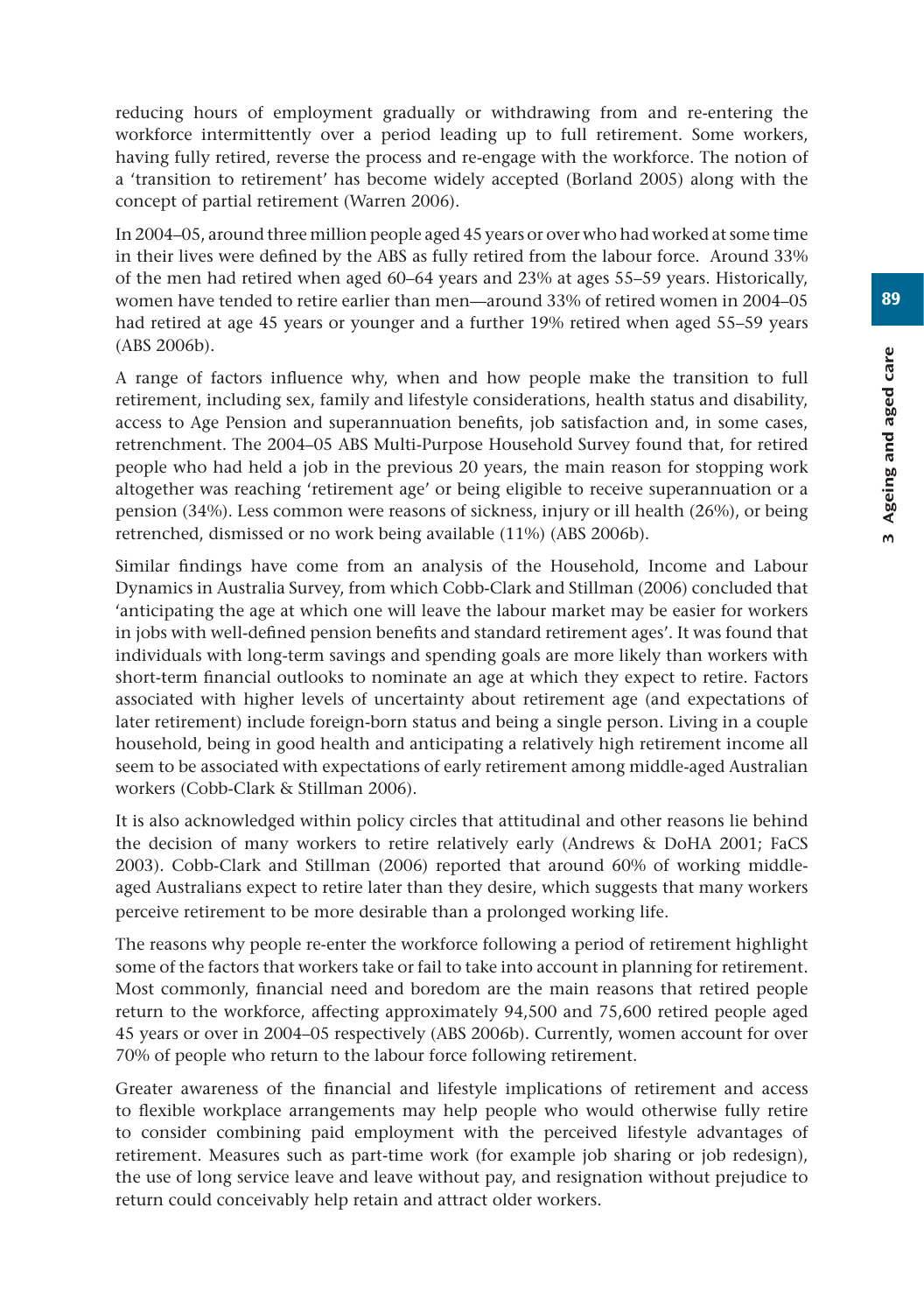# 3.4 Social participation

Retirement from work offers the opportunity to devote more time and energy to family, community and personal interests. Previous volumes of *Australia's welfare* have highlighted the role of older people in volunteering, unpaid caring work and other activities that contribute to stronger families and communities (AIHW 2003, 2005). Equally, retirement and old age can pose challenges if associated with lowered social engagement. Two goals of the National Strategy for an Ageing Australia encapsulate the importance of attitudes, lifestyle and community support in enabling older people to participate in society:

- a positive social image of older Australians that appreciates their diversity and recognises the many roles and contributions they continue to make to the economy and the community
- public, private and community infrastructure to support older Australians and their participation in society.

The strategy acknowledges the many elements that contribute to an older person's quality of life and their participation in society, including housing, transport, the ability to use common forms of technology, access to health and aged care services, and access and capacity to participate in recreation, tourism and leisure activities. It also acknowledges the role of individuals, community, government and business resources in providing infrastructure to support the lifestyle needs of older Australians (Andrews & DoHA 2001).

Table 3.4 reports results from the 2006 ABS General Social Survey on selected aspects of social contact and community participation in older age groups compared with the corresponding results for the traditional pre- and early-retirement age group 55–64 years and the total adult population. A major limitation of the data is that the sample population only included people in private dwellings and excluded those living in some types of accommodation commonly used by older people, such as residential aged care and certain types of retirement village accommodation. Data about social and community participation is also collected through the ABS Survey of Disability Ageing and Carers, last conducted in 2003, but these particular data items are similarly limited to people living in households, including some non-private dwellings such as self-care units in retirement villages.

The results of the General Social Survey indicate that family is a prime source of social contact for older people. Older people are just as likely as people in younger age groups, and adults generally, to have face-to-face contact with family members or friends living outside their household but are somewhat less likely to visit or be visited by friends (Table 3.4). Apart from face-to-face contact, most (96%) older people rely on fixed telephones to maintain contact with family or friends outside the household; currently, people in the older age groups are less likely than younger people to maintain social contacts through mobile telephone or internet use (ABS 2007d:Table 31).

Participation in group activities is much lower among people aged 75 years or over, compared with the total adult population. This is particularly evident for people aged 85 years or over, only 43% of whom participate in social groups and 17% in community support groups, compared with 63% and 33% respectively for the total adult population (Table 3.4). The types of community support and social groups that attract higher proportions of older people include religious or spiritual groups (24%) and social clubs that provide restaurants or bars (18%–20%, by age group). Around the same proportion of older people as people in younger age groups participates in service clubs and welfare organisations (about 10%) (ABS 2007d:Table 29).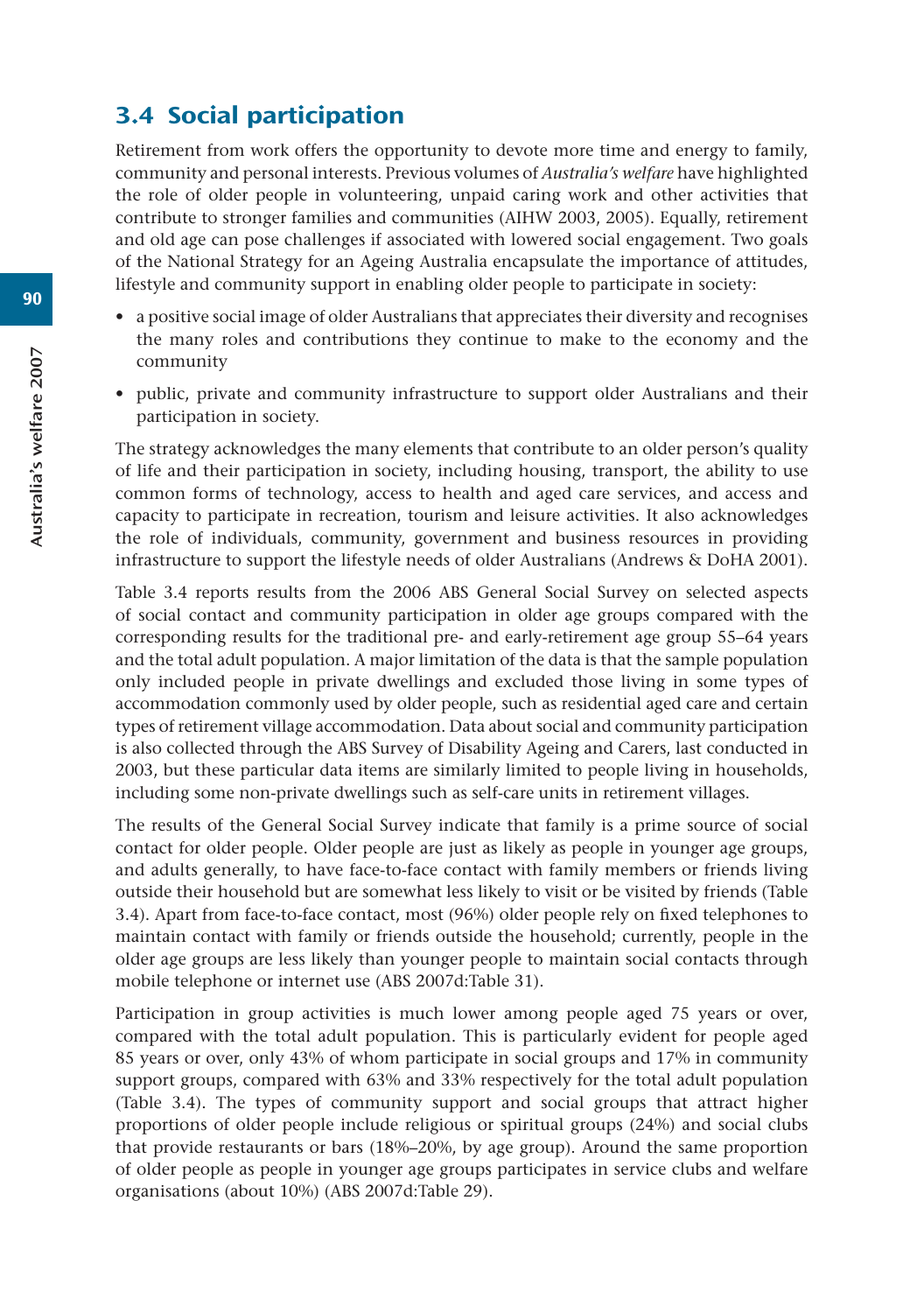Attendance at cultural and leisure venues, and participation in community events, sport or recreational physical activity all decline with increasing age. Participation in sport or physical activity is lowest in the older age groups. While a smaller proportion of older people than younger age groups attends cultural and leisure venues or events, this is a more common form of activity among older people than sport and recreational physical activities. In 2006, only 25% of people aged 85 years or over participated in sport or physical activity but over half (59%) attended cultural or leisure venues or events. Libraries, cinemas and botanic gardens are the more popular venues, both among the very old and for people aged 65–84 years (ABS 2007d:Table 31). Performing arts, museums and galleries are also popular among the 'younger' old but attract relatively few people aged 85 years or over.

For people of all ages, being able to leave home is an important aspect of community participation and ability to access services. Section 3.10 examines data on the question of whether older people are able to go out as often as they would like and whether they encounter problems in accessing services.

#### **Table 3.4: Participation in selected social and community activities and events, 2006 (per cent)**

|                                                                                                           | Age group (years) |       |           |               |                             |
|-----------------------------------------------------------------------------------------------------------|-------------------|-------|-----------|---------------|-----------------------------|
|                                                                                                           | $55 - 64$         | 65-74 | $75 - 84$ | 85 or<br>over | All persons<br>(18 or over) |
| Social contact                                                                                            |                   |       |           |               |                             |
| Face-to-face contact in the last week with family<br>or friends living outside the household              | 79                | 80    | 77        | 82            | 79                          |
| Visited or was visited by friends in last 3 months                                                        | 92                | 88    | 86        | 81            | 93                          |
| Went out with or met a group of friends in last<br>3 months - outdoor activities                          | 72                | 63    | 44        | 41            | 77                          |
| Went out with or met a group of friends in last<br>3 months - indoor activities                           | 66                | 65    | 57        | 48            | 73                          |
| Participation in groups (last 12 months)                                                                  |                   |       |           |               |                             |
| Actively participated in social groups                                                                    | 64                | 66    | 57        | 43            | 63                          |
| Actively participated in community support groups                                                         | 28                | 29    | 22        | 17            | 33                          |
| Actively participated in civic and political groups                                                       | 23                | 15    | 12        | $*5$          | 19                          |
| Participation in selected activities and events                                                           |                   |       |           |               |                             |
| Participated in sport or recreational physical activity<br>in last 12 months                              | 59                | 53    | 41        | 25            | 62                          |
| Participated in a community event in last 6 months                                                        | 62                | 57    | 46        | 29            | 64                          |
| Attended at least one cultural or leisure venue or<br>event in last 12 months                             | 87                | 79    | 67        | 59            | 89                          |
| Feels able to have a say within community on<br>important issues at least some of the time <sup>(a)</sup> | 56                | 54    | 51        | 40            | 54                          |
| Feels able to have a say among family and friends<br>on important issues all or most of the time          | 84                | 82    | 81        | 78            | 84                          |

(a) Includes 'feels able to have a say some, more or all of the time'.

*Note:* Includes only persons in private dwellings.

*Source:* ABS 2007d:tables 25 and 31.

91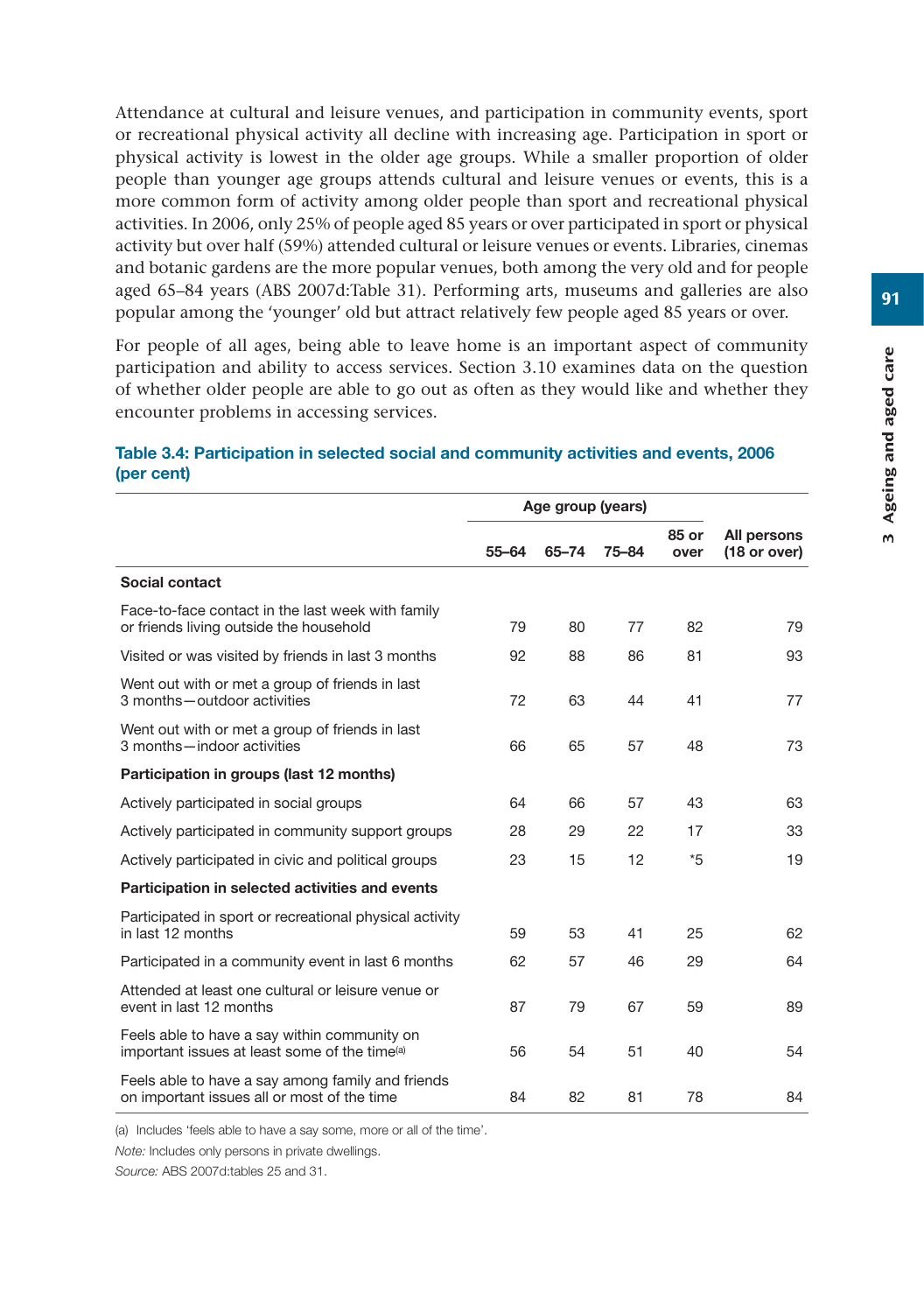# 3.5 Retirement income

Australia's retirement income system is built on three main 'pillars': pension payments (Age Pension and service pension payments), compulsory employer superannuation contributions (the Superannuation Guarantee) and voluntary savings, which include voluntary superannuation savings, home equity, and other cash and non-cash assets.

Among fully retired people in 2004–05, around 44% retired with a government pension or benefit as their main source of income (Table 3.5). Superannuation was the main source of income at the time of retirement for 12% of retired people. For their current main source of income, two-thirds of retirees relied on a government pension or benefit. This increase (up from 44% at the time of retirement) reflects the individuals who retired younger than pension qualifying age and subsequently reached that age and, for many people, the exhaustion of initial main sources of retirement income.

Retired women were more likely than their male counterparts to report a change in their main source of income over the course of their retirement. Among retired people in 2004–05, women were less likely than men (37% versus 54%) to have taken up a government pension immediately on retirement but were more likely than men to be currently receiving a government pension as their main source of income (Table 3.5). Female retirees more often than their male counterparts (30% versus 7%) reported 'other' as the main source of income at retirement; this includes living off a partner's income. However, in 2004–05, just over 2% of retired women were relying mainly on 'other' income. Interestingly, 'other' income at retirement is associated with the youngest average age at retirement of any of the source of income categories (40.1 years for females and 56.4 years for males) (ABS 2006c). Kelly and Harding (2004) have highlighted that low average superannuation savings is an acute problem for many women.

A partner's income, and perhaps a partner's own retirement plan, may be a major consideration in the timing of retirement for many currently retired people, particularly

|                                     | <b>Main source of income</b><br>at retirement |               |                |                  | Main source of income<br>in 2004-05 |         |
|-------------------------------------|-----------------------------------------------|---------------|----------------|------------------|-------------------------------------|---------|
| Source of income                    |                                               | Males Females | <b>Persons</b> |                  | Males Females Persons               |         |
| Government pensions/ benefits       | 53.9                                          | 36.8          | 44.3           | 65.2             | 67.6                                | 66.5    |
| Superannuation/annuity              | 19.8                                          | 6.3           | 12.2           | 17.8             | 6.1                                 | 11.2    |
| Dividends or interest               | 5.6                                           | 2.9           | 4.1            | 6.4              | 10.0                                | 8.4     |
| Profit or loss from business        | $2.2\phantom{0}$                              | 2.5           | 2.4            | 0.9              | 1.4                                 | 1.2     |
| Profit or loss from rental property | 1.9                                           | 1.9           | 1.9            | $2.2\phantom{0}$ | 2.8                                 | 2.6     |
| Other (includes partner's income)   | 6.8                                           | 29.8          | 19.7           | 1.8              | 2.4                                 | 2.1     |
| No income <sup>(a)</sup>            | 6.6                                           | 17.7          | 12.8           | 3.1              | 6.8                                 | 5.2     |
| Not known                           | 2.0                                           | 1.7           | 1.8            | 0.2              | 0.5                                 | 0.4     |
| Not stated                          | 1.0                                           | 0.5           | 0.8            | 2.4              | 2.4                                 | 2.4     |
| Total                               | 100.0                                         | 100.0         | 100.0          | 100.0            | 100.0                               | 100.0   |
| <b>Total ('000)</b>                 | 1,312.4                                       | 1.687.7       | 3,000.1        | 1.312.4          | 1.687.7                             | 3.000.1 |

#### **Table 3.5: Retired people 45 years or over, main source of income at retirement and at time of survey, by sex, 2004–05 (per cent)**

(a) Includes living off savings, lump sumps and other assets.

*Note:* Table pertains to fully retired people. The 2004–05 Multi-Purpose Household Survey showed that, of the 7 million people aged 45 years or over who had, at some time, worked for 2 weeks or more, 3.7 million (53%) were in the labour force, 3 million (42%) had retired from the labour force, and the remaining 329,900 (4.6%) were neither in the labour force nor retired (consisting of people who intended to work in the future or whose retirement status was not determined). *Source:* ABS 2006c.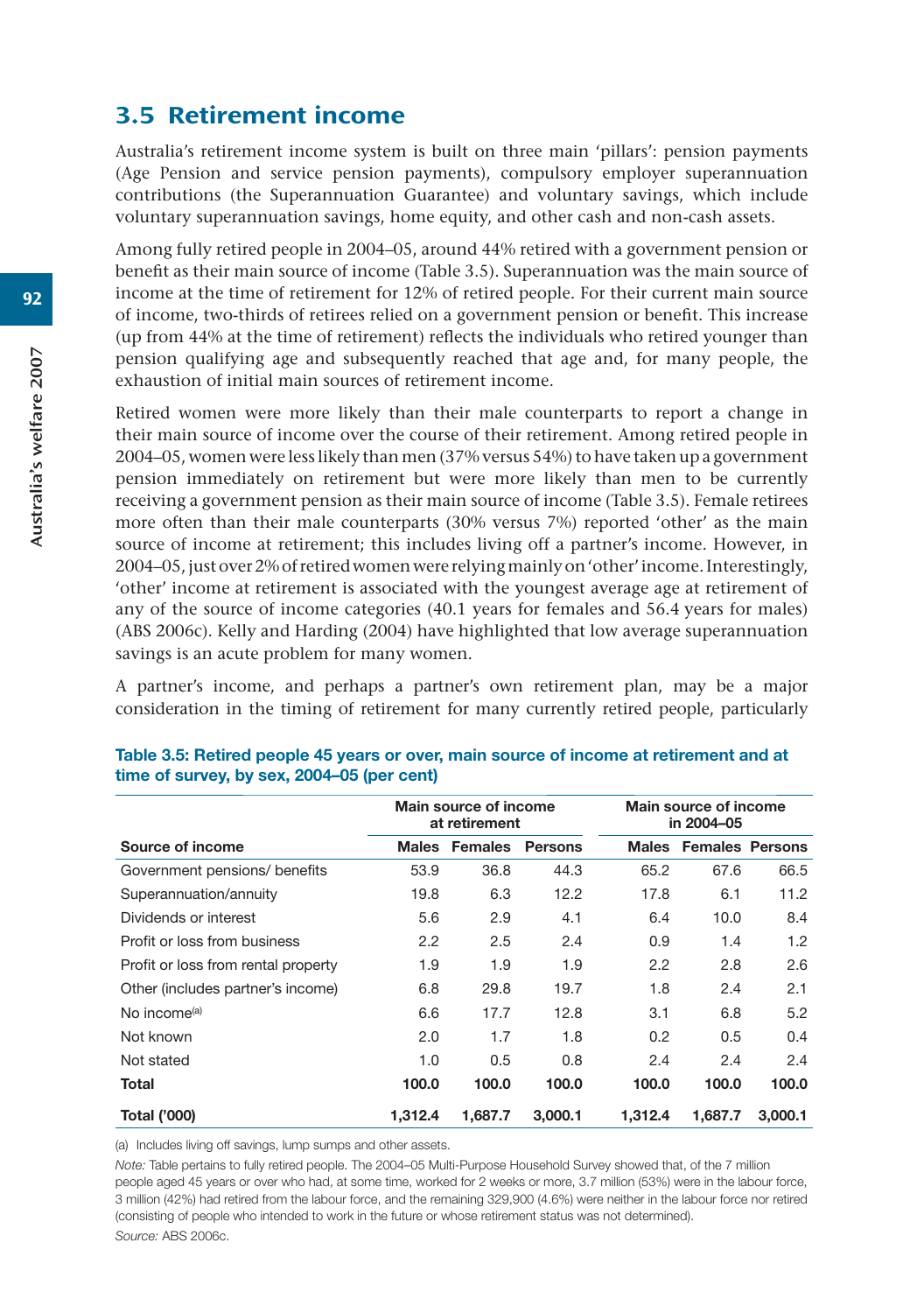93

women. Another area of difference between the sexes is in the proportion of retirees that retired to live off savings, lump sums and other assets, shown as 'No income' in Table 3.5 (7% of males compared with 18% of females). Overall, in 2004–05 almost 13% of retirees had drawn down on savings and assets at the time of their retirement, but only 5% were still doing so for their main source of income. A key question is whether historical trends will accurately describe the retirement intentions and experiences of people entering retirement now and in the future.

## Pensions

The Age Pension and service pensions are the main source of government-funded income support for many older people who cannot support themselves fully in retirement. Since its introduction on 1 July 1909, the Age Pension has grown into a major income support program, with expenses totalling approximately \$20.6 billion in 2005–06. In June 2006, approximately 75% of the Australian population over the qualifying age for the Age Pension received the Age Pension or a similar means-tested income support payment from the Australian Government Department of Veterans' Affairs (DVA) (FaCSIA 2006). Holders of a Pensioner Concession Card are eligible for a range of additional benefits: medicines listed under the Pharmaceutical Benefits Scheme are provided at a reduced cost and pension status reduces out-of-pocket medical expenses through general practitioner bulk-billing. Other concession schemes include telephone and utilities allowances, travel concessions and reduced motor vehicle registration fees.

Changes to pension policy over the past decade have influenced expenditure on the Age Pension and take-up rates (Box 3.2). Changes to superannuation preservation rules and the taxation treatment of superannuation will also have a major impact on the future take-up of the Age Pension. It has been estimated that by 2050 two-thirds of pensioners will receive a reduced government pension, compared with around one-third today, owing to rising superannuation coverage and, potentially, future higher workforce participation rates in older age groups (Costello 2007; FaCS 2003).

On 30 June 2006, 1.9 million people received the Age Pension, of whom 38% received a part-pension. Currently, around 58% of Age Pension recipients are women, among whom a higher percentage receives a full pension than a part-pension. In addition, about 338,600 people aged 60 years or over received a pension (Service Pension, Disability Pension or War Widow's Pension) from DVA (Table 3.6; see also Table A3.3 for a breakdown of Age Pension by part-and full pension recipients).

Recent trends show people reaching the qualifying age for the Age Pension with higher levels of income and assets, and more likely to receive a part-pension than a full pension than earlier cohorts of pensioners (FaCS 2006). Accordingly, the average assessed annual income of age pensioners from all sources has increased from \$2,514 in March 2000 to \$3,562 in March 2005. The average value of assessed assets increased from \$40,607 to \$55,890 over the same period (FaCS 2006). As at March 2005, among age pensioners who had been in receipt of the Age Pension for less than 1 year, 47% received a part-rate pension. Partpensions are relatively more common among pensioners on a partnered rate of pension in the younger age groups 65–74 years (see also AIHW 2007).

In June 2006 the maximum single pension rate was \$499.70 per fortnight and the maximum partnered rate was \$417.20 for each member of a couple. Indexation of the Age Pension and service pensions to the consumer price index (CPI) and benchmarking to male average weekly earnings (see Box 3.2) ensures that the pension keeps pace with the growth in inflation and wages. Maximum pension payments increased in real terms over the period 1996–2006 (FaCSIA 2006:Table 2.23).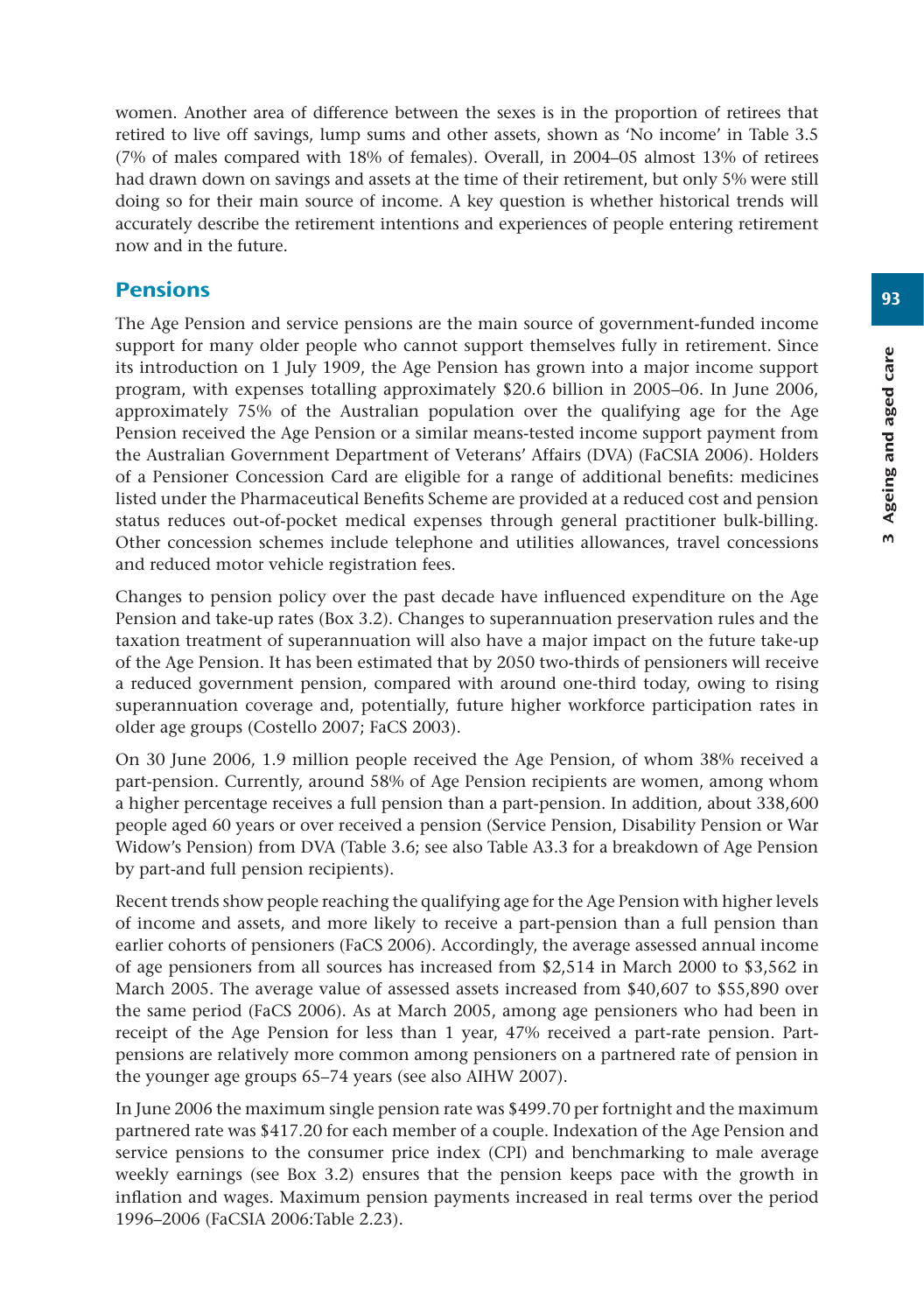#### Box 3.2: Major changes affecting income support for older people, 1995–2007

1995 The eligibility age for women began its progressive increase from 60 years to reach 65 years on 1 July 2013.

Phasing-out of Wife Pension (Age) commenced.

1997 Benchmarking of the Age Pension to 25% of male average weekly earnings of employees, effective 20 September 1997 (to be applied in addition to twice-yearly indexation of pensions to the CPI).

Announcement that the superannuation preservation age would be progressively increased from 55 years to 60 years.

Phasing-out of Widow B Pension accelerated.

1998 Introduction of the Pension Bonus Scheme on 30 June. Under the scheme, a person who qualifies to receive the Age Pension can opt instead to accrue a pension bonus payment if he/she decides to defer claiming the pension while continuing to work.

1999 New superannuation preservation rules took effect from 1 July 1999 such that all superannuation contributions and fund investment earnings are preserved until the member's preservation age.

2000 Changes to all social security payments, including age and service pensions, to compensate recipients for increases in prices flowing from the introduction of Goods and Services Tax (GST) on 1 July 2000. Connected with these changes, the Pension Supplement was introduced.

2004 The Seniors Concession Allowance (a payment to assist with the cost of household bills) for Commonwealth Seniors Health Card holders was introduced.

Carer's Allowance extended to carers who do not live with the people for whom they provide substantial levels of care on a daily basis (a 2004–05 Budget measure).

One-off bonus payments for the recipients of the Carer Payment and Carer Allowance announced. These bonus payments have been made annually since 2004.

2005 Introduction of the Utilities Allowance for income support customers of qualifying age for the Age Pension or a DVA pension.

Aged care accommodation bonds exempt from social security and DVA's assets tests, effective 1 July.

2006–2007 The Government's Better Super reforms take effect on 1 July 2007. Changes include the removal of tax on superannuation benefits paid from a taxed source either as an income stream or as a lump sum to people aged 60 years and over, abolition of the superannuation reasonable benefit limits, and a halving of the pension assets test taper rate from \$3 to \$1.50 per fortnight per \$1,000 of assets from 20 September 2007.

In rural and residential areas land that is both adjacent to the home and on the same title document as the home may be exempt from the assets test if the pensioner has a 20-year attachment to the land and home and is making effective use of productive land to generate an income.

*Sources:* Dapre 2006; FaCS 2006.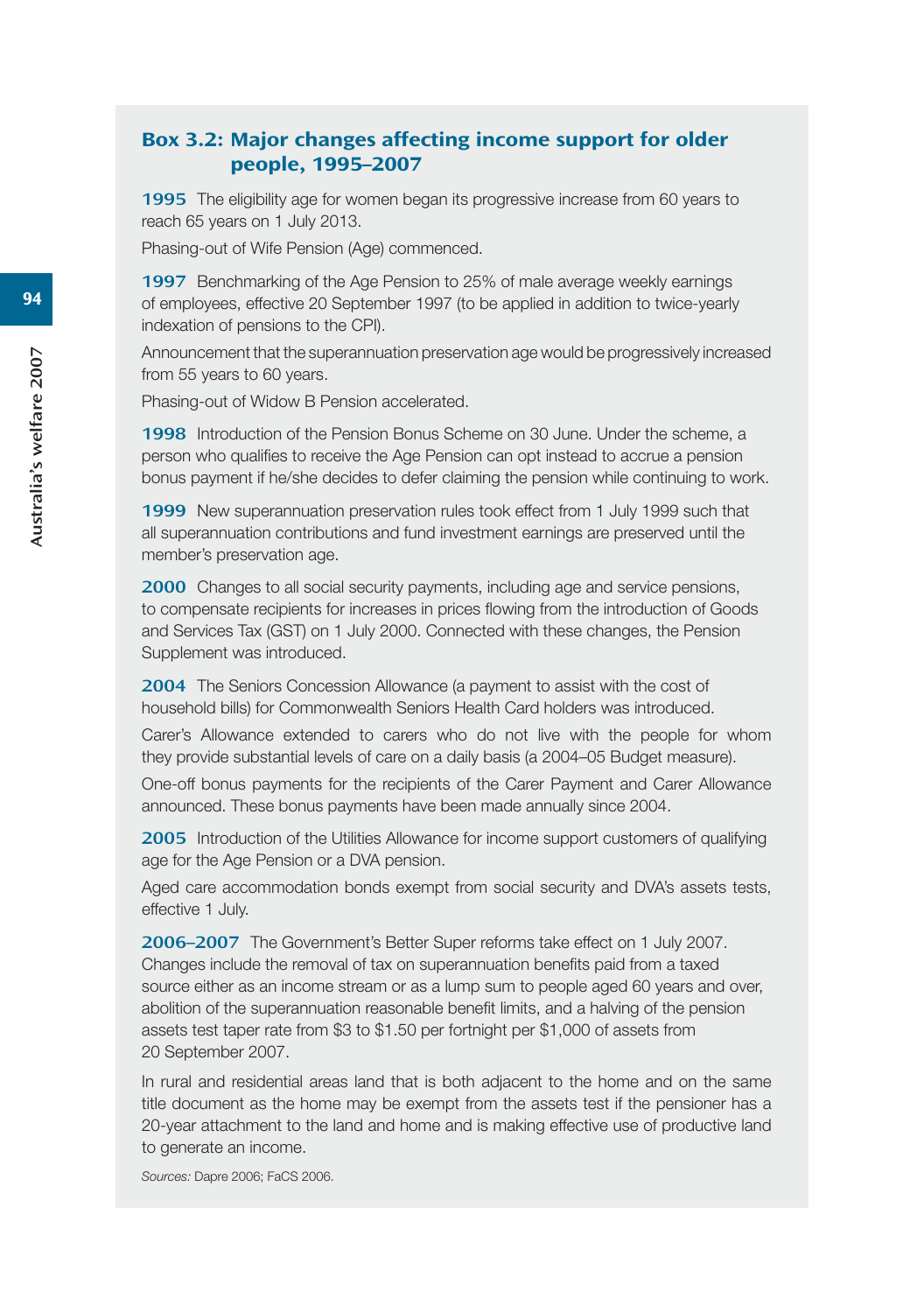|  |  | Table 3.6: Age and DVA Pension recipients, June 2006/January 2007 |
|--|--|-------------------------------------------------------------------|
|--|--|-------------------------------------------------------------------|

|                                              | Age group (years)        |         |           |                                              |         |            |               |
|----------------------------------------------|--------------------------|---------|-----------|----------------------------------------------|---------|------------|---------------|
|                                              | $60 - 64$ <sup>(a)</sup> | 65-69   | $70 - 74$ | $75 - 79$                                    | 80-84   | 85 or over | Total         |
|                                              |                          |         |           | Per cent of Age pensioners <sup>(b)(c)</sup> |         |            |               |
| Males                                        |                          | 12.3    | 11.9      | 10.2                                         | 4.5     | 2.7        | 41.6          |
| Females                                      | 5.1                      | 14.6    | 13.0      | 10.8                                         | 7.4     | 7.6        | 58.4          |
| <b>Persons</b>                               | 5.1                      | 26.9    | 24.9      | 21.1                                         | 11.8    | 10.2       | 100.0         |
| Persons (number)                             | 97,056                   | 514,713 | 475,408   | 402,391                                      | 226,046 | 195,280    | 1,910,894     |
| Per cent of age<br>group population          | 9.8                      | 65.0    | 74.9      | 72.1                                         | 54.9    | 57.8       | $^{(d)}66.3$  |
|                                              |                          |         |           | Per cent of DVA pensioners <sup>(b)</sup>    |         |            |               |
| Males                                        | 5.4                      | 2.5     | 2.1       | 3.0                                          | 16.2    | 12.5       | 41.6          |
| Females                                      | 2.8                      | 2.9     | 4.5       | 12.7                                         | 20.4    | 15.1       | 58.4          |
| Persons                                      | 8.2                      | 5.3     | 6.6       | 15.7                                         | 36.5    | 27.6       | 100.0         |
| Persons (number)                             | 27,680                   | 18,071  | 22,420    | 53,213                                       | 123,693 | 93,509     | 338,586       |
| Per cent of age<br>group population          | 2.8                      | 2.3     | 3.5       | 9.5                                          | 30.0    | 27.7       | $^{(d)}$ 11.4 |
| Total as per cent of<br>age group population | 12.6                     | 67.3    | 78.5      | 81.6                                         | 84.9    | 85.4       | (d)77.7       |

(a) Eligibility for Age Pension in June 2006 was 63 years for women and 65 years for men.

(b) Age pensions administered by DVA are included in the 'DVA pensioner' figures.

(c) 1,183 manually assessed recipients and 3,716 suspended recipients paid by Centrelink are not included in calculations of 'Age pensioners'.

(d) Per cent of people aged 65 years or over.

*Notes*

1. Nine DVA cases with unknown age have been excluded.

2. Table includes full and part-pension recipients (see Table A3.3 for a breakdown of part- and full Age Pension recipients).

3. DVA pensioners include persons in receipt of a Service Pension, Disability Pension or War Widow's Pension.

4. Age pensioners as at 30 June 2006; DVA pensioners as at 5 January 2007; estimated resident population as at 30 June 2006.

5. Components may not add to total due to rounding.

*Sources:* Centrelink unpublished data; DVA unpublished data.

In June 2006, among people over the qualifying age for the Age Pension who were working (including those with earnings or business income), 29% received the Age Pension and another 20% were registered in the Pension Bonus Scheme. This scheme is part of the Age Pension Program and is intended to encourage older Australians, who are willing and able to do so, to continue working beyond Age Pension qualifying age rather than retiring from the workforce and claiming the Age Pension. It provides a one-off tax-free lump sum to eligible people, payable when a person registered in the scheme finally claims and receives the Age Pension. As of 30 June 2006, 104,165 people had registered in the scheme since it began on 1 July 1998. In 2005–06, a total of \$91,973,124 was paid in bonuses to 8,030 people (FaCSIA 2006).

#### Income support for older carers

The Carer Payment and Carer Allowance are benefits payable to carers who meet the respective eligibility criteria. Older people who provide ongoing assistance to a frail older person or younger person with disability may receive one or both of these payments.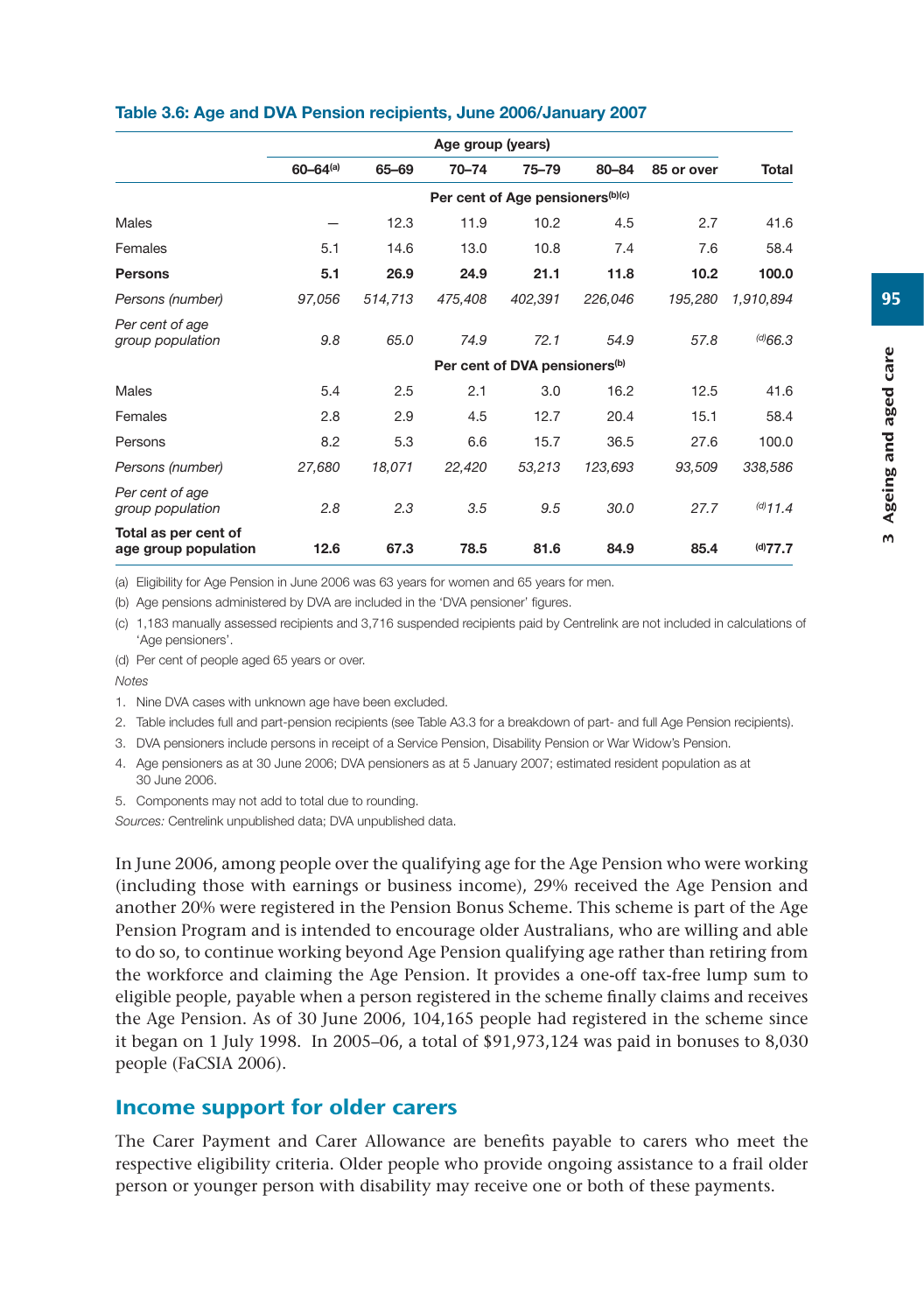The Carer Payment is an income support payment, subject to the same income and assets tests and paid at the same rate as the Age Pension. Relatively few people aged 65 years or over receive the Carer Payment, which is targeted at people whose caring responsibilities limit their workforce participation (currently, a carer can work up to 25 hours per week without losing the Carer Payment). At the end of 2006, a total of 111,419 people were receiving Carer Payment. Carers aged 65 years or over accounted for 5% of Carer Payment recipients, but 35% of people being assisted by carers who received the Carer Payment were aged 65 or over (tables A3.4, A3.5). Most of the people receiving the Carer Payment, who were of working age and who were caring for an older person, were themselves aged between 45 and 64 years.

The Carer Allowance replaced the Domiciliary Nursing Care Benefit in 1999. It is a nonincome-tested, non-means-tested income supplement for people who provide daily care and attention in the person's home to a person with disability or a serious medical condition. The allowance can be paid to carers whether or not they receive a government pension or benefit, and in 2004 was extended to carers who do not live with the care recipient. It is adjusted on 1 January each year and in 2007 was set at \$98.50 per fortnight (Centrelink 2007). On 31 December 2006, 382,490 people were receiving the Carer Allowance (Table A3.4). One-quarter of the recipients were carers aged 65 years or over and 84% of these older recipients of the Carer Allowance were caring for an older person. Just over one-third of people receiving the Carer Allowance who were providing assistance to an older person were aged 45–64 years.

#### Living costs

The adequacy of retirement income needs to be considered in the context of the living costs of older person households, which differ from those of other life-cycle groups. On average, older people spend most of their income on consumer goods and services, and have lower expenses than younger people in the areas of income tax, mortgage repayments and insurance premiums (ABS 2006a). While 80% of older people living in households own their home and are mortgage-free, some groups of older people, most commonly full age pensioners, spend a significant proportion of income on costs associated with housing. Considering people aged 75 years or over, by which age any drawing-down on home equity for retirement income is likely to have started, the proportion incurring mortgage or rent expenses is 23% of people who rely primarily on pension income, compared with 8% of people with mainly private income (unpublished data from the ABS Household Income and Expenditure Survey 2003–04).

A breakdown of goods and services expenditure shows a greater share of income going towards current housing costs in older lone-person households (21%) than in older couple households (10%), most likely related to a higher proportion of renters among the former (21% versus 8%) (ABS 2006a:Table 18). In the 5 years to 2003–04, national average household expenditure on current housing costs rose by 47%, far in excess of the 18% increase in the CPI over the same period. Driven by higher mortgage interest and rent payments (ABS 2006a), this increase highlights the importance of Rent Assistance and utilities allowances or rebates for eligible pensioners, the vulnerability of people on fixed pensions or private incomes to rising housing costs, and the uncertainty at the time that retirement decisions are taken surrounding future life events and costs of living.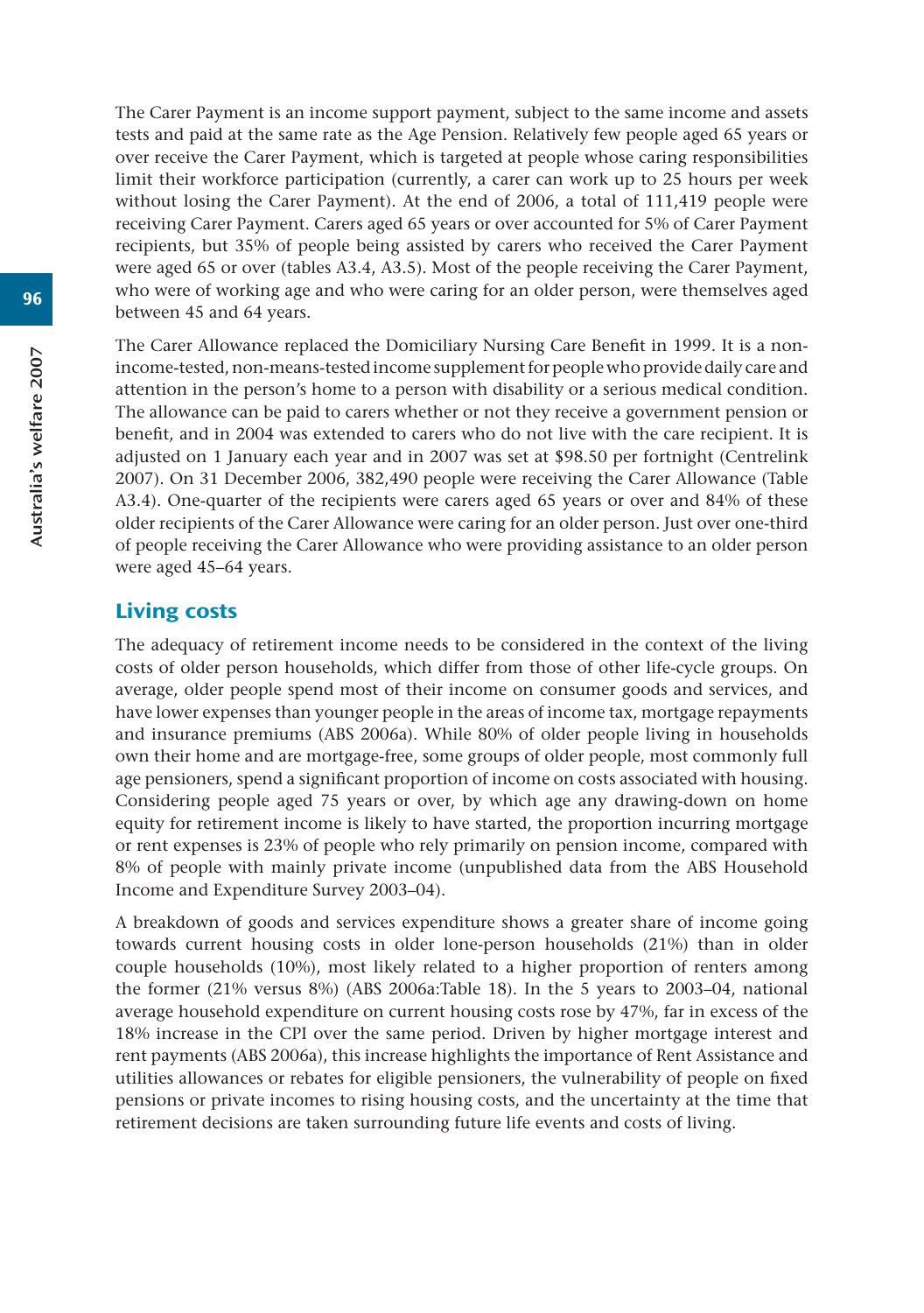# 3.6 Support for older people—informal care

The term 'informal care' is used in this chapter to refer to assistance provided to a frail older person on an unpaid basis by relatives and friends (a broader definition includes assistance to people of all ages with disability). The assistance, or care, is informal as long as it is provided without state or organisational direction and without payment. Carers may provide assistance in a broad range of activities, both core activities (self-care, mobility and communication) and non-core activities (for example, transportation, shopping, meal preparation, household chores and paperwork). Informal care underpins Australia's social welfare system, not least of all in aged care (see Chapter 7 for an estimate of the imputed value of informal care). Population ageing has implications for the demand for and supply of informal care at the population level, as well as implications for individuals who take on caring roles and for those older people who become recipients of informal care.

An obvious implication is that the number of older people who need assistance has been increasing for some time and will continue to do so. Later in this chapter, the increasing use of community care packages is contrasted with a more stable trend in the use of residential care, reflecting the preference of many older people to receive assistance at home (see Section 3.9). Accordingly, increasing numbers of older spouses and mature-aged sons and daughters will be providing assistance with long-term care decisions and arrangements. For some this will mean balancing elder care with paid employment and other family responsibilities. As the baby-boomer generation moves into the mature age and older age groups, the provision of care for frail parents or a spouse with disability could influence the retirement plans of more mature-aged workers.

*Australia's welfare 2005* presented data from the ABS Survey of Disability, Ageing and Carers on older carers and older people who need and receive assistance. To summarise, in 2003 around 454,000 people aged 65 years or over provided informal care to a person with disability. Of these carers, 113,200 were primary carers (24% of all primary carers) (see Glossary for definition of primary carer). Around 47% of people aged 65 years or over had a need for assistance in personal or other activities, with proportionately more in the very old age groups needing assistance. People aged 85 years or over (11% of the older population) accounted for 30% of older people who needed assistance (AIHW 2005:Table 3.5). This volume reports on the number of people by age group who received assistance from all informal providers (carers), based on data from the 2003 Survey of Disability, Ageing and Carers master unit record file (compiled for AIHW by the ABS).

In 2003, 690,000 older people with disabilities who were living in households received assistance from one or more carers (Table 3.7). Most of these people (95%) had a main carer, that is, one particular relative or friend who provided most of the assistance they received. About 345,000 care recipients were people with profound or severe limitation. In most cases the main carer was living with the person who received assistance. Overall, 66% of older people with a main informal care provider lived with that carer (72% in the case of those care recipients with profound or severe limitation). Table 3.7 highlights the different proportions of 'younger' old and very old people with non-resident or coresident carers. The source of informal care for people aged 65–74 years with disability is most often a person or persons living in the same household (72%). The opposite is true for those aged 85 years and over, most of whom receive assistance from someone who lives in another household (79%), that is, more likely to be adult offspring than a spouse. This predominance of informal care from persons living separately from the care recipient is also true for the subset of people aged 85 years or over who have profound or severe limitation, although to a somewhat lesser extent (62%).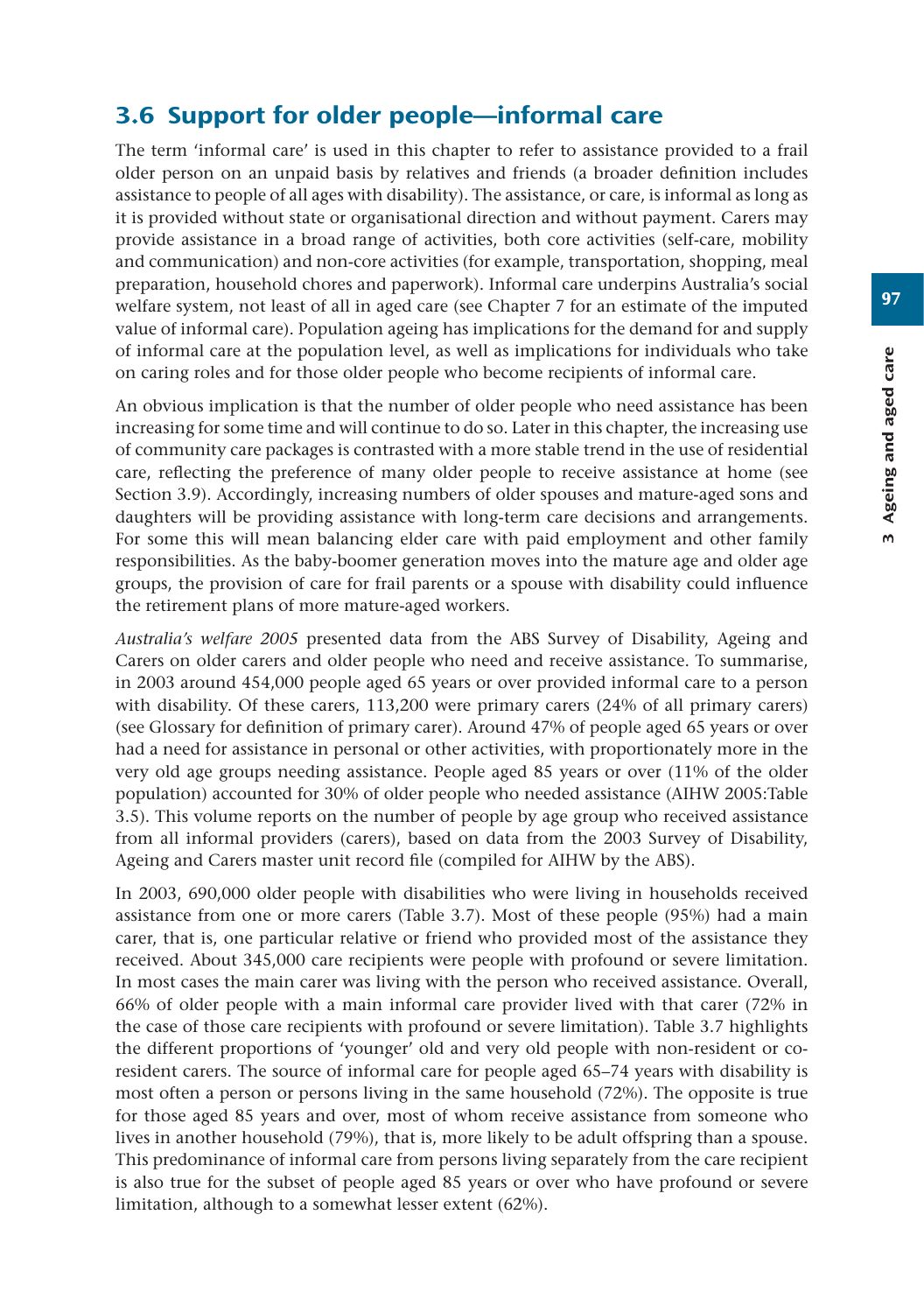Higher rates of receipt of informal care are recorded for people with profound or severe limitation, compared with all older people with disability. This pattern can be seen across the older age groups, with between 810 and 890 older people per 1,000 with a profound or severe limitation receiving informal care, compared with age-specific rates for all older people with disability of between 500 and 740 per 1,000 (Table 3.7).

| <b>Informal</b>                                                 |           |       | People with disability and<br>profound or severe limitation |      |                           |         |       | All with disability |      |                           |
|-----------------------------------------------------------------|-----------|-------|-------------------------------------------------------------|------|---------------------------|---------|-------|---------------------|------|---------------------------|
| provider and<br>co-residency<br>status                          | $15 - 64$ | 65-74 | 75-84                                                       | over | 85 or Total 15<br>or over | 15-64   | 65-74 | 75-84               | over | 85 or Total 15<br>or over |
| Has a main informal provider of assistance                      |           |       |                                                             |      |                           |         |       |                     |      |                           |
| Co-resident                                                     | 354.2     | 103.7 | 96.9                                                        | 37.8 | 592.7                     | 816.6   | 206.4 | 169.2               |      | 52.0 1.244.2              |
| Not co-<br>resident                                             | 76.3      | 19.5  | 49.5                                                        | 28.7 | 173.8                     | 301.4   | 95.4  | 140.0               | 62.5 | 599.4                     |
| Total                                                           | 426.2     | 122.6 | 141.9                                                       | 65.4 | 756.0                     | 1,028.7 | 274.7 | 276.6               |      | 103.2 1,683.4             |
| Has other informal providers of assistance (not main providers) |           |       |                                                             |      |                           |         |       |                     |      |                           |
| Co-resident                                                     |           |       |                                                             |      |                           |         |       |                     |      |                           |
| Not co-<br>resident                                             | 140.0     | 27.7  | 44.8                                                        | 27.1 | 239.8                     | 479.5   | 94.3  | 130.0               | 64.4 | 768.1                     |
| Total                                                           | 140.0     | 27.7  | 44.8                                                        | 27.1 | 239.8                     | 479.5   | 94.3  | 130.0               | 64.4 | 768.1                     |
| All with informal providers of assistance                       |           |       |                                                             |      |                           |         |       |                     |      |                           |
| Co-resident                                                     | 354.2     | 103.7 | 96.9                                                        | 37.8 | 592.7                     | 816.6   | 206.4 | 169.2               |      | 52.0 1,244.2              |
| Not co-<br>resident                                             | 189.3     | 38.4  | 75.1                                                        | 43.7 | 346.3                     | 621.5   | 149.5 | 202.5               |      | 86.8 1,060.3              |
| <b>Total</b>                                                    | 435.8     | 127.8 | 146.3                                                       | 70.6 | 780.5                     | 1,075.8 | 285.9 | 294.6               |      | 109.6 1,766.0             |
| Rate per 1,000<br>at risk <sup>(a)</sup>                        | 880       | 890   | 810                                                         | 850  | 860                       | 480     | 500   | 580                 | 740  | 510                       |

#### **Table 3.7: Household population aged 15 years or over with disability with co-resident or non-resident carer, 2003 ('000)**

(a) Denominators for the calculation of rates are the number of people living in households in 2003 who had profound or severe core activity limitation or disability (people at risk of needing ongoing assistance), as applicable, by age group. Rates rounded to nearest 10.

*Notes*

1. Totals may be less than the sum of the components as recipient may have more than one main carer but can have only one main carer for each area of activity.

2. Available data do not include children under 15 years with disability who have an informal provider of assistance because of disability. Totals therefore underestimate the number of people who received assistance from an informal provider due to disability or profound or severe core activity limitation.

3. 'Carers' refers to informal providers of assistance to people living in households.

*Sources:* ABS unpublished data from the 2003 Survey of Disability, Ageing and Carers master file (numbers of people with informal providers); AIHW analysis of ABS 2003 Survey of Disability, Ageing and Carers (rates per 1,000 persons at risk).

Assistance from a carer can be given instead of, or alongside, formal care. In fact, assistance from a carer is an important enabler of community care, without which formal care would not be sufficient for many highly impaired older people to remain at home in the community with maintained quality of life. This is demonstrated by:

• The Extended Aged Care at Home (EACH) program is intended as a community alternative for older people who would otherwise need residential high care. In 2005–06, 90% of EACH clients had a carer at the time of their assessment by an Aged Care Assessment Team (ACAT) (74% with a co-resident carer) (AIHW 2007a).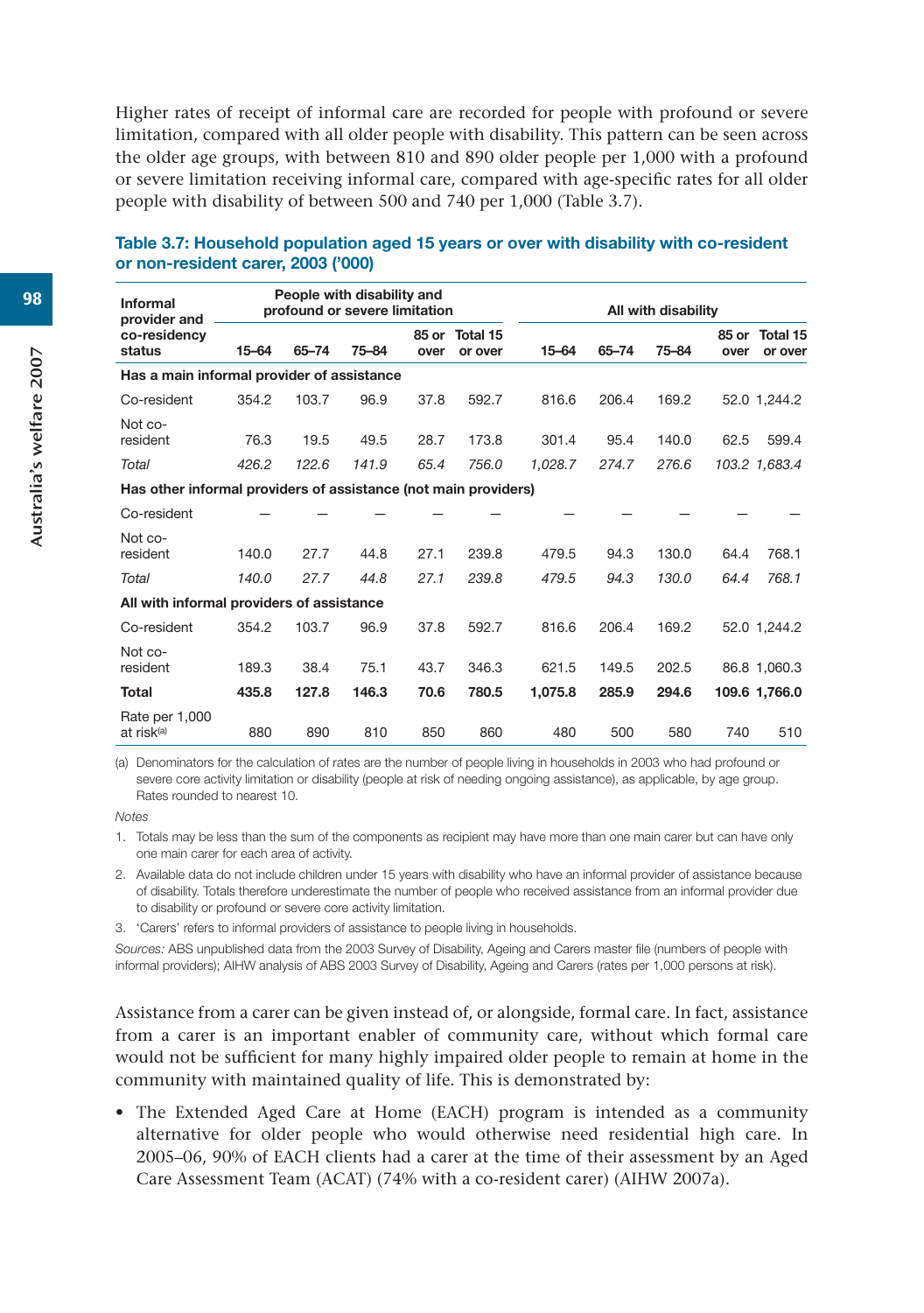99

- The provision of care from family is a critical element of successful community living for people with dementia-related high care needs. In the Aged Care Innovative Pool Dementia Pilot some service providers required that a person have regular, ongoing assistance from family or friends as they considered informal care to be critical to the pilot's success (AIHW: Hales et al. 2006a). Based on carer availability at the time of the ACAT assessment, 97% of EACH Dementia clients at 30 June 2006 (297 clients) had a carer; 85% had a co-resident carer (AIHW 2007a).
- Among older people assessed by an ACAT in 2004–05, 76% had a carer. The presence of a co-resident carer was found to be protective against being recommended for residential care. In particular, ACAT clients with co-resident carers were least likely to be recommended for low-level residential care and more likely than other clients to be recommended for a community care package (ACAP NDR 2006). That ACAT clients with co-resident carers are more likely than others to be recommended for high-level residential care is attributed to the numbers of more highly dependent clients with carers because they have been able to be maintained at home for longer than if they had not had a co-resident carer (ACAP NDR 2006).

## Primary carers of older people

An older person with profound or severe limitation who lives in the community is likely to have a primary carer. Caregiving by a primary carer, as defined by the ABS Survey of Disability, Ageing and Carers, is intense, in most cases is performed daily and typically extends over a number of years (ABS 2004b). In 2003, approximately 239,400 people were identified as being a primary carer with a main recipient of care aged 65 years or over (a primary carer can assist more than one person, in which case the ABS survey identifies one as the main recipient of care). Spouses and adult children, mostly daughters, made up equal proportions of all primary carers of older people (43%). It follows that primary carers of older people are concentrated in the older and mature age groups: 40% were themselves older people, 24% were aged 45–54 years and a further 23% were aged 55–64 years. These relationship patterns between carers and care recipients are reflected in residency arrangements; 66% of primary carers of older people in 2003 did not live in the same household as the person they were assisting. Among primary carers aged 45–64 years who were providing assistance to an older person (111,900), most (73,500) were caring for a parent and over three-quarters had a main recipient of care aged 75 years or over (AIHW analysis of ABS 2003 Survey of Disability, Ageing and Carers).

The types of assistance provided by primary carers cover help with core activities (Table 3.8) in addition to non-core activities (that is, other than self-care, communication and mobility). Over 80% of primary carers provide mobility assistance; primary carers are important facilitators of community participation for the people to whom they provide care by assisting with mobility when away from home (76%). More than half help with self-care, which may include bathing, showering, dressing and managing incontinence. This type of assistance is needed daily and contributes greatly to a care recipient's quality of life.

To summarise, more frail older people receive assistance from informal providers than from any one government-funded aged care program (see Table 3.7 and Figure 3.2). That assistance ranges from help with non-core activities through to the higher levels of assistance provided by primary carers as an alternative to institutional care, often with supplementation from community services. A person with very high care needs in up to three core activity areas may depend on support from both informal and formal providers of assistance to be able to live in the community.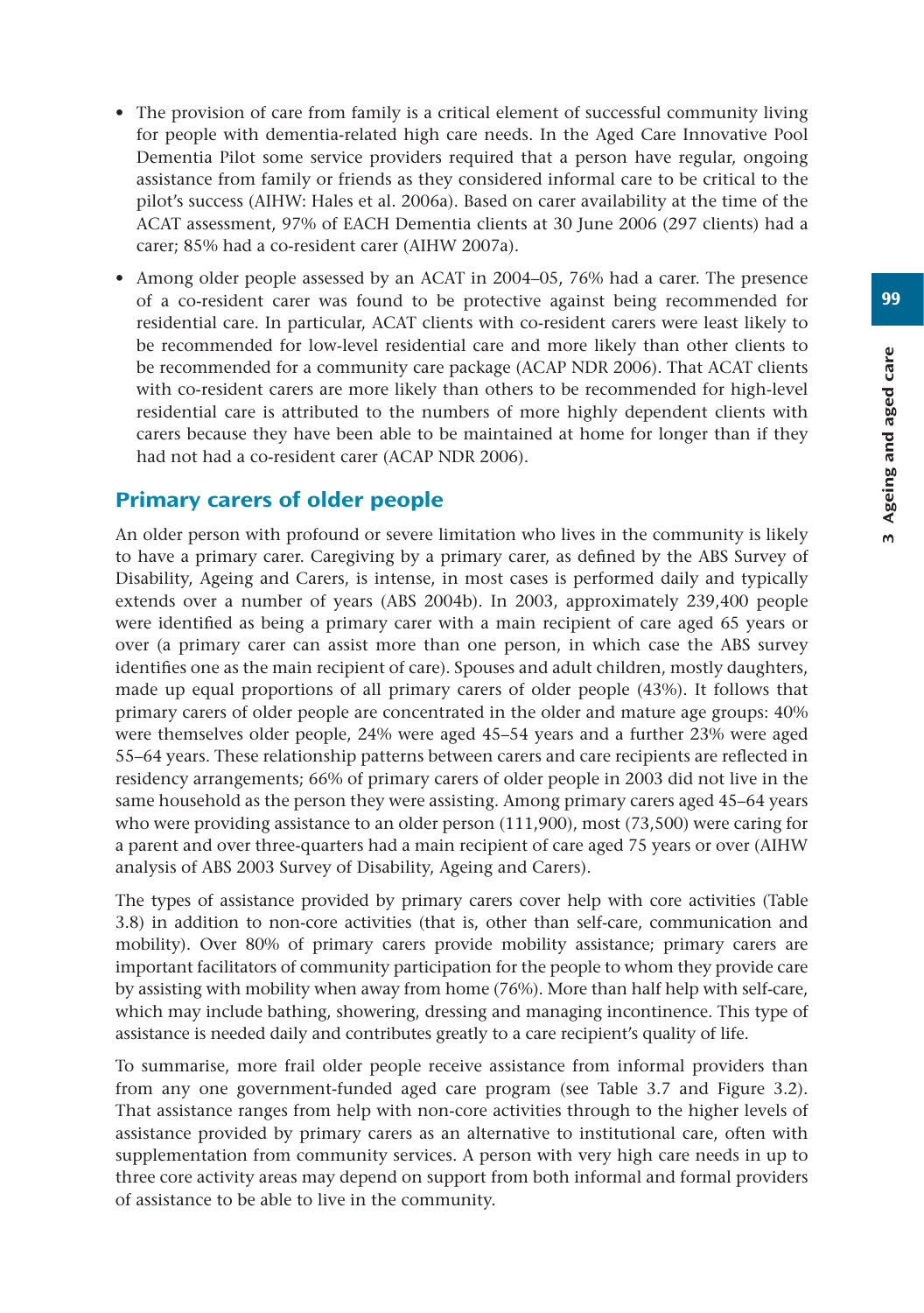| Table 3.8: Primary carers with a main recipient aged 65 years or over, core daily |  |  |
|-----------------------------------------------------------------------------------|--|--|
| activities for which assistance is provided, 2003                                 |  |  |

| Selected tasks in core activity areas in which primary carer usually<br>provides assistance | Per cent |
|---------------------------------------------------------------------------------------------|----------|
| Self-care                                                                                   | 55       |
| Bathing/showering                                                                           | 32       |
| Dressing                                                                                    | 42       |
| Eating or feeding                                                                           | 21       |
| Managing incontinence                                                                       | 14       |
| <b>Mobility</b>                                                                             | 84       |
| Getting into or out of a bed or chair                                                       | 29       |
| Moving about the house                                                                      | 28       |
| Moving around away from home                                                                | 76       |
| Communication                                                                               | 42       |
| Total primary carers (number)                                                               | 239,400  |

*Note:* Figures may not add to totals as a primary carer can assist in more than one task grouped under self-care, mobility or communication.

*Source:* AIHW analysis of ABS 2003 Survey of Disability, Ageing and Carers confidentialised unit record file.

Caregiving is bound up with interpersonal relationships and role expectations (Hales 2007). In this sense, informal care for older people might be regarded by some as a 'constant', that, generally speaking, people will provide assistance to their frail older relatives and friends for similar reasons that the family is the central support for children. Along with personal rewards, caregiving can also involve significant costs—both real and opportunity costs for carers and their families as well as for society as a whole. For the individual these costs might include lost earnings and the opportunity cost of premature retirement or reduced workforce participation as well as the personal costs of physical and emotional stress. At the societal level, the need for and demands of the caregiving role have a potential effect on labour supply, especially among mature-aged workers, lost taxation revenue and costs associated with providing support for carers.

The supply of informal carers, and changes in factors affecting this, is a matter of concern to policy makers. Informal care for frail older people enables many older people to avoid or delay admission to residential care and supports consumer preferences to remain living in the community. The number of older people with high care needs living in households is growing because of population ageing. Between 1998 and 2003 the older household population with profound or severe limitation who received some form of assistance increased from an estimated 320,300 to 395,300 people (AIHW 2003:Table 3.4; AIHW 2005:Table 4.8). Over the same period, the number of people who received assistance from both formal and informal sources of care or from informal sources only increased from 308,800 to 382,500. At the same time, mature-aged people are being encouraged to increase their labour force participation to counter the anticipated labour shortage resulting from population ageing.

In Australia, caregiving is associated with low female labour force participation (ABS 2004b; AIHW 2004d); internationally, studies have revealed that a strong sense of duty to provide care for elderly parents exists among baby-boomer women, to the extent that many give priority to caregiving over paid employment (see references in Hales 2007). A multi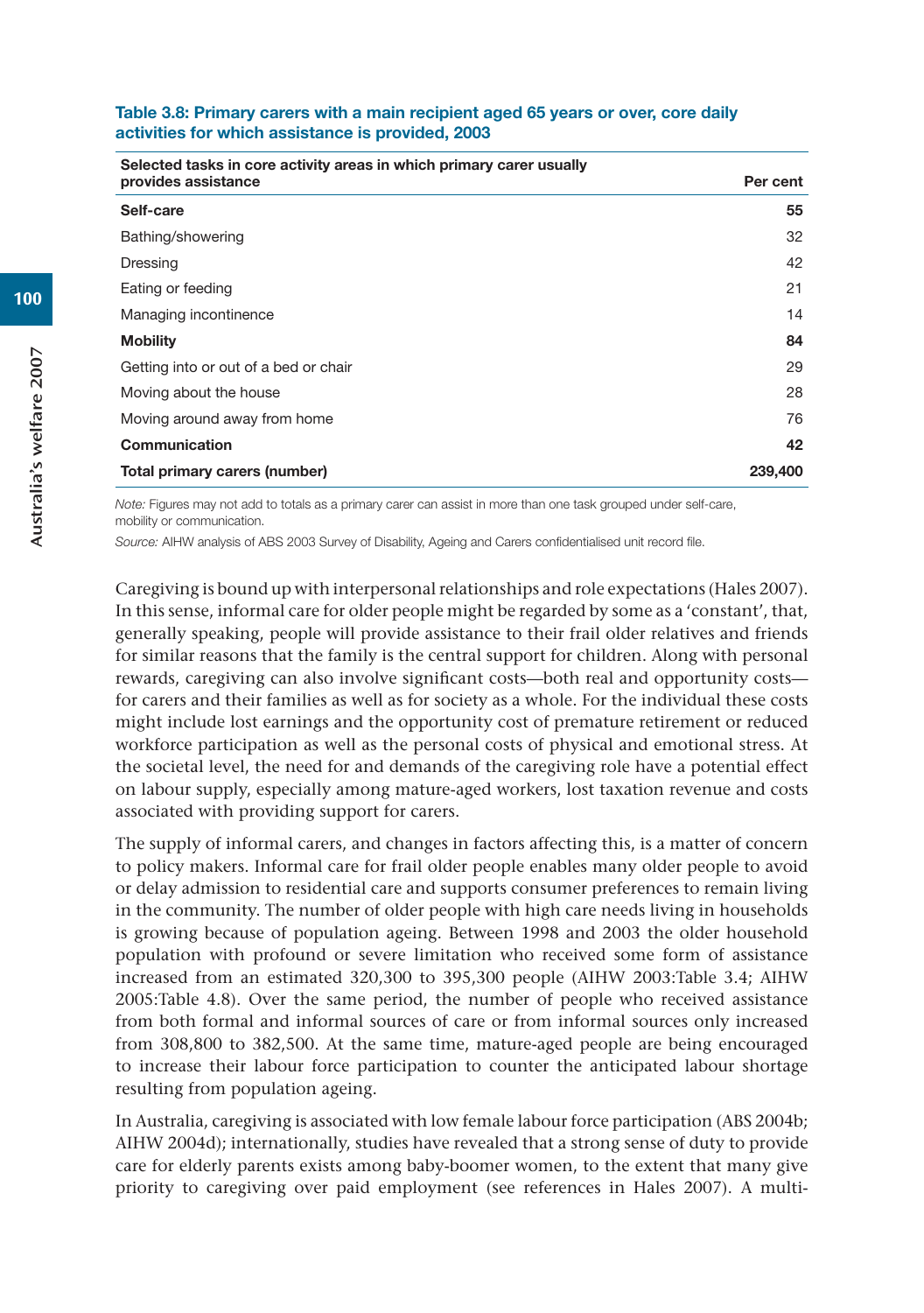nation study of the empirical relationship between caregiving and paid employment has highlighted the role that formal service systems play in supporting employed carers. Spiess and Schneider (2003) reported that starting or increasing caregiving significantly reduces hours of paid employment, while stopping or decreasing caregiving does not significantly increase labour force participation. They further found that the nature of the association between employment and caregiving depends on the level of support available from community services. In countries with strong community care systems, changes to hours of employment to accommodate increased caregiving are more likely to be temporary than in countries with less formal supports, where permanent reductions in workforce participation are the more common scenario.

# 3.7 Support for older people—aged care services

The Australian, state and territory, and local governments fund care services for older people through a range of programs. Along with privately purchased services, governmentfunded assistance is sometimes referred to as 'formal care'. Services funded through government programs are delivered by various non-government organisations in the not-for-profit and for-profit sectors, as well as government agencies in some states and territories. Service delivery occurs in residential and community settings, according to the relevant legislation and program guidelines.

Government-funded aged care is a feature of the care arrangements for significant numbers of frail older people, either supplementing informal care or providing a substitute for those without access to practical assistance from family and friends or for whom family care is no longer able to meet their needs (Figure 3.2). The main national programs that deliver aged care in community and residential settings, and that are covered in this chapter are:

- the Home and Community Care program (HACC)
- community care package programs: Community Aged Care Packages (CACPs), Extended Aged Care at Home (EACH) and Extended Aged Care at Home Dementia (EACH Dementia)
- the Transition Care Program (TCP)
- programs for DVA clients, including Veterans' Home Care and Community Nursing
- residential aged care (permanent and respite care)
- the National Respite for Carers Program (NRCP).

Other programs not reported due to limited data availability are flexible care delivered through Multi-purpose Services in rural and remote communities and services funded under the National Aboriginal and Torres Strait Islander Flexible Aged Care Program, Day Therapy Centres, the Continence Aids Assistance Scheme, and the Assistance with Care and Housing for the Aged Program. In addition, programs for older people that operate at a state, territory or local council level are not reflected in the national data reported here.

A person who receives government-funded community care may not know which particular program funds the services received, the service provider being the 'face' of formal care. However, they may be indirectly aware of different program sources of funding due to the different procedures that service providers follow when accepting referrals and assessing clients for eligibility and need, the types of assistance that an eligible person may receive and the settings in which assistance can be provided. Such aspects of service delivery are often program-specific.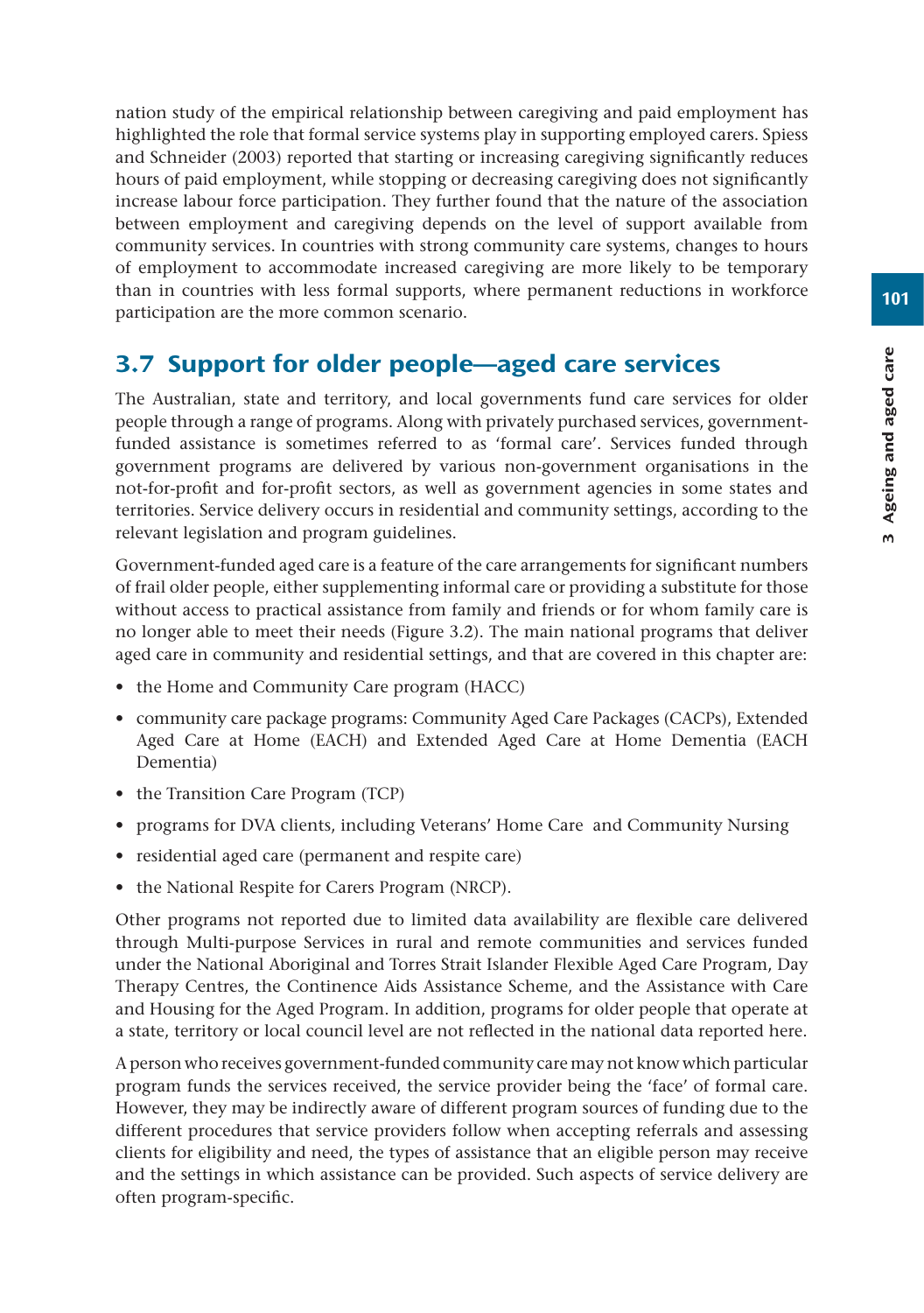Data about aged care programs reported in this chapter come from a number of sources, including minimum data sets (HACC and NRCP) and payment system data (residential aged care, CACP, EACH, EACH Dementia and TCP).

Collection of client–level data for the HACC Minimum Data Set (MDS) has occurred since January 2001, and implementation of the HACC MDS Version 2 began in January 2006. Data reported here are for 2004–05 and hence consist only of MDS Version 1 data; data for 2005–06 were not available at the time of preparing the chapter. The NRCP Minimum Data Set (MDS) is a relatively new client-level collection that collects information about carers, care recipients and service events. Significant efforts over the last couple of years have been made to improve the quality and comprehensiveness of information collected through the NRCP MDS, although only limited data was available in time for inclusion in this chapter.

Payment system data are available from the Aged and Community Care Management Information System about clients and providers of residential aged care, CACP, EACH, EACH Dementia and (to a limited extent) TCP. This data repository contains information gathered through a number of instruments, including the Aged Care Client Record used for the assessment and approval of a care recipient by an ACAT, and the various provider claim forms used by the service provider for claiming the relevant subsidy payable for the service for a payment period.

One of the limitations of these data is that certain sociodemographic client characteristics are recorded at the time of application and hence may not reflect their true characteristics while receiving care from these programs. There is also no information on areas such as type of assistance received by care package recipients or care package clients' levels of dependency (AIHW 2007a, 2007b).

#### Overview of community care programs

The HACC program aims to provide 'a comprehensive, coordinated and integrated range of basic maintenance and support services for frail aged people, people with disability and their carers' (DoHA 2006a). It aims to support people at home and to prevent premature or inappropriate admission to residential care. The types of assistance available through HACC include domestic assistance, personal care, personal and community transport, home maintenance, nursing and allied health care. HACC is jointly funded by the Australian Government (60%) and state and territory governments (40%). In some states local government also contributes to HACC funding.

In 2004–05, approximately 3,100 agencies submitted data for the HACC MDS (DoHA 2006a). Clients are referred to HACC agencies from a range of sources. The HACC MDS reports these sources as self-referral (26.9%), hospitals (16.4%), family, friends and significant others (16.0%), and medical practitioners (12.3%) (DoHA 2006a). Before establishing services for a new client, a service agency will usually complete an assessment with the client to determine their eligibility and agree on a level and mix of services appropriate to the client's needs. HACC clients with complex needs may be assigned a designated agency to be responsible for coordinating services from a number of agencies (this case management function is available in HACC Community Options Projects, also known as 'Linkages'). These higher levels of HACC service provide individually tailored packages of care, often through brokerage arrangements.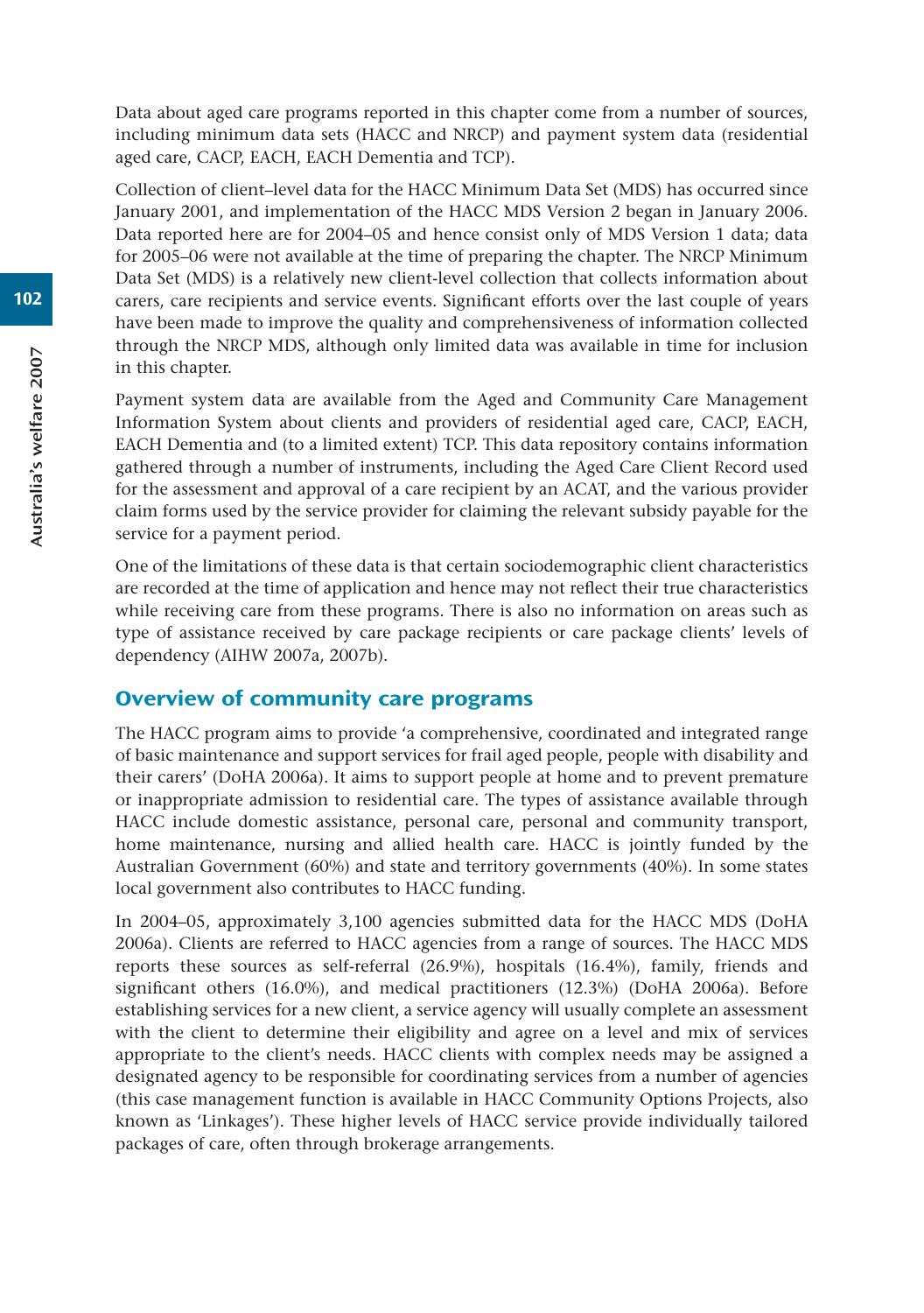|                                                  |                                                                                                                                         |                                                                                                                                                                                                      |                                                               |                            |                  | core activity limitation (projection)<br>-623,600 with profound or severe<br>People aged 65 years or over:<br>$-2,687,114$ at 30 June 2006 |
|--------------------------------------------------|-----------------------------------------------------------------------------------------------------------------------------------------|------------------------------------------------------------------------------------------------------------------------------------------------------------------------------------------------------|---------------------------------------------------------------|----------------------------|------------------|--------------------------------------------------------------------------------------------------------------------------------------------|
|                                                  |                                                                                                                                         | At home with unpaid care <sup>(b)</sup> only                                                                                                                                                         |                                                               |                            |                  | 345,500 people living in<br>households in 2003                                                                                             |
|                                                  |                                                                                                                                         | (including government-funded and privately-funded services<br>and services provided by volunteers)<br>At home with some care services                                                                |                                                               |                            |                  | 444,900 with unpaid care also <sup>(b)</sup> )<br>households in 2003 (includes<br>607,100 people living in                                 |
|                                                  |                                                                                                                                         | - At home, with HACC -                                                                                                                                                                               |                                                               |                            |                  | 561,789 people in 2004-05                                                                                                                  |
|                                                  |                                                                                                                                         | At home, with Veterans' Home Care<br>Ï                                                                                                                                                               |                                                               |                            |                  | 70,997 people in 2005-06                                                                                                                   |
|                                                  | Ī                                                                                                                                       | At home, with DVA Community Nursing                                                                                                                                                                  | I                                                             |                            |                  | 32,057 people in 2005-06                                                                                                                   |
|                                                  |                                                                                                                                         |                                                                                                                                                                                                      | At home, with CACP<br>$\overline{1}$<br>1                     | 1                          |                  | 29,972 people at 30 June 2006                                                                                                              |
|                                                  |                                                                                                                                         |                                                                                                                                                                                                      | $\mathsf I$<br>$\mathsf I$<br>$\mathbf{I}$                    | At home, with EACH         |                  | 1,984 people at 30 June 2006                                                                                                               |
|                                                  |                                                                                                                                         | Ċ                                                                                                                                                                                                    | --- At home or in residential care, with flexible services -- |                            |                  | 2,829 flexible places/packages<br>(for all ages) at 30 June 2006                                                                           |
|                                                  |                                                                                                                                         | Low care<br>Ċ                                                                                                                                                                                        | Residential aged care services<br>(respite and permanent)     | High care                  |                  | 148,137 people 65 years or over<br>at 30 June 2006                                                                                         |
|                                                  |                                                                                                                                         |                                                                                                                                                                                                      |                                                               |                            |                  |                                                                                                                                            |
| Occasional<br>assistance                         | assistance<br>Some                                                                                                                      | assistance<br>Regular                                                                                                                                                                                | assistance<br>Daily                                           | Constant day-<br>time care | 24-hour care     |                                                                                                                                            |
| Independent at home                              |                                                                                                                                         |                                                                                                                                                                                                      |                                                               |                            | Highly dependent |                                                                                                                                            |
| Sources: Tables 3.1, 3.3, 3.13; AIHW analysis of | (a) Due to data availability, numbers refer to different time periods.<br>(b) Excluding payments from government pensions and benefits. | Note: Figure includes selected government-funded programs only. Some services can be used concurrently. Hospital services are not included.<br>ABS SDAC data; AIHW analysis of DOHA ACCMIS database. |                                                               |                            |                  |                                                                                                                                            |
|                                                  |                                                                                                                                         | Figure 3.2: Range of care arrangements for older people <sup>(a)</sup>                                                                                                                               |                                                               |                            |                  |                                                                                                                                            |

3 Ageing and aged care 3 Ageing and aged care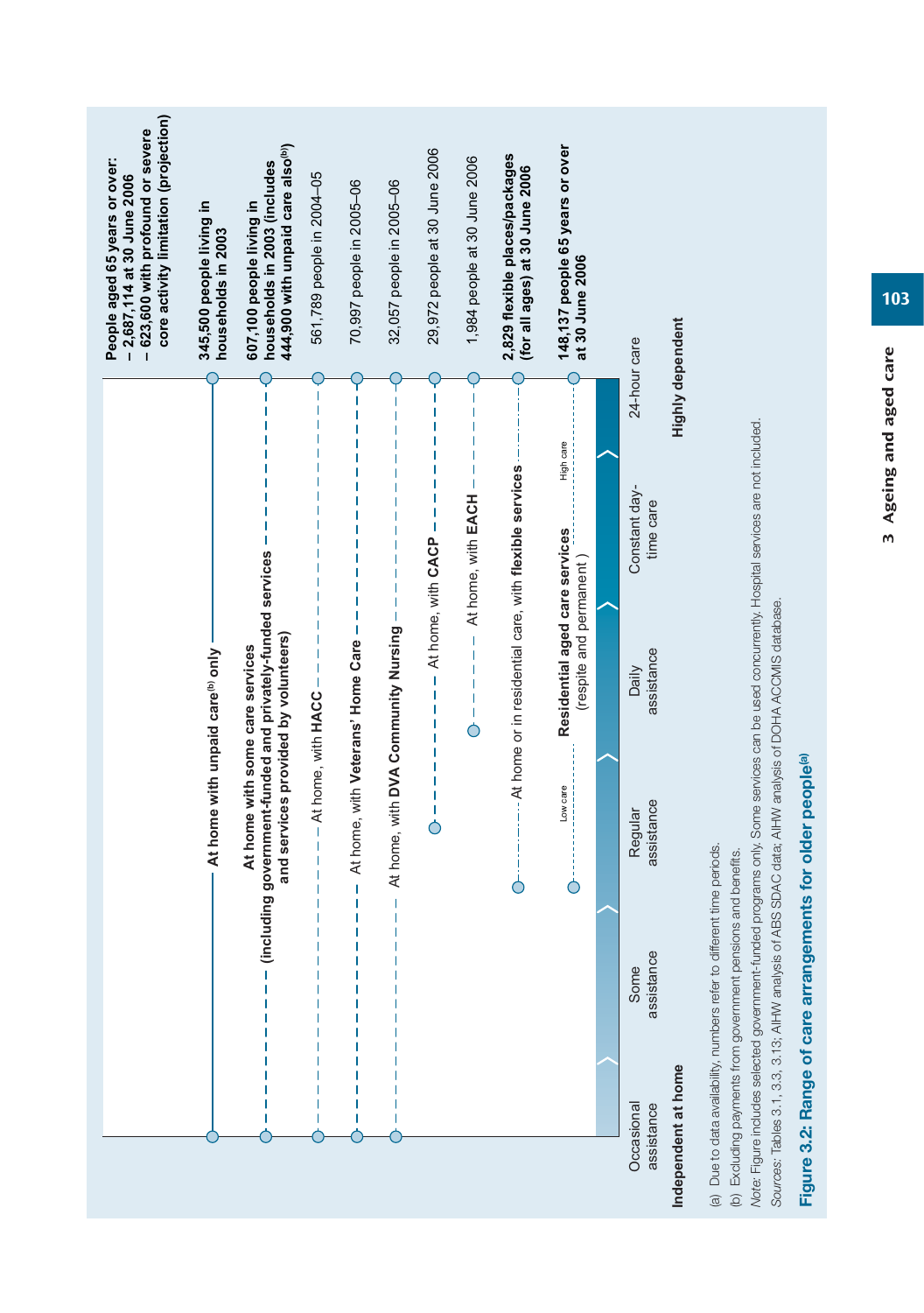In terms of client numbers, HACC is the largest program providing assistance for frail older people, having assisted more than 560,000 people aged 65 years or over in 2004–05. Older people made up a slightly smaller proportion of HACC clients in 2004–05 (75.5%) than in 2001–02 (77.1%). However, use of HACC services within the older population increased over the period, from 181 per 1,000 to 211 per 1,000 persons aged 65 years and over (Table A3.7; see also AIHW 2003).

The CACP program delivers care packages. A package offers a mix of types of assistance, according to a client's need, together with case management and service coordination by the package provider. The CACP program was established in 1992 to provide care in community settings for people who are eligible for and might otherwise need low level residential care. Direct care received through a CACP service might include personal care, home help, social support, transport to appointments, meal preparation and gardening. Nursing and allied health care are not available through CACP. As at 30 June 2006, over 1,000 service outlets were delivering CACP services to 31,803 clients, most of whom were older people (Table 3.9 and Table A3.7).

Care package programs have grown in number and size since CACP was established, and now include EACH, EACH Dementia and TCP. These programs are directed at frail older people. EACH was piloted in 2002 as a community-based alternative to high level residential care and was made a national program in 2004. In addition to the types of assistance available through CACP, an EACH client is able to receive specialist nursing care. EACH now serves over 2,000 clients (Table 3.9 and Table A3.7). In 2006, two new programs, EACH Dementia and the TCP became operational (Table 3.9). EACH Dementia services are delivered as ongoing care packages targeted at older people with dementiarelated high care needs who are able and wish to remain living in the community.

TCP delivers services in the form of short-term therapy and support to older people following a stay in hospital. TCP is expected to:

- enable a significant proportion of care recipients to return home, rather than enter residential care
- optimise the functional capacity of those older people who are discharged from Transition Care to residential care so that they require a lower level of care
- reduce inappropriate extended lengths of hospital stay by older people.

Given the joint responsibilities at the hospital–aged care interface, the program operates under a joint funding arrangement between the Australian Government, and state and territory governments. The current Transition Care Program operates alongside a range of state and territory government post-acute and sub-acute programs. As at 30 June 2006 there were 595 operational Transition Care places (see also Table A3.8).

DVA funds a number of programs that deliver community care to eligible veterans, war widows and widowers. Veterans' Home Care delivers in-home support services to over 70,000 clients each year, which can include up to 1.5 hours per week of personal care assistance. Eligible people who need higher amounts of personal care, or community nursing, may be referred to the DVA Community Nursing program (Gold or White Repatriation Health Card holders only). Other DVA programs that provide support to older people include the Rehabilitation Appliances Program for the supply of aids and equipment; HomeFront, a falls and accident prevention program; and a telephone service for assistance with property maintenance and emergency repairs. Clients of DVA programs may also receive assistance through HACC and other programs if they are eligible, on the basis of an assessment of care needs.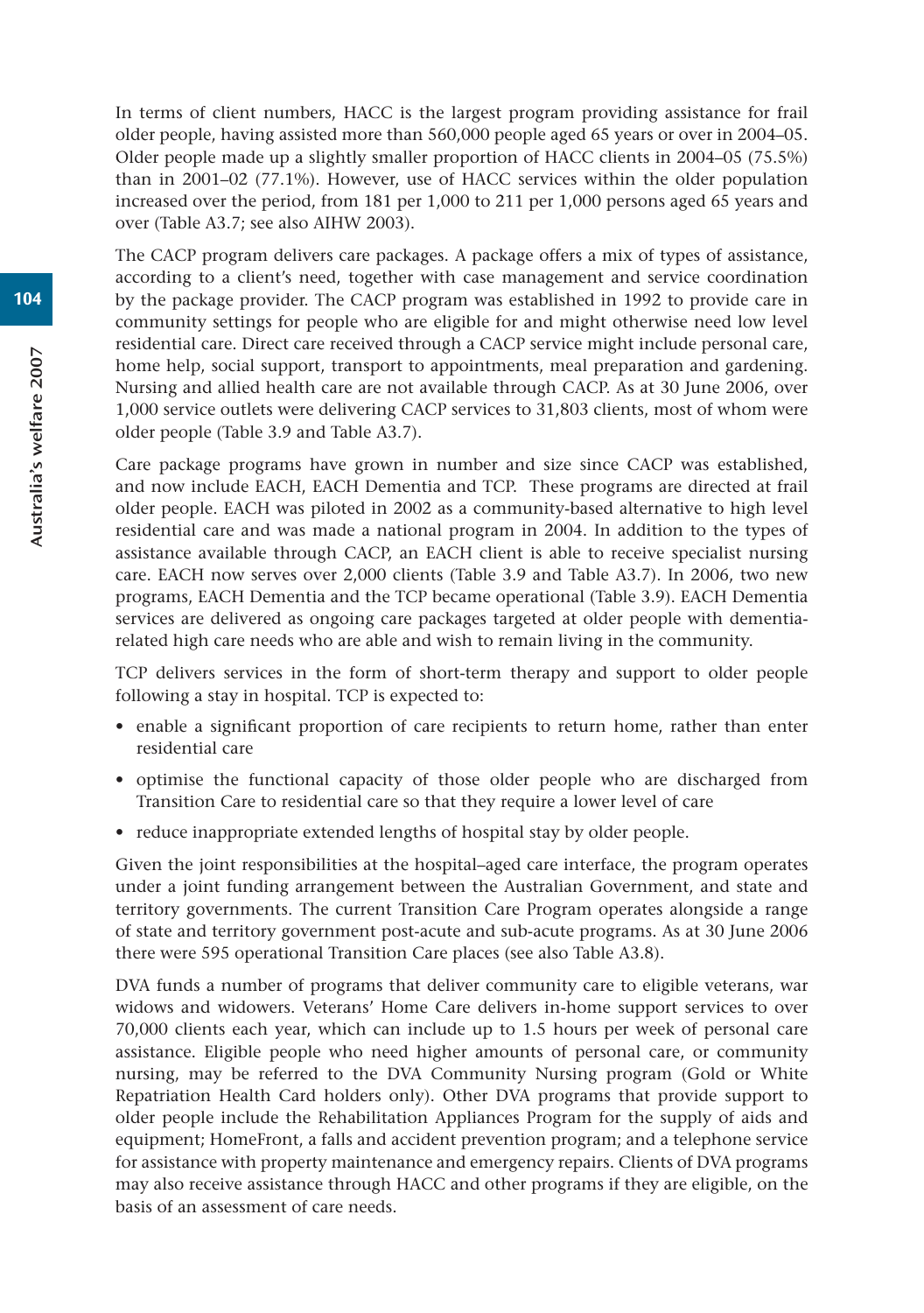| Program/year              | <b>Operational places</b> | Provision ratio <sup>(a)</sup> | Service outlets | <b>Clients</b> |
|---------------------------|---------------------------|--------------------------------|-----------------|----------------|
| <b>CACP</b>               |                           |                                |                 |                |
| 1996                      | 4,431                     | 2.9                            | 255             | 4,081          |
| 1997                      | 6,124                     | 3.9                            | 352             | 6,222          |
| 1998                      | 10,046                    | 6.3                            | 480             | 9,583          |
| 1999                      | 13,753                    | 8.4                            | 594             | 13,157         |
| 2000 <sup>(b)</sup>       | 18,308                    | 10.8                           | 720             | 16,617         |
| 2001 <sup>(b)</sup>       | 24,629                    | 14.0                           | 859             | 20,728         |
| 2002 <sup>(b)</sup>       | 26,425                    | 14.7                           | 916             | 24,585         |
| 2003 <sup>(b)</sup>       | 27,881                    | 15.3                           | 958             | 26,573         |
| 2004 <sup>(b)</sup>       | 29,063                    | 15.6                           | 959             | 27,657         |
| 2005 <sup>(b)</sup>       | 30,973                    | 16.3                           | 973             | 28,899         |
| 2006 <sup>(b)</sup>       | 35,383                    | 18.2                           | 1,011           | 31,803         |
| <b>EACH</b>               |                           |                                |                 |                |
| 2002                      | 171                       | 0.1                            | 6               | 82             |
| 2003                      | 255                       | 0.1                            | 9               | 282            |
| 2004                      | 860                       | 0.5                            | 54              | 707            |
| 2005                      | 1,673                     | 0.9                            | 105             | 1,203          |
| 2006                      | 2,580                     | 1.3                            | 157             | 2,131          |
| <b>EACH Dementia</b>      |                           |                                |                 |                |
| 2006                      | 601                       | 0.3                            | 49              | 279            |
| <b>Transition Care(c)</b> |                           |                                |                 |                |
| 2006                      | 595                       | 0.3                            | 25              | 296            |

#### **Table 3.9: Care package programs, number of operational packages, provision ratio, number of services and clients, 1996 to 2006 (as at 30 June)**

(a) Number of operational packages per 1,000 persons aged 70 years or over.

(b) CACPs provided by Multi-Purpose Services and services receiving flexible care subsidy under the Aboriginal and Torres Strait Islander Aged Care Strategy are included in the calculation of places.

(c) May be provided in either a home-like residential setting or in the community.

*Source:* AIHW analysis of DoHA ACCMIS database (as at 16 October 2006).

## Developments in community care

Care continuity is a linchpin of ageing in place and this has been recognised in program reforms that have enabled residential aged care to offer continuity of care within an older person's familiar living environment (through the amalgamation of low care facilities, formerly known as hostels, and high care facilities, or nursing homes, into a single service system for residential aged care). For frail older people at home and their carers, continuity of care encompasses the same provider, the same set of care assistants and familiar communication processes.

The community care sector is characterised by a large number of programs, many of them relatively small, which poses challenges to continuity of care for people in their own home. The Australian Government funds 19 community and flexible care programs which primarily target older people and/or their carers, including the jointly funded HACC and Transition Care programs. From a consumer's perspective the community care system can sometimes appear complex and hard to access. The existence of so many programs can have unintended consequences in terms of gaps in or duplication of services. Many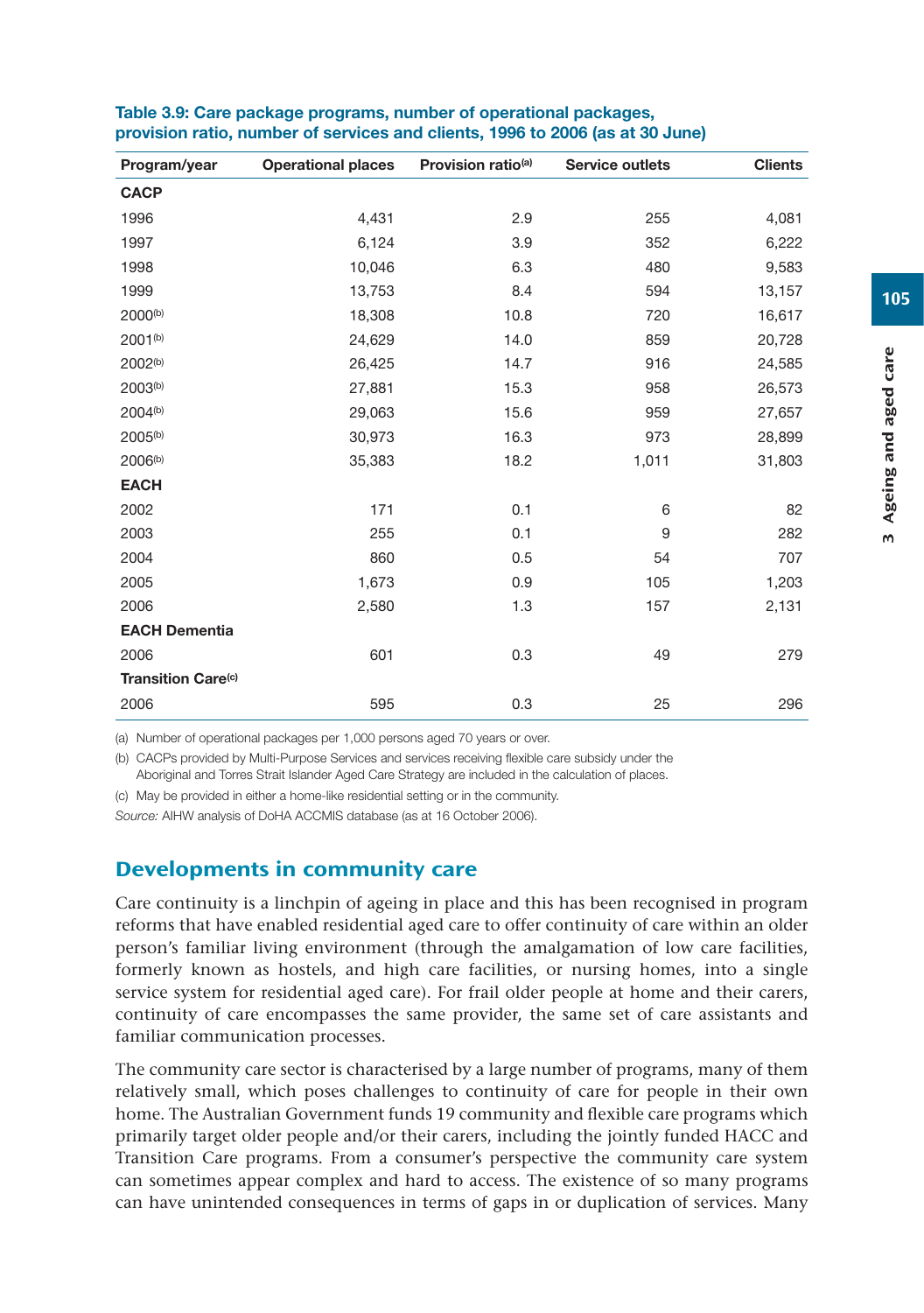service providers deliver multiple programs and many clients receive services funded through different programs depending on their needs. This environment can thus also result in significant challenges for accountability and reporting requirements. Work towards increasing alignment of these various programs, streamlining service provision and developing new service offerings to meet the needs of special client groups is currently a significant driver of policy and program development in community care and flexible services, particularly through A New Strategy for Community Care—The Way Forward (Box 3.3).

The Securing the Future of Aged Care for Australians package announced in 2007 includes a number of measures to increase and improve the provision of community care (Box 3.3). The target ratio for the provision of community care will increase from 20 packages for every 1,000 people aged 70 years or over to 25 packages per 1,000 by 2011 (CACP, EACH and EACH Dementia packages). For the first time a separate target has been established for high level community care, so that, by 2011, 4 of every 25 packages will be EACH or EACH Dementia packages.

Securing the Future of Aged Care for Australians aims to raise the awareness of assistive technology and where it can be used effectively to improve the wellbeing of people in their homes. An industry body will be established to promote the use of assistive technology by community care service providers and to help providers aggregate their buying power for purchasing assistive technology solutions. An annual grants program will fund innovation in assistive technology.

Support for community care workforce development is another measure announced as part of Securing the Future of Aged Care for Australians (aged care workforce is discussed in Chapter 7).

## Overview of permanent residential aged care

Permanent residential aged care provides accommodation and care services to people who are no longer able to support themselves or be supported by others in their own homes. The Australian Government makes a substantial financial contribution to residential aged care in the form of subsidised daily care fees and payments for concessional residents and residents with special needs in accredited aged care homes (see Section 3.11). (Other types of accommodation specifically for the aged not funded by the Australian Government, for example, private nursing homes, retirement villages (which variously offer independent living and supported accommodation), and supported accommodation services funded by some state and territory governments are not covered here).

As at 30 June 2006, 145,175 people aged 65 years and over (53 in every 1,000) were permanent residents of Australian Government-funded aged care homes (AIHW 2007b; see also Table A3.7). Among older people with profound or severe limitation, 233 per 1,000 resided in these homes. Around 50,000 people enter permanent residential aged care each year.

Nationally, the main providers of residential aged care are in the not-for-profit sector, for example community organisations (61% of services), and the private for-profit sector (27%), with state and local government providers making up the balance (12%) (AIHW 2007b). Over the period 1998–2006, the average size of services has grown from 46.4 places to 60 places (AIHW 2007b). Care is provided on a high care or low care basis, according to care needs appraised using the Resident Classification Scale (RCS categories 1–4 equate to high care and 5–8 equate to low care).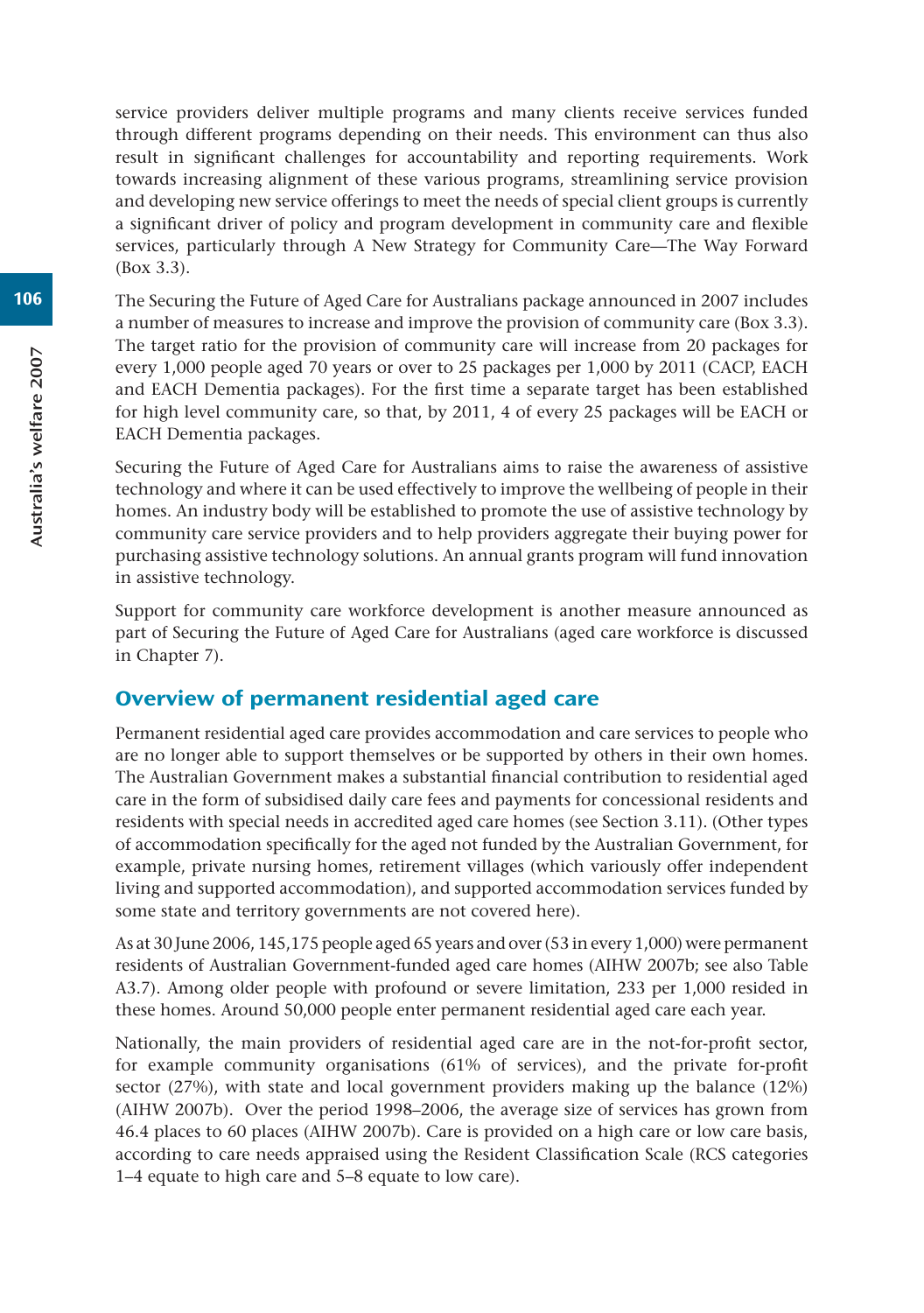## Box 3.3: Developments in community aged care 2001–2007

2001 **Veterans Home Care** began.

**Commonwealth Carelink Centres** established.

2002 **Extended Aged Care at Home** established.

A review of community care was announced.

2003 **National pilots** in community care began: Aged Care Innovative Pool Dementia Pilot, Retirement Villages Care pilot; Innovative Pool Disability Aged Care Pilot.

2004 **Release of A New Strategy for Community Care—The Way Forward:** an action plan covering five areas to be addressed by Australian Government and state/territory community care officials and cross-jurisdictional working groups.

Evaluation of the Innovative Care Rehabilitation Services Pilot was completed (a forerunner to the Transition Care Program).

**Transition Care Program** announced in May 2004 Budget. Transition Care provides goaloriented, time-limited (up to 12 weeks) and therapy-focused care to help eligible older people complete their recovery after a hospital stay.

2005 Evaluations of the Aged Care Innovative Pool Dementia Pilot and the Retirement Villages Care Pilot were completed (findings published in 2006).

Funding of \$320.6 million over 5 years was allocated to the **Dementia Initiative** in the 2005 Budget, which included the announcement of an **EACH Dementia** program (further information can be found at <http://www.health.gov.au/internet/wcms/publishing.nsf/ Content/ageing-dementia>).

**Transition Care Program** began operations.

2006 Announcement of \$30 million of funding for the development of common administrative arrangements and data improvements in HACC.

Announcement of a **review of subsidies and services** in Australian Government-funded community aged care programs.

**EACH Dementia** program became operational.

A national evaluation of the Transition Care Program began.

The 2006 Budget included new funding for community care services:

- \$19.4 million over 4 years for a supplement to providers of CACPs, EACH and EACH Dementia packages in rural and remote areas, in recognition of the higher costs in these areas for goods and services and the difficulties in attracting and training staff
- \$24.2 million over 4 years to improve access to community care for people living in retirement villages. This initiative followed the Retirement Villages Care Pilot which trialled the delivery of community care to people living in retirement villages (AIHW: Hales et al. 2006b).

2007 **More and Better Community Care**, part of the **Securing the Future of Aged Care for Australians** package announced on 11 February 2007, provides for more community care packages (\$298.6 million); support for workforce development (\$32.1 million); improved quality assurance (\$26.8 million); more community respite care (\$26.5 million); support for assistive technology (\$21.4 million); and additional support for Assistance for Care and Housing for the Aged (\$5.7 million).

*Sources:* AIHW 2003, 2005; Australian Government Department of Health and Ageing.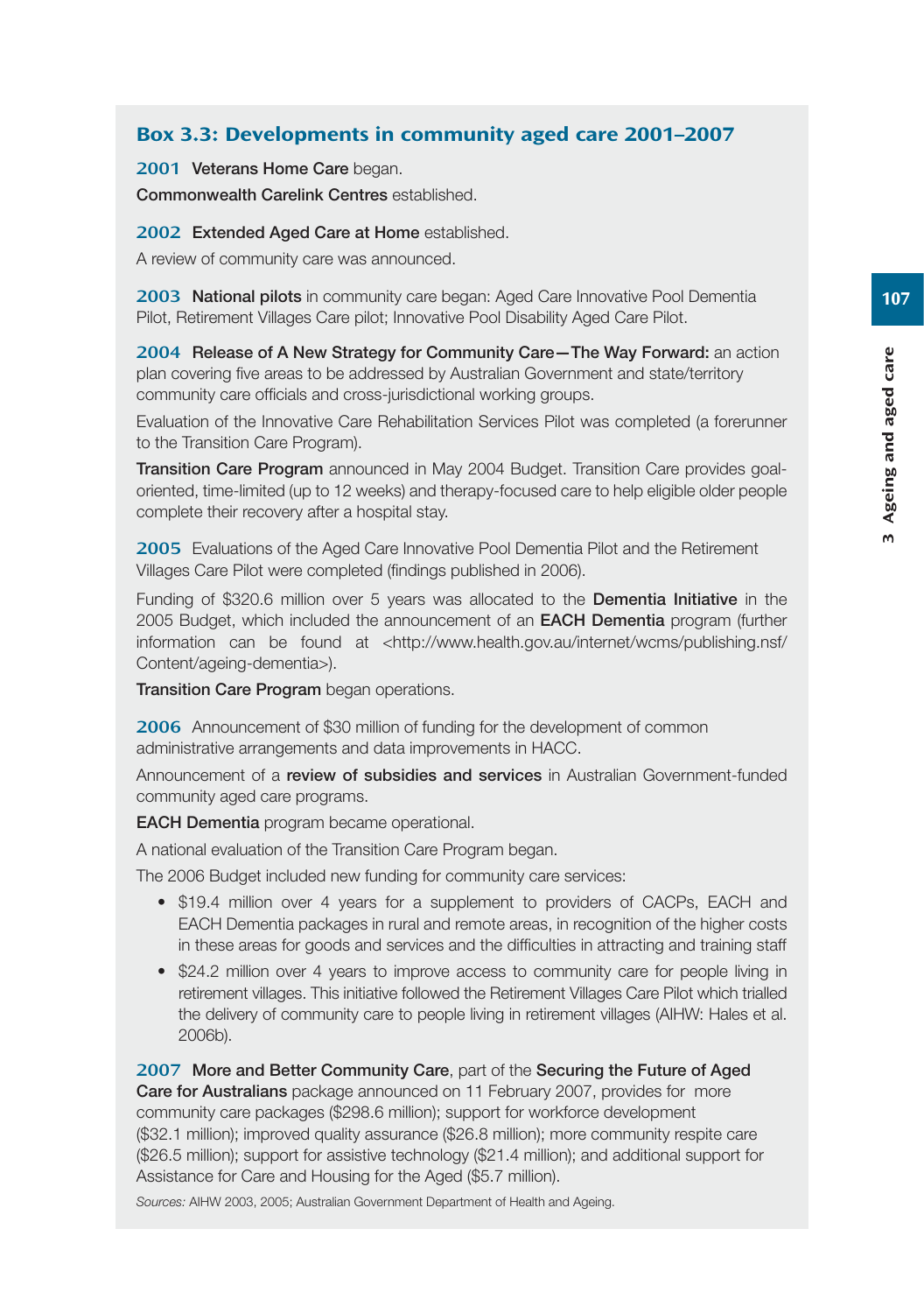Residential aged care places are allocated to approved providers through annual Aged Care Approvals Rounds. Some time might elapse between places being allocated to a provider and those places becoming operational, that is, ready to be occupied by a resident, such as in situations where building or renovations must be completed. Hence, the distinction between allocated places—places that are 'in the pipeline' but not being used—and operational places. On 30 June 2006, there were 164,008 residential aged care places operated by 2,931 mainstream residential aged care services for the provision of permanent and respite care. The inclusion of places operated by Multi-Purpose Services and flexible services took total operational places at that date to 166,291. The number of new allocations in the 2005–06 Approvals Round returned to the levels of 2002–03 and 2003–04, after peaking in 2004–05 (Figure 3.3). That peak in allocations will be reflected in future operational places.

The ratio of residential care places to the target population used for planning purposes has shown a gradual increase since 2002. As at 30 June 2006 there were 85.6 residential aged care places per 1,000 people aged 70 years and over (Table A3.6 and Figure 3.3). The current target ratio is 88 places per 1,000 people aged 70 or over, to be achieved by 2007.

## Developments in residential aged care

Developments in residential aged care address a wide range of issues including quality of care and service standards, financing and administration, and workforce (Box 3.4; the aged care workforce is discussed in Chapter 7).

Responses to incidents of serious abuse of residents have included the introduction of compulsory police checks for current and prospective employees and volunteers, increased unannounced visits to homes by the Aged Care Standards and Accreditation Agency,



*Source:* Table A3.6.

**Figure 3.3: New residential aged care allocations and operational places, 1995–96 to 2005–06**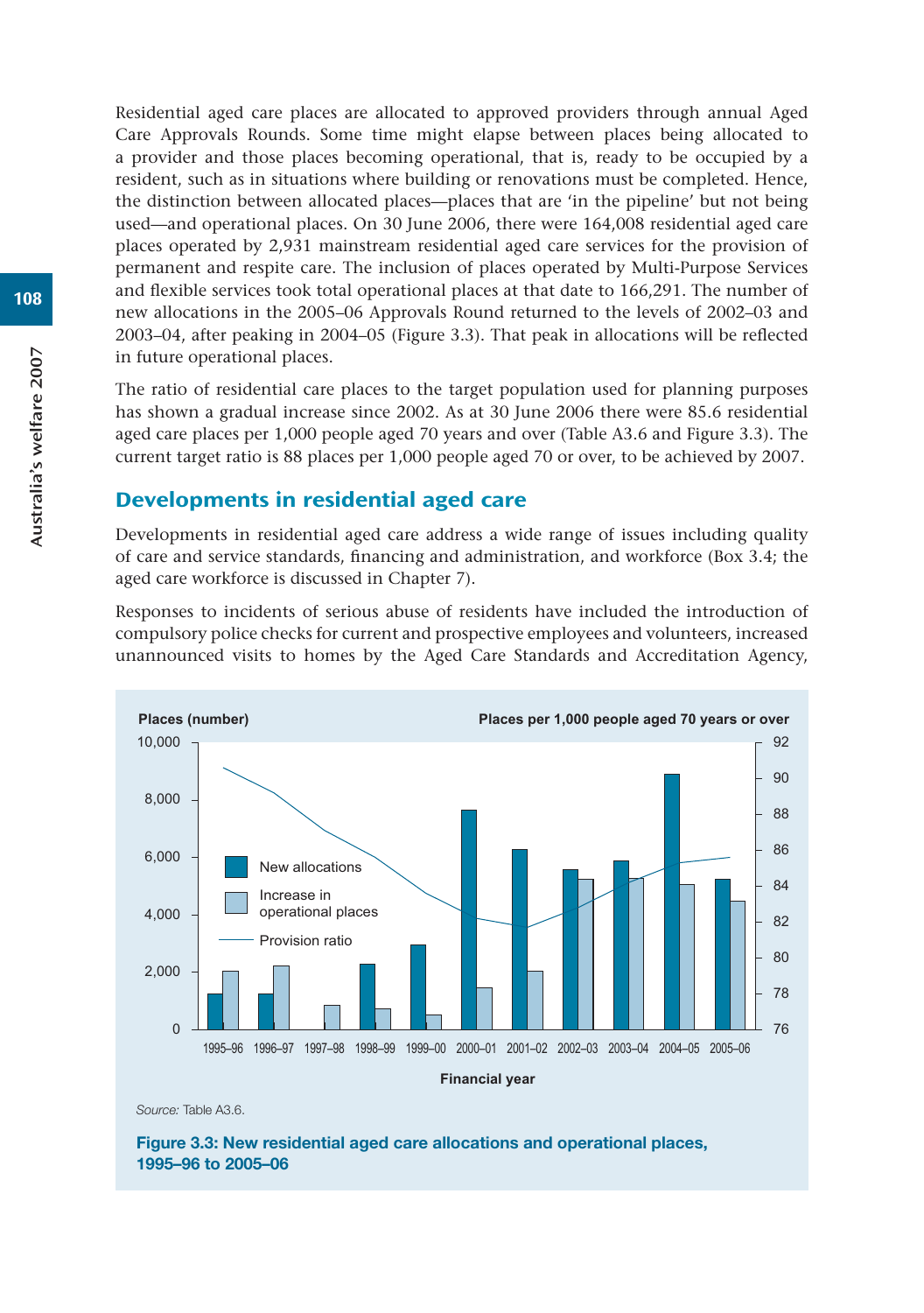## Box 3.4: Major developments in residential aged care, 1996–2007

1996 Announcement of the **Aged Care Structural Reform Package** (1996 Budget).

1997–1998 Nursing homes and hostels were amalgamated into a **single system of residential care** on 1 October 1997, using the RCS funding model. Income and assets testing began on 1 March 1998. From 1 March 1998 residents entering residential high care could be asked to pay an accommodation charge. Low care residents could be asked to pay an accommodation bond.

1999 **The Aged Care Standards and Accreditation Agency** began active accreditation work.

2000 The **Residential Aged Care Funding Equalisation and Assistance Package** was introduced to assist the transition to standard rates of Commonwealth subsidy across the states and territories.

2001 Release of the report of the **Two Year Review of Aged Care Reform**, (commissioned in 1998).

2002 Announcement of a comprehensive review of pricing arrangements in residential aged care (Portfolio Budget Statements 2002–03: Department of Health and Ageing).

2003 The **Resident Classification Scale Review** completed (ACEMA 2003).

2004 The Aged Care Price Review Taskforce, chaired by Professor Warren Hogan, handed down its findings on the **Review of Pricing Arrangements in Residential Aged Care** (Hogan 2004).

Removal of the requirement for ACATs to assess residents moving between low and high care within the same aged care home (effective 1 July 2004).

2005 National trial of the **Aged Care Funding Instrument** (ACFI) to replace the RCS.

2006 New funding of \$21.6 million over 4 years for **Encouraging Best Practice in Residential Aged Care** (see also Chapter 7 discussion of aged care workforce).

Legislation passed to strengthen **prudential regulatory arrangements** in residential aged care.

Establishment of the **Office for Aged Care Quality and Compliance**.

Mandatory reporting of incidents involving sexual or serious physical assault was introduced.

Launch of the **Aged Care Consumer website** (<http://www.agedcareaustralia.gov.au>).

2007 Announcement of a \$1.5 billion package of reforms to residential aged care, **Securing the Future of Aged Care for Australians**.

On 29 March 2007 the provisions of the Aged Care Amendment (Residential Care) Bill 2007 were referred to the Senate Community Standing Committee on Affairs for inquiry and report by 17 May 2007.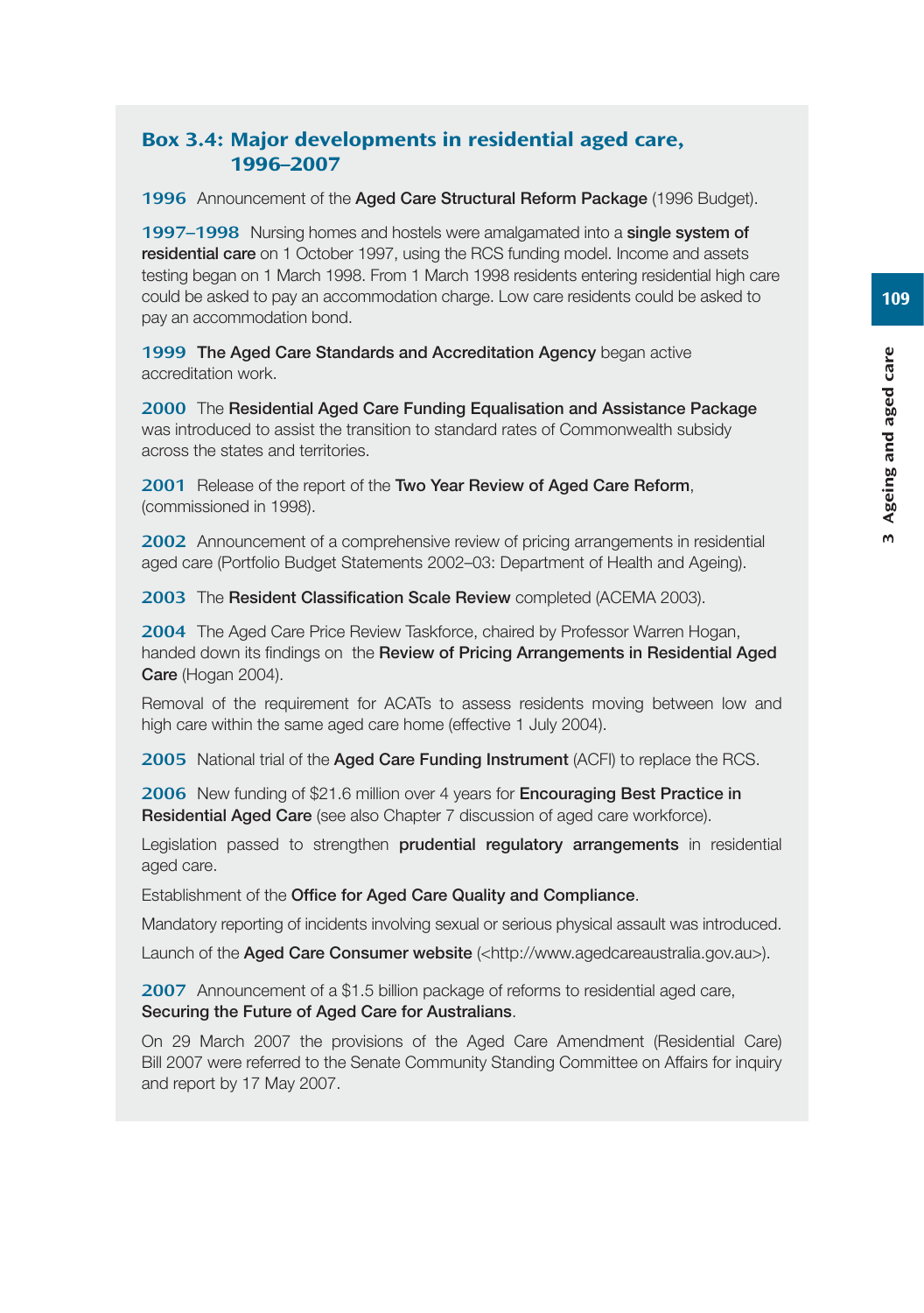reform of complaints-handling procedures with the establishment of the Office for Aged Care Quality and Compliance and an Aged Care Ombudsman, and the introduction of mandatory reporting of incidents of sexual or serious physical assault (DoHA 2006b).

An aged care home must be certified to be able to receive accommodation payments, Extra Service charges and concessional resident supplements. Progress has been made towards achieving privacy and space targets that come into force on 31 December 2008 (see Section 3.10).

Following the report *Review of Pricing Arrangements in Residential Aged Car*e, known as the Hogan Review, work began on a replacement for the RCS with a new instrument as the basis for determining the Australian Government's daily care subsidy. The Hogan Review recommended the extension of funding supplements for care needs other than the provision of oxygen and enteral feeding, including short-term medical needs, dementia-related behavioural problems, palliative care and the care needs of people from disadvantaged backgrounds such as the homeless elderly and Indigenous Australians. A new funding instrument, the Aged Care Funding Instrument (ACFI) was developed to more reliably reflect a resident's care needs and the associated cost of support in a residential setting, and to take account of changes in the resident population's characteristics since the RCS was introduced in 1997. The ACFI was trialled nationally in 2005, in preparation for its phased implementation scheduled to begin in 2008.

Measures announced in early 2007 as part of the Securing the Future of Aged Care for Australians package are also planned to come into effect in 2008 (DoHA 2007a). This comprehensive reform package makes clearer the distinction between funding for accommodation and funding for the provision of care in Australian Governmentaccredited aged care homes:

- From 20 March 2008, the current pensioner and concessional resident supplements will be combined into a single accommodation supplement payable by the Government to aged care homes for pensioners and self-funded retirees with assets valued at less than a specified amount. Residents in receipt of the accommodation supplement will be known as 'supported residents'.
- Residents with assets worth less then \$39,500 will not pay an accommodation charge. High care residents who can afford to make a greater contribution to the cost of their accommodation will be asked to do so. There is no change to accommodation bonds for residential low care.
- Resident contributions towards the cost of care will be made up of a basic daily fee and, for some residents, an income-tested fee. One maximum basic daily fee (85% of the basic age pension) will apply to all new residents, regardless of their social security status. A new income test treats all income (pension and private income) equally. Residents who are required to pay an income-tested fee will pay an amount equal to 41.67% of total assessable income above the maximum income for a full pensioner (no income-tested fee is payable on the first \$659 per fortnight, subject to indexation). The maximum daily care fee payable will continue to be capped at \$53.96 per day as at 20 March 2007.

From the provider's perspective, all new residents will generate the same level of revenue from a combination of the accommodation supplement and the accommodation charge. This removes any disincentive for a provider to accept a person based on whether they are a pensioner or self-funded retiree.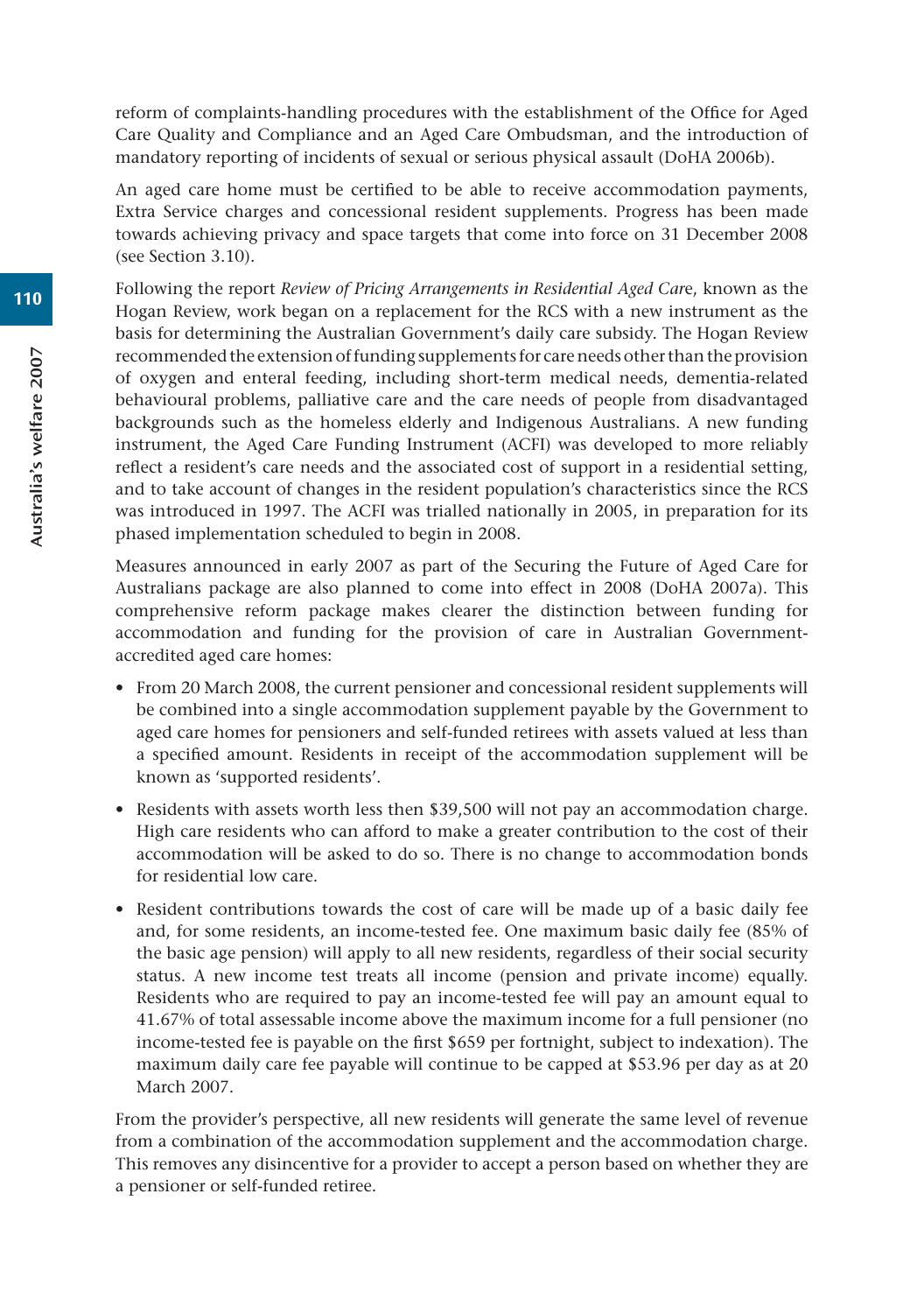From the resident's perspective, self-funded retirees with lower levels of assets will be able to access Government assistance with their accommodation costs for the first time and greater assistance will be provided to pensioner residents with fewer assets.

The new arrangements will not apply to existing residents.

#### Respite care

Respite care supports community living for people who receive assistance from informal providers (family carers) by giving carers a break from providing assistance to see to their own affairs, to visit family and friends, or to take a holiday. Respite care can be provided in the person's home, in a day centre, in community-based overnight respite units (for example 'cottage' respite services) and in residential aged care homes. Service providers sometimes use respite care as an 'introductory' service for new clients, particularly those not used to receiving formal assistance (AIHW: Hales et al. 2006a).

Programs that deliver care services, such as care packages, HACC and Veterans' Home Care, typically offer respite care services in the community and may also help clients to access residential respite care. HACC, for instance, provides assistance to carers in the form of a substitute carer in the home, centre-based respite, host family and peer support respite care. Veterans' Home Care offers in-home respite care and the DVA also funds residential respite care for eligible clients.

The National Respite for Carers Program (NRCP) is dedicated to the provision of respite care and other forms of support for carers. The NRCP funds direct and indirect respite care options, offering respite care in a range of accommodation settings (Box 3.5). These services can be arranged by Commonwealth Carer Respite Centres on behalf of clients. In 2004–05, about 56,000 carers received direct respite care through a Carer Respite Centre.

Residential respite care provides short-term accommodation and care in residential aged care homes on a planned or emergency basis. An ACAT approval is required to access residential respite care and an approval remains valid for 12 months. Assessing clients for need and eligibility for residential respite care is core work for ACATs and they play a key role in raising awareness of respite care, both in-home and residential-style, for ACAT clients recommended to live in the community (see Table 3.11). A person with a valid ACAT approval for residential respite care may use up to 63 days of respite care in a financial year, which can be taken in 'blocks', for example, 1 or 2 weeks at a time. In 2005–06 there were 49,727 admissions to residential respite care (AIHW 2007b), equating to around 12 in every 1,000 people aged 65 years or over (55 for every 1,000 older people with profound or severe limitation; Table A3.7).

By providing support for people living at home and their carers, residential respite care can delay or obviate the need to enter permanent residential care. It can also be a 'stepping stone' towards permanent residential care: around 40% of residential respite care clients are admitted to permanent residential aged care within 3 months of using respite care (AIHW: Karmel 2006). Analysis of ACAT recommendations also supports the view that residential respite care is often a precursor to permanent placement since at low, medium and high levels of dependency the prior use of residential respite is associated with a higher likelihood of ACAT recommendation for permanent residential care (ACAP NDR 2006:176, 183). Less commonly, people may be connected, or re-connected, to community care services as a result of a period of residential respite.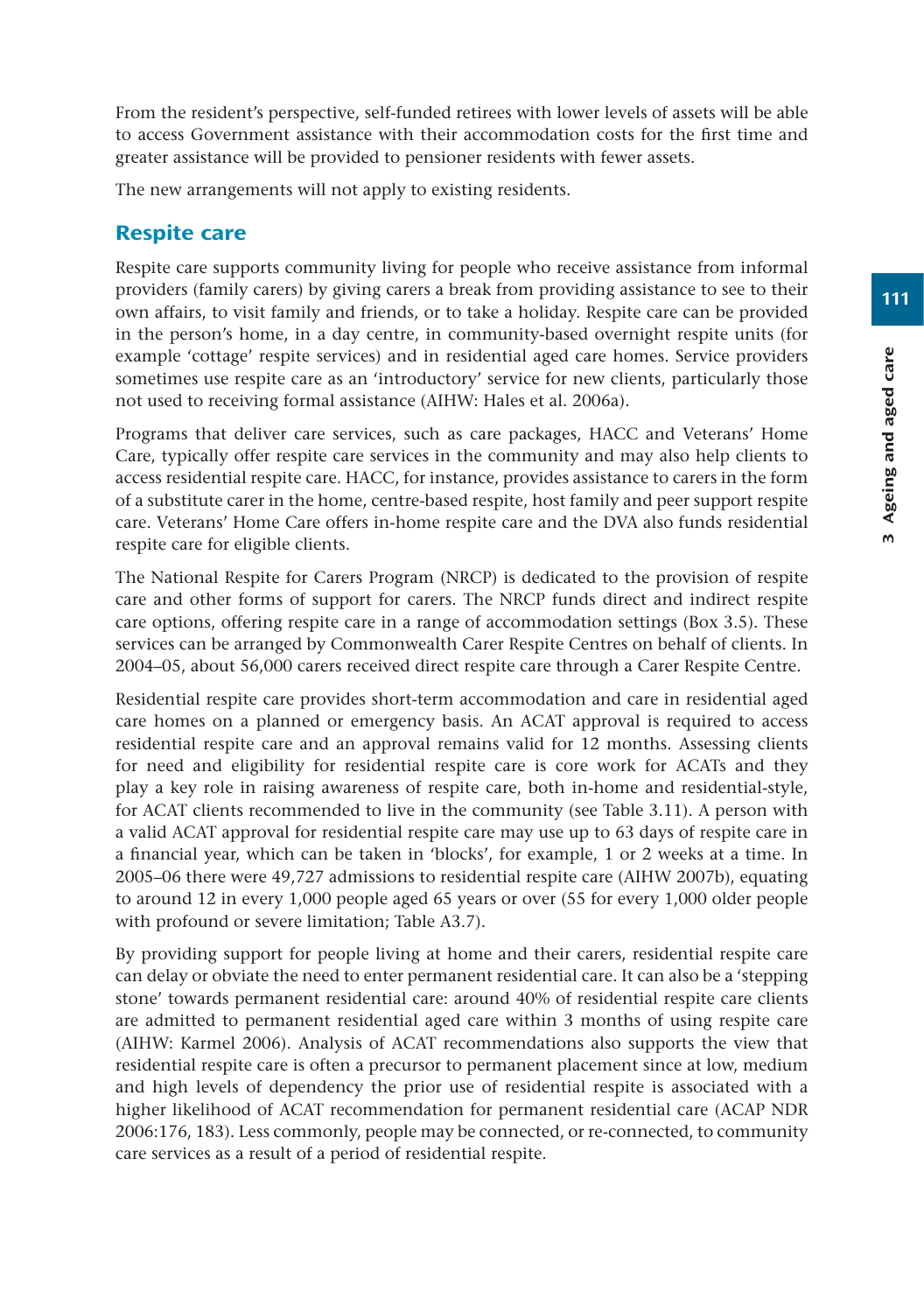Karmel's analysis (2006) has shown that people who use community care services in conjunction with residential respite tend to enter permanent residential aged care later than those who use only residential respite care. This apparent interaction between use of residential respite and community care for delaying admission to permanent residential care indicates the importance of timely access to community care, and particularly of systems and processes to identify people who need formal assistance before carers reach

#### Box 3.5: Respite options funded, assisted or arranged by the National Respite for Carers Program

Through the NRCP, carers can receive direct respite care. Other forms of assistance can be funded by the NRCP that also have the effect of carer respite ('indirect' respite options). Direct respite consists of the types of respite care arranged where the primary purpose is meeting the needs of carers by the provision of a break from their caring role. A service or multiple services are arranged to ensure that the carer has a substitute to care for the person for whom they are the primary carer. Types of respite care arranged by Commonwealth Carer Respite Centres (with NRCP funding) are listed below.

#### Direct respite

- Australian Government-approved aged care homes residential respite services: respite care is available in homes that offer high and low level care and other residential services that operate under the Aged Care Act.
- State/territory-funded disability care homes residential respite.
- Community residential respite services: these services include overnight accommodation in crisis support facilities, hotel/motel accommodation, caravan parks, cottage homes and host family situations.
- Other residential respite services: residential organisations provide flexible and/or vacation respite care options. This provides for flexible residential options covering the variety of ways carers and care recipients are assisted during a period of respite, either together or separately.
- Community respite services (non-residential): respite care is delivered in a community setting other than residential or in-home respite, including the carer's neighbourhood, the care recipient's neighbourhood, recreational facility, day care centre.
- In-home respite services: covers the range of home-based services arranged to provide direct support to the carer in respect to a particular care recipient, in the home of the carer or care recipient.
- Individualised: this service enables the carer to access an appropriate level of support where this is unavailable from an existing service, for example, where existing respite care services do not exist or are otherwise not available in a region.

#### Indirect respite

Indirect respite offers the 'side benefit' of providing help to the carer by relieving them from the other tasks of daily living, which may or may not be directly related to their caring responsibility. Indirect respite includes services arranged by a Carer Respite Centre that are intended to indirectly assist the carer. The carer remains the primary focus although the services provided are for the person being cared for. It includes domestic assistance, social support, meals and nursing/personal care and showering assistance.

*Source:* Australian Government Department of Health and Ageing.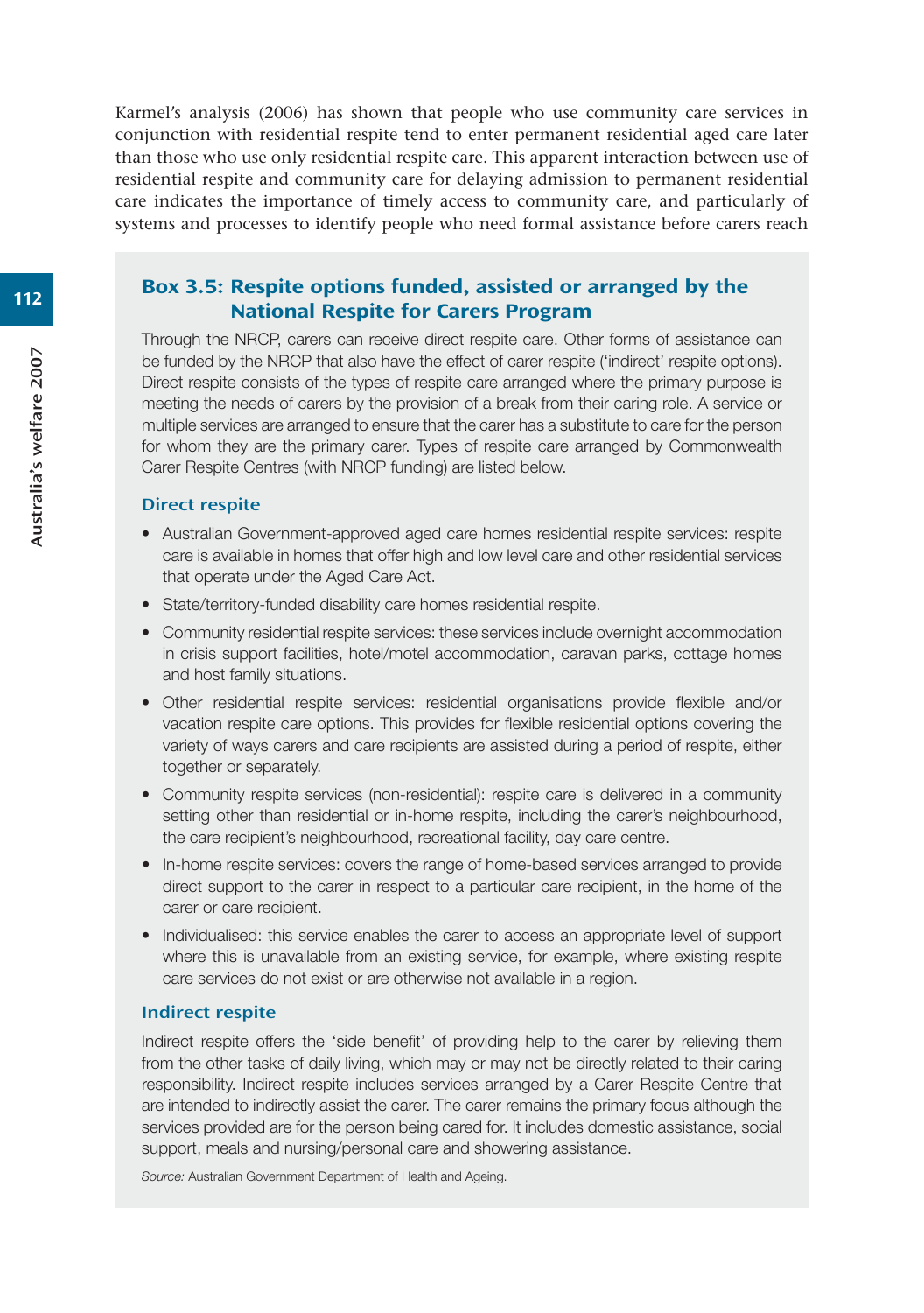crisis point. In conjunction with the profile of ACAT recommendations, it suggests the existence of groups of 'at risk' ACAT clients for whom timely access to residential respite care may be a last chance for intervention by community care services before entry to permanent residential care. These groups include those who are recommended for residential respite and community care services but who, for one reason or another, do not access community care following ACAT assessment, and those who are approved for permanent care but recommended for community living with access to residential respite. For these people residential respite services might provide a vital link to community care services and providers.

Several initiatives are seeking to develop models of respite care for groups of carers with special needs, including the Employed Carer Innovation Pilots and the Overnight Community Respite initiative (DoHA 2006b). Additional funding for overnight respite in community settings, particularly in areas where respite options are currently limited, and Multi-purpose Services in rural areas was announced in the 2006 Budget. The role of ACATs in assisting older people to access respite care is covered under 'Aged Care Assessment Program', below.

# 3.8 Accessing services

The processes by which an older person gains access to government-funded services vary according to the person's need, how and by whom the need is identified, and the type of care or service for which they are referred. Typically, a referral is made to a service agency (which may be an assessment agency) either by the person, a relative or friend, or a health practitioner, and referral is followed by an assessment of need and eligibility. Referral may be through direct contact with a service provider or through an information service. Commonwealth Carelink Centres operate in all states and territories as a point of contact for information on and referral to community care, residential aged care, and other support services in the region.

The Internet is now a well-established mechanism for providing information about aged care services. The Aged Care Australia website <http://www.agedcareaustralia.gov.au> launched in November 2006 provides a comprehensive online source of information from all levels of government and non-government agencies, including service-related information. People may also contact state or local government agencies with portfolio responsibility for ageing or community services, or community and seniors organisations in their local area (see also, for example, <http://www.seniors.gov.au> for a range of topics of interest to over-50s).

Assessment for formal care provided under the *Aged Care Act 1997* is performed by Aged Care Assessment Teams (ACATs) throughout Australia, according to Aged Care Assessment Program (ACAP) guidelines. ACATs are able to approve people for CACP, EACH and EACH Dementia, Transition Care and residential aged care (permanent and respite care). ACAT approval is not required for Multi-purpose Services and flexible services allocated under the Aboriginal and Torres Strait Islander Aged Care Strategy and pilot programs. However, some states request ACATs to assess people for entry. Other programs, such as the HACC Program, NRCP, and DVA programs have their own assessment frameworks. ACATs often act as a referral mechanism for these programs.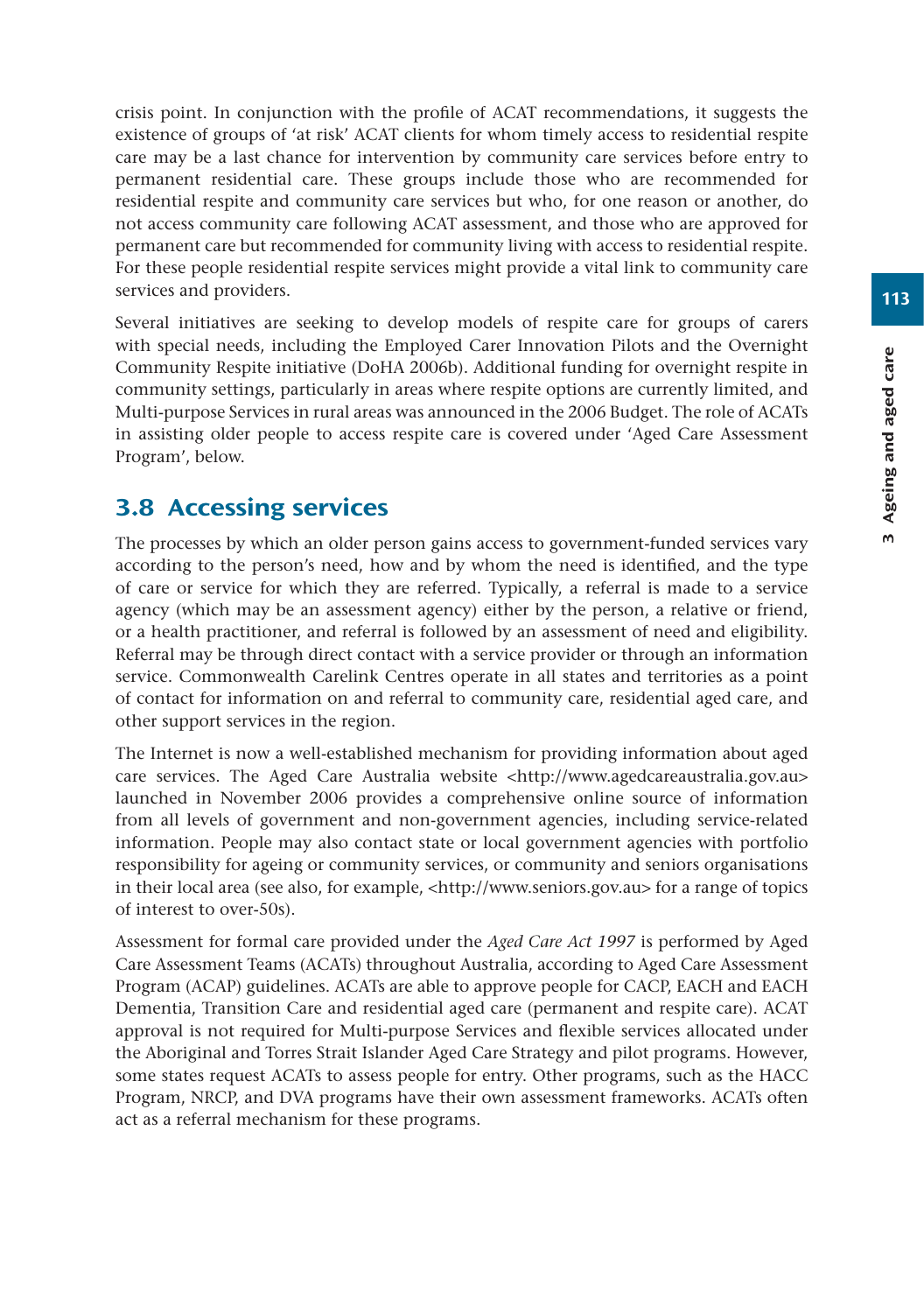### Aged Care Assessment Program

An existing single point of entry system for government-funded aged care, the ACAP is the formal gateway to a range of services (some of which involve joint funding arrangements with state and territory governments):

- care packages for ongoing assistance under the CACP, EACH and EACH Dementia programs
- short-term therapeutic care through the TCP
- Multi-purpose Services and flexible services under the Aboriginal and Torres Strait Islander Aged Care Strategy
- residential aged care, both permanent and respite care.

The ACAP funds ACATs in each state and territory to assess people referred because they need assistance. A referral for ACAT assessment may be a self-referral or it may come via family or friends, health care practitioners or community services known to the person.

ACATs perform comprehensive assessment covering five dimensions of care need: physical, psychological, medical, cultural and social (DoHA 2002). The target population for services accessed through ACAT assessment is all people aged 70 years or over and Indigenous people 50 years or over. However, the *Aged Care Act 1997* makes no reference to age. In practice, ACATs may also accept referrals for people aged under 70 years. Young people with disability are not part of the ACAT target group but may be assessed by ACATs if their care needs cannot be met by other sources that are more appropriate to their needs (see 'Younger people in residential aged care' in Chapter 4). An ACAT approval remains valid for 12 months. If a person's care needs change to the extent that a different level or type of care is required, they may be reassessed within that period. Once approval is granted, and should the client wish to proceed, they are directed to the appropriate service providers. Receipt of services is then subject to the availability of places and other considerations.

A person who completes an ACAT assessment receives one recommendation for long-term care (accommodation setting and support programs) but the ACAT assessor may *approve* the client for types of care other than the one recommended as most suitable. Including all assessments in 2004–05 there was 71% agreement between approved and recommended long-term care settings (ACAP NDR:Table 50). For example, of the recommendations to community settings, 38% had approval for residential care. This may indicate 'just in case' approvals for clients or problems in accessing certain types of community care in some areas, and also reflects the validity of an ACAT approval for a period of 12 months. Clients and family members may not always agree with ACAT recommendations and this can give rise to differences between recommendations and approvals, in which case additional carer support and counselling beyond ACAT assessment may be called on to provide information on and support decisions about long-term care. The ACAP National Data Repository (2006) lists possible indications of differences between approvals and recommendations.

The data on ACAP clients in 2004–05 reported below reflect a subset of all older people seen by ACATs that year. Specifically, they pertain to clients with known age, Indigenous status and usual accommodation setting as defined for version 2 of the ACAP Minimum Data Set (MDS). They exclude Queensland and some parts of New South Wales that did not report data in version 2 format (version 2 excludes 30,025 clients of all ages; for more details see ACAP NDR 2006).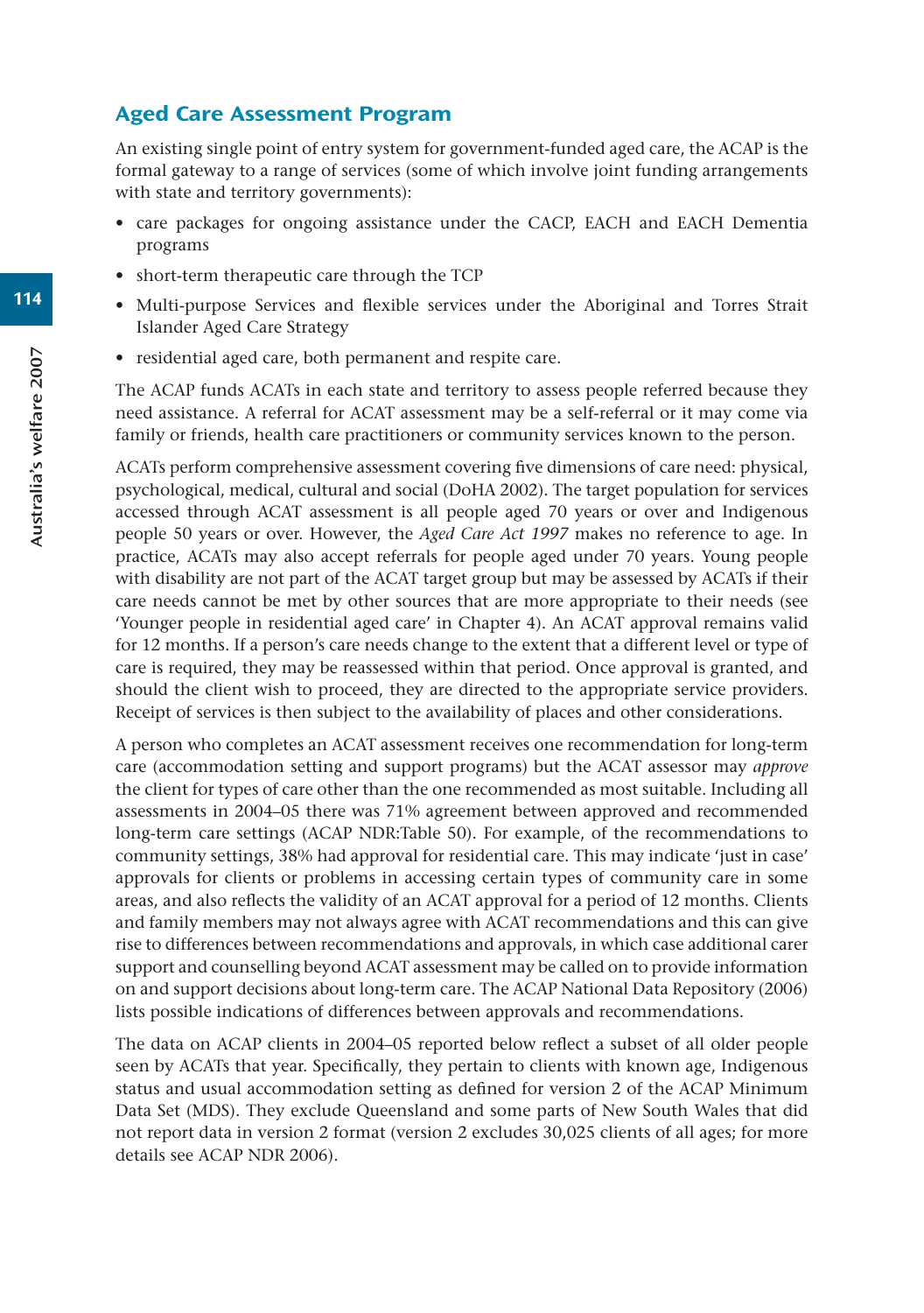In 2004–05, assessments were completed for 123,443 clients with known age and Indigenous status, of whom around 95% were older people (Table 3.10).1 At assessment, 91% of clients were living in the community, including 79% in private residences, and 9% in institutional settings including residential aged care and hospitals. Permanent residential aged care was recommended for just under half of older ACAP clients (47%), mostly for high care, with 48% recommended to live in a private residence.

|                                                  |       | Usual accommodation at<br>assessment                       |              | Recommended long-term care<br>setting at assessment |                                                            |              |  |
|--------------------------------------------------|-------|------------------------------------------------------------|--------------|-----------------------------------------------------|------------------------------------------------------------|--------------|--|
|                                                  | $50$  | Age $<$ 65 or Age 65+ or<br>Indigenous Indigenous<br>$50+$ | <b>Total</b> | $50$                                                | Age $<$ 65 or Age 65+ or<br>Indigenous Indigenous<br>$50+$ | <b>Total</b> |  |
| <b>Community setting</b>                         |       |                                                            |              |                                                     |                                                            |              |  |
| Private residence                                | 80.6  | 78.8                                                       | 78.9         | 53.7                                                | 48.2                                                       | 48.5         |  |
| Independent living in a<br>retirement village    | 1.3   | 7.4                                                        | 7.2          | 0.8                                                 | 3.0                                                        | 2.9          |  |
| Supported community<br>accommodation             | 4.9   | 1.4                                                        | 1.5          | 4.2                                                 | 0.8                                                        | 0.9          |  |
| Other                                            | 7.1   | 3.4                                                        | 3.5          | 1.7                                                 | 0.7                                                        | 0.7          |  |
| Total                                            | 93.9  | 90.9                                                       | 91.1         | 60.3                                                | 52.7                                                       | 53.1         |  |
| Institutional setting                            |       |                                                            |              |                                                     |                                                            |              |  |
| Residential aged care<br>service-low care        | 2.8   | 7.5                                                        | 7.3          | 13.3                                                | 20.9                                                       | 20.5         |  |
| Residential aged care<br>service-high care       | 1.7   | 1.1                                                        | 1.1          | 25.0                                                | 26.0                                                       | 26.0         |  |
| Hospital                                         | 0.7   | 0.2                                                        | 0.2          | 0.4                                                 | 0.4                                                        | 0.4          |  |
| Other institutional care                         | 0.9   | 0.3                                                        | 0.3          | 0.9                                                 | 0.1                                                        | 0.1          |  |
| Total                                            | 6.1   | 9.1                                                        | 8.9          | 39.7                                                | 47.3                                                       | 46.9         |  |
| Total (per cent)                                 | 100.0 | 100.0                                                      | 100.0        | 100.0                                               | 100.0                                                      | 100.0        |  |
| Not stated or inadequately<br>described (number) | 229   | 3,382                                                      | 3,611        |                                                     |                                                            |              |  |
| Total (number of clients)                        | 5,666 | 117,777                                                    | 123,443      | 5,666                                               | 117,777                                                    | 123,443      |  |

#### **Table 3.10: ACAP clients by accommodation at assessment and recommended, 2004–05(a)(b) (per cent)**

(a) Queensland and some parts of New South Wales did not report in ACAP MDS Version 2. Version 2 excludes 30,025 clients of all ages (ACAP NDR 2006).

(b) Table includes only results from the last assessment for clients assessed more than once in the financial year. *Notes*

1. Table excludes 4,809 cases with missing, unknown or inadequately described information on age and/or Indigenous status in MDS v2.

2. Percentages based on numbers of clients cases with known age, Indigenous status and accommodation setting.

3. Components may not add to total due to rounding.

4. Effective 1 July 2004, people in residential low care who need to move to high level care within the same aged care home no longer need ACAT approval. This is reflected in an increase in the share of ACAT assessments that were for older people living in the community (from 87% in 2003–04 to 91% in 2004–05) and a relatively smaller percentage of ACAT clients in residential low care when assessed in 2004–05 (7%) compared with 2003–04 (11%).

*Sources:* ACAP NDR; AIHW analysis of ACAP MDS v2.

<sup>1</sup> Data for the ACAP in 2004–05 are reported, as 2005–06 data were not available for this publication.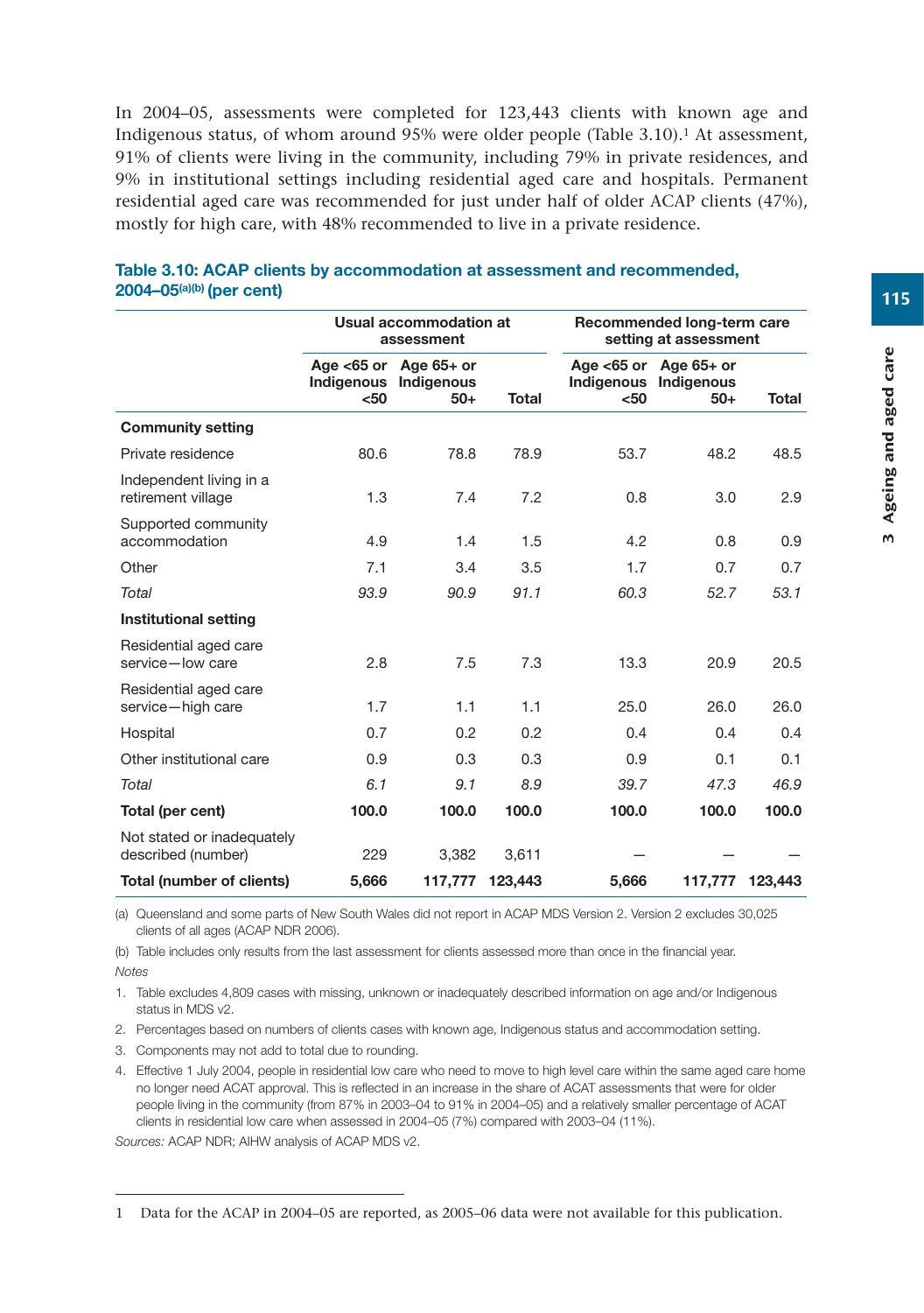Of clients with an ACAT recommendation for care services in the community, 62% had been receiving formal assistance from a government program before assessment (Table 3.11). Almost 40% had been receiving HACC services and 9% had been receiving a CACP service. ACAP clients who had been using HACC before assessment were less likely to be recommended for permanent residential care than clients who were not using formal services (ACAP NDR 2006:176). More than half (56%) of the clients recommended for community living had been receiving care services funded by two or more programs, excluding respite care programs (Table 3.11). The use of multiple programs suggests that

#### **Table 3.11: ACAP clients with a recommendation to live in the community: program**  support at assessment and as recommended, 2004–05<sup>(a)(b)</sup> (per cent)

|                                                     |                                     | Program support at time of<br>assessment received by clients<br>with recommendation to live in the | community    |                                     | Program support recommended<br>at assessment for clients with<br>a recommendation to live in the | community    |
|-----------------------------------------------------|-------------------------------------|----------------------------------------------------------------------------------------------------|--------------|-------------------------------------|--------------------------------------------------------------------------------------------------|--------------|
|                                                     | Age $<$ 65 or<br>Indigenous<br>$50$ | Age $65+$ or<br>Indigenous<br>$50+$                                                                | <b>Total</b> | Age $<$ 65 or<br>Indigenous<br>$50$ | Age $65+$ or<br>Indigenous<br>$50+$                                                              | <b>Total</b> |
| <b>EACH</b>                                         | 1.2                                 | 0.8                                                                                                | 0.9          | 5.1                                 | 3.4                                                                                              | 3.5          |
| CACP                                                | 4.9                                 | 9.4                                                                                                | 9.2          | 19.7                                | 38.8                                                                                             | 37.8         |
| <b>HACC</b>                                         | 38.5                                | 39.6                                                                                               | 39.6         | 42.6                                | 42.3                                                                                             | 42.3         |
| Veterans' Home Care                                 | 0.8                                 | 8.3                                                                                                | 7.9          | 0.4                                 | 8.1                                                                                              | 7.7          |
| Day Therapy Centre                                  | 2.8                                 | 2.6                                                                                                | 2.7          | 4.7                                 | 4.7                                                                                              | 4.7          |
| Any two or more of<br>above programs <sup>(c)</sup> | 45.6                                | 56.7                                                                                               | 56.1         | 61.7                                | 79.0                                                                                             | 78.1         |
| <b>NRCP</b>                                         | 7.7                                 | 5.0                                                                                                | 5.1          | 19.6                                | 19.9                                                                                             | 19.9         |
| Residential respite                                 | 11.3                                | 10.7                                                                                               | 10.8         | 49.1                                | 66.8                                                                                             | 65.9         |
| Other                                               | 13.4                                | 7.9                                                                                                | 8.2          | 13.6                                | 7.6                                                                                              | 7.9          |
| None                                                | 43.6                                | 37.7                                                                                               | 38.0         | 26.7                                | 14.5                                                                                             | 15.1         |
| Total (number)                                      | 3,072                               | 57,353                                                                                             | 60,425       | 3,131                               | 59,011                                                                                           | 62,142       |

(a) Queensland and some parts of New South Wales did not report in ACAP MDS Version 2. Version 2 excludes 30,025 clients of all ages (ACAP NDR 2006).

(b) Table includes only results from the last assessment for clients assessed more than once in the financial year.

(c) Clients using or recommended for multiple programs are counted against each applicable program.

*Notes*

1. EACH includes EACH Dementia.

2. Clients who receive or are recommended to receive support from multiple programs are counted separately under each applicable program.

3. Table excludes 7,645 cases with missing, unknown or inadequately described information at assessment: 2,101 cases of unknown Indigenous status or age; 5,049 cases of unknown program support at assessment; 495 cases of unknown Indigenous status/age and unknown program support.

4. Table excludes 5,928 cases missing, unknown or inadequately described information recorded against the recommendation: 2,271 cases of unknown Indigenous status or age; 3,332 cases of unknown recommended program support; 325 cases of unknown age/Indigenous status and unknown recommended program support.

5. Cases with missing, unknown or inadequately described Indigenous status or age include 194 cases of multiple program use at assessment and 1,188 cases of recommended multiple program support.

*Sources:* ACAP NDR; AIHW analysis of ACAP MDS v2.0.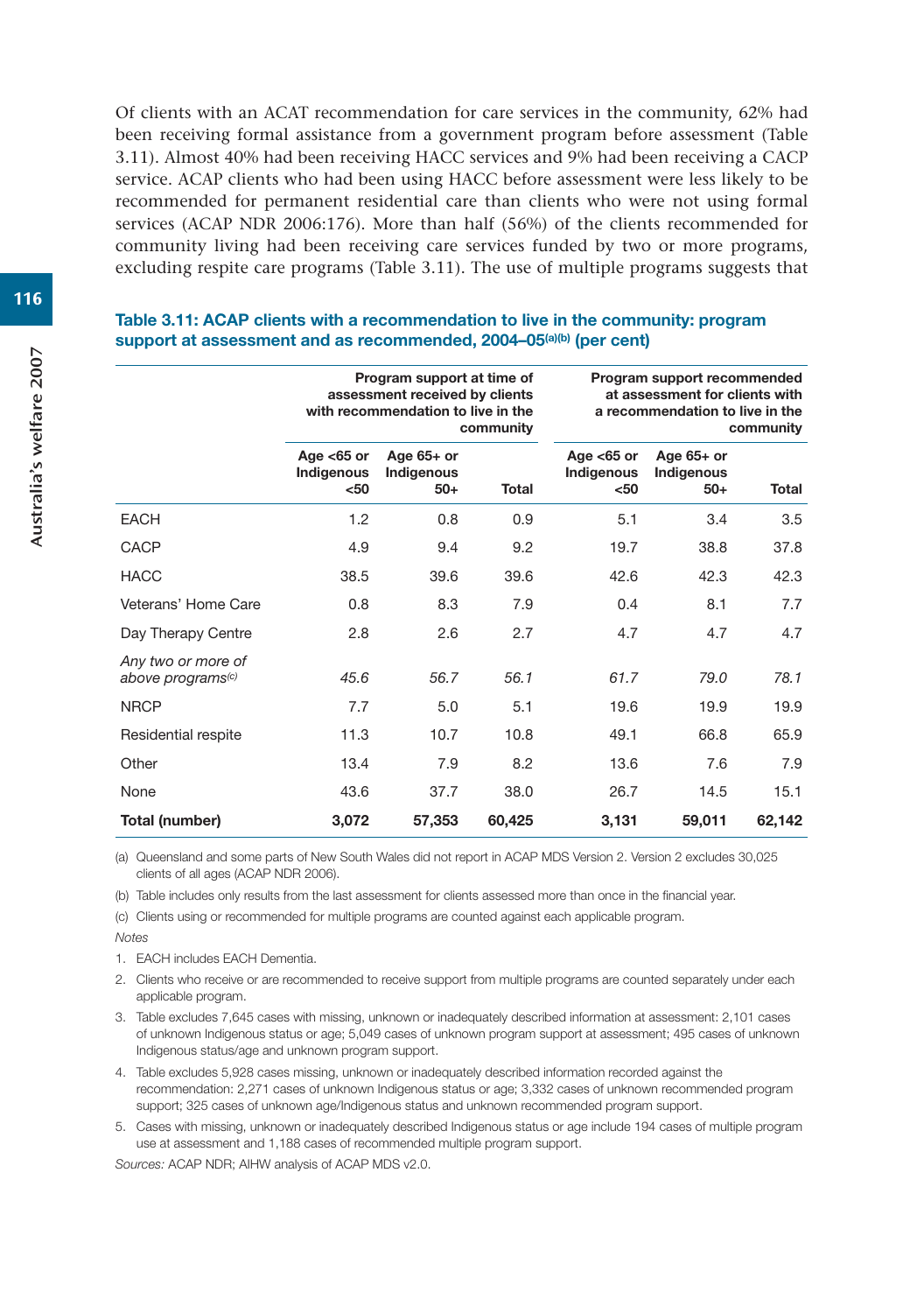clients or providers were seeking to find a mix of assistance types not readily available from one program and/or to increase total available hours of support through multiple program sources of funding. For example, the HACC and EACH programs provide community nursing, whereas CACP does not. A CACP client who needs nursing care may be eligible to receive HACC services—it has been reported that around 40% of CACP clients also use HACC services (AIHW: Karmel & Braun 2004). Patterns of prior service use and recommendations for ACAP clients demonstrate that aged care consumers do not necessarily move from one program to another in a linear fashion, but may use services funded by various different programs at different times according to need and eligibility.

ACATs recommended slightly more clients to receive HACC services than had been using HACC before referral to ACAT and recommended far more clients for care packages than had previously used that type of service (see CACP and EACH; Table 3.11). A higher proportion of clients were recommended for support from multiple programs (78%) than had been accessing multiple programs before assessment (56%). These results underscore the role of ACATs in assisting people as their care needs change, by helping them to access different or higher levels of formal care and carer support.

For many older people, ACAT assessment is a pathway to receipt of respite care. Approximately 11% of older ACAP clients recommended to live in the community had already been using residential respite care (through an earlier ACAT assessment) and 5% had been receiving assistance through the NRCP (Table 3.11). Following assessment, ACATs recommended 67% for residential respite and 20% for NRCP services. ACAT approval is required for access to residential respite services. The NRCP does not require ACAT approval; however, ACATs play an important role in referring clients to this and other sources of respite care.

Over two-thirds of community-based clients were already receiving domestic assistance, meals and transport assistance, and around half were receiving assistance with health care, home maintenance and self-care. Across all areas of assistance, higher proportions of clients were receiving support from informal providers than from formal providers only (Table 3.12). Particularly in the areas of mobility, transport, social and community participation, and communication, informal providers are the main source of assistance to ACAT clients with needs in those areas.

As might be expected, in most areas of activity ACAT recommended substantially more clients to receive formal assistance than were receiving formal assistance when assessed (Table 3.12). Most clients recommended to live in the community were recommended for formal domestic assistance (70%). Recommendations show recognition for an increased role for formal services in the provision of transport assistance and social and community participation for many clients. Of clients living in the community at assessment, 13% had been receiving formal transport assistance before assessment; of those recommended to continue to live in the community, 48% were recommended for this type of formal assistance. Similarly, 15% of community-based clients had been receiving formal assistance to engage in social and community activities; formal assistance in this area was recommended for 44% of clients recommended to continue to live in the community.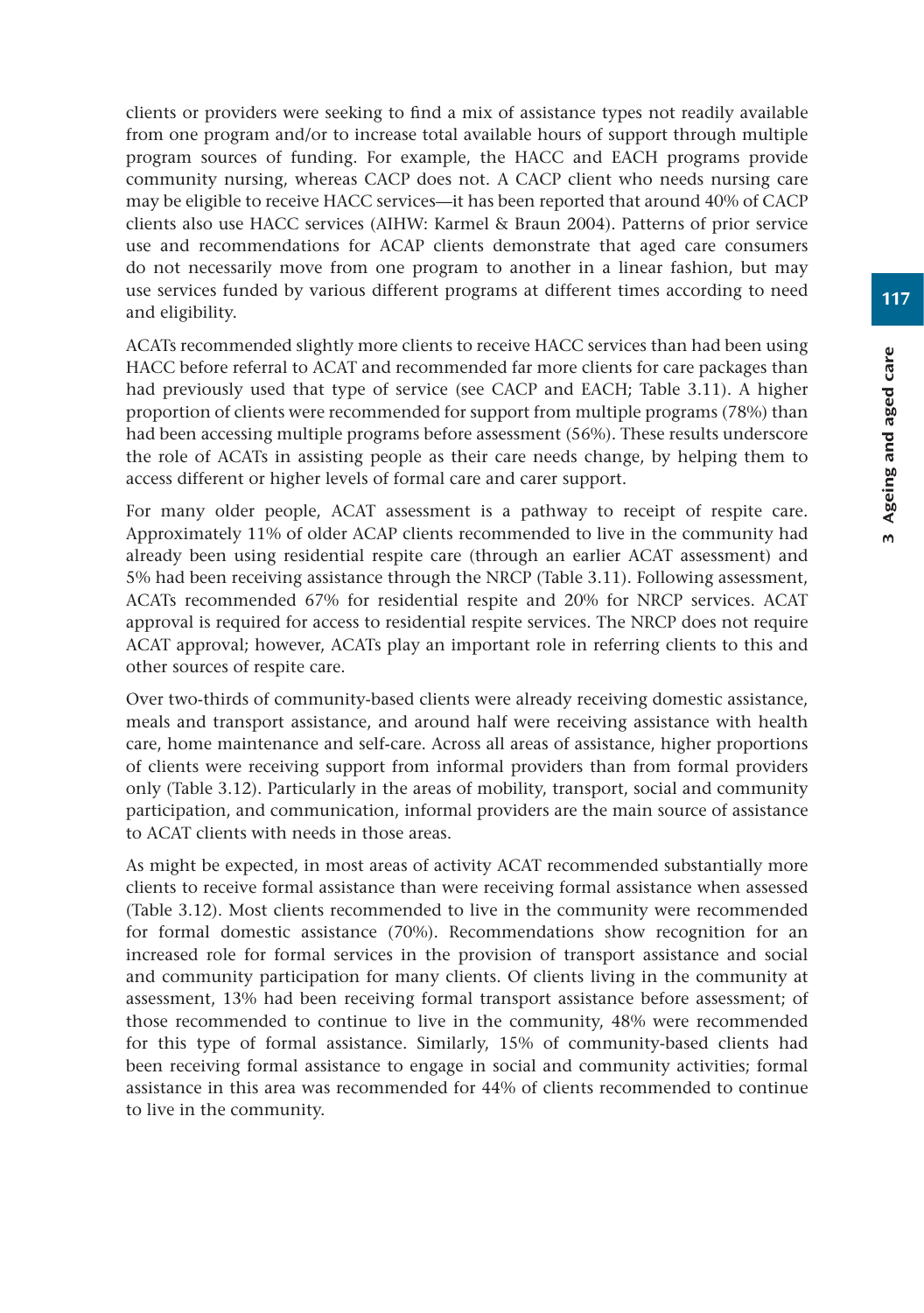|                                                   | Source of assistance for clients living in the community |                  |                      |                      |                      |         | <b>Formal assistance</b><br>recommended                             |
|---------------------------------------------------|----------------------------------------------------------|------------------|----------------------|----------------------|----------------------|---------|---------------------------------------------------------------------|
| Type of<br>assistance                             | Formal<br>only                                           | Informal<br>only | <b>Both</b>          | <b>Not</b><br>stated | <b>Total</b>         | All     | for clients with a<br>recommendation<br>to live in the<br>community |
| Domestic<br>assistance                            | 38.8                                                     | 44.1             | 15.4                 | 1.8                  | 100.0                | 80.3    | 69.7                                                                |
| Transport                                         | 13.3                                                     | 70.6             | 14.4                 | 1.7                  | 100.0                | 69.9    | 47.5                                                                |
| Meals                                             | 27.1                                                     | 61.3             | 9.8                  | 1.8                  | 100.0                | 68.3    | 44.8                                                                |
| Activities involved<br>in social and<br>community |                                                          |                  |                      |                      |                      |         |                                                                     |
| participation                                     | 15.3                                                     | 66.9             | 14.6                 | 3.1                  | 100.0                | 55.7    | 44.2                                                                |
| Health care                                       | 33.7                                                     | 51.1             | 13.3                 | 1.9                  | 100.0                | 55.4    | 40.9                                                                |
| Self-care                                         | 37.9                                                     | 45.7             | 14.1                 | 2.3                  | 100.0                | 44.6    | 36.2                                                                |
| Home<br>maintenance                               | 23.0                                                     | 67.7             | 7.3                  | 2.0                  | 100.0                | 52.3    | 34.3                                                                |
| Moving around<br>places at or away<br>from home   | 12.5                                                     | 74.5             | 10.6                 | 2.4                  | 100.0                | 38.4    | 20.6                                                                |
| Movement<br>activities                            | 20.3                                                     | 65.0             | 11.5                 | 3.2                  | 100.0                | 16.3    | 7.5                                                                 |
| Communication                                     | 10.4                                                     | 77.2             | 10.2                 | 2.2                  | 100.0                | 11.8    | 4.3                                                                 |
| Other                                             | 33.9                                                     | 56.8             | 4.2                  | 5.1                  | 100.0                | 4.6     | 7.6                                                                 |
| None                                              | . .                                                      | . .              | $\ddot{\phantom{0}}$ | $\cdot$ .            |                      | 7.1     | 11.5                                                                |
| Total (number)                                    | 66,827                                                   | 78,827           | 30,972               | Ω.                   | $\ddot{\phantom{0}}$ | 104,020 | 59,502                                                              |

#### **Table 3.12: ACAP clients aged 65 years or over and Indigenous clients aged 50 years and over living in the community at assessment, assistance with activities, 2004–05 (per cent)(a)**

(a) Queensland and some part of New South Wales have not yet adopted the MDS v2 format for reporting data on usual accommodation setting: 30,025 clients (all ages) assessed in these regions are therefore not included in this table.

*Notes*

1. 'Source of assistance for clients living in the community' figures exclude clients living permanently in residential aged care, hospitals or other institutional settings. 'Clients with a recommendation to live in the community' figures exclude clients recommended to live permanently in residential aged care or other institutional settings.

2. Table excludes cases with missing or incomplete data on assistance: 2,010 recommendations, as recorded in MDS v2.0.

3. Components may not add to total due to rounding.

*Sources:* ACAP NDR; AIHW analysis of ACAP MDS v2.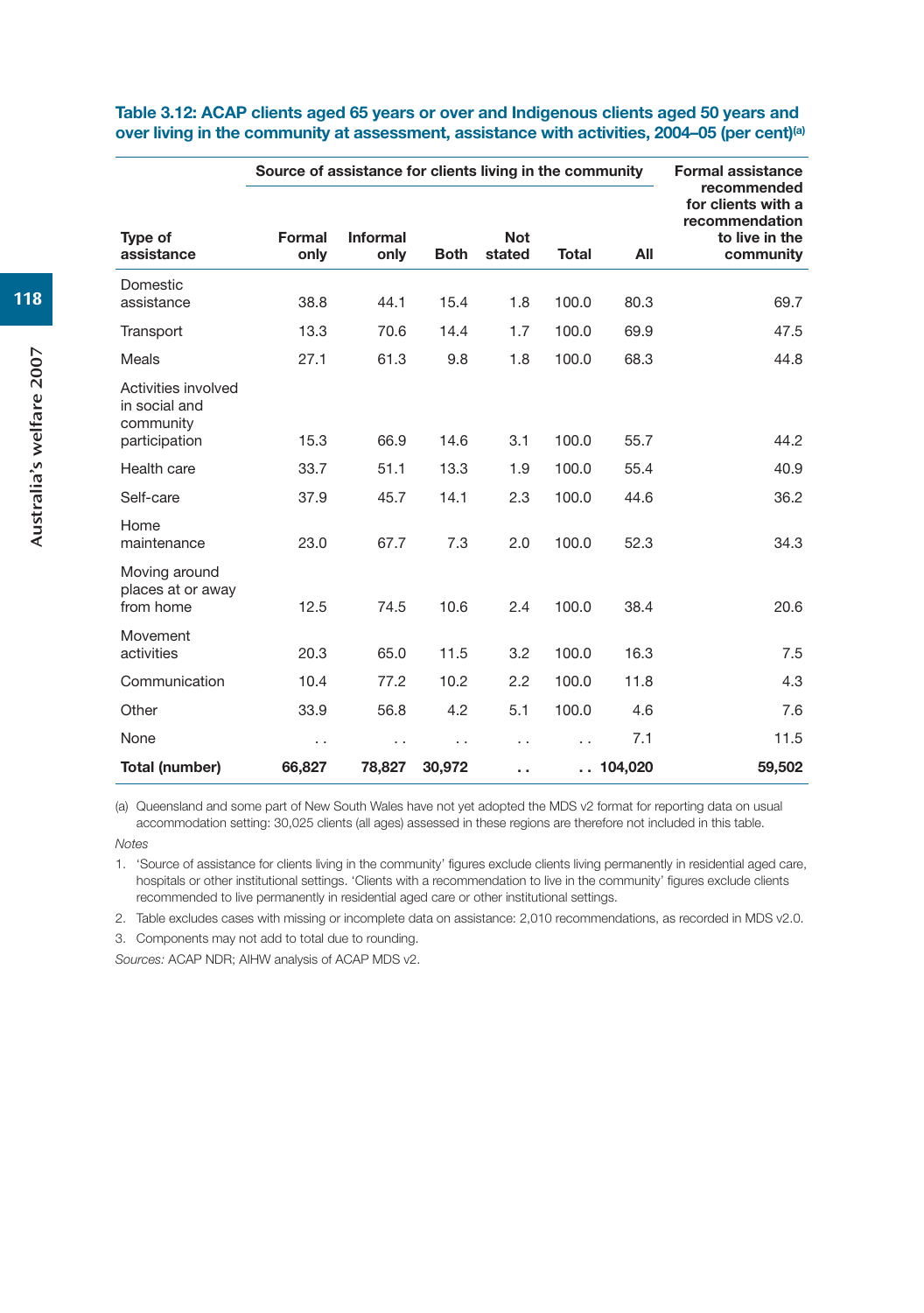# 3.9 Client profiles and patterns of service use

In this section selected characteristics of clients of aged care programs are presented and compared. Due to the limitations of existing data collections, not all characteristics can be reported for all programs. The section then presents data on patterns of service use by older population subgroups.

# Age and sex

Across the programs, with the exception of DVA programs, aged care clients are predominantly women. In 2006, the proportion of female clients ranged from 61% of EACH recipients to 73% of older people in permanent residential care. Reflecting women's greater longevity, the predominance of female clients in aged care services increases with age. The profile of permanent residential care clients particularly reflects this pattern, with women accounting for 52% of residents aged 65–74 years, rising to 82% of residents aged 90 years and over (Table 3.13). Women outnumber men in permanent residential care by almost three to one; the sexes are more balanced in residential respite care, with around 1.7 women to every male client in 2005–06 (see Table A3.7).

People aged 85 years or over make up a higher proportion of people in residential care, compared with community care (Figure 3.4 and Table 3.13). Over half (55%) of older permanent residents and 44% of older people who used residential respite care in 2005–06 were aged 85 years or over. Over 70% of newly admitted permanent residents in 2005–06 were aged 80 years or over. There has been a steady rise in average age at admission since 1998–99, when 64% of people admitted for permanent care were aged 80 years or over (AIHW 2007b).



*Source:* Table 3.13.

**Figure 3.4: Use of selected aged care programs by clients aged 85 years or over, 2004–05/2005–06**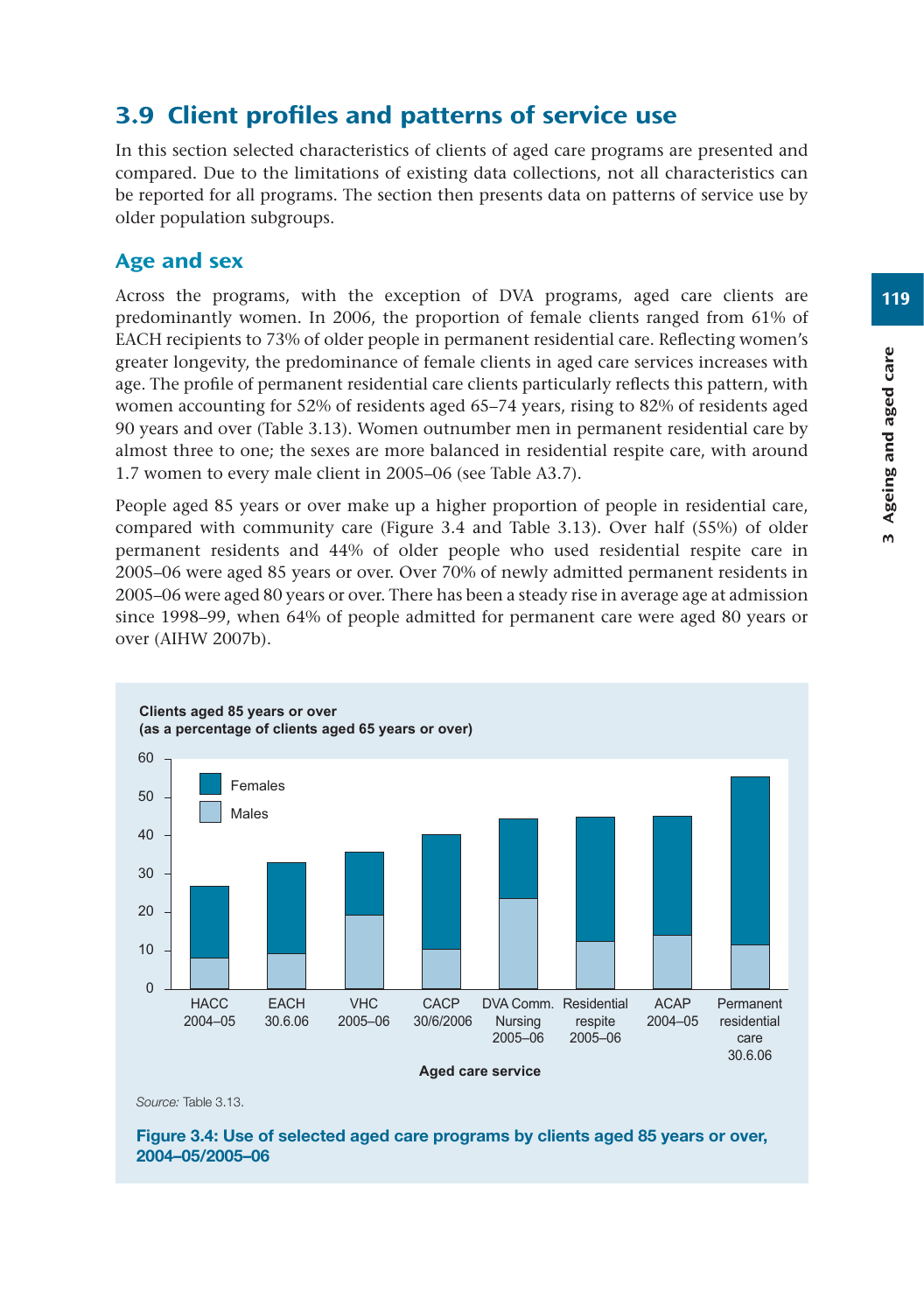#### **Table 3.13: Clients (65 years or over) of aged care programs by age and sex, 2004–05/2005–06 (per cent)**

|                                          | <b>ACAP</b> | <b>HACC</b>            | Veterans'<br><b>DVA</b><br><b>Home Community</b><br>Care<br><b>Nursing</b> |                | <b>Residential</b><br>respite<br>care | <b>CACP</b> | <b>EACH</b>        | Permanent<br>residential<br>care |
|------------------------------------------|-------------|------------------------|----------------------------------------------------------------------------|----------------|---------------------------------------|-------------|--------------------|----------------------------------|
|                                          | 2004-05     |                        |                                                                            | 2005-06        | 2005-06                               |             | As at 30 June 2006 |                                  |
|                                          |             | <b>Clients Clients</b> | <b>Clients</b>                                                             | <b>Clients</b> | <b>Clients</b>                        |             |                    | <b>Clients Clients Residents</b> |
| <b>Males</b>                             |             |                        |                                                                            |                |                                       |             |                    |                                  |
| 65-69                                    | 2.0         | 3.8                    | 0.6                                                                        | 0.7            | 2.2                                   | 2.3         | 4.9                | 1.7                              |
| $70 - 74$                                | 3.5         | 5.4                    | 1.0                                                                        | 1.0            | 3.9                                   | 3.1         | 7.2                | 2.6                              |
| $75 - 79$                                | 6.8         | 8.0                    | 3.3                                                                        | 2.9            | 7.3                                   | 5.3         | 10.0               | 4.8                              |
| $80 - 84$                                | 9.4         | 7.8                    | 24.1                                                                       | 23.0           | 10.3                                  | 6.9         | 7.8                | 6.7                              |
| $85 - 89$                                | 8.3         | 5.3                    | 15.8                                                                       | 18.0           | 8.2                                   | 6.2         | 5.4                | 6.4                              |
| 90 or over                               | 5.8         | 2.7                    | 4.0                                                                        | 6.3            | 4.9                                   | 4.1         | 3.8                | 5.0                              |
| <b>Total males</b>                       | 35.8        | 32.9                   | 48.8                                                                       | 51.9           | 36.8                                  | 28.0        | 39.1               | 27.2                             |
| <b>Females</b>                           |             |                        |                                                                            |                |                                       |             |                    |                                  |
| 65-69                                    | 2.3         | 6.7                    | 0.6                                                                        | 0.4            | 2.0                                   | 3.7         | 5.2                | 1.6                              |
| $70 - 74$                                | 4.4         | 9.9                    | 2.3                                                                        | 1.5            | 4.0                                   | 6.2         | 7.3                | 3.1                              |
| $75 - 79$                                | 9.8         | 14.9                   | 10.4                                                                       | 7.2            | 9.5                                   | 12.4        | 10.4               | 8.0                              |
| $80 - 84$                                | 16.7        | 16.9                   | 21.2                                                                       | 17.9           | 16.9                                  | 19.7        | 14.3               | 16.3                             |
| $85 - 89$                                | 16.9        | 12.0                   | 12.7                                                                       | 14.1           | 17.7                                  | 18.0        | 12.1               | 20.7                             |
| 90 or over                               | 14.1        | 6.8                    | 4.0                                                                        | 7.0            | 13.1                                  | 12.0        | 11.6               | 23.1                             |
| <b>Total females</b>                     | 64.2        | 67.1                   | 51.2                                                                       | 48.1           | 63.2                                  | 72.0        | 60.9               | 72.8                             |
| <b>Persons</b>                           |             |                        |                                                                            |                |                                       |             |                    |                                  |
| 65-69                                    | 4.3         | 10.4                   | 1.3                                                                        | 1.1            | 4.3                                   | 6.0         | 10.1               | 3.2                              |
| $70 - 74$                                | 7.9         | 15.3                   | 3.2                                                                        | 2.5            | 7.9                                   | 9.3         | 14.4               | 5.7                              |
| $75 - 79$                                | 16.6        | 22.9                   | 13.7                                                                       | 10.1           | 16.8                                  | 17.7        | 20.4               | 12.8                             |
| $80 - 84$                                | 26.1        | 24.7                   | 45.3                                                                       | 40.9           | 27.2                                  | 26.7        | 22.1               | 23.0                             |
| $85 - 89$                                | 25.3        | 17.3                   | 28.5                                                                       | 32.1           | 25.9                                  | 24.2        | 17.5               | 27.1                             |
| 90 or over                               | 19.9        | 9.5                    | 8.0                                                                        | 13.3           | 17.9                                  | 16.1        | 15.5               | 28.1                             |
| Total persons 65+                        | 100.0       | 100.0                  | 100.0                                                                      | 100.0          | 100.0                                 | 100.0       | 100.0              | 100.0                            |
| <b>Total persons</b><br>65+ (number)     |             | 121,533 561,789        | 70,997                                                                     | 32,057         | 33,801                                | 29,972      | 1,984              | 145,175                          |
| <b>Clients aged</b><br><65 (number)      |             | 6,354 182,408          | 1,544                                                                      | 681            | 1,755                                 | 1,831       | 147                | 6,562                            |
| Clients aged <65<br>(% clients all ages) | 5.0         | 24.5                   | 2.1                                                                        | 2.1            | 4.9                                   | 5.8         | 6.9                | 4.3                              |

*Notes*

1. EACH includes EACH Dementia.

2. For figures as at 30 June, age is as at that date. For ACAP clients, age is at the time of the last assessment in the financial year. For residential respite, age is as at the end of the last admission. For Veterans' Home Care age is as at last service date. For DVA Community Nursing age is as at 30 June 2006. For residential respite care clients, age is as at first admission in the financial year.

3. For ACAP, 365 clients with missing age and/or sex have been excluded. There were no cases with missing age and/or sex for CACP, EACH and EACH Dementia, residential aged care, Veteran's Home Care and DVA Community Nursing.

4. HACC cases with missing age were assumed to be aged 65 or over. Cases aged over 65 years with missing sex and cases with missing age (2,546) have been pro-rated accordingly.

5. Not all HACC service providers submitted data to the HACC MDS. In 2004–05, 82% of providers submitted data.

6. Figures for CACP recipients and residential care do not include clients of Multi-purpose and flexible services.

*Sources:* AIHW analysis of DoHA ACCMIS database; AIHW analysis of HACC MDS v1; ACAP NDR; DVA unpublished data: Community Nursing data current as at 19 April 2007 (subject to change) and Veterans' Home Care data current as at 30 March 2007 (subject to change).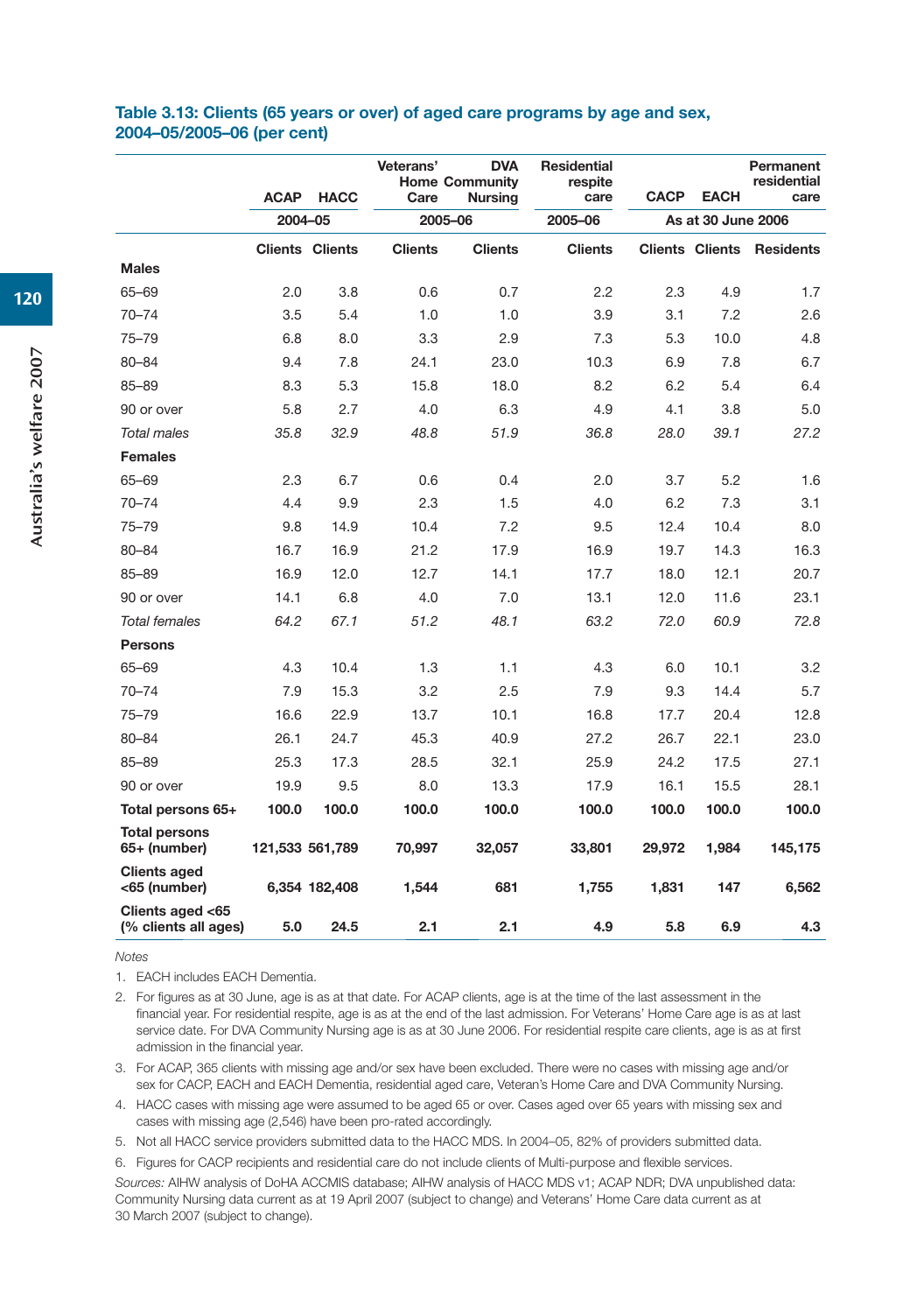Of the community care programs reported here, CACP recorded the oldest age profile, with two out of five older clients in 2005–06 aged 85 years or over; this may partly reflect the program's maturity. The majority of people who commenced with a CACP in 2005–06 (82%) were aged 75 years or over; a similar proportion of people commencing on an EACH package (85%) were aged 70 years or over (AIHW 2007a).

The use of HACC, community care packages (CACP and EACH) and residential aged care, both respite and permanent, increases markedly with increasing age (Table 3.14). Community care in the form of HACC services is used by relatively more people in each of the age groups 65–74 years, 75–84 years and 85 years or over, compared with other programs: in 2004–05, 103, 280 and 478 per 1,000 persons by age group respectively used HACC services. As at 30 June 2006, the rates of permanent residence in Australian Government-accredited aged care homes for age groups 65–74 years, 75–84 years and 85 years and over were 9, 54 and 237 per 1,000 persons respectively. Older people (65 years or over) accounted for half of carers who used direct respite care services funded by the NRCP in 2004–05 (see Table A3.10). The NRCP also provides assistance to younger carers, including those providing care to frail older people.

|                                                       | <b>ACAP</b>    | <b>HACC</b>    | <b>Residential</b><br>respite | <b>CACP</b>    | Permanent<br>residential<br>care 30 June |  |  |  |  |  |
|-------------------------------------------------------|----------------|----------------|-------------------------------|----------------|------------------------------------------|--|--|--|--|--|
| Age (years)                                           | 2004-05        | 2004-05        | 2005-06                       | 30 June 2006   | 2006                                     |  |  |  |  |  |
|                                                       | <b>Clients</b> | <b>Clients</b> | <b>Clients</b>                | <b>Clients</b> | <b>Residents</b>                         |  |  |  |  |  |
| Australian-born                                       |                |                |                               |                |                                          |  |  |  |  |  |
| $65 - 74$                                             | 11.5           | 113.1          | 3.0                           | 3.5            | 10.5                                     |  |  |  |  |  |
| $75 - 84$                                             | 56.2           | 291.2          | 15.5                          | 12.7           | 56.7                                     |  |  |  |  |  |
| 85 over                                               | 181.0          | 503.7          | 49.2                          | 34.7           | 248.2                                    |  |  |  |  |  |
| <b>Overseas-born: main English-speaking countries</b> |                |                |                               |                |                                          |  |  |  |  |  |
| $65 - 74$                                             | 7.2            | 72.0           | 2.3                           | 2.1            | 6.8                                      |  |  |  |  |  |
| $75 - 84$                                             | 44.7           | 235.5          | 14.0                          | 12.0           | 49.0                                     |  |  |  |  |  |
| 85 over                                               | 153.3          | 397.0          | 47.6                          | 34.4           | 237.9                                    |  |  |  |  |  |
| Overseas-born: non-English-speaking countries         |                |                |                               |                |                                          |  |  |  |  |  |
| $65 - 74$                                             | 10.2           | 94.6           | 2.2                           | 3.1            | 7.1                                      |  |  |  |  |  |
| $75 - 84$                                             | 55.1           | 270.1          | 12.1                          | 17.9           | 46.4                                     |  |  |  |  |  |
| 85 over                                               | 164.1          | 423.6          | 36.2                          | 42.0           | 183.8                                    |  |  |  |  |  |
| All                                                   |                |                |                               |                |                                          |  |  |  |  |  |
| $65 - 74$                                             | 10.6           | 103.1          | 2.7                           | 3.2            | 9.1                                      |  |  |  |  |  |
| $75 - 84$                                             | 54.5           | 280.0          | 14.6                          | 13.7           | 53.6                                     |  |  |  |  |  |
| 85 or over                                            | 174.8          | 477.7          | 47.0                          | 35.8           | 237.0                                    |  |  |  |  |  |

#### **Table 3.14: Usage rates of selected aged care programs by country of birth (per 1,000 people)**

*Notes* 

1. See notes to Table A3.7 concerning derivation of statistics and caveats, including allowance for missing values.

2. ACAP MDS v2 excludes data for all ACATs in Queensland and four ACATs in New South Wales still reporting in MDS v1 in 2004–05.

3. For ACAP, before 1 July 2004, people moving from residential low care to high care within the same facility required ACAT approval. Removal of this requirement from 1 July 2004 has contributed to lower usage rates in 2004–05 compared with 2003–04 and previous years.

*Sources:* ABS 2007b; AIHW analysis of DoHA ACCMIS database; AIHW analysis of HACC MDS; ACAP NDR.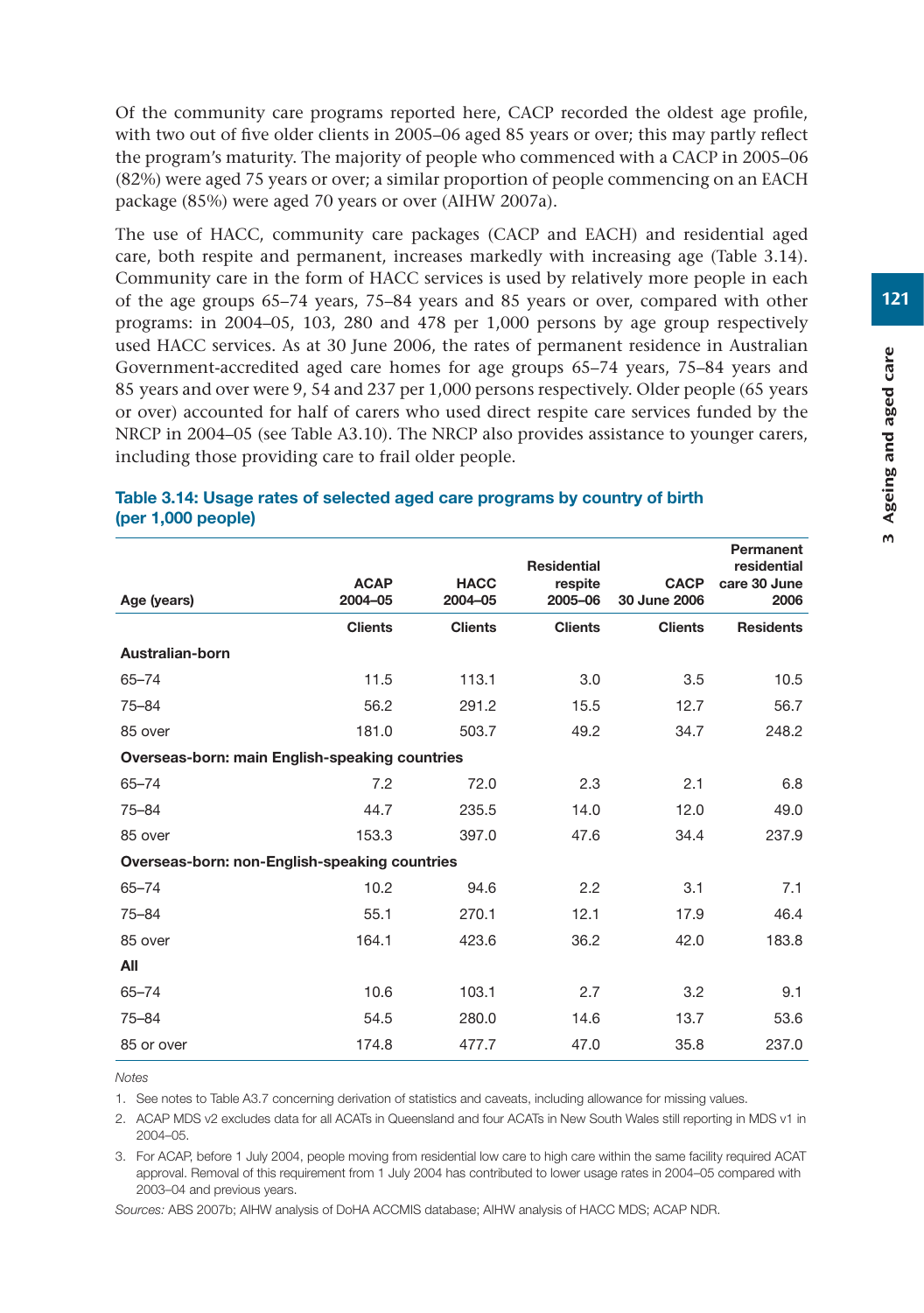## Service use by people born overseas

People born overseas are increasing as a share of the older population and certain groups of overseas-born people are ageing more rapidly than the population as a whole. Programs that provide community care have relatively more clients born in non-English-speaking countries compared with residential services: CACP and EACH recorded higher use by this group compared with the HACC program. Between 18% and 27% of older clients of community care programs were born in non-English-speaking countries, compared with around 15% of older people in permanent residential care and 35% of all people aged 65 years or over (Table A3.7). The pattern of increasing use of aged care services with increasing age is evident for both Australian-born and overseas-born people (Table 3.14).

Overseas-born people, from both English-speaking countries and non-English-speaking countries, record relatively low usage of HACC services compared with people born in Australia. However, people born in non-English-speaking countries make relatively high use of CACP services at ages 75 years or over.

## Service use by Aboriginal and Torres Strait Islander people

The reporting of service use by Aboriginal and Torres Strait Islander people relies on accurate identification of Indigenous clients of aged care services. Some qualification needs to be placed on the data reported here due to poorly collected data relating to Indigenous status for ACAP and HACC clients. Possibly compounding the problem, the age composition of the Indigenous population is necessarily based on projections from population census data that are now 6 years old (see Chapter 2 for further details).

Like other groups in the population, available data suggest that Indigenous Australians access some services in preference to others. A relatively high proportion of CACP recipients are Indigenous: 4% at 30 June 2006 compared with less than 1% of permanent aged care residents and around 2% of HACC clients (Table A3.9). Indigenous clients of aged care services are at least 10 years younger on average than their non-Indigenous counterparts (Table A3.9).

Among people aged 50 years or over, Indigenous people have much higher usage rates than other people of residential care (both permanent and respite) and CACPs. For example, Indigenous Australians aged 65–74 years used permanent residential aged care at a rate of 21.4 per 1,000, compared with 9.1 per 1,000 for all other Australians and 6.8 per 1,000 for people born in the main English-speaking countries (Table 3.14 and Table 3.15). In the oldest age group for which population data are available for Indigenous Australians (75 years or over), data in Table 3.15 suggest that they use all residential care services, CACPs and EACH packages at higher rates than other people. However, the comparison between usage rates is affected significantly by the different age structures of the two populations and particularly by the relatively low percentage of Aboriginal and Torres Strait Islander people aged 75 years or over.

Those data which are available for ACAP indicate under-representation of Aboriginal and Torres Strait Islander people in referrals for assessments in all states and territories, given their representation in the ACAP target population (ACAP NDR 2006). Despite this, use of the range of services that require ACAT approval is comparatively high for Aboriginal and Torres Strait Islander people, across all older age groups (Table 3.15). Age-specific usage rates for HACC in 2004–05 were found to be too unreliable to report.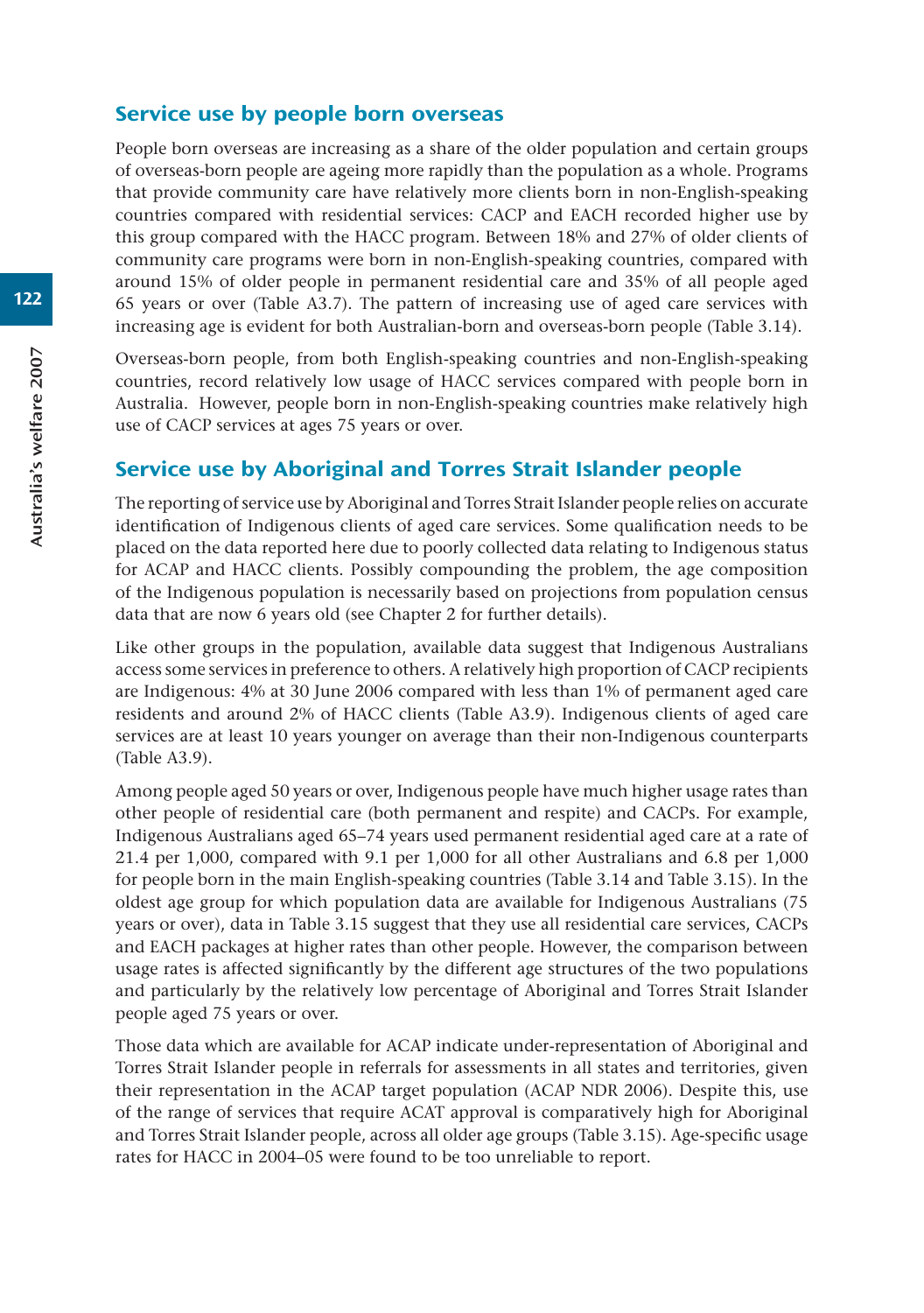| Age (years)            | <b>Residential</b><br>respite 2005-06 | <b>CACP</b><br>30 June 2006 | <b>EACH</b><br>30 June 2006 | Permanent<br>residential care<br>30 June 2006 |  |  |  |  |  |  |
|------------------------|---------------------------------------|-----------------------------|-----------------------------|-----------------------------------------------|--|--|--|--|--|--|
|                        | Clients per 1,000 population          |                             |                             |                                               |  |  |  |  |  |  |
| Indigenous persons     |                                       |                             |                             |                                               |  |  |  |  |  |  |
| $50 - 64$              | 1.9                                   | 9.2                         | 0.3                         | 4.9                                           |  |  |  |  |  |  |
| $65 - 74$              | 7.9                                   | 42.4                        | 0.6                         | 21.4                                          |  |  |  |  |  |  |
| 75 or over             | 34.8                                  | 84.7                        | 1.7                         | 105.2                                         |  |  |  |  |  |  |
| Non-Indigenous persons |                                       |                             |                             |                                               |  |  |  |  |  |  |
| $50 - 64$              | 0.4                                   | 0.4                         |                             | 1.5                                           |  |  |  |  |  |  |
| $65 - 74$              | 2.7                                   | 2.9                         | 0.4                         | 9.1                                           |  |  |  |  |  |  |
| 75 or over             | 23.0                                  | 19.2                        | 1.3                         | 101.1                                         |  |  |  |  |  |  |
| All persons            |                                       |                             |                             |                                               |  |  |  |  |  |  |
| $50 - 64$              | 0.4                                   | 0.5                         |                             | 1.5                                           |  |  |  |  |  |  |
| $65 - 74$              | 2.7                                   | 3.2                         | 0.4                         | 9.1                                           |  |  |  |  |  |  |
| 75 or over             | 23.1                                  | 19.4                        | 1.3                         | 101.1                                         |  |  |  |  |  |  |

#### **Table 3.15: Usage rates and Indigenous status of clients of selected aged care programs**

*Notes*

1. EACH includes EACH Dementia.

2. See notes to Table A3.9 concerning derivation of statistics and caveats, including allowance for missing values.

3. HACC usage rates in the Indigenous population are considered too unreliable to report. Table A3.9 shows

Indigenous people as a proportion of older HACC clients and other key statistics relating to Indigenous HACC clients. *Source:* AIHW analysis of DoHA ACCMIS database as at 16 October 2006.

## Client living arrangements

Data are available on the living arrangements of HACC and DVA Community Nursing clients (see Table A3.11 and Table A3.12). The ACAP NDR (2006) reports on the living arrangements of ACAP clients.

In 2004–05, over one–third (36%) of HACC clients of all ages were living alone. A larger proportion of older, compared with younger, clients lived alone (42%), particularly clients aged 85 years or over (49%). In each age group 65–74, 75–84 and 85 years or over, women living alone made up at least one-quarter of all older HACC clients. In the older age groups 75–84 years and 85 years or over, women living alone outnumbered women in other living arrangements, whereas the opposite is true for male clients, more of whom live with family than live alone. With population ageing, the already high proportion of community aged care clients who live alone will increase and this has potential implications for the delivery of social support services which contribute to meeting a client's need for social interaction.

An estimated 53% of older DVA Community Nursing clients live alone, reflecting in part the older age profile of Community Nursing clients (84% aged 80 years or over; Table A3.12) but also highlighting that many older community care clients need nursing care, on either a continuous or episodic basis.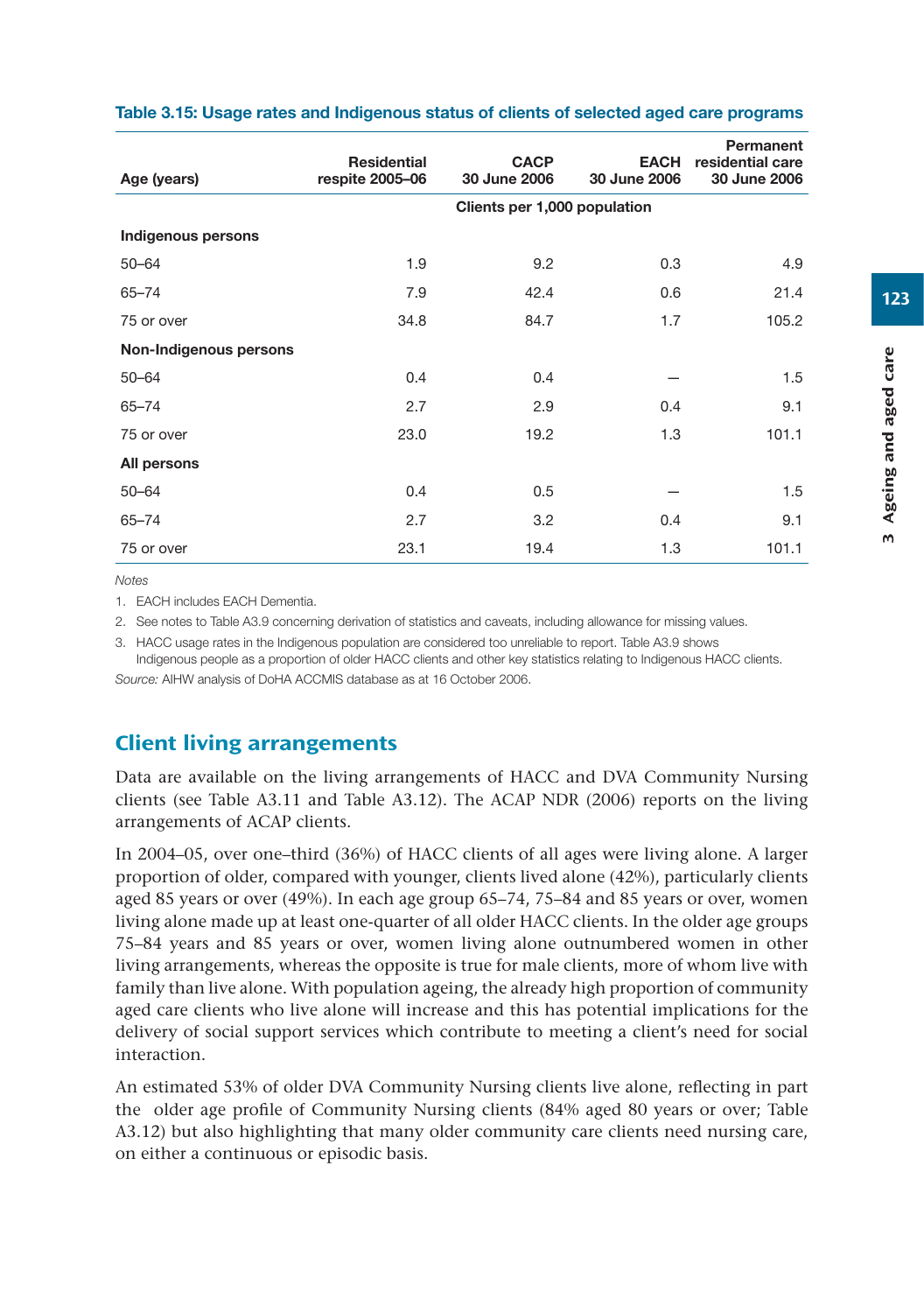#### Dependency levels

The Resident Classification Scale (RCS) produces a measure of dependency of people in residential aged care based on an appraisal of care needs carried out by the service provider. Providers use the instrument to determine the level of care needed by a client across functional domains. Results of appraisals indicate a trend of rising dependency among permanent residents that has been evident for some time (Gray 2001; see also the AIHW report *Residential aged care in Australia*, published annually). This trend continued in 2005–06, with 68% of permanent residents on 30 June in high care (RCS 1–4), up from 65% in 2004 and 61% in 2000, and is most evident in the increasing number of residents at the top level of the high care range, RCS 1 (Table 3.16).

Dependency levels on admission to permanent residential care for new residents in the age groups 50–64 years and 65–74 years are quite similar—51% of admissions for people in both age groups are classified as RCS 1–2. Somewhat lower proportions of admissions for people in the older age groups, 75–84 years and 85 years or over, have the same classification (45% and 43% respectively). By comparison, admissions among these older age groups show higher proportions classified at RCS 5–8 compared with younger age groups (Figure 3.5). This pattern may be partly associated with the psychosocial needs, as distinct from the physical support needs, of a proportion of people in the much older age groups (assessment of a person's psychosocial needs is often a main reason for an ACAT recommendation for residential low care; see Lincoln Gerontology Centre (2002)). In addition, if a younger person is admitted to an aged care home (especially under the age of 65 years), it is likely they will have high levels of dependency.

|      | <b>High care</b> |                  |                  |       |                      | Low care         |                  |                  |       |                      |              |
|------|------------------|------------------|------------------|-------|----------------------|------------------|------------------|------------------|-------|----------------------|--------------|
|      | RCS <sub>1</sub> | RCS <sub>2</sub> | RCS <sub>3</sub> |       | <b>RCS 4 RCS 1-4</b> | RCS <sub>5</sub> | RCS <sub>6</sub> | RCS <sub>7</sub> |       | <b>RCS 8 RCS 5-8</b> | <b>Total</b> |
|      |                  |                  |                  |       |                      | <b>Number</b>    |                  |                  |       |                      |              |
| 2000 | 17.618           | 32,205           | 20.818           | 5,820 | 76,461               | 11.071           | 12.933           | 21,153           | 2,978 | 48.135               | 124.596      |
| 2002 | 24.010           | 32.455           | 19.016           | 5.964 | 81.445               | 13.643           | 14.057           | 17.989           | 1.781 | 47.470               | 128.915      |
| 2004 | 29.692           | 33.680           | 19.973           | 6.577 | 89,922               | 16.630           | 14.653           | 15.450           | 1.052 | 47.785               | 137.707      |
| 2006 | 33.321           | 34.706           | 22.211           | 8.319 | 98,558               | 17.630           | 14.299           | 12.878           | 645   | 45.452               | 144,009      |
|      |                  |                  |                  |       |                      | Per cent         |                  |                  |       |                      |              |
| 2000 | 14.1             | 25.8             | 16.7             | 4.7   | 61.4                 | 8.9              | 10.4             | 17.0             | 2.4   | 38.6                 | 100.0        |
| 2002 | 18.6             | 25.2             | 14.7             | 4.6   | 63.2                 | 10.6             | 10.9             | 13.9             | 1.4   | 36.8                 | 100.0        |
| 2004 | 21.6             | 24.5             | 14.5             | 4.8   | 65.3                 | 12.1             | 10.6             | 11.2             | 0.8   | 34.7                 | 100.0        |
| 2006 | 23.1             | 24.1             | 15.4             | 5.8   | 68.4                 | 12.2             | 9.9              | 8.9              | 0.4   | 31.6                 | 100.0        |
|      |                  |                  |                  |       |                      |                  |                  |                  |       |                      |              |

#### **Table 3.16: Level of dependency of permanent aged care residents aged 65 years or over, at 30 June 2000, 2002, 2004 and 2006**

*Notes*

1. Assessments unavailable for 2,825 residents in 2000, 1,671 residents in 2002, 1,088 residents in 2004 and 1,233 residents in 2006.

2. Table does not include clients of Multi-purpose and flexible services.

*Source:* AIHW analysis of DoHA ACCMIS database.

Phasing-in of the Aged Care Funding Instrument (ACFI) to replace the RCS is planned to begin in 2008. This instrument will produce a different, though comparable, measure of client dependency.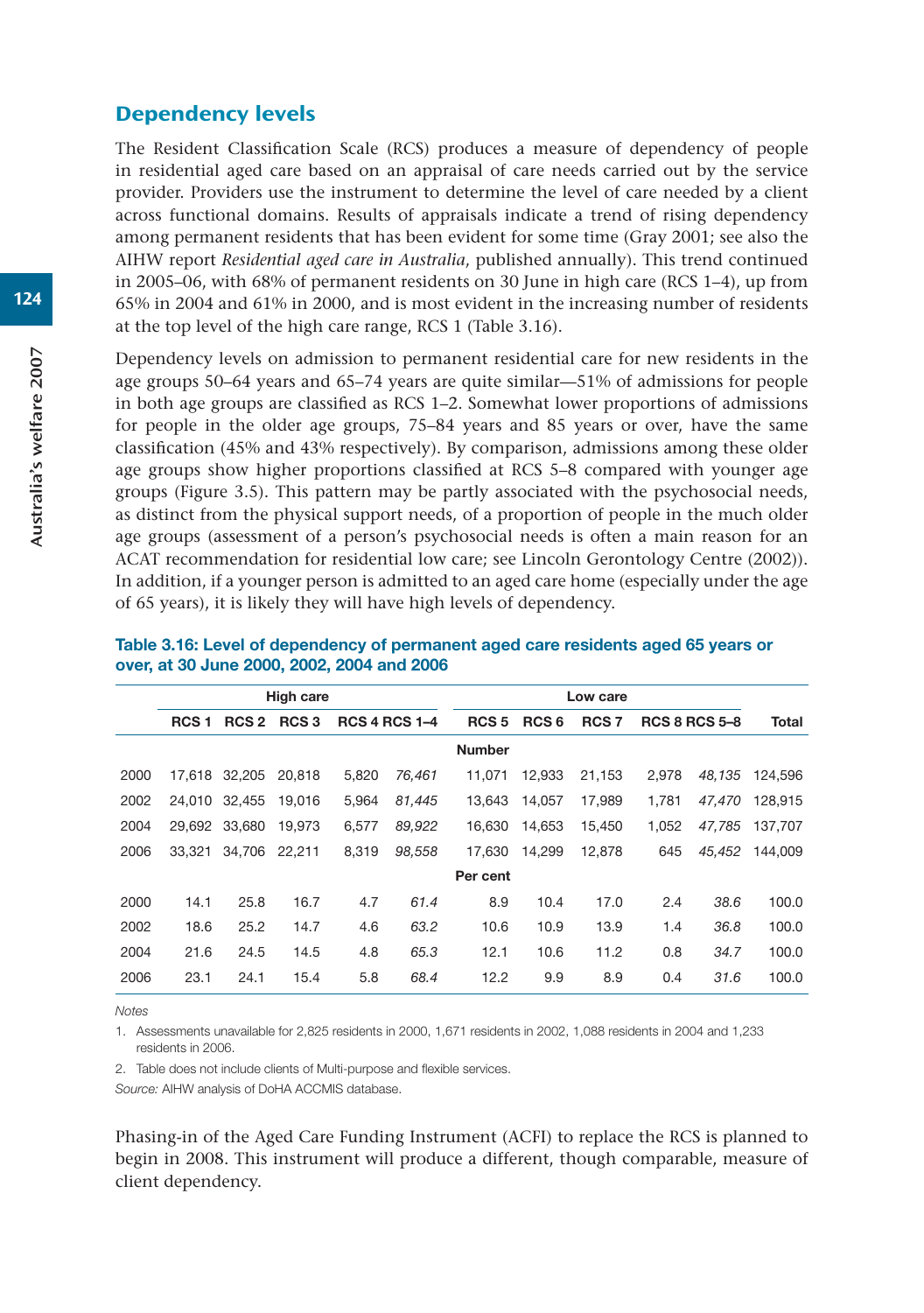

The recording of client dependency for community care programs varies from none to use of generic activities of daily living (ADL) tools and special-purpose administrative instruments such as the RCS and ACFI. Version 2 of the HACC National Minimum Data Set has been implemented with national definitions for HACC client dependency, although adoption of the standard dependency data items currently varies across the states and territories. National program data for CACP and EACH do not currently include a measure of client dependency, other than as at the most recent ACAT assessment.

DVA collects dependency data for its Community Nursing clients. Data pertaining to selected daily activities for which providers have used comparable measurement scales reveal that high proportions of older DVA Community Nursing clients need assistance with bathing/showering and dressing, and relatively smaller numbers need assistance with transfers (for example from bed to a chair) and toilet use (Figure 3.6). The proportions of clients needing assistance in transfers and toilet use are similar across the age groups 65–74 years, 75–84 years and 85 years or over; for bathing and dressing the proportion of clients in need of assistance increases with increasing age, representing around half of clients aged 85 years or more.

# Types of assistance received

Most aged care programs offer care services that can be provided over an extended period of time, or for as long as required. Some types of assistance are received more frequently than others. Domestic assistance and personal care, for example, might be provided on an ongoing basis, whereas other services such as home maintenance tend to be required less frequently. In order to report data about less frequently received services, the types of assistance received by clients of the various programs are examined here using the measure of the proportions of clients who receive them within a given financial year.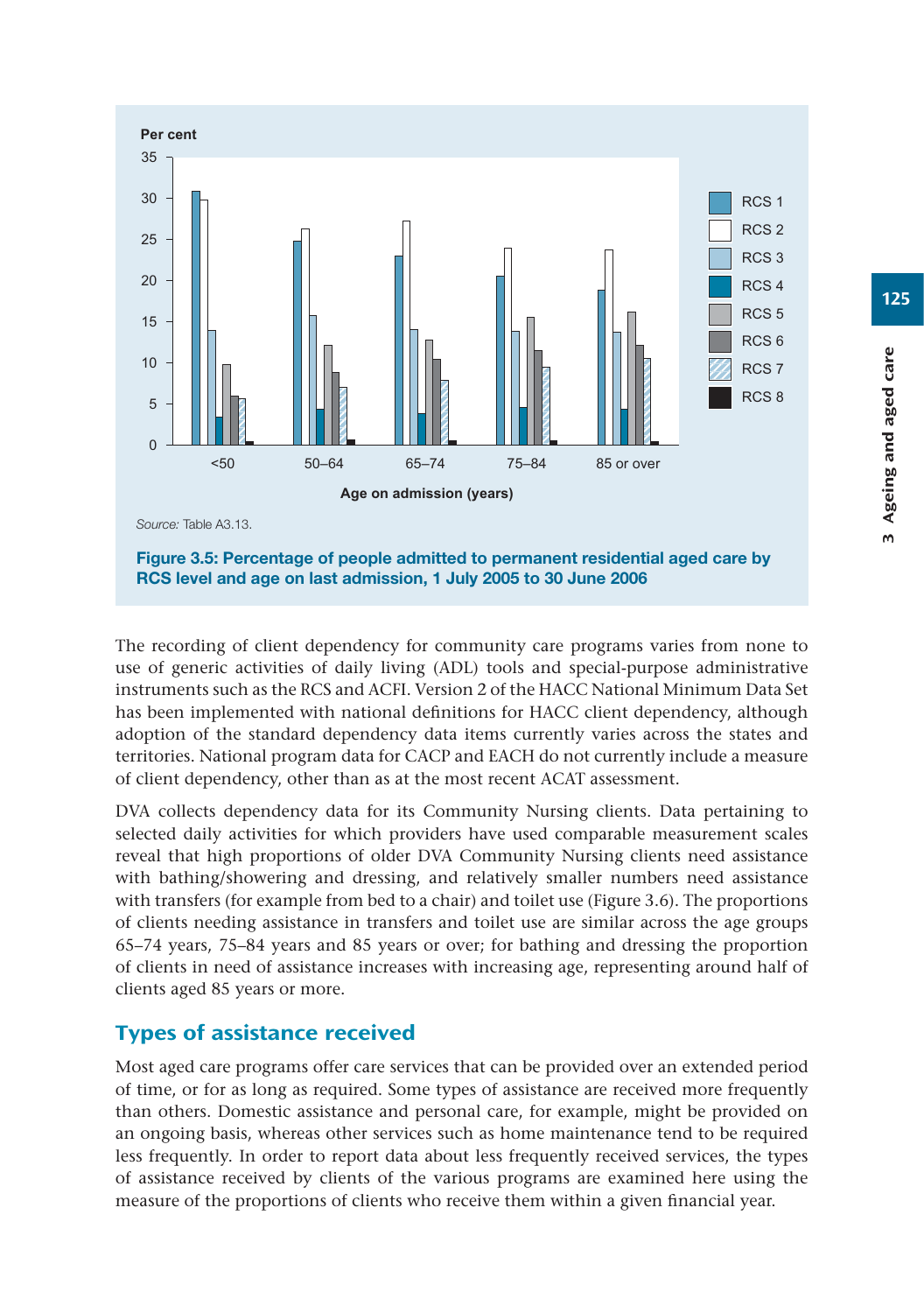

*Source:* Table A3.14.

**Figure 3.6: DVA Community Nursing clients aged 65 years or over, percentage who need assistance, by area of core daily activity and age group, 2006**

Because there are no overarching data definitions or service delivery schedules to cover all community care programs, HACC types of assistance were used as a template for reporting patterns of service use in multiple programs. Table 3.17 indicates those types of assistance recorded as having been delivered to clients under each program. An entry of 'X' denotes a type of assistance that is not offered by the program. For example, HACC delivers a comprehensive range of types of assistance, whereas DVA provides services to eligible DVA clients through a number of different programs. (Two main DVA programs, Veterans' Home Care and Community Nursing are reported here, whereas a number of smaller DVA programs are not reported at this level of detail). An entry of a tick mark  $\checkmark$  indicates that that type of assistance is available but detailed national data on service use are not available. The type of assistance delivered to CACP and EACH clients is not routinely collected by government, hence the  $\checkmark$  entries in those columns. Censuses of CACP and EACH clients and service agencies conducted in 2002 produced snapshot data on service provision that have been reported previously (AIHW 2004a, 2004b, 2005). CACP and EACH are included in Table 3.17 to allow comparison of the services provided by these and other programs.

The direct care services received by the largest proportions of older HACC clients were domestic assistance, food services and nursing care (each of these service types was recorded for at least 20% of older clients; Table 3.17). Less than 10% of HACC clients in 2004–05 received personal care. Patterns of service use may not give a true indication of need within a client population—for example, it has been estimated that one in six people within the frail aged HACC target population in Victoria in 2002 had a need for higher levels of personal assistance than the average older HACC client (Vic DHS 2003).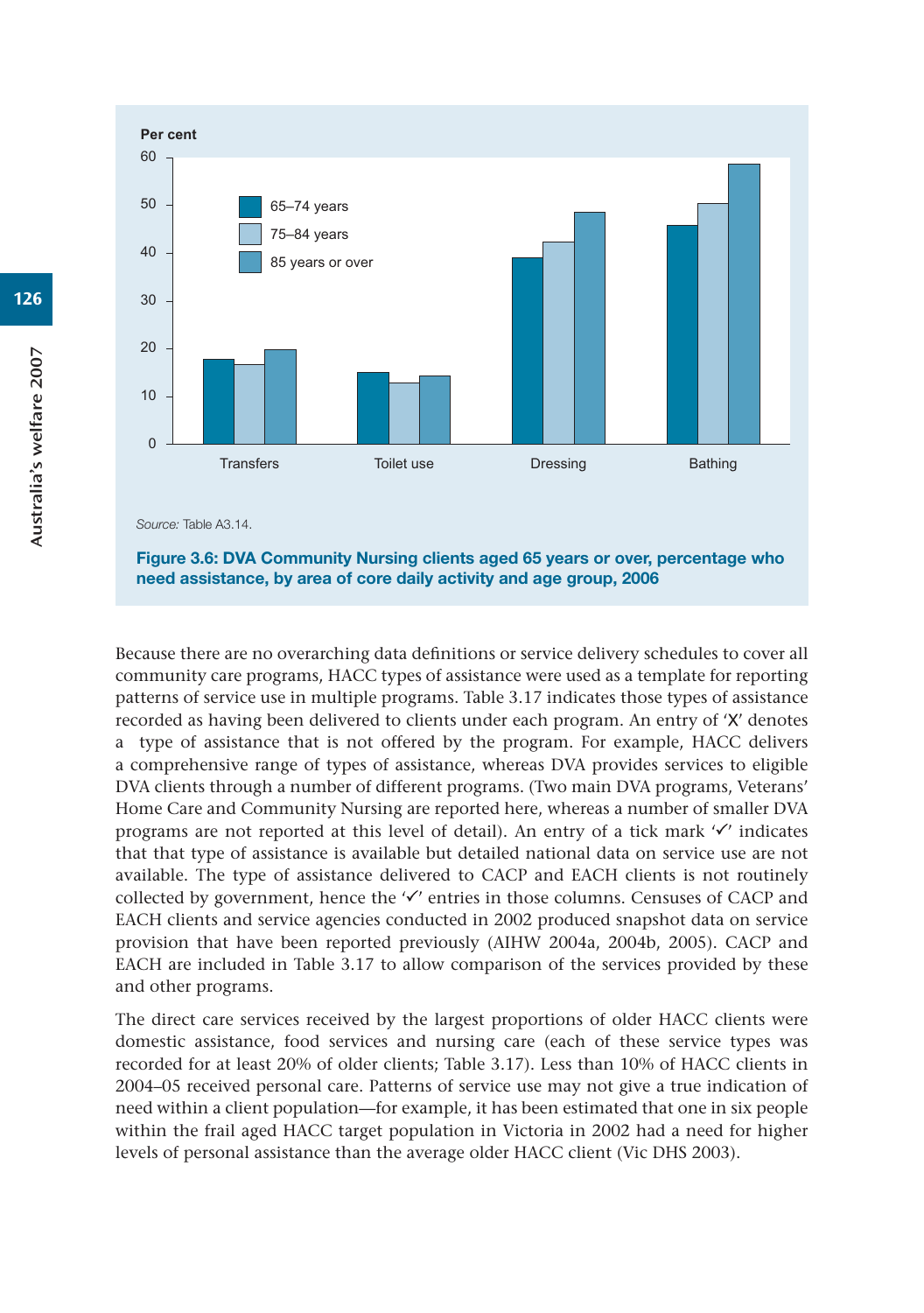| Table 3.17: Community and flexible care programs: services provided to clients aged |  |
|-------------------------------------------------------------------------------------|--|
| 65 years or over, 2004–05/2005–06 (per cent)                                        |  |

|                                                |                        |                                             | DVA programs <sup>(a)</sup>                                | Care packages                  |                                |  |
|------------------------------------------------|------------------------|---------------------------------------------|------------------------------------------------------------|--------------------------------|--------------------------------|--|
| Service type                                   | <b>HACC</b><br>2004-05 | Veterans'<br>Care <sup>(a)</sup><br>2005-06 | <b>Home Community</b><br>Nursing <sup>(a)</sup><br>2005-06 | <b>CACP</b><br>30 June<br>2006 | <b>EACH</b><br>30 June<br>2006 |  |
|                                                |                        |                                             | Per cent of clients in program                             |                                |                                |  |
| Non-specialist care services                   |                        |                                             |                                                            |                                |                                |  |
| Domestic assistance                            | 30.2                   | 92.3                                        | X                                                          | ✓                              |                                |  |
| Food services <sup>(d)</sup>                   | 21.7                   | X                                           | X                                                          | ✓                              |                                |  |
| <b>Transport services</b>                      | 17.3                   | X                                           | X                                                          | ✓                              | ✓                              |  |
| Home or garden maintenance                     | 16.2                   | 19.9                                        | X                                                          | ✓                              | ✓                              |  |
| Delivered meals                                | 15.3                   | X                                           | X                                                          | ✓                              | ✓                              |  |
| Activity programs (home or centre-based)       | 10.9                   | X                                           | X                                                          | X                              | X                              |  |
| Social support                                 | 10.5                   | X                                           | ✓                                                          | ✓                              | ✓                              |  |
| Personal care                                  | 8.8                    | 4.0                                         | (c)11.0                                                    | ✓                              | $\checkmark$                   |  |
| Centre-based meals <sup>(d)</sup>              | 7.3                    | Χ                                           | Χ                                                          | ✓                              | ✓                              |  |
| Counselling                                    | 7.1                    | X                                           | ✓                                                          | ✓                              | ✓                              |  |
| Goods and equipment                            | 4.9                    | X                                           | X                                                          | ✓                              | ✓                              |  |
| Home modifications                             | 3.2                    | X                                           | X                                                          | ✓                              | ✓                              |  |
| Respite care                                   | 0.9                    | (b)10.3                                     | X                                                          | ✓                              | ✓                              |  |
| Other food services                            | 0.4                    | Χ                                           | Χ                                                          | ✓                              | ✓                              |  |
| Linen services                                 | 0.2                    | X                                           | X                                                          | ✓                              | ✓                              |  |
| Accommodation and related services             | X                      | X                                           | X                                                          | X                              | X                              |  |
| <b>Specialist services</b>                     |                        |                                             |                                                            |                                |                                |  |
| Nursing (home and centre-based)                | 20.8                   | X                                           | 89.0                                                       | X                              | ✓                              |  |
| Allied health/therapy (at home or at a centre) | 16.8                   | Χ                                           | Χ                                                          | X                              |                                |  |
| Total clients (number)                         | 561,789                | 70,997                                      | 32,057                                                     | 29,972                         | 1,984                          |  |

(a) DVA programs other than Veterans' Home Care and Community Nursing are used for assessment and to deliver services including minor home modifications, goods and equipment, transport, residential respite, counselling and allied health care to eligible DVA clients. Veterans' Home Care data are independent from Community Nursing data. Clients who received Veterans' Home Care services may have received Community Nursing services at the same time. Data on simultaneous receipt of Veterans' Home Care and Community Nursing services are not provided in the table.

- (b) Figure relates to provision of in-home respite care only. Veterans' Home Care can approve in-home, emergency and residential respite services; however, payments for residential respite services are managed through a separate appropriation. Respite care figures under Veterans' Home Care exclude DVA clients who used residential respite but not other types of respite care funded by Veterans' Home Care. In addition to in-home respite, 0.1% of older Veterans' Home Care clients received emergency respite.
- (c) The figure for personal assistance delivered by DVA Community Nursing indicates personal assistance provided without any general and/or technical nursing care.
- (d) Includes more than one related type of assistance.

*Notes* 

- 1. Data for HACC, CACP and EACH are for clients aged 65 years or over; Veterans' Home Care and DVA Community Nursing include clients aged under 65 (1,544 Veterans' Home Care clients and 681 Community Nursing clients).
- 2. EACH includes EACH Dementia.
- 3. Figures relate to the percentage of clients in each program who received each type of assistance at any time in the specified reporting period.
- 4. A person may receive more than one service type therefore percentages may not sum to 100.
- $\checkmark$  Service type provided but data not available to report.
- X Service type not provided.

*Sources:* AIHW analysis of HACC MDS v1 (see also Table A3.13, A3.14); AIHW analysis of DoHA ACCMIS database; DVA unpublished Veterans' Home Care MDS current as at 30 March 2007 but subject to change; DVA unpublished Community Nursing data current as at 19 April 2007 but subject to change.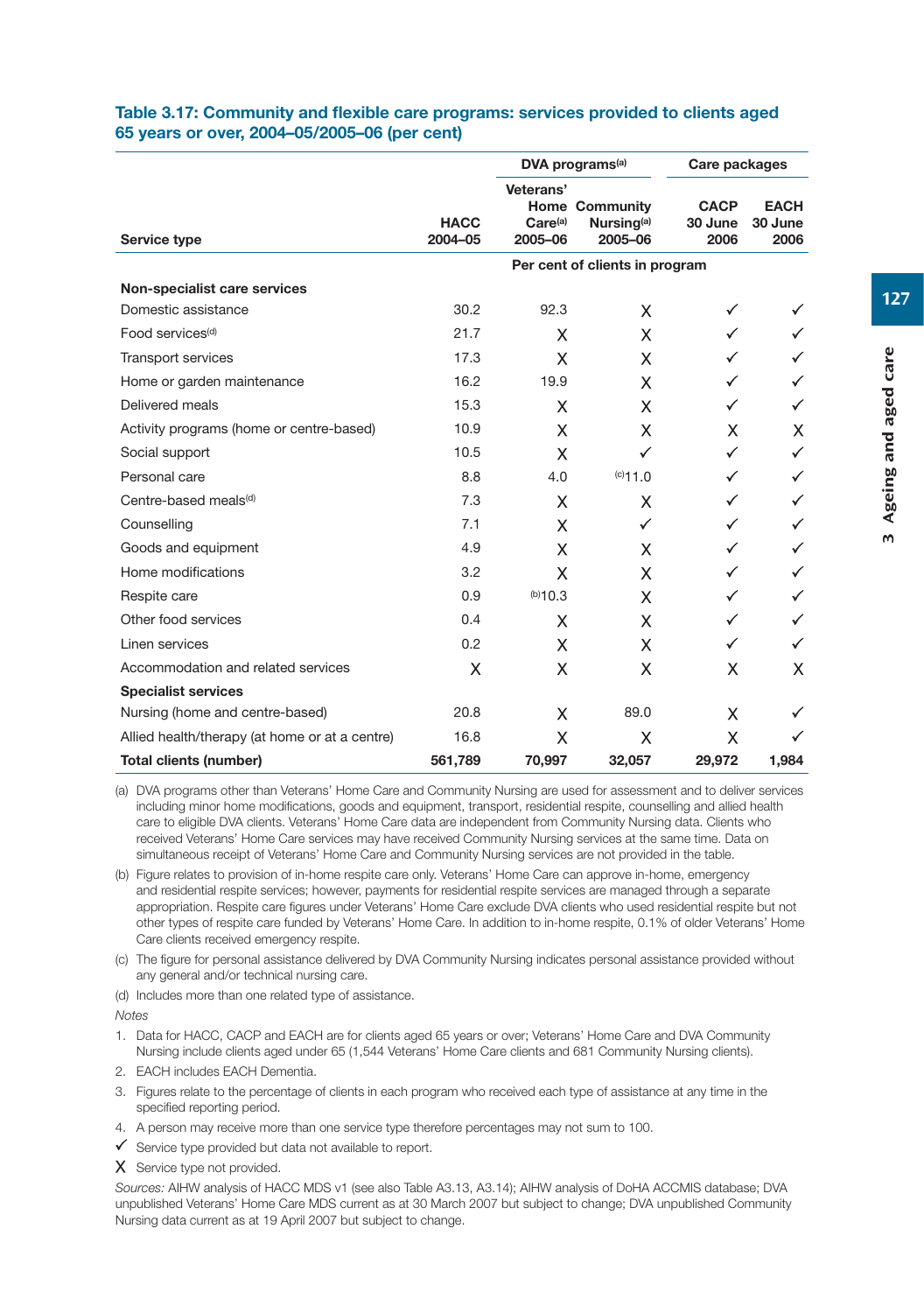Just over 23,000 older HACC clients received case management for the coordination of HACC services provided by multiple agencies—case planning, coordination and review, as distinct from 'case management', involved a higher number of HACC clients that received multiple types of assistance but not necessarily from multiple service agencies. Older clients receiving case management comprised two-thirds of all HACC clients who received a care package-type service under HACC (DoHA 2006a:Table A3.19). Although this number represents less than 5% of all older clients in 2004–05, there are some indications that the supply of case-managed HACC services (known as Linkages and Community Options) and care packages available through other programs is not meeting demand for higher levels of service within the HACC target population (AIHW: Hales et al. 2006a; Vic DHS 2003). Package-type services delivered by HACC agencies through internal and external brokerage have been found to be a suitable form of medium-to long-term community care for many clients with high and special care needs. For people with dementia-related high care needs, for instance, service providers consider that a case-management HACC service is often preferable to a CACP and as appropriate as an EACH package (AIHW: Hales et al. 2006a). *A* New Strategy for Community Care—The Way Forward is currently grappling with the complexities of levels of community care and program interfaces.

Proportionately more older than younger HACC clients received domestic assistance (30% versus 19%), meal services (22% versus 10%) and home maintenance (16% versus 9%). The seemingly low level of respite care use by older clients (0.9%) is an artefact of reporting in version 1 of the HACC minimum dataset whereby respite care is recorded against the carer (using version 2, which began roll-out in 2005–06, respite care services can be reported according to both carer and care recipient characteristics). For domestic assistance and meals, the proportions of older clients using services increase with increasing age (15% of clients aged 65–74 years rising to 29% of clients 85 years or over used HACC meal services; 27% of clients aged 65–74 years rising to 32% of clients aged 85 years or over used domestic assistance services; see Table A3.15).

Veterans' Home Care can deliver up to 1.5 hours per week of personal care assistance in addition to services such as domestic assistance, home and garden maintenance, and respite care. In 2005–06, 92% of Veterans' Home Care clients received domestic assistance and 20% received formal help with home maintenance and gardening (Table 3.17). Respite care, received by 10% of Veterans' Home Care clients in 2005–06, can include in-home and emergency respite care and referral services for residential respite care. In addition to respite provided by DVA, veterans, like other older Australians, may access respite through other programs such as the HACC program and the NRCP.

Eligible DVA clients who need community nursing or a higher amount of personal assistance may be referred for DVA Community Nursing services. In 2005–06, 11% of DVA Community Nursing clients received personal assistance without specialist nursing care; the majority (89%) received specialist nursing care (Table 3.17). Data on the total volume of types of assistance to older HACC and Veterans' Home Care clients are included in the Appendix tables (Tables A3.15 and A3.16).

Direct respite care services arranged by Commonwealth Carer Respite Centres in 2004–05 were primarily in-home respite (46% occasions of respite care) and residential respite in Australian Government-accredited aged care homes (21%; see Table A3.18).

# Provision and use of assistive technology

Assistive technology can help compensate for functional loss and prevent further loss by reducing the demands of living environments on frail older people. The provision of aids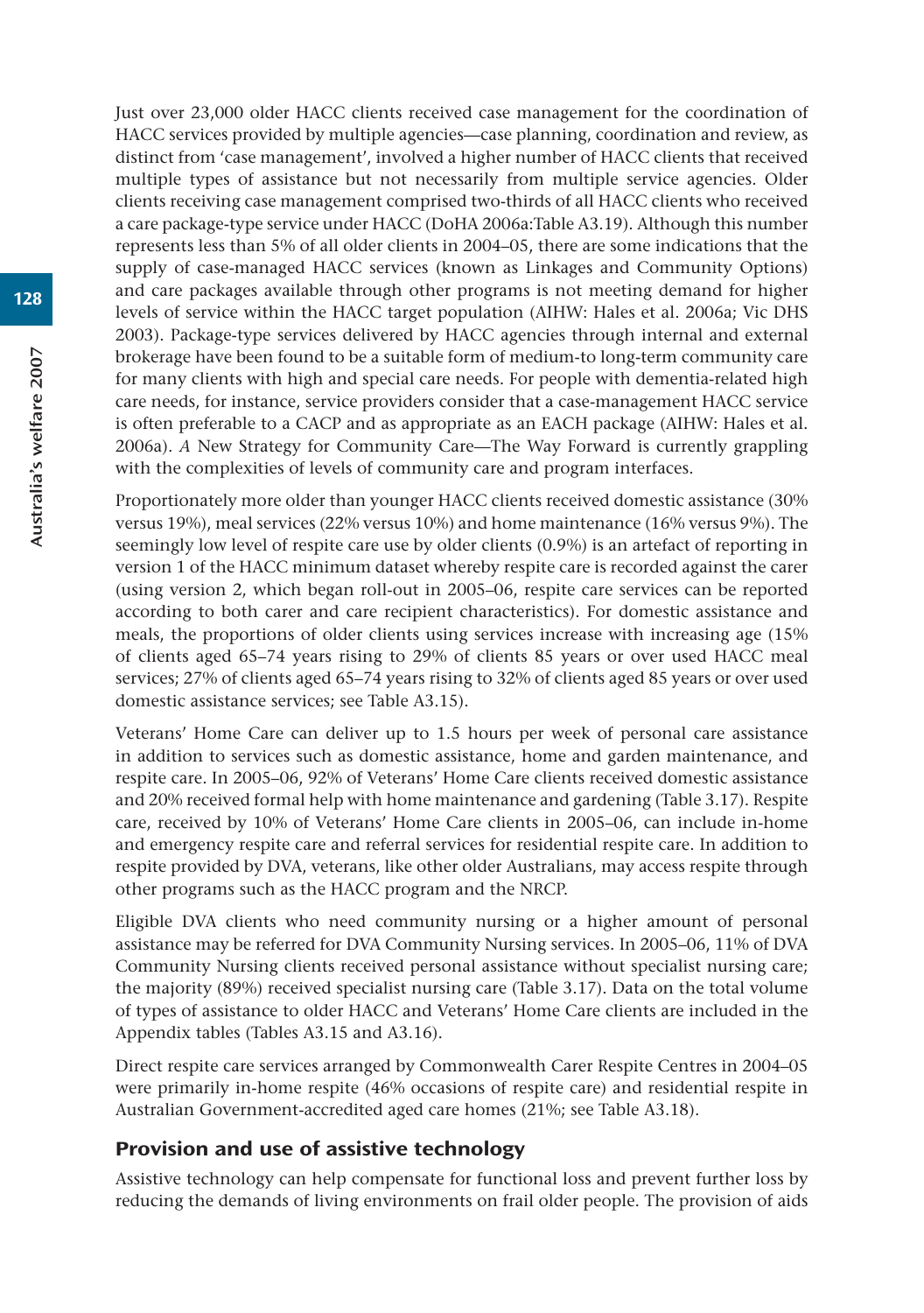and equipment and minor home modifications is offered by a number of programs. In addition, items may be purchased privately or acquired through the health system.

In 2004–05, 5% of older HACC clients received goods and equipment through the program and 3% had home modifications (Table 3.17). The DVA Rehabilitation Appliances Program meets clinically assessed needs for aids and appliances prescribed by professionals in nominated health disciplines. Mobility and functional support items and continence products account for approximately 72% of expenditure on aids and appliances under the program. In 2005–06, the DVA HomeFront (falls and accident prevention) program assisted 9,966 DVA clients, and 5,159 used the home maintenance and repairs telephone referral service.

Current applications of assistive technology in the homes of older Australians tend to be conventional in nature, that is, low technology home modifications, aids and equipment. Approximately 24% of older people with disability who were living in private dwellings in 2003 had made modifications to their dwelling because of disability. Installation of handrails was the most common type of modification (18%), followed by toilet, bath or laundry modifications (13%). Relatively fewer people reported structural changes to dwellings (2%) or installation of ramps (5%) (AIHW analysis of ABS 2003 SDAC CURF). In terms of aids, older people mostly make use of low technology self-care and mobility aids (see Table A3.19).

Interestingly, only 9% of older people with disability and 15% of those with profound or severe limitation use a cordless or mobile telephone. Simply rushing to answer the telephone can put an older, less mobile person at risk of injury and increased disability (hospital data show that slipping, tripping or stumbling on a level surface at home is the most common type of fall that results in serious injury among older people). Relatively low cost environmental improvements such as a cordless telephone help to reduce that risk.

# Duration of support—care packages and residential care

People remain on a care package until they can no longer benefit from the type of assistance offered, or until they need another type of care or die. The main reasons that clients ceased receiving CACP services in 2005–06 were to enter residential aged care (48%) or death (18%) (AIHW 2007a). Smaller proportions of separations were due to hospitalisation or transfer to another CACP service provider. Similar patterns were observed for the EACH program, although with a higher mortality rate: 44% left EACH to enter residential aged care, 35% were due to death, 9% were due to hospital admission and 5% were withdrawals from the service (AIHW 2007a).

Three-quarters of CACP clients who ceased receiving CACP services during 2005–06 had been supported by the program for up to 3 years, including 50% who had received services for 1 year or less (Table 3.18).

The EACH program shows shorter duration of support on average, compared with CACP: 94% of EACH clients who separated from a package in 2005–06 had been supported for up to 2 years and around half for up to 6 months. Relatively fewer separations from the EACH program (1%) in 2005–06 than for either CACP (19%) or permanent residential aged care (34%) were clients who had been supported on the program for 3 or more years. However, it is important to note that, as a relatively new and growing program, EACH would not have the same proportion of long stay clients as longer established programs (recent rapid growth in EACH provision is discussed in Section 3.10).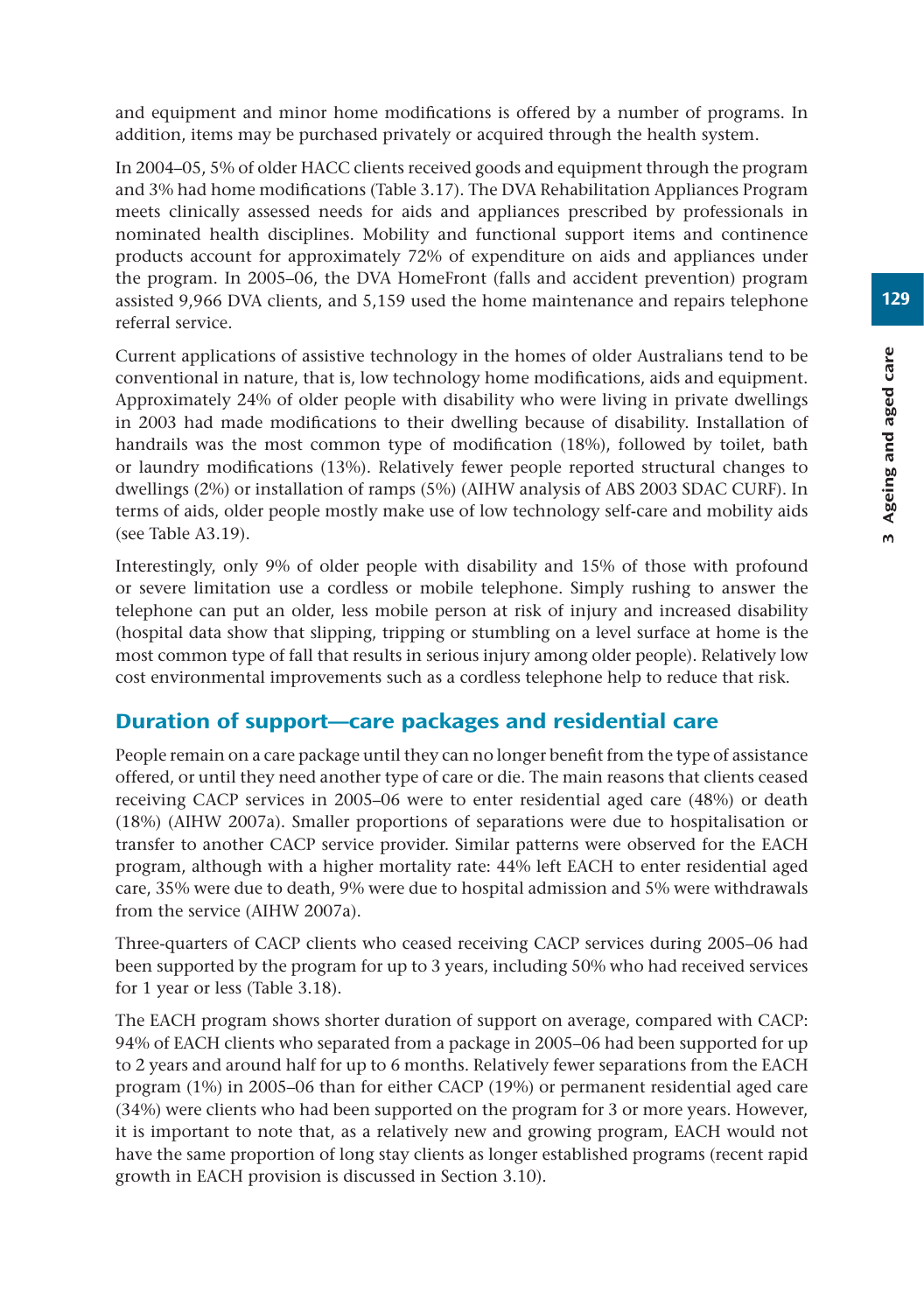|                            | <b>CACP</b> | <b>EACH</b> | <b>Residential</b><br>respite care | Permanent<br>residential care |
|----------------------------|-------------|-------------|------------------------------------|-------------------------------|
| <1 week                    | 0.5         | 1.7         | 8.0                                | 1.9                           |
| $1 - < 2$ weeks            | 1.0         | 1.3         | 22.1                               | 2.3                           |
| $2 - < 3$ weeks            | 1.3         | 1.7         | 32.7                               | 2.1                           |
| $3 - < 4$ weeks            | 1.3         | 2.1         | 12.7                               | 1.7                           |
| $4 - < 8$ weeks            | 5.8         | 10.7        | 16.9                               | 5.6                           |
| $8 - 13$ weeks             | 6.8         | 13.9        | 6.4                                | 4.7                           |
| $13 - < 26$ weeks          | 13.7        | 20.0        | 1.0                                | 8.3                           |
| 26-<39 weeks               | 9.9         | 14.6        | 0.1                                | 5.9                           |
| 39-<52 weeks               | 7.9         | 10.4        |                                    | 5.2                           |
| $1 - < 2$ years            | 21.0        | 17.7        |                                    | 16.1                          |
| $2 - < 3$ years            | 12.1        | 4.9         |                                    | 12.3                          |
| $3 - < 4$ years            | 7.5         | 0.4         |                                    | 9.0                           |
| $4 - 5$ years              | 5.4         | 0.4         |                                    | 6.4                           |
| $5 - < 8$ years            | 4.8         | 0.3         |                                    | 10.6                          |
| 8 or more years            | 0.9         |             |                                    | 7.8                           |
| <b>Total</b>               | 100.0       | 100.0       | 100.0                              | 100.0                         |
| <b>Total (separations)</b> | 13,487      | 1,001       | 46,729                             | 49,319                        |

#### **Table 3.18: Length of support or stay for CACP, EACH and residential aged care by people aged 65 years or over, separations during 2005–06 (per cent)**

*Notes*

1. Age is at separation.

2. EACH includes EACH Dementia.

3. Table does not include clients of Multi-purpose and flexible services.

4. Residential age care figures exclude transfers between service providers for care of the same type (that is, respite or permanent care).

5. Components may not add to total due to rounding.

*Source:* AIHW analysis of DoHA ACCMIS database current 16 October 2006.

The median period of residency for the 49,319 people aged 65 years or over who left permanent residential care in 2005–06 was between 1 and 2 years; however, one-quarter (25%) of separations were for people who had been in care for 4 years or more (Table 3.18).

It is common for people to move from one program to another so that the duration of formal care can be greater than that indicated by the length of support on any one program. In addition, a significant minority of aged care consumers receive assistance concurrently through multiple programs. Transitions between HACC and residential respite care involve the largest number of people, followed by movements from HACC services to permanent residential care; similarly, it has been found that nearly half of all people starting on a CACP in a quarter had been HACC clients in the previous quarter, and 37% of people entering permanent residential aged care had been receiving assistance through a CACP and/or HACC service (AIHW: Karmel 2005).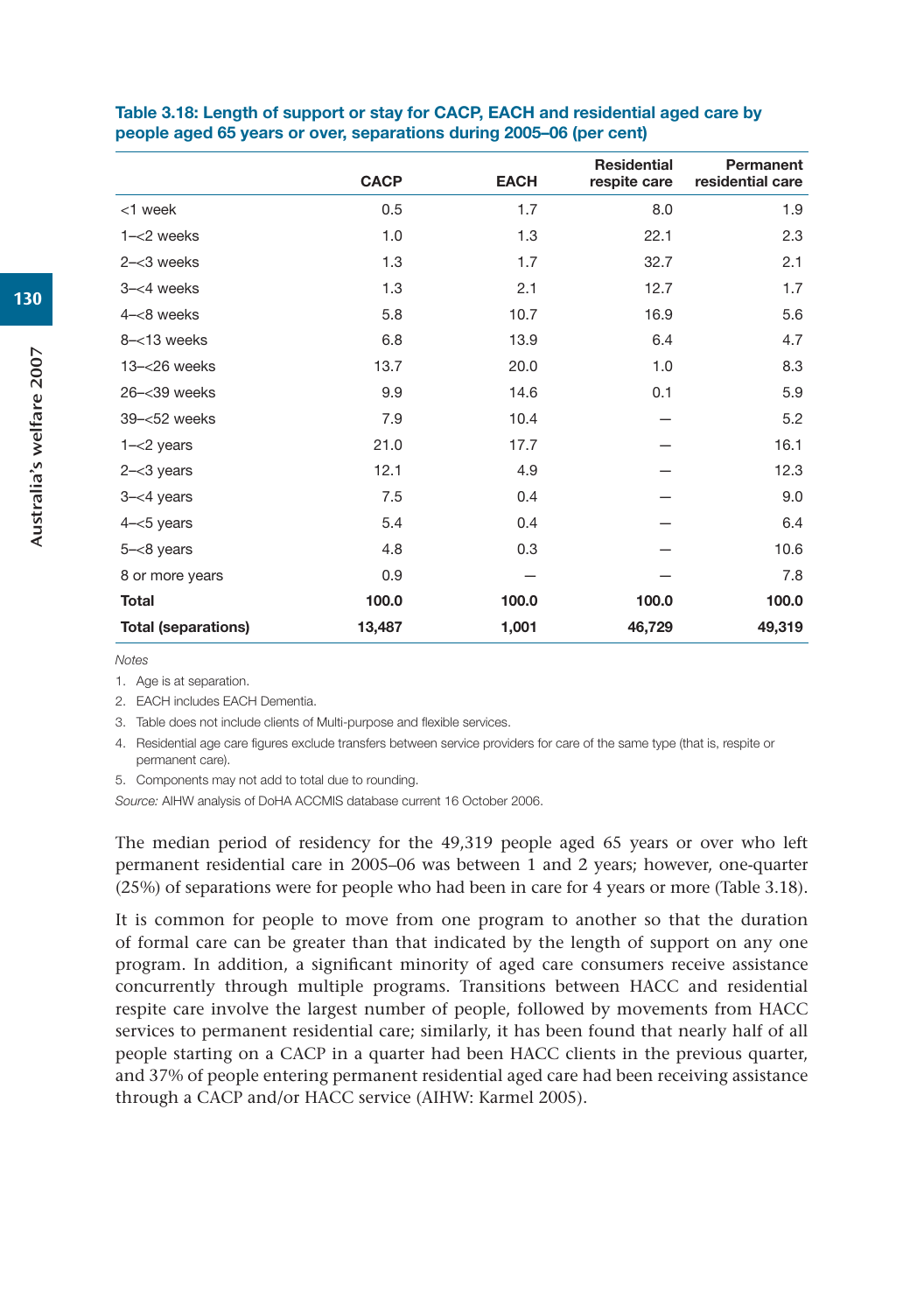# 3.10 Outcomes

Outcome measurement and reporting in aged care is currently limited by a paucity of data on patterns of service use and the effect of services on the people who use them. As a result, reporting on outcomes in past volumes of *Australia's welfare* has necessarily concentrated on service-related outcomes, for example, accessibility (provision and use of allocated and operational places and packages by specific populations) and summary results of quality assurance processes such as aged care home certification and accreditation.

*Australia's welfare* has also reported on the needs of older people and their receipt of assistance as one, albeit high-level and indirect, measure of consumer outcomes. While the ABS Survey of Disability, Ageing and Carers is a useful existing source of data for this purpose, analysis and reporting of the data pertaining to older people and aged care is perhaps less well supported by current research than is the case in other areas of social services. For example, outcome measurement in education is well developed by comparison and, in the disability services sector, demand studies have been undertaken over a number of years.

Signs of change are appearing due at least in part to a strong focus in the Dementia Initiative on outcomes and quality of life for people with dementia and their carers. A main objective of aged care assistance is improvement or maintenance of an individual's physical and psychosocial functioning to enhance their quality of life. Quality of life measurement in this field is not a straightforward matter: observable and measurable outcomes do not always match the older consumer's perceived quality of life; obtaining reliable data from cognitively impaired people, for example, can be a significant challenge; and consumers live in, or rely on, the service environment. While acknowledging that difficulties exist, experience in Australia and overseas has demonstrated that the challenges in obtaining useful feedback from aged care clients and their families are not insurmountable (see for example AIHW: Hales et al. 2006a, 2006b; AIHW: Jenkins 2000; Straker et al. 2007;). Levels of consumer satisfaction provide a credible perspective on quality of care and quality of life that is different from and complementary to clinical and system indicators (Harris-Kojetin & Stone 2007).

## Service-related outcomes

## Accessibility

Accessibility is considered, firstly in terms of the provision of residential and community care places at a national level and, secondly, through older people's use of these services and experiences in accessing service providers. The provision of aged care is an outcome of government planning and allocation processes, which affects consumers' access to services. At best an indirect measure of accessibility for individuals, trends over time in the number of aged care places relative to the size of the population at risk of needing care provide a useful population-based summary outcome measure.

The experiences of older people in attempting to access and use the full range of services they need reflects not only on service-specific issues but also on the level of support for older people to live in the community. This section examines aspects of accessibility to services generally, as reported by older people in households. Of particular interest is whether disability is a barrier to accessing services, since aged care is concerned with identifying older people whose activity limitations are the cause of disability and helping them overcome, or manage, disability.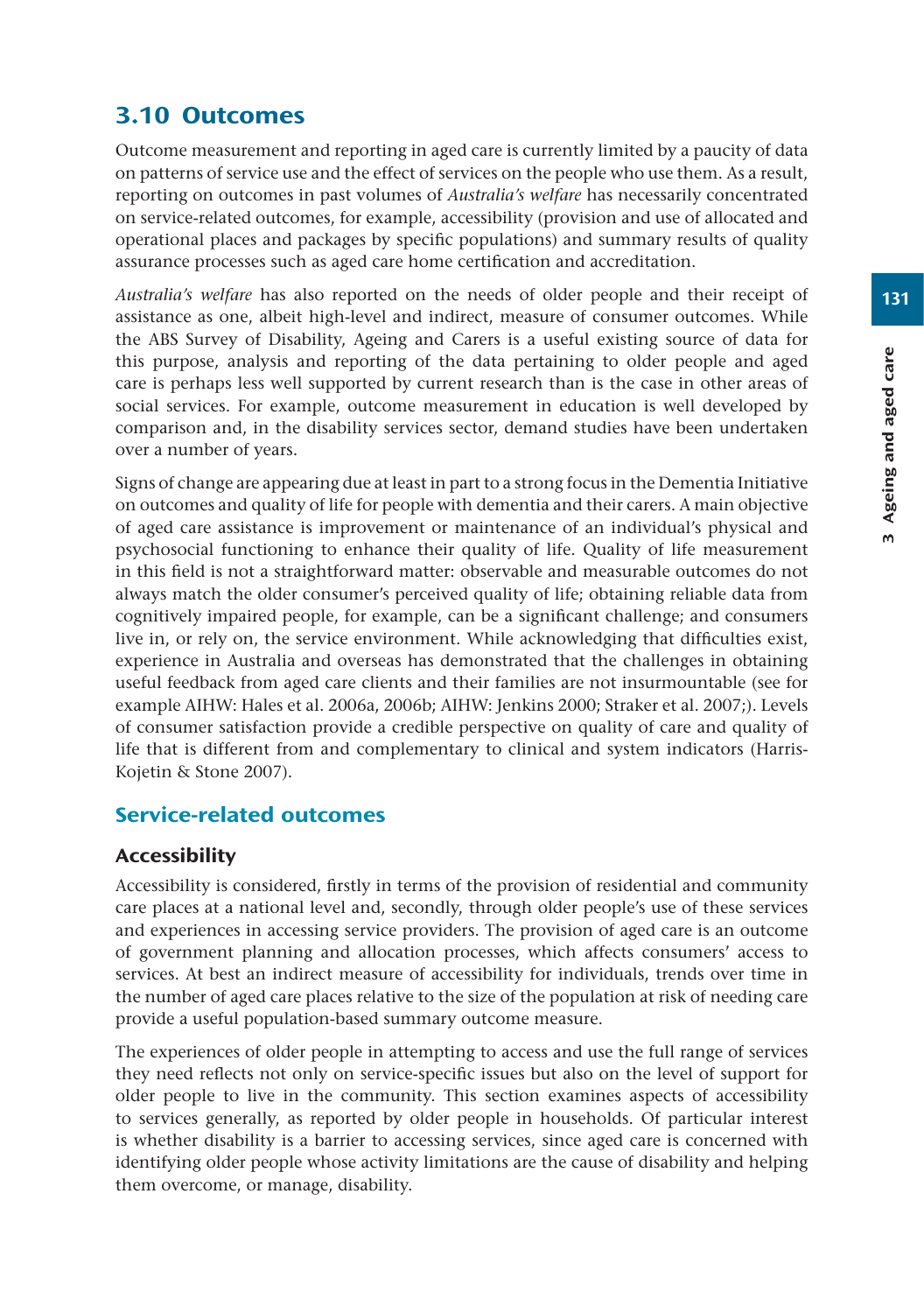#### Supply of community packages and residential aged care places

For the purpose of reporting on provision outcomes, aged care places and packages include CACP, EACH, EACH Dementia, Transition Care and residential aged care, both permanent and respite care, places. Allocated and operational places/packages in these programs can be measured against targets (described below). It is not possible to provide this sort of analysis for HACC—the other main aged care program—because discrete 'places' and 'packages' have no meaning in the context of the provision of HACC services.

One of the tools used to plan the provision of services under the *Aged Care Act 1997 (*Australian Government-funded residential, community care packages and flexible care places) is the planning ratio. This ratio is based on achieving a desired number of places in relation to the size of population likely to need formal aged care. Residential aged care places, EACH, EACH Dementia, CACP and Transition Care places are intrinsically linked through the planning ratio because community care packages are intended to provide care to people who are eligible for and who might otherwise use residential aged care. These service models are all included in the planning ratio.

A key recommendation of the 2004 *Review of pricing arrangements in residential aged care* (Hogan 2004) was for the Australian Government to confirm its 2001 commitment to provide 108 places for every 1,000 people aged 70 years or over, that is, a planning ratio of 108.0. When the review was undertaken in 2003, provision stood at 98.2 places per 1,000 target population. In 2004–05 the Australian Government increased the target from 100 to 108 places per 1,000 people aged 70 years or over and, as at 30 June 2006, provision had reached 105.8 places per 1,000 people aged 70 years or over, including 85.6 residential aged care place, 18.2 CACPs and 1.6 EACH and EACH Dementia packages (Table 3.19). In February 2007 the Australian Government committed to raising the target ratio to 113 places per 1,000 people aged 70 years or over by 2011.

Growth in CACP provision has slowed in recent years. While the number of EACH places remains low compared with CACP, EACH provision (places per 1,000 people aged 70 years or over) has more than doubled since 2004 and has almost tripled if provision is considered relative to the older population with profound or severe limitation. Provision of residential aged care places to the target population has been stable since 2005, at around 85 places per 1,000 people aged 70 years or over.

In terms of the more closely targeted supply measure of places and/or packages per 1,000 people aged 65 years or over with a severe or profound limitation, between 2003 and 2006 provision increased from 49.3 to 62.8 community care packages, including 5.2 EACH packages that are directed to people with high care needs. The supply of residential aged care places relative to this population increased from 265.4 to 270.7. On this measure, total provision has increased over this period from 314.8 to 333.4 places and packages for every 1,000 people aged 65 years or over with a severe or profound limitation. This represents an increase of 5.9%, which is higher than the 1.5% increase recorded for the period 2001–04 reported in the previous volume of *Australia's welfare* (AIHW 2005).

The 5.9% increase in provision for the older population with severe or profound limitation compares with an increase of 7.7% in places per 1,000 people aged 70 years or over. The difference in growth for these two measures is a consequence of the ageing of the population. Disability rates increase with age (see Section 3.2), so that as increasing proportions reach very old age so too are larger proportions of the older population affected by severe or profound limitations.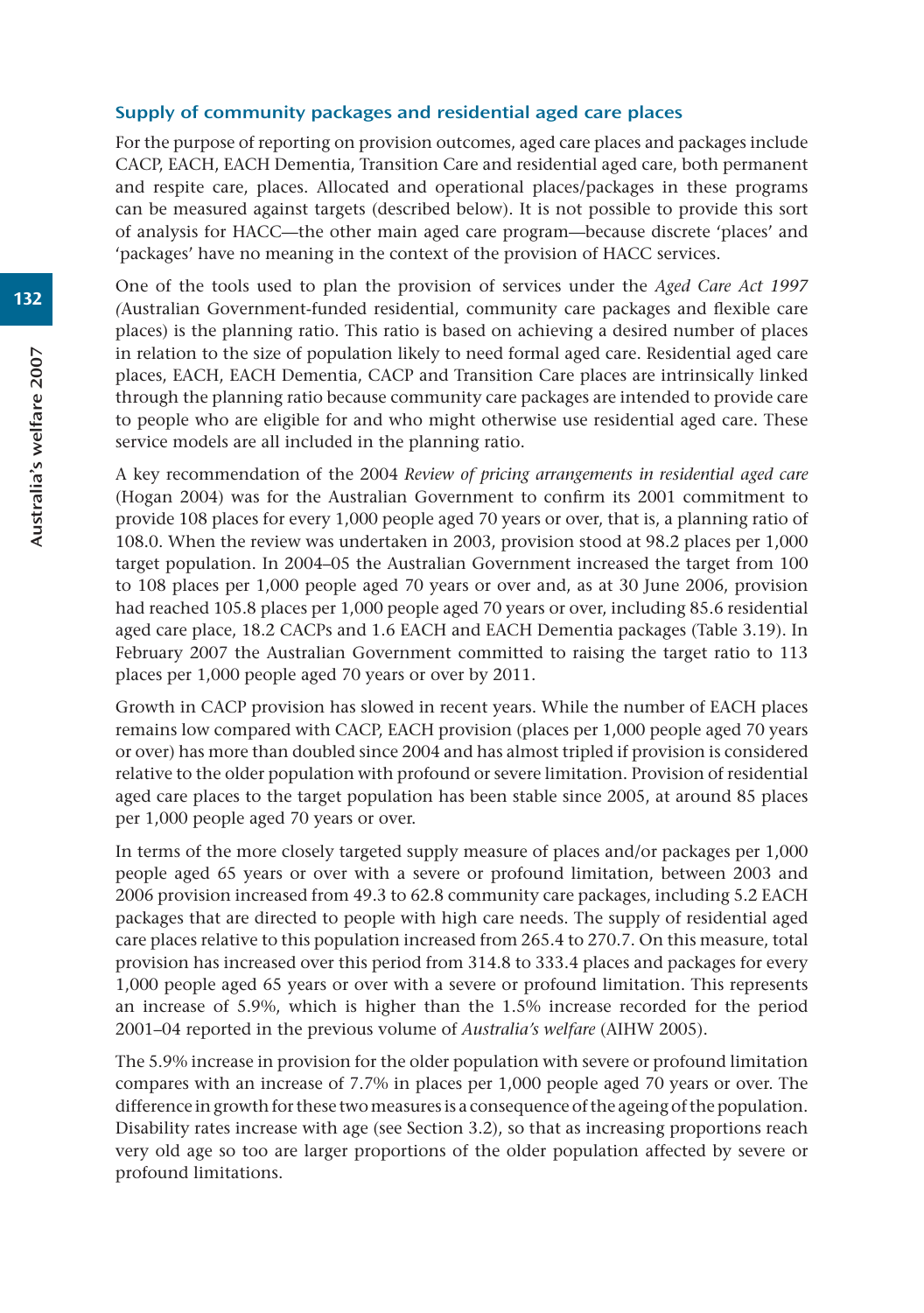|         |                                               |                                  | Places/packages per 1,000 persons |                                                                   |
|---------|-----------------------------------------------|----------------------------------|-----------------------------------|-------------------------------------------------------------------|
|         |                                               | Number of<br>places/<br>packages | Aged 70 years<br>or over          | Aged 65 years or<br>over with<br>profound or<br>severe limitation |
| 2003    | <b>Community Aged Care Packages</b>           | 27,881                           | 15.3                              | 48.9                                                              |
|         | Extended Aged Care at Home places             | 255                              | 0.1                               | 0.4                                                               |
|         | Residential aged care places                  | 151,181                          | 82.8                              | 265.4                                                             |
|         | <b>Total</b>                                  | 179,317                          | 98.2                              | 314.8                                                             |
| 2004    | <b>Community Aged Care Packages</b>           | 29,063                           | 15.6                              | 49.6                                                              |
|         | Extended Aged Care at Home places             | 858                              | 0.5                               | 1.5                                                               |
|         | Residential aged care places                  | 156,580                          | 84.2                              | 267.1                                                             |
|         | Total                                         | 186,501                          | 100.3                             | 318.2                                                             |
| 2005    | <b>Community Aged Care Packages</b>           | 30,973                           | 16.3                              | 51.7                                                              |
|         | Extended Aged Care at Home places             | 1,673                            | 0.9                               | 2.8                                                               |
|         | Residential aged care places                  | 161,765                          | 85.3                              | 269.9                                                             |
|         | <b>Total</b>                                  | 194,411                          | 102.5                             | 324.4                                                             |
| 2006    | <b>Community Aged Care Packages</b>           | 35,383                           | 18.2                              | 57.6                                                              |
|         | Extended Aged Care at Home places             | 2,580                            | 1.3                               | 4.2                                                               |
|         | Extended Aged Care at Home<br>Dementia places | 601                              | 0.3                               | 1.0                                                               |
|         | Residential aged care places                  | 166,291                          | 85.6                              | 270.7                                                             |
|         | <b>Transition Care places</b>                 | 595                              | 0.3                               | 1.0                                                               |
|         | <b>Total</b>                                  | 205,450                          | 105.8                             | 333.4                                                             |
| 2007(a) | <b>Community Aged Care Packages</b>           | 37,747                           | n.a.                              | n.a.                                                              |
|         | Extended Aged Care at Home places             | 3,302                            | n.a.                              | n.a.                                                              |
|         | Extended Aged Care at Home<br>Dementia places | 1,267                            | n.a.                              | n.a.                                                              |
|         | Residential aged care places                  | 169,594                          | n.a.                              | n.a.                                                              |
|         | Transition Care places <sup>(b)</sup>         | 1,594                            | n.a.                              | n.a.                                                              |

#### **Table 3.19: Operational residential aged care places, Community Aged Care Packages, Extended Aged Care at Home places and Transition Care places at 30 June, 2003 to 2007**

(a) Figures for 2007 supplied by DoHA are provisional as at July.

(b) May be provided in either a home-like residential setting or in the community.

*Notes*

1. Population estimates by disability status are obtained using age–sex disability rates from the ABS 2003 Survey of Disability, Ageing and Carers in conjunction with the estimated resident population. The estimates assume constant disability rates over time within age–sex categories.

2. Places for residential aged care and Community Aged Care Packages include those provides by Multi-purpose Services and places funded under the Aboriginal and Torres Strait Islander Aged Care Strategy.

**Total 213,504** n.a. n.a.

*Sources:* ABS 2006d; AIHW 2007b:4; AIHW analysis of ABS 2003 Survey of Disability, Ageing and Carers; DoHA unpublished data.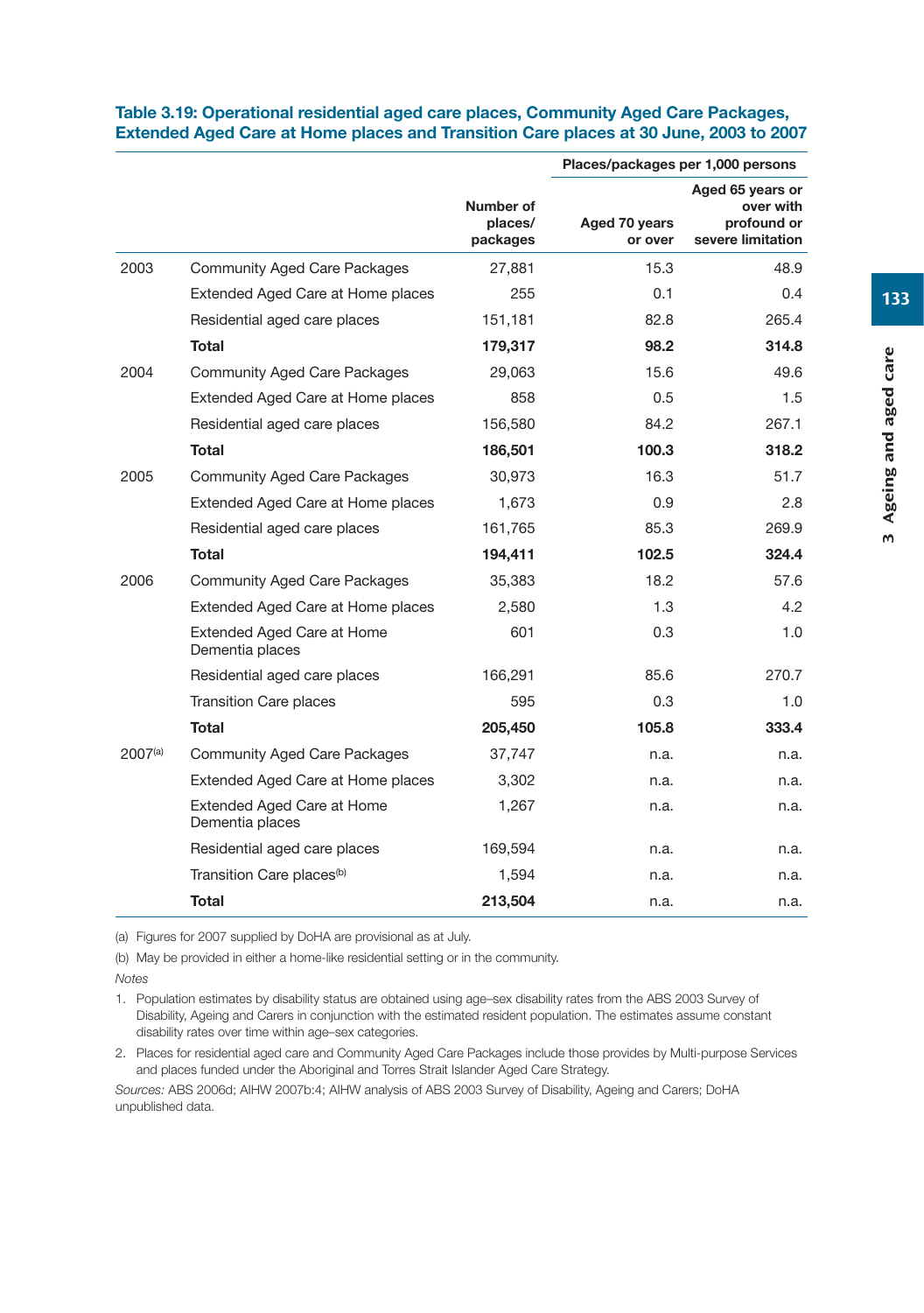#### Accessing and using aged care services

In the ABS General Social Survey respondents of all ages report on their experiences in accessing service providers—this covered providers in the government, private and nonprofit service sectors and was not limited to aged care providers (ABS 2007d:Table 36). An estimated 75% of the adult population reported no problems with access. People aged 85 years or over were somewhat more likely (32%) to report problems than all adults (25%), or people aged 65–74 years (20%) or 75–84 years (23%). For all adults, inadequate services in the area of residence was the most common problem (10%) but relatively fewer people in the older age groups (4%–8%) reported this type of problem. More commonly, older people reported transport and distance as the main difficulty in accessing service providers, particularly people aged 85 years or over, 16% of whom were affected in this way. The very old were also more likely (13%) to report disability as restricting access to services than any other age group (under 2% of all persons reported disability as an access barrier). (Caution should be used with this estimate for the very old as the small sample size affects its reliability.)

In the 5 years to 2006, use of established aged care programs—care packages (CACP and EACH) and residential aged care—by the older population increased by around 7% (Table 3.20). Use of care packages increased in each age group, for both men and women, and by 48% when averaged over the total older population. Over a shorter period of time (2001–02 to 2004–05) usage rates of HACC also increased for each age group (see Table 3.14; AIHW 2003, 2005), although this partly reflects increased reporting by agencies of data for the MDS in the earlier years. Age-specific HACC usage rates between 2003–04 and 2004–05 have declined for the 85 or over age group (from 481.1 per 1,000 people to 477.7) while showing a small increase per 1,000 people aged 65–74 years (from 102.2 to 103.1).

Higher rates of use of care packages in each age group 65–74 years, 75–84 years and 85 years or over occurred in parallel with decreased rates of use of residential aged care in those age groups. Particularly in the oldest age group, 85 years or over, where greater use is made of residential aged care, strong growth in the use of care packages has coincided with a period of declining rates of use of residential aged care.

Although age-specific rates of use of residential aged care decreased over the 5 years to 2006 for both men and women, usage averaged over the entire older population suggests modest overall growth of 1% (Table 3.20). These seemingly contradictory results arise from the changing age structure of the older population. By 2006, a higher proportion of people fell into the older age group, 85 years or over, than in 2001. This age group records much higher use of residential care, which effects an overall increase in usage for the 65 years or over population even though age-specific rates of use of residential aged care places fell over the period. This phenomenon illustrates the importance of looking more deeply into usage patterns when the underlying age structure is changing. A simple total population usage rate may not provide a reliable picture of whether provision of services is keeping pace with population growth and changing age composition.

The above results indicate access to different types of aged care services (packages and residential places) but do not provide a measure of the adequacy of assistance, relative to need, provided by those services.

However, they highlight one of the issues associated with planning aged care provision: what is the appropriate population to use in planning both the amount and distribution of aged care places and packages? Current planning processes are based on changes in the size of the population aged 70 years or over. However, as this chapter illustrates,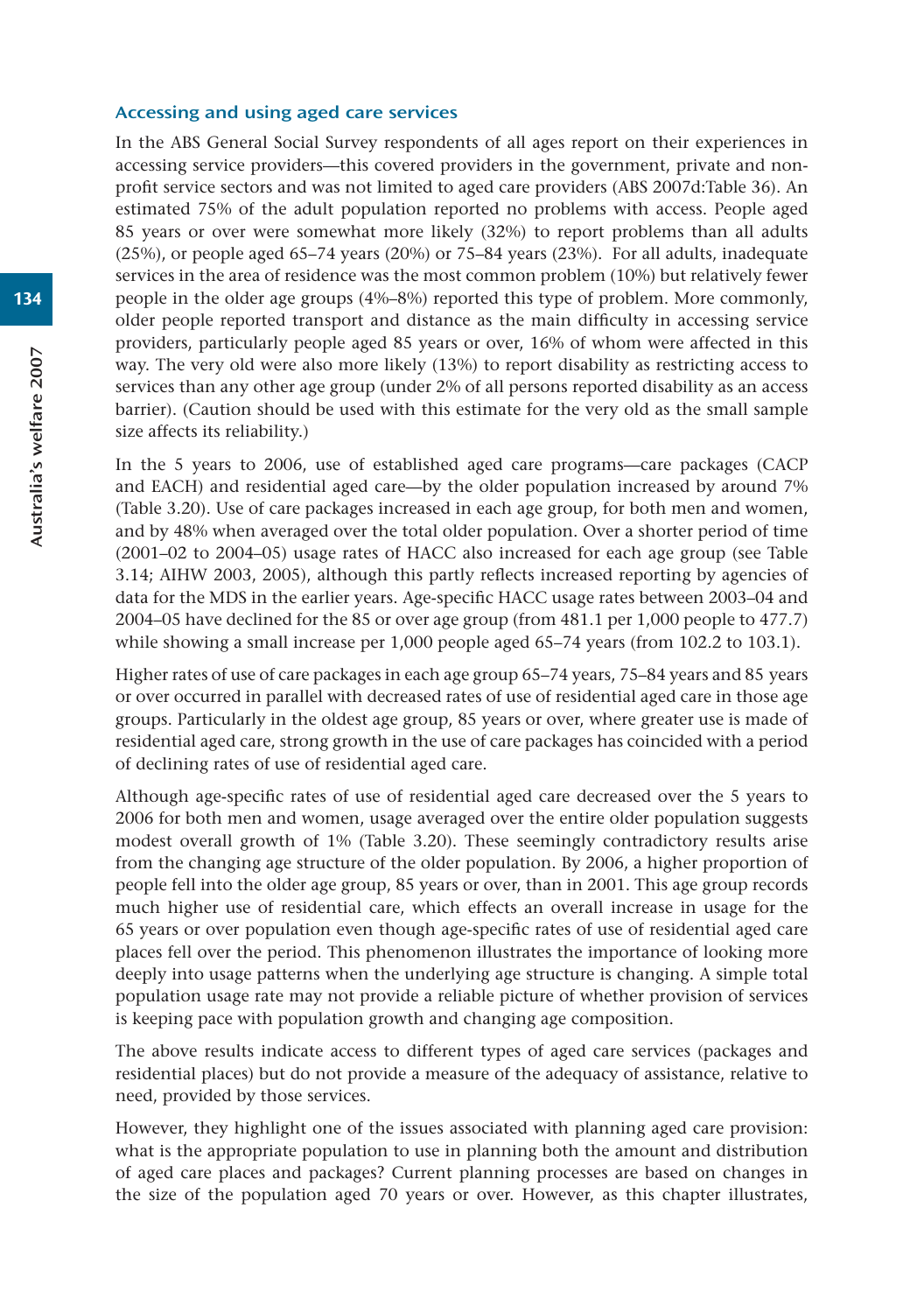age is a weaker predictor of residential aged care use than disability (and particularly severe or profound limitation). Over two-thirds (70%) of the older population with severe or profound limitations in all three core activity areas are in aged care accommodation, and they account for 61% of the aged care accommodation population (Section 3.2). Against that, only 24% of the population aged 85 years or over use residential aged care (Table 3.20) although they account for 53% of permanent residents (Table 3.13).

|                              | <b>Males</b> |             |               |               |         | <b>Females</b> |               |               | <b>Persons</b> |             |        |                     |
|------------------------------|--------------|-------------|---------------|---------------|---------|----------------|---------------|---------------|----------------|-------------|--------|---------------------|
|                              |              | 65-74 75-84 | 85 or<br>over | 65 or<br>over |         | 65-74 75-84    | 85 or<br>over | 65 or<br>over |                | 65-74 75-84 | over   | 85 or 65 or<br>over |
| <b>CACP and EACH</b>         |              |             |               |               |         |                |               |               |                |             |        |                     |
| 2001                         | 1.8          | 6.8         | 24.6          | 5.2           | 3.1     | 12.8           | 29.9          | 10.3          | 2.5            | 10.3        | 28.2   | 8.0                 |
| 2004                         | 2.3          | 8.1         | 28.3          | 6.4           | 4.1     | 16.2           | 37.2          | 13.2          | 3.2            | 12.7        | 34.3   | 10.1                |
| 2006                         | 2.7          | 9.6         | 29.7          | 7.5           | 4.4     | 18.7           | 41.9          | 15.3          | 3.6            | 14.7        | 37.9   | 11.8                |
| 5-year growth<br>(per cent)  | 50.0         | 41.2        | 20.7          | 44.2          | 41.9    | 46.1           | 40.1          | 48.5          | 44.0           | 42.7        | 34.4   | 47.5                |
| <b>Residential aged care</b> |              |             |               |               |         |                |               |               |                |             |        |                     |
| 2001                         | 10.0         | 41.0        | 165.8         | 32.1          | 11.0    | 68.0           | 299.0         | 70.6          | 10.5           | 56.7        | 257.9  | 53.6                |
| 2004                         | 9.4          | 41.0        | 162.2         | 32.6          | 10.1    | 67.6           | 297.7         | 71.7          | 9.8            | 56.2        | 254.8  | 54.2                |
| 2006                         | 9.2          | 40.5        | 152.8         | 32.9          | 9.6     | 66.2           | 284.0         | 71.7          | 9.4            | 54.9        | 240.9  | 54.2                |
| 5-year growth<br>(per cent)  | $-8.0$       | $-1.2$      | $-7.8$        | 2.5           | $-12.7$ | $-2.6$         | $-5.0$        | 1.6           | $-10.5$        | $-3.2$      | $-6.6$ | 1.1                 |
| Total                        |              |             |               |               |         |                |               |               |                |             |        |                     |
| 2001                         | 11.8         | 47.8        | 190.4         | 37.3          | 14.1    | 80.8           | 328.9         | 80.9          | 13.0           | 67.0        | 286.1  | 61.6                |
| 2004                         | 11.7         | 49.1        | 190.5         | 39.0          | 14.2    | 83.8           | 334.9         | 84.9          | 13.0           | 68.9        | 289.1  | 64.3                |
| 2006                         | 11.9         | 50.1        | 182.5         | 40.4          | 14.0    | 84.9           | 325.9         | 87.0          | 13.0           | 69.6        | 278.8  | 66.0                |
| 5-year growth<br>(per cent)  | 0.8          | 4.8         | $-4.1$        | 8.3           | $-0.7$  | 5.1            | $-0.9$        | 7.5           | 0.0            | 3.9         | $-2.6$ | 7.1                 |

#### **Table 3.20: Age-specific usage rates of community/flexible care packages and residential aged care, 30 June 2001, 2004, 2006 (per 1,000 population)**

*Notes*

1. EACH includes EACH Dementia.

2. Table excludes Transition Care clients.

*Sources:* ABS 2006d; AIHW analysis of DoHA ACCMIS database.

## Standards and quality of care

The last 2 years have seen a continued focus on improving quality of care in governmentfunded aged care homes. The Aged Care Standards and Accreditation Agency assesses homes against standards in four areas: management systems, staffing and organisational development; health and personal care; resident lifestyle; and physical environment and safe systems. At 30 June 2006, 93% of homes were accredited for at least 3 years and over 96% of homes were compliant with all 44 Accreditation Standards Outcomes (DoHA 2006b).

All residential aged care services were required to meet the requirements of the 1999 Certification Instrument for building standards by 31 December 2005. The fire and safety requirements were met by 88% of services at 30 June 2006; the 12% of services that were non-compliant are being closely monitored.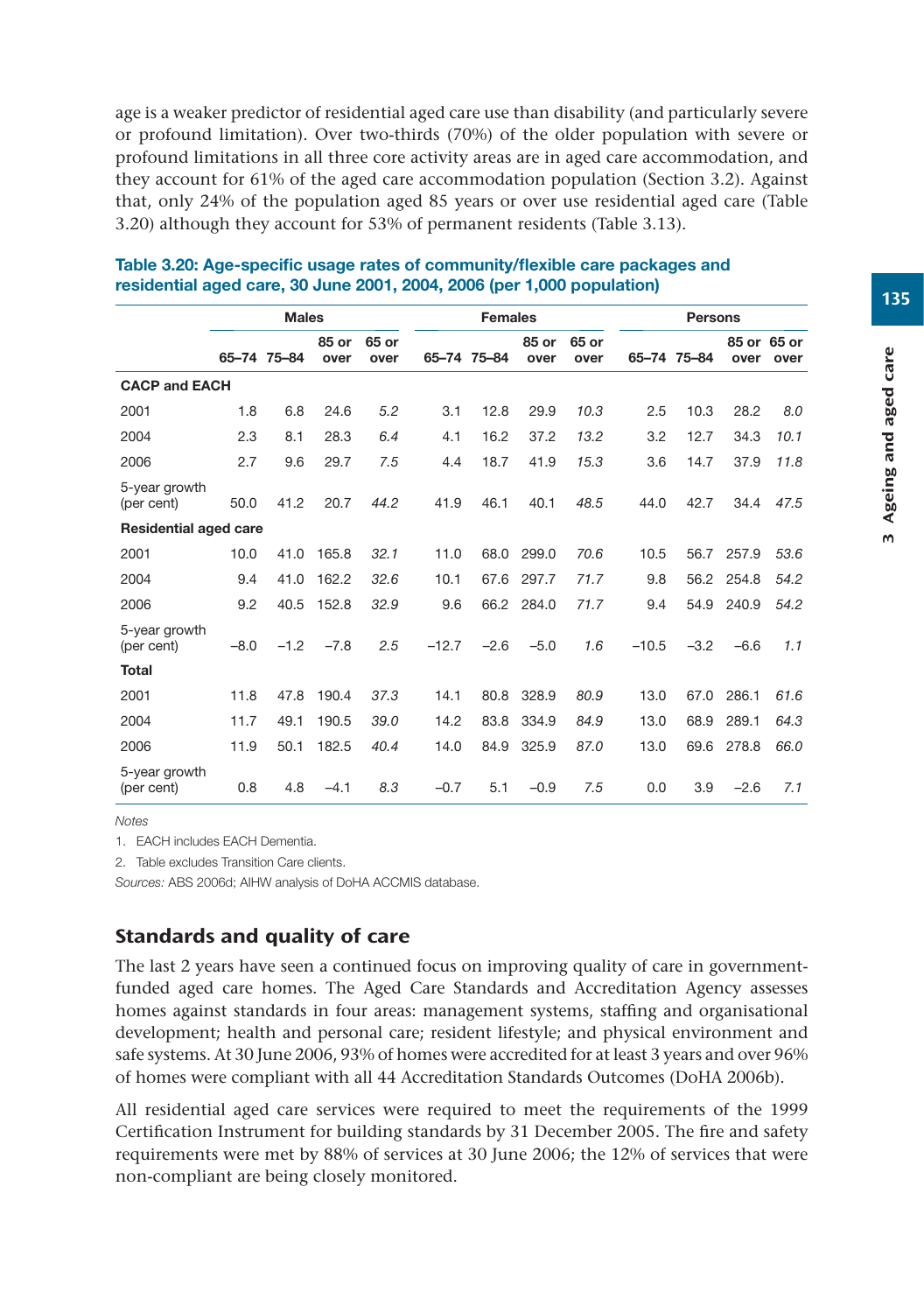In addition, space and privacy targets for aged care homes will apply from 31 December 2008:

- for services that existed before July 1999, there should be no more than four residents accommodated in any room, no more than six residents sharing each toilet and no more than seven residents sharing each shower
- for new buildings constructed since July 1999, there is to be an average for the whole residential aged care service of no more than 1.5 residents per room, no room may accommodate more than two residents, and there is a mandatory standard of no more than three residents per toilet, including those off common areas, and no more than four residents sharing shower or bath.

As at 30 June 2006, 95% of services met the above targets (DoHA 2006b).

New measures have been introduced to address sexual abuse and serious physical assault in aged care homes. From 2007 background checks by police will be conducted on all aged care workers. The Aged Care Complaints Resolution Scheme has been replaced by the new Office for Aged Care Quality and Compliance in a move to strengthen the system for receiving and handling consumer complaints, among other quality issues. The Aged Care Standards and Accreditation Agency received additional funding in the 2004–05 Budget to increase the number of inspections of aged care homes and ensure that all homes are visited annually. In 2005–06 the Agency and the Department of Health and Ageing conducted 5,495 visits (the Agency undertook an average of 1.7 visits per home). From 2006–07 all homes will receive at least one unannounced visit each year.

In community care, the 2004–05 Budget provided funding for Quality Reporting in Community Care, which began on 1 July 2005. This program applies to CACP, EACH and the NRCP, and aims to ensure that clients receive the levels of care they need, and to improve measurement and reporting of the programs' operation (DoHA 2006b).

HACC services are subject to appraisal using the HACC National Service Standards Instrument, which includes a Consumer Survey Instrument. In the first evaluation cycle from July 2001 to June 2004, 2,709 out of 3,335 HACC agencies were appraised. A new cycle began in 2006.

## Participation outcomes

A main objective of aged care—both informal and formal care—is to enable an older person to participate in domestic and community life. Participation is a multi-faceted concept, being highly individual and related to many factors including age, health conditions, functional limitations, social support and cultural and personal preference. Participation in activities varies from one person to the next, and extent of participation may be a poor indicator of social opportunity as it encompasses personal choice as well as access to the supports that enable participation, for example, transport, companionship and physical support. Levels of satisfaction with participation, as reported by older people, give more useful insight into whether older people believe they have adequate opportunity to participate in community life.

In 2003, around 80% of older people living in private dwellings reported they were able to go out as often as they liked. However, levels of satisfaction show strong association with disability status (Table 3.21). Fewer than half (47%) of older people with profound or severe limitation, living in private dwellings, were able to go out as often as they liked, regardless of their living arrangements. This compares with 86% of older people without profound or severe limitation.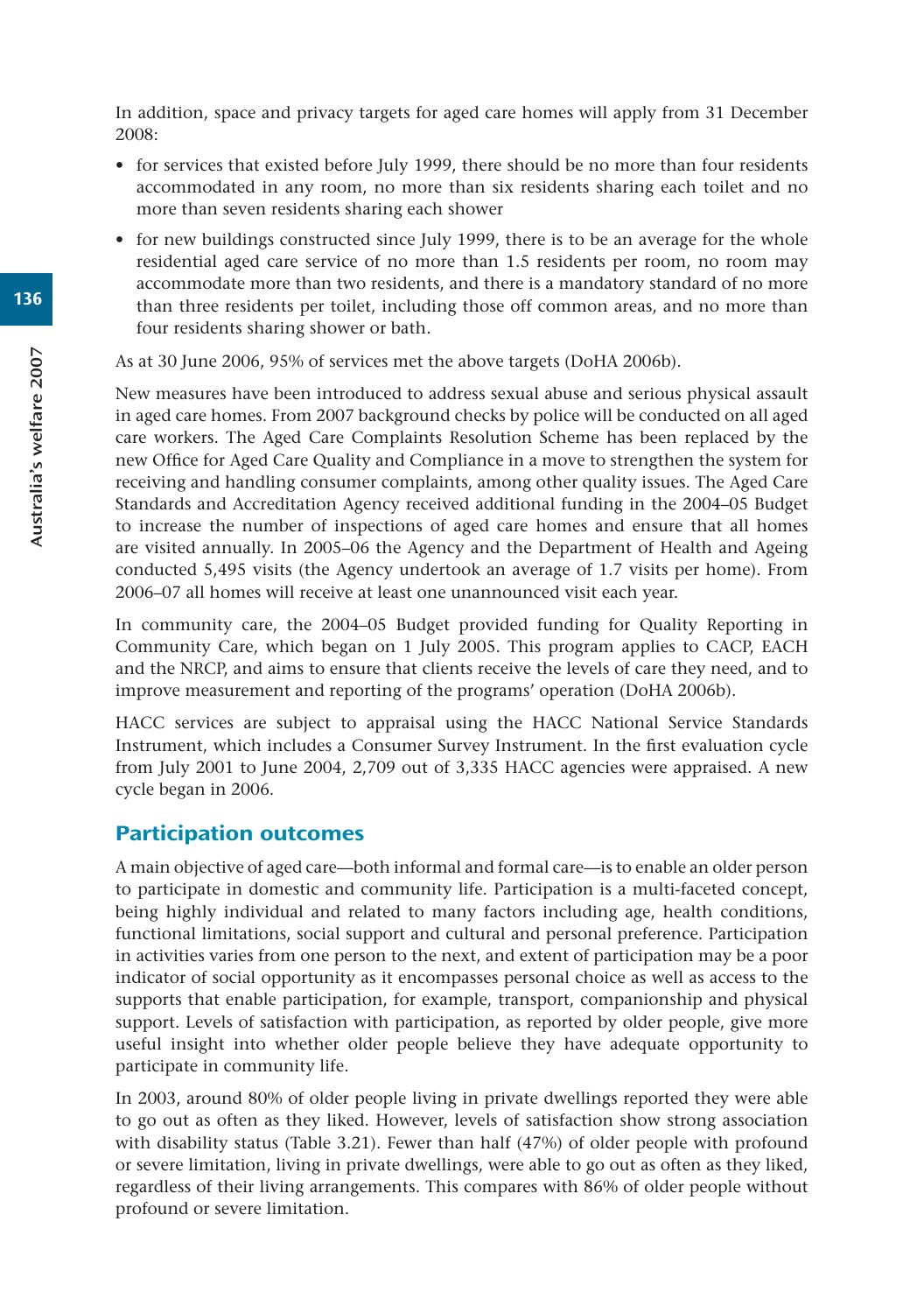Among the very old an interesting interaction between disability status and living arrangement is apparent. As might be expected, people 85 years or over with profound or severe limitation were somewhat more likely to go out as often as they liked if they lived with other people (53%) than if they lived alone (47%). For those without profound or severe limitation, the opposite is true: 88% who lived alone could go out as often as they liked, compared with only 70% who did not live alone.

|                                         | Without profound or severe limitation |         |               | With profound or severe limitation |         |         |               |                |
|-----------------------------------------|---------------------------------------|---------|---------------|------------------------------------|---------|---------|---------------|----------------|
| Living arrangement                      | 65-74                                 | 75-84   | 85 or<br>over | Total                              | 65-74   | 75-84   | 85 or<br>over | Total          |
| Lives alone                             |                                       |         |               |                                    |         |         |               |                |
| Can go out as often as<br>would like    | 86.5                                  | 85.4    | 87.6          | 86.2                               | $*33.7$ | 53.7    | 46.5          | 47.0           |
| Cannot go out as often<br>as would like | 13.5                                  | 14.6    | $*12.4$       | 13.8                               | 66.3    | 46.3    | 53.5          | 53.0           |
| Total (per cent)                        | 100.0                                 | 100.0   | 100.0         | 100.0                              | 100.0   | 100.0   | 100.0         | 100.0          |
| Total (number)                          | 249,200                               | 202,800 | 61,100        | 513,100                            | 22,700  | 47,000  |               | 32,200 101,900 |
| <b>Lives with others</b>                |                                       |         |               |                                    |         |         |               |                |
| Can go out as often as<br>would like    | 88.3                                  | 83.9    | 69.6          | 86.4                               | 45.1    | 45.7    | 52.6          | 46.4           |
| Cannot go out as often<br>as would like | 11.7                                  | 16.1    | 30.4          | 13.6                               | 54.9    | 54.3    | 47.4          | 53.6           |
| Total (per cent)                        | 100.0                                 | 100.0   | 100.0         | 100.0                              | 100.0   | 100.0   | 100.0         | 100.0          |
| Total (number)                          | 883,000                               | 397.400 |               | 41.100 1.321.600                   | 114.200 | 109,400 |               | 36.100 259.700 |
| All living arrangements                 |                                       |         |               |                                    |         |         |               |                |
| Can go out as often as<br>would like    | 87.9                                  | 84.4    | 80.4          | 86.4                               | 43.2    | 48.1    | 49.8          | 46.6           |
| Cannot go out as often<br>as would like | 12.1                                  | 15.6    | 19.6          | 13.6                               | 56.8    | 51.9    | 50.2          | 53.4           |
| Total (per cent)                        | 100.0                                 | 100.0   | 100.0         | 100.0                              | 100.0   | 100.0   | 100.0         | 100.0          |
| Total (number)                          | 1,132,200                             | 600,300 |               | 102,200 1,834,700                  | 136.900 | 156,400 |               | 68,300 361,600 |

#### **Table 3.21: Older people living in private dwellings, whether can go out as often as would like, by level of core activity limitation, age and living arrangement, 2003 (per cent)**

*Note:* Table excludes 22,600 people who did not leave home at all.

*Source:* AIHW analysis of ABS 2003 Survey of Disability, Ageing and Carers confidentialised unit record file (see ABS 2004b for comparable data on all people with disability).

The reason given most often for not being able to go out was 'own disability or health/ physical condition'. Of older people with a profound or severe limitation, 71% reported this as the main barrier to leaving home, compared with 26% of people without profound or severe limitation. Other reasons given by people without profound or severe limitation included another person's disability or condition (17%), could not be bothered or nowhere to go (14%), and cost/affordability (13%) (AIHW analysis of ABS 2003 Survey of Disability, Ageing and Carers Confidentialised Unit Record File).

Lack of companionship and 'other reasons' as main barriers to going out were reported more often by people living alone who experience profound or severe limitation compared with other groups; few in this group reported another person's disability or condition as a main barrier to going out. In the absence of profound or severe limitation, people not living alone who said they could not go out as often as they wished most often attributed this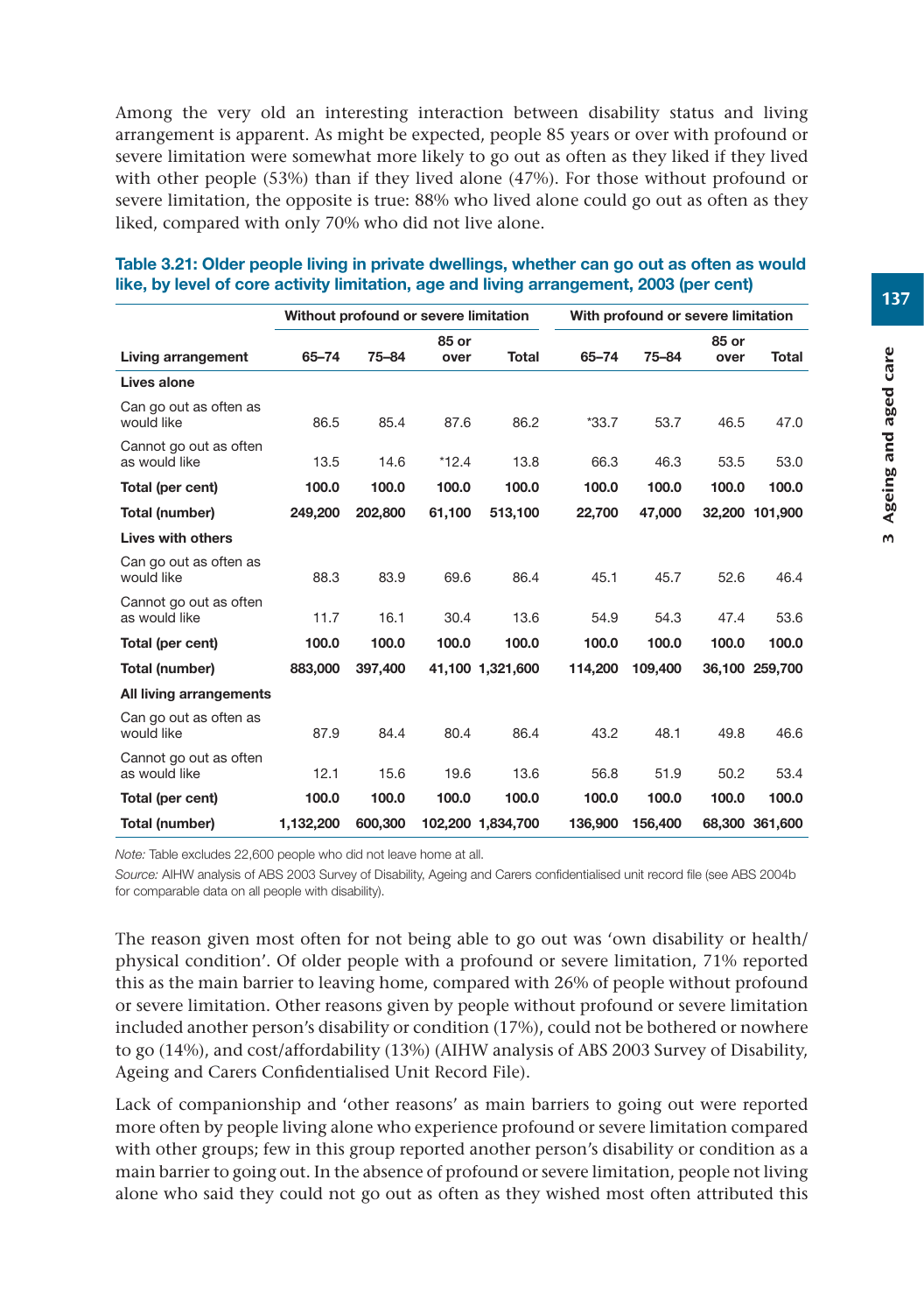to their own disability or health condition (moderate or mild core activity limitation, or long-term health condition but no core activity limitation) or another person's disability. The last-mentioned reason points to possible effects arising from the responsibilities and relationships associated with a caregiver role.

The data highlight two important points. First, many older people with high levels of activity limitation want to be able to leave home and participate in community, yet feel disabled by their functional capacity. Verbrugge and Jette (1994) define 'social disadvantage' as the 'placement of impediments in the path of limited/disabled people so they cannot do the things they want and are able to do' and caution that 'feedback loops' are a common feature of the disablement process for frail people and people with longterm disability. Second, activity limitation is not the only cause of social disablement psychosocial factors and service issues (for example access to transport or respite care) are implicated, again suggesting the importance of addressing social participation needs in order to maintain and perhaps enhance individual functioning.

### Unmet need for assistance

Information collected by the ABS Survey of Disability, Ageing and Carers on unmet need for formal and informal assistance in the older population covers 10 broad areas of activity: self-care, mobility, oral communication, cognitive or emotional tasks, health care, household chores, meals preparation, property maintenance, private transport and paperwork. Mobility and transport have previously been reported as particular areas of unmet need among older people (AIHW 2005). Table 3.22 gives a breakdown of reported unmet need by broad area of activity and whether more assistance is desired from formal or informal providers.

Older people who report unmet need for assistance divide into two broad groups according to type of unmet need. Nearly all of those who report unmet need for assistance in core activities are people with profound or severe limitation. On the other hand, those who report unmet need in other activities, such as transport, household chores or home maintenance, are a mix of people with core activity limitation and others who have a disability without core activity limitation. The distinction of need for assistance in core activities (self-care, mobility, communication) versus other activities reflects people at different stages of the disablement process: some with advanced care needs and others whose care needs are just beginning to show or whose reduced ability to move about in the community and perform domestic tasks is a short-term or transient need (for a more theoretical discussion of disablement see Verbrugge & Jette 1994).

Most notable in the reports of unmet need in 2003 were 102,000 community-dwelling older people with unmet need for formal assistance with property maintenance (Table 3.22). The most common main reason for not using more formal assistance for property maintenance was cost (40,000 people), followed by pride (19,000), not knowing about services (16,000) or considering the need as not important enough to ask for help (16,000). A related area of unmet need for formal assistance is household chores, reported by 61,000 people.

Transport is a critical area of assistance for supporting independence, community engagement and access to services. Around 46,000 older people reported unmet need for formal transport services, for example for shopping, social outings and getting to medical appointments. While access to a motor vehicle to drive is high for the population overall— 86% of Australian adults have access to one or more registered motor vehicles—only 68% of people aged 75–84 years, and 32% of people aged 85 years or over in 2006 had access to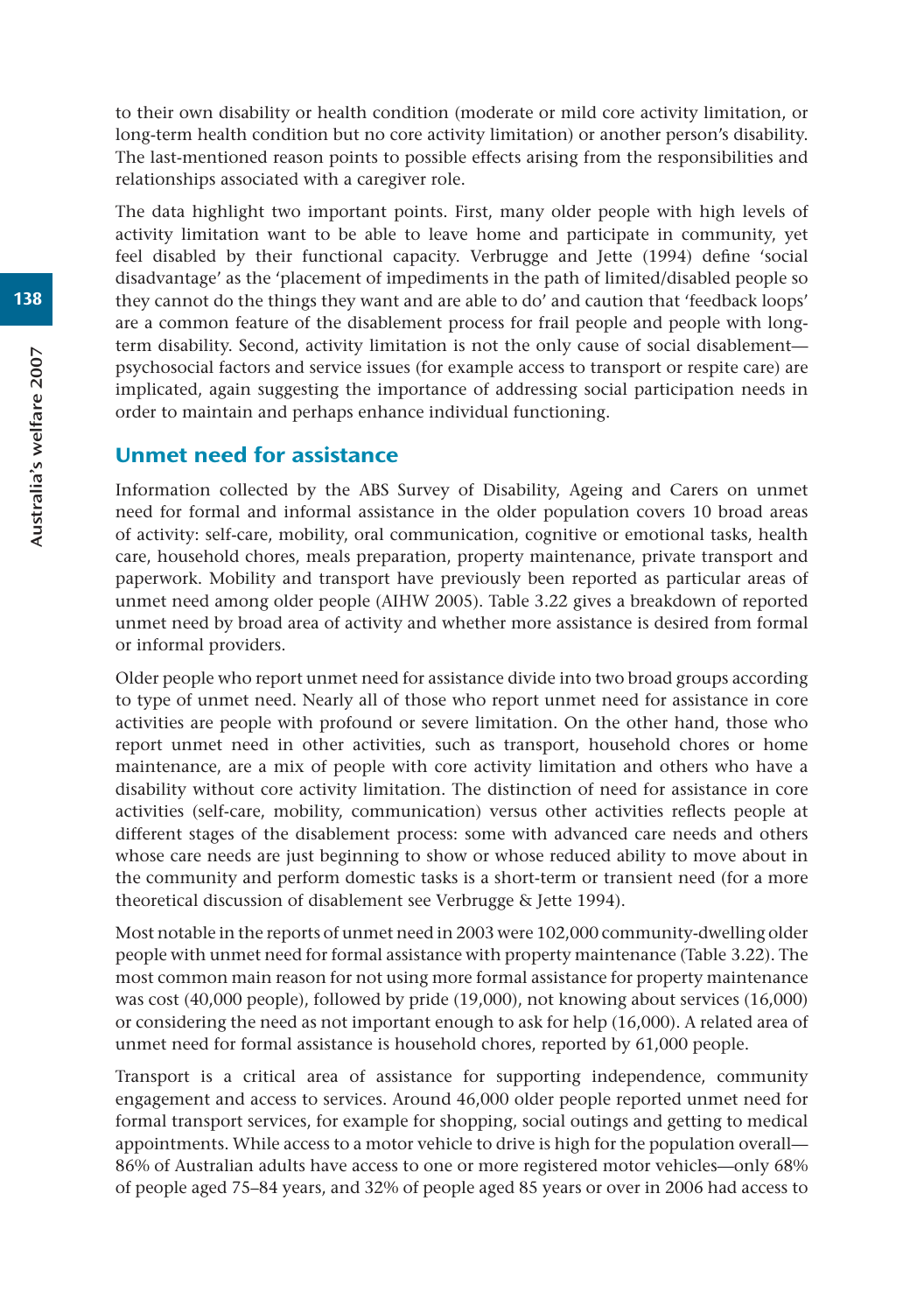a private vehicle to drive (see Chapter 8). Vehicle ownership is just one consideration for the older person: health status, particularly visual acuity, licensing, road design and traffic volume are all relevant to the older person's ability to meet their own transport needs. Stopping driving becomes necessary for some older people for their and others' safety. It does, however, have major emotional and practical consequences, including being linked with social isolation and depression in older persons (NSWCOA 2000).

One practical implication of a lack of private transport or suitable public/community transport is a reduced ability to shop, which can reduce role satisfaction and sense of competency, ultimately leading to functional loss. For example, in losing the ability to shop, a person may cease to prepare meals. Over time they lose food preparation skills, become reliant on others for meals assistance, experiencing reduced activity and life satisfaction as a result. Particularly in rural areas, the impact of losing access to a car is stark: distances to needed destinations are great and getting to them is unlikely to be possible by other means (NSWCOA 2000). The decision to make a sea or tree change in early retirement is often predicated on private car use, which remains relatively high (75%) up to around age 75 years. When that is no longer possible, life for the older person who lives a distance from services can become very difficult. As more people retire to regional areas and age into the older age groups at those locations, pressure on regional transport systems is likely to increase.

People with unmet need for community services may need to relocate because of anxiety about home upkeep, physical risks associated with poorly maintained dwellings and grounds, and/or limited capacity to get about in the community. Data from the Survey of Disability, Ageing and Carers suggest that these needs may arise relatively early in the development of functional limitation at older ages (that is, in connection with mild or moderate, as distinct from profound or severe, limitation) but if they remain unmet or are not addressed in some way they can have long-lasting and serious effects. Intervention and support for older people with less severe limitations can enhance independence, reduce individuals' perception of disability, and thus remove some of the 'push factors' that cause a loss of confidence in being able to live in the community.

| <b>Broad area of activity</b>      | Need more<br>formal assistance | Need more<br>informal<br>assistance | Total people with<br>need for assistance<br>in activity (number) |
|------------------------------------|--------------------------------|-------------------------------------|------------------------------------------------------------------|
| Property maintenance               | 17.7                           | 9.6                                 | 576,600                                                          |
| Health care                        | 7.2                            | 2.9                                 | 473,200                                                          |
| Private transport                  | 10.3                           | 6.1                                 | 445,500                                                          |
| Household chores                   | 13.9                           | 6.1                                 | 437,300                                                          |
| Mobility (core activity)           | 10.2                           | 7.2                                 | 339,800                                                          |
| Self-care (core activity)          | 5.5                            | 4.6                                 | 207,900                                                          |
| Paperwork                          | 4.8                            | 1.7                                 | 167,300                                                          |
| Meal preparation                   | 7.7                            | 2.3                                 | 166,400                                                          |
| Cognitive or emotional tasks       | 14.9                           | 8.7                                 | 143,800                                                          |
| Oral communication (core activity) | 8.5                            | 3.7                                 | 37,000                                                           |

#### **Table 3.22: Household population aged 65 years or over with disability(a), need for more formal or informal assistance by broad area of activity, 2003 (per cent)**

(a) Total people with need for health care includes older people without disability who have a long-term health condition. *Source:* AIHW analysis of ABS 2003 Survey of Disability, Ageing and Carers confidentialised unit record file.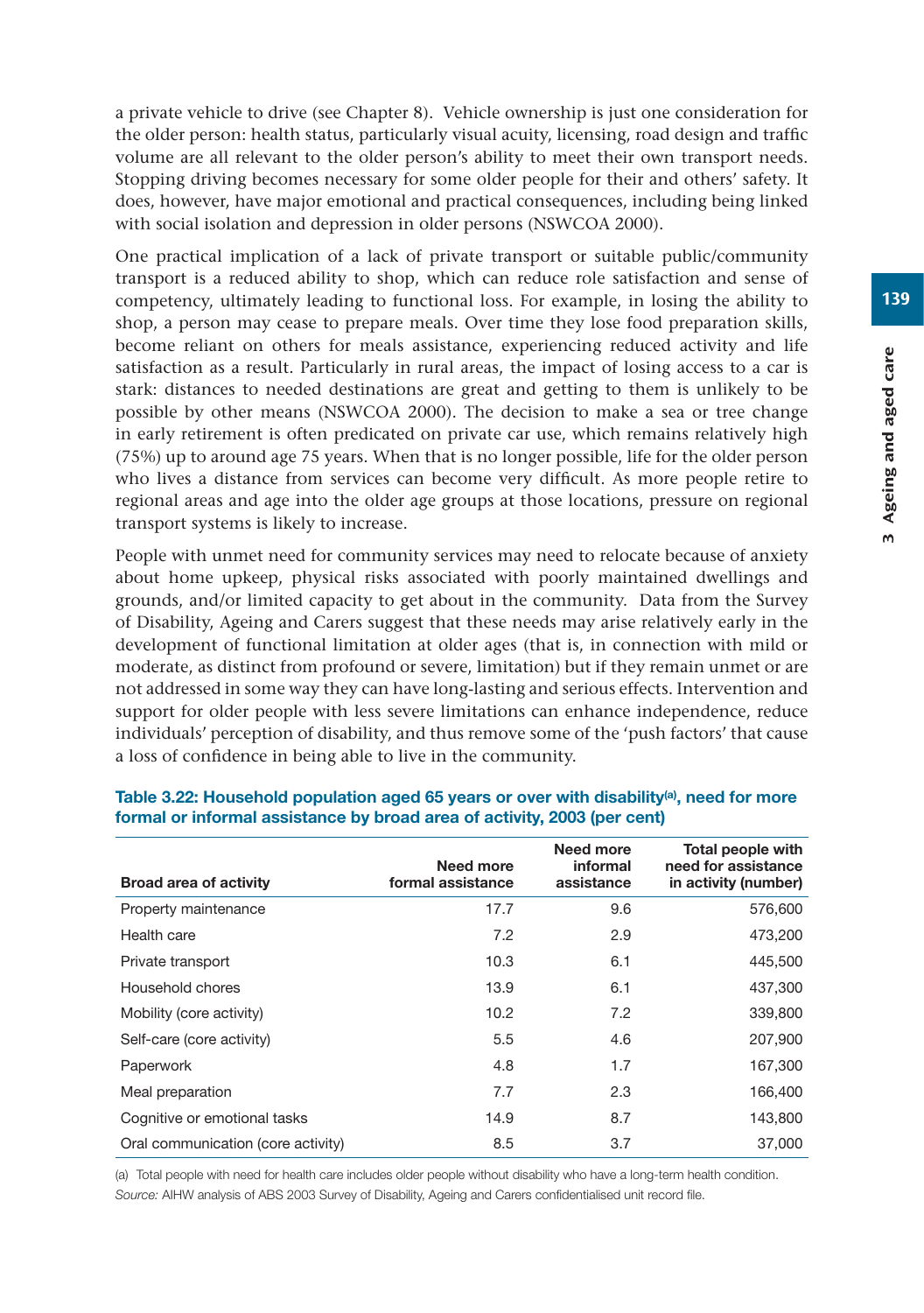# 3.11 Aged care expenditure

The Australian Government is the largest source of funding for the aged care system primarily because of its responsibility for residential aged care. It also provides funding for a range of other aged care programs including CACP, EACH, ACAP, Multi-purpose Services and flexible care, the HACC program, Veterans' Home Care, the NRCP and the Transition Care Program. The HACC program, Transition Care Program and ACAPs are cost-shared with state and territory governments. State and territory governments also provide some funding for other areas of aged care, including residential and assessment services. Governments are not the only source of funding in the aged care system. Users of programs meet part of the costs, and non-government community service organisations contribute funds to some services (see Chapter 7). In addition, the sector receives services from volunteers.

#### Government expenditure on aged care

Aged care expenditure is spread across both health and welfare services. When classifying expenditure to either health or welfare, expenditure on high care clients in residential aged care services is generally included in health while expenditure on low level residential care and community–based programs is allocated to welfare. This discussion of aged care expenditure includes expenditure on low level residential care and community-based programs as well as on high level residential care. For this reason, the figures presented here differ from those in Chapter 7 for expenditure on older people. The data presented here do not capture all sources of aged care expenditure. In particular, expenditure by local government and non-government organisations is not included. Government concessions (such as concessional land and water rates) and welfare-related social expenditures (for example, the Age Pension) that can be accessed by older people are discussed in Chapter 7.

Total Australian Government, state and territory recurrent government expenditure on aged care services increased from \$7,715 million in 2003–04 to \$8,580 million in 2005–06 (see Table A3.20). The largest area of expenditure was in residential aged care (\$5,608 million), representing 65% of total expenditure in 2005–06 compared with 69% in 2003–04. The overwhelming majority of these funds—99%—was spent on residential care subsidies. Recurrent expenditure on residential care subsidies increased by 32% between 2001–02 and 2005–06.

Expenditure on older people in the HACC program was the second largest area of expenditure. Overall \$1.4 billion in capital and recurrent funding was provided for HACC in 2005–06. Of this an estimated \$1,069 million was used to deliver services to people aged 65 years or over. In 2005–06, HACC accounted for 12% of recurrent expenditure on aged care, a similar proportion to that observed for the previous 2 years and slightly down from the 13% observed for the few years before that. This decline reflects the relatively greater increases in expenditure on other programs rather than a decrease in expenditure on HACC (HACC funding has been growing in real terms for a number of years).

In 2005–06 expenditure on CACP packages amounted to \$357 million. EACH packages continue to grow and in 2005–06 EACH Dementia packages became available, with resulting expenditure in 2005–06 for both programs amounting to \$67 million. CACP, EACH and EACH Dementia packages accounted for 5% of government expenditure on aged care services.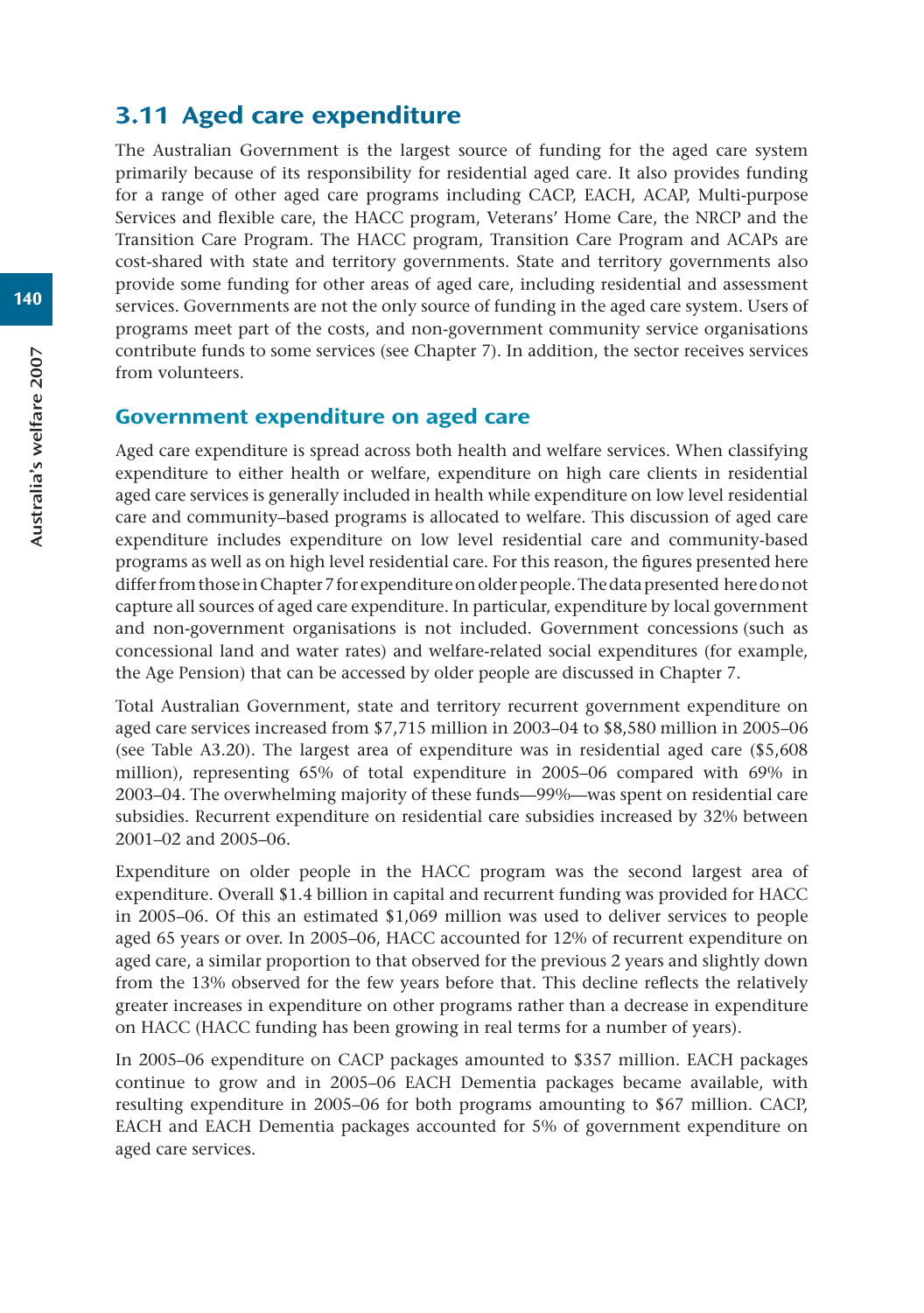This volume reports on expenditure on a number of programs supporting carers, including Carer Allowance and Carer Payment. The proportion of these payments attributed to aged care has been based on the proportion of care recipients aged 65 years or over who are cared for by a Carer Allowance recipient. The inclusion of other carer support programs results in significantly higher expenditure being reported than in previous volumes (\$912 million in 2005–06, over 10% of aged care expenditure).

Program expenditure from year to year as expressed in constant prices shows whether there has been growth in expenditure after allowing for inflation. In real terms, total government expenditure on aged care services increased by 22% over the 5 years examined, from \$7,024 million in 2001–02 to \$8,580 million in 2005–06 (expressed in 2005–06 dollars, Table 3.23).

Expenditure in real terms on HACC services provided to people aged 65 years or over increased by 17% over this period. If the expenditures on HACC and Veterans' Home Care, which provide similar home–based services, are combined, then the rise was 20%. Expenditure in real terms on other community support programs (CACP, EACH, EACH Dementia and NRCP) grew strongly. Combined expenditure on these programs grew by 50% over this period, although from a relatively small base. Overall expenditure on the largest program, residential aged care, rose 19% in the period 2001–02 to 2003–04. However, expenditure in real terms on residential aged care has declined between 2003–04 and 2005–06, reflecting the reduction in real expenditure on residential aged care subsidies.

The segment of the population most likely to be in need of assistance from aged care programs in general is people aged 65 years or over with profound or severe limitation. In 2001–02, total aged care expenditure in real terms broadly equated to \$12,671 for every person aged 65 or over with profound or severe limitation (in 2005–06 prices). By 2005–06, this figure rose by 9% to reach \$13,760. Most of this growth took place between 2002–03 and 2003–04. Since 2003–04 real expenditure per person aged 65 or over with profound or severe limitation has declined, reflecting the reduction in real per capita expenditure on residential aged care subsidies. Growth in expenditure calculated in these terms varied from year to year and across programs. For example, areas of major increase such as EACH (460% growth over this period) are growing from a very small base. Real expenditure on NRCP in relation to this population increased by 40% between 2001–02 and 2003–04 but declined by 4% between 2003–04 and 2004–05.

# User contributions to the cost of aged care

Users of many aged care services pay a contribution towards the provision of the service, subject to government-set limits on fees chargeable by providers of residential and community care. Clients of the HACC program, Veterans' Home Care, CACP and EACH may all be required to make a copayment for certain services. If such a contribution causes financial difficulty for the user, providers are usually required to reduce or waive charges.

Care fees payable by people in residential aged care depend on both the person's resident status and pensioner status. For all respite residents and pensioner permanent residents (both full and part-pension recipients), the maximum basic daily care fee is set at 85% of the Age Pension (\$30.77 at 1 March 2007). Non-pensioner permanent residents can be charged a higher basic daily care fee—up to \$38.35 as at 20 March 2007 (DoHA 2007b).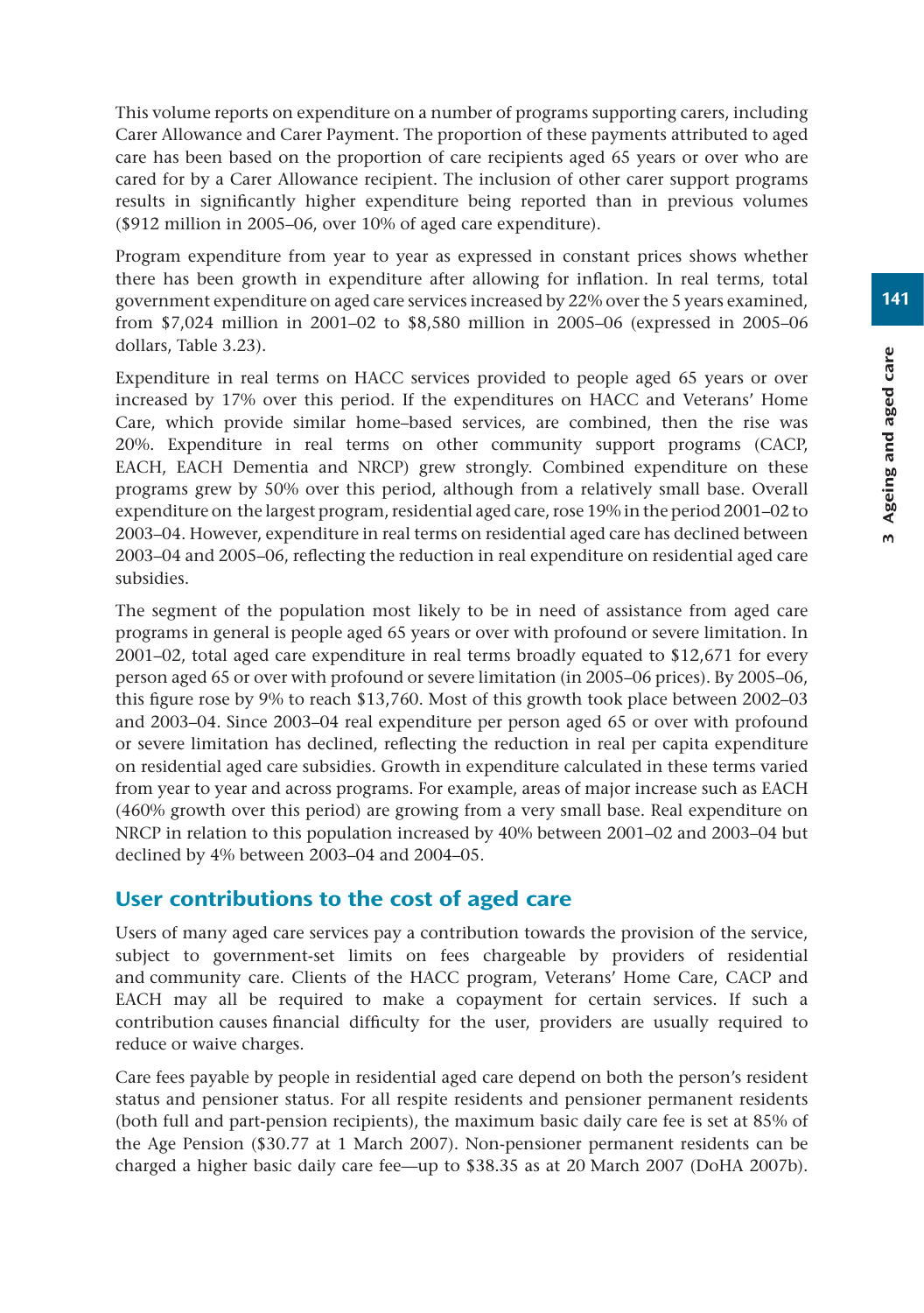#### **Table 3.23: Recurrent government expenditure on aged care programs, 2001–02 to 2005–06(a)**

| Program                                                                    | 2001-02                 | 2002-03              | 2003-04              | 2004-05              | 2005-06 | 2005-06                  |
|----------------------------------------------------------------------------|-------------------------|----------------------|----------------------|----------------------|---------|--------------------------|
|                                                                            | Constant 2005-06 prices |                      |                      |                      |         | <b>Current</b><br>prices |
| Residential aged care-<br>subsidies                                        | 4,897.3                 | 5,047.4              | 5,823.9              | 5640.4               | 5,565.8 | 5,565.8                  |
| Residential aged care-<br>resident and provider<br>support                 | 11.0                    | 17.4                 | 22.3                 | 41.7                 | 42.2    | 42.2                     |
| <b>Community Aged Care</b><br>Packages                                     | 285.2                   | 322.4                | 336.5                | 343.2                | 356.6   | 356.6                    |
| Home and Community Care                                                    | 910.8                   | 955.2                | 1,002.3              | 1,031.3              | 1,069.3 | 1,069.3                  |
| Veterans' Home Care and<br>DVA in-home respite                             | 71.7                    | 104.7                | 99.6                 | 105.1                | 112.4   | 112.4                    |
| Other veterans' aged<br>care programs                                      | 45.3                    | 39.1                 | 45.5                 | 33.5                 | 25.0    | 25.0                     |
| <b>Extended Aged Care</b><br>at Home                                       | 10.3                    | 11.8                 | 16.9                 | 34.9                 | 65.3    | 65.3                     |
| <b>Extended Aged Care at</b><br>Home Dementia                              | $\cdot$ .               | . .                  | . .                  | . .                  | 1.2     | 1.2                      |
| <b>Transition Care</b>                                                     | $\ddot{\phantom{0}}$    | $\ddot{\phantom{0}}$ | $\ddot{\phantom{0}}$ | $\ddot{\phantom{0}}$ | 3.3     | 3.3                      |
| Day Therapy Centres                                                        | 33.9                    | 34.7                 | 34.5                 | 34.0                 | 33.3    | 33.3                     |
| Multi-purpose and<br>flexible services                                     | 46.7                    | 57.6                 | 66.3                 | 70.4                 | 85.4    | 85.4                     |
| National Respite for Carers                                                | 79.4                    | 105.2                | 110.9                | 106.2                | 140.8   | 140.8                    |
| Support for Carers <sup>(b)</sup>                                          | 522.7                   | 586.9                | 749.7                | 824.6                | 912.3   | 912.3                    |
| Assessment                                                                 | 47.5                    | 48.0                 | 52.9                 | 55.5                 | 55.6    | 55.6                     |
| Commonwealth Carelink<br>Centres                                           | 13.3                    | 13.5                 | 15.2                 | 14.6                 | 16.4    | 16.4                     |
| Accreditation                                                              | 14.5                    | 13.3                 | 7.1                  | 18.0                 | 9.6     | 9.6                      |
| Flexible care pilot projects                                               | $\ddot{\phantom{0}}$    | 5.2                  | 19.2                 | 26.3                 | 21.7    | 21.7                     |
| Other                                                                      | 34.1                    | 31.0                 | 29.1                 | 47.3                 | 64.5    | 64.5                     |
| Total                                                                      | 7,023.7                 | 7,393.4              | 8,431.9              | 8,427.0              | 8,580.4 | 8,580.4                  |
| Amount per person aged<br>65 or over with profound<br>or severe limitation |                         |                      |                      |                      |         |                          |
| (dollars)                                                                  | 12,671                  | 12,980               | 14,418               | 13,948               | 13,760  | 13,760                   |
| <b>GFCE</b> deflator                                                       | 86.3                    | 89.3                 | 91.5                 | 95.5                 | 100.0   | $\ddot{\phantom{0}}$     |

(a) Expenditure excludes departmental program administration and running costs. State and territory funding for high-level residential aged care subsidies and HACC only have been included.

(b) Includes Carer Allowance, Carer Payments, Assistance for Carers and the price of departmental outputs for the proportion of care recipients aged 65 years or over among those cared for by people receiving Carer Allowance. *Notes*

1. See notes to Appendix Table A3.20 for information on expenditure derivation and comparability with previous volumes. Constant dollar values were calculated using the GFCE deflator referenced to 2005–06.

2. Components may not add to total due to rounding.

*Sources:* Tables A3.20, A3.21.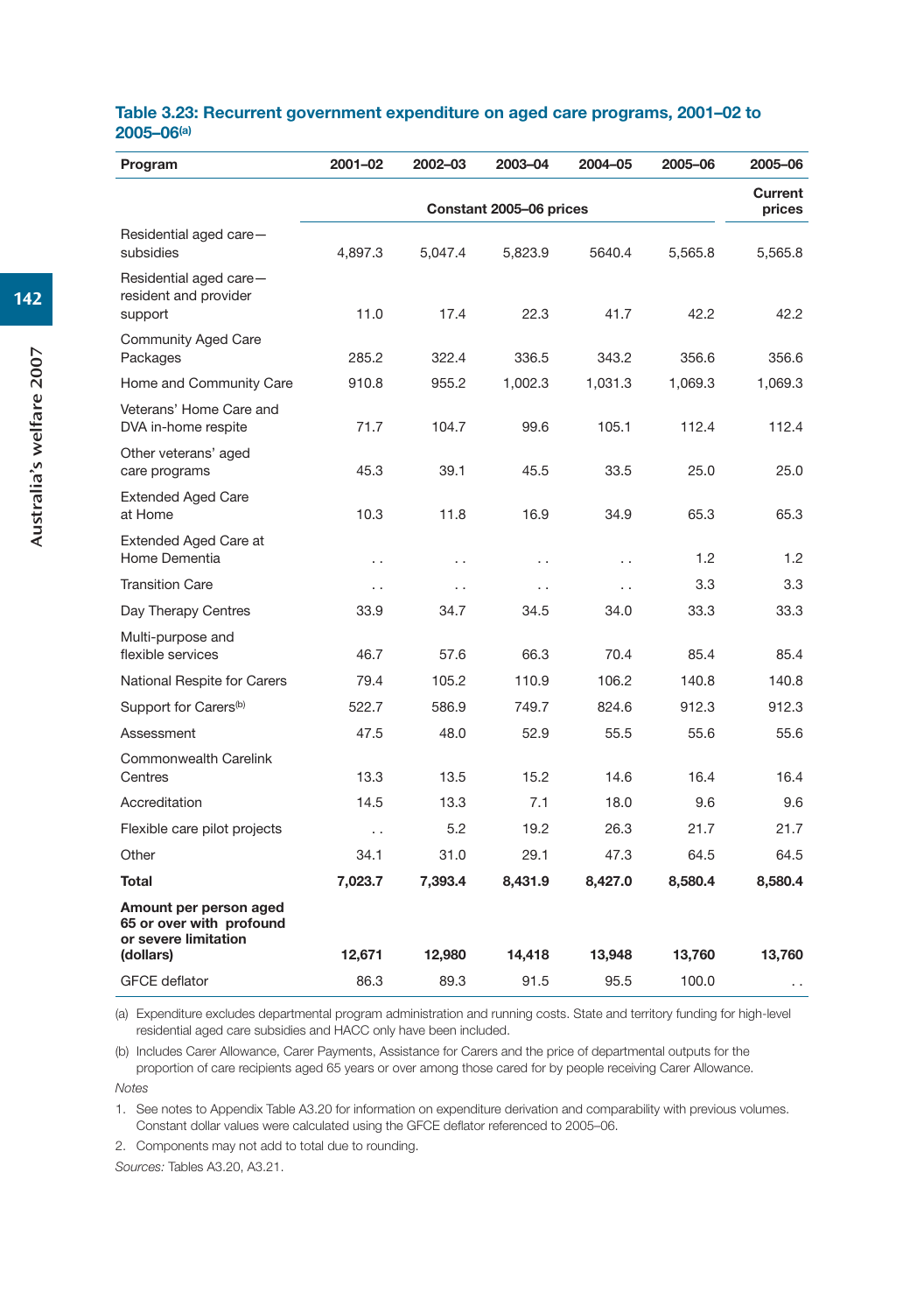In addition to basic daily care fees, permanent residents who receive a part-pension or do not receive a pension at all, and who are on higher incomes may be required to pay additional income-tested care fees (reviewed quarterly). Currently, income-tested fees are capped at 25 cents for every additional dollar of income over the relevant pension income test free area, and cannot exceed 3 times the daily standard pensioner rate or the cost of care, whichever is the lower (DoHA 2001:Section 7.3.4.1). As at 20 March 2007, the maximum daily income-tested fee payable by part-pension recipients and nonpensioners was \$53.96. In 2004–05, basic daily care fees yielded \$1,555.7 million in user contributions, and income-tested fees amounted to \$157.7 million. Basic daily care fees raised \$1,665.9 million in 2005–06, while the income-tested fees totalled \$183.6 million (information supplied by the Australian Government Department of Health and Ageing). These user contributions were in addition to the \$5,565.8 million spent in 2005–06 on residential aged care subsidies by the Australian, state and territory governments (Table A3.20). Basic daily care fees and income-tested fees paid by residents accounted for 25% of the total \$7,430.1 million spent on care in residential aged care services in 2005–06, compared with 22% in 2003–04 (AIHW 2005).

In addition to the basic and income-tested care fees, people entering permanent residential aged care may contract, on entry, to make accommodation payments to contribute to the cost of their accommodation. These payments are assets-tested, and can only be charged to people who have assets exceeding a prescribed minimum level and who entered into an accommodation payment agreement on entry into their current permanent care. Payments may be in the form of either an accommodation bond or an accommodation charge. An accommodation bond is an amount payable by people who enter residential care at low level care, and by those who receive care on an extra service basis (with either high or low level care needs). An accommodation charge is an additional daily amount which is payable by people who enter permanent residential care at a high level of care; it is payable for up to 5 years.

The amount of the accommodation bond or charge is agreed by the resident and the aged care provider, and may vary widely between residents, both within a residential aged care service and between services. The Australian Government does not dictate the amount of bonds for residents at different assets levels, but provides a number of legislative protections, including the requirement that residents be left with a minimum level of assets after payment of the accommodation bond; as at 1 January 2007 this minimum was set at \$32,000. Other than meeting the minimum assets requirement, there is no upper limit for an accommodation bond. Unlike accommodation bonds, maximum daily accommodation charges are set by the Australian Government, with annual indexation. However, the daily rate for existing residents does not change when these indexations occur. For 2006–07, the maximum daily accommodation charge for new residents was \$17.13 (DoHA 2007b). In addition, residents may choose to pay for extra services not funded through care fees.

In 2005–06 an estimated \$278.0 million in income to residential aged care providers was raised through accommodation charges paid by residents (\$278.3 million in 2004–05). The value of accommodation bonds held by providers at the end of the 2005–06 financial year was estimated at \$5,333.6 million (\$4,270.3 million at the end of financial year 2004–05) (estimates supplied by the Australian Government Department of Health and Ageing).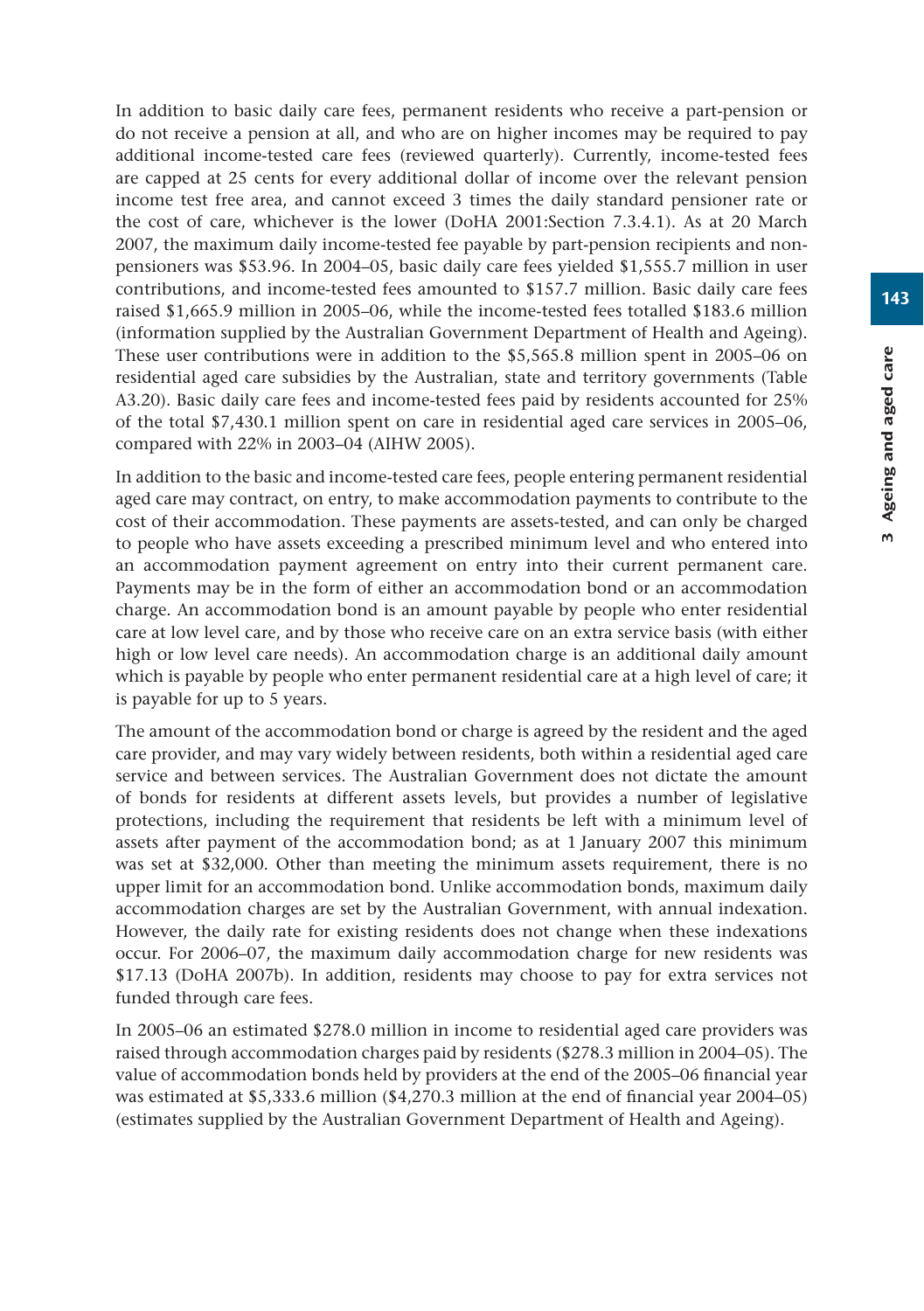# 3.12 Summary

This chapter focuses on older Australians—their living arrangements, participation in the workforce and social activities, care needs and the provision of care—and the interaction of social and economic policy in this context. Over the last 10 years population ageing has attracted considerable policy and research attention that focused on the economic and fiscal implications of a population with a larger number and proportion of older people. The development of the National Strategy for an Ageing Australia ensured that the policy and research agenda also included concerns with quality of life for older people and harmony between generations.

# Ageing in Australia

On 30 June 2006, an estimated 2.7 million Australians were aged 65 years or over, accounting for 13% of the Australian population compared with 12% in 1996. It is the population aged 85 years or over, however, which has grown most rapidly, reaching 322,000 people in 2006, and projected to grow to about 576,000 by 2021. It is growth in the very old population, along with their health status and disability rates, that will be a major influence on government spending on health and aged care in the future.

People aged 65 years or over make up just 3% of the Indigenous population while Indigenous people aged 50 years or over account for 11% (55,000 people). Overseas-born older people account for 35% of all people aged 65 years or over, with those born in non-English-speaking countries making up 21% of the older population. Italy and Greece are the major countries of birth for older immigrants, but all birthplace countries of origin are represented. This considerable diversity among the older population poses policy and service provision challenges for the delivery of culturally appropriate and sensitive services including in locations and for population subgroups with relatively small numbers.

## Living arrangements and social participation

The large majority of older people (94%) live in private dwellings, but the use of cared accommodation (including aged care homes) increases with age. Only around 5% of older people live in cared accommodation but this is the situation for 31% of those aged 85 years or over. Of significance to policy considerations is the proportion of older people living alone (29%). This proportion also rises with age, reflecting loss of spouses and partners around 39% of those aged 85 years or over live alone.

Quite apart from functional limitation, the loss of personal relationships that commonly occurs in old age can have negative consequences for social participation. At very old ages people are also participating to a lesser extent than younger people in group activities, are less likely to have private transport, and find it harder to engage in community activities because of this. A recent Australian study which looked at the prevalence and correlates of loneliness in older people reported findings consistent with research from other countries: that being widowed, living alone and poor self-rated health are predictors of loneliness in older people (Steed et al. 2007). Moreover, the study established a strong relationship between amount of time spent alone and loneliness.

Psychosocial needs continue to be a factor prompting some older people to seek admission to aged care homes, especially at lower levels of care. The need for social interaction and participation experienced by some older people living alone also points to the importance of community-based services and informal care that provide social support, transport and companionship. There is therefore a continuing issue of building system capacity for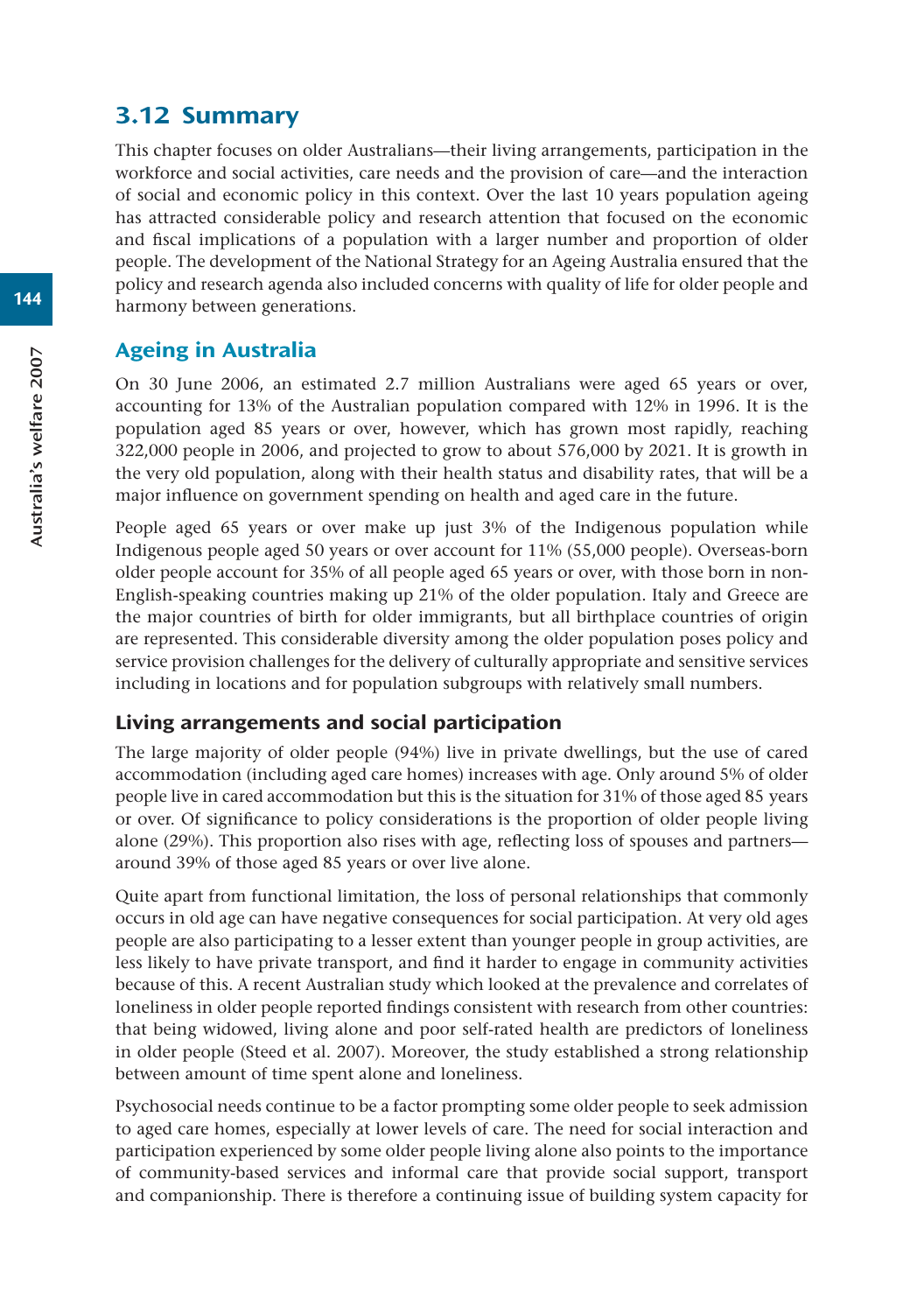addressing the spectrum of care needs of people, including social support needs as well as physical support needs, while still targeting services on the basis of need.

Over half of all people aged 65 years or over experience some type of disability and more than one in five (23%) have a profound or severe limitation. Profound or severe limitation is also strongly age-related, affecting 12% of 65–74 year olds and increasing to 58% of those aged 85 years or over. About 70% of those with profound or severe limitation live in aged care accommodation. The most common core activity limitation experienced by older people living in households is mobility limitation with or without a self-care limitation. Disability prevention through such means as the management of chronic health conditions, injury prevention, age-friendly housing, the use of assistive technology, occupational therapy and activity programs for older people will reduce demand on aged care services by enabling people to live as independently and actively for as long as possible. Strategies that reduce mobility limitation in older people and forestall the development of self-care limitation as a direct result of mobility limitation are critical to supporting frail older people in the community.

## Work and retirement

Labour force participation of mature-age-people is a major focus of policy initiatives that aim to ensure future economic growth. Participation in the workforce by the age group 45–64 years increased by 6.2 percentage points over the decade 1996–2006, largely due to rising participation by mature-age-women. However, there remains considerable room for growth if older workers are willing to prolong their working lives. Female labour force participation rates drop sharply between the age groups 45–54 years (76.7%, as at December 2006) and 55–59 years (59.3%), and male labour force participation shows a similar level of decline between the age groups  $55-59$  years  $(76.1\%)$  and  $60-64$  years  $(55.8\%)$ . At the end of 2006, only 13.8% of men and 4.5% of women aged 65 years or over were employed or looking for work.

These days, retirement from work is less often the sudden and complete withdrawal from full-time employment experienced by earlier generations of retirees; flexible workplace arrangements that enable mature-age-workers to achieve their mid-life lifestyle aspirations and, for an increasing number, to balance work and family commitments, will be critical in encouraging people to delay full retirement. Notwithstanding the importance of labour supply to the national economy, due recognition should be given to the other ways that retired people contribute both economically and socially, for example, by providing child care assistance to younger working family members, through volunteer work, and by assisting young and older family members with illness or disability.

# Support and care for older people

Three-quarters of the population who had reached the qualifying age for the Age Pension received the Age Pension or similar income support payment from the DVA in 2006. Of the 1.9 million people receiving the Age Pension, 38% received a part-pension. By 2050 it is expected that two-thirds of pensioners will receive a reduced government pension owing to rising superannuation coverage and, potentially, future higher workforce participation rates.

More frail older people receive assistance from informal providers than from any single government-funded aged care program. Spouses and adult children, mostly daughters, made up equal proportions of all primary carers of older people (43%). Income support for carers (Carer Payment) was received by 39,500 carers of older people, and 5% of Carer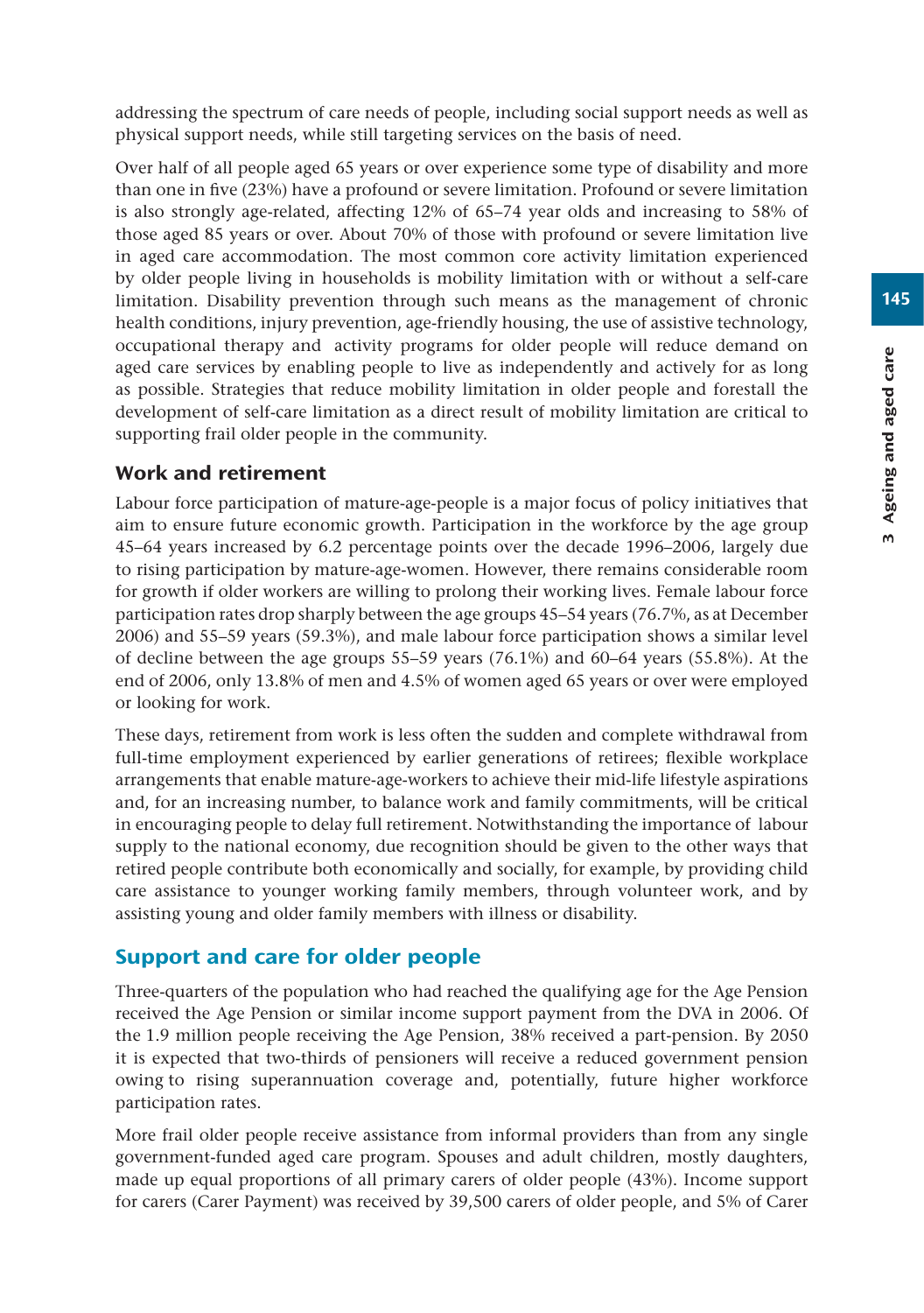Payment recipients were over the age of 65 years. A larger group of older people were eligible for Carer Allowance (96,200) and 145,900 people who cared for an older person received Carer Allowance.

Formal service provision to high care clients in the community is often predicated on parallel provision of informal care. Among the household population aged 65–74 years, 75–84 years and 85 years or over with profound or severe limitation, 890, 810 and 850 per 1,000 persons respectively have informal providers of assistance (carers). In the two younger groups, it is more often the case that a carer lives with the person who needs care, reflecting a large element of spousal care in these age groups. Very old people with profound or severe limitation who receive informal care are more likely than not to have a non-resident carer. When considering the wider population of older people with disability (not limiting disability to core activity limitation), it can be seen that relatively larger numbers of people in the two age groups 75–84 years and 85 years or over have nonresident carers. High care in the community relies heavily on support for carers, and with increasing numbers of very old people needing high care, carer support will increasingly need to cater for the needs of both older and younger, possibly employed, family carers.

#### Aged care services

The use of aged care places by older people, including care packages (CACP and EACH) and residential aged care places, increased by approximately 7% in the 5 years to 2006, driven by substantially increased use of care packages (48% growth in usage overall). More people in each age group 65–74 years, 75–84 years and 85 years or over make use of residential aged care places (accounting for 9, 55 and 241 residents per 1,000 persons respectively in 2006) than care packages (4, 15, and 38 recipients per 1,000 persons respectively). Nevertheless, the use of care packages increased between 2001 and 2006 across the three age groups, while corresponding rates of use of residential aged care fell. Even in the oldest age group, 85 years or over, the use of care packages rose by 34% over the period, while use of residential care fell by 7%. There are thus two established and related trends: increasing numbers of older people who need daily living assistance and increased use of community care packages.

HACC remains the largest program for the provision of aged care, in terms of number of clients, and plays a central role in preventive care by delivering a comprehensive range of support services that include nursing and allied health care. In 2004–05 over 560,000 older people received HACC-funded assistance. Use of HACC within the older population increased from 181 clients per 1,000 people in 2001–02 to 211 clients per 1,000 in 2004–05. The arrangements by which people access HACC services are therefore critical to ensuring timely service provision for people with aged care needs.

Multiple program use is common among people referred for ACAT assessment. Over 50% of older ACAT clients with a recommendation to live in the community had been receiving care services funded by more than one program before assessment and 78% were recommended for more than one program as a result of ACAT assessment. If a person has access to a service provider with funding from multiple programs, the fact that assistance is delivered through multiple programs can be virtually invisible to the consumer. In other situations, such as where a person has multiple service providers in order to access different types of assistance, there may be a lack of overall service coordination, placing greater demands on consumers and family carers. Receipt of assistance via multiple programs, as recommended by an ACAT, would depend on where a person is located in relation to allocations made through submission-based funding.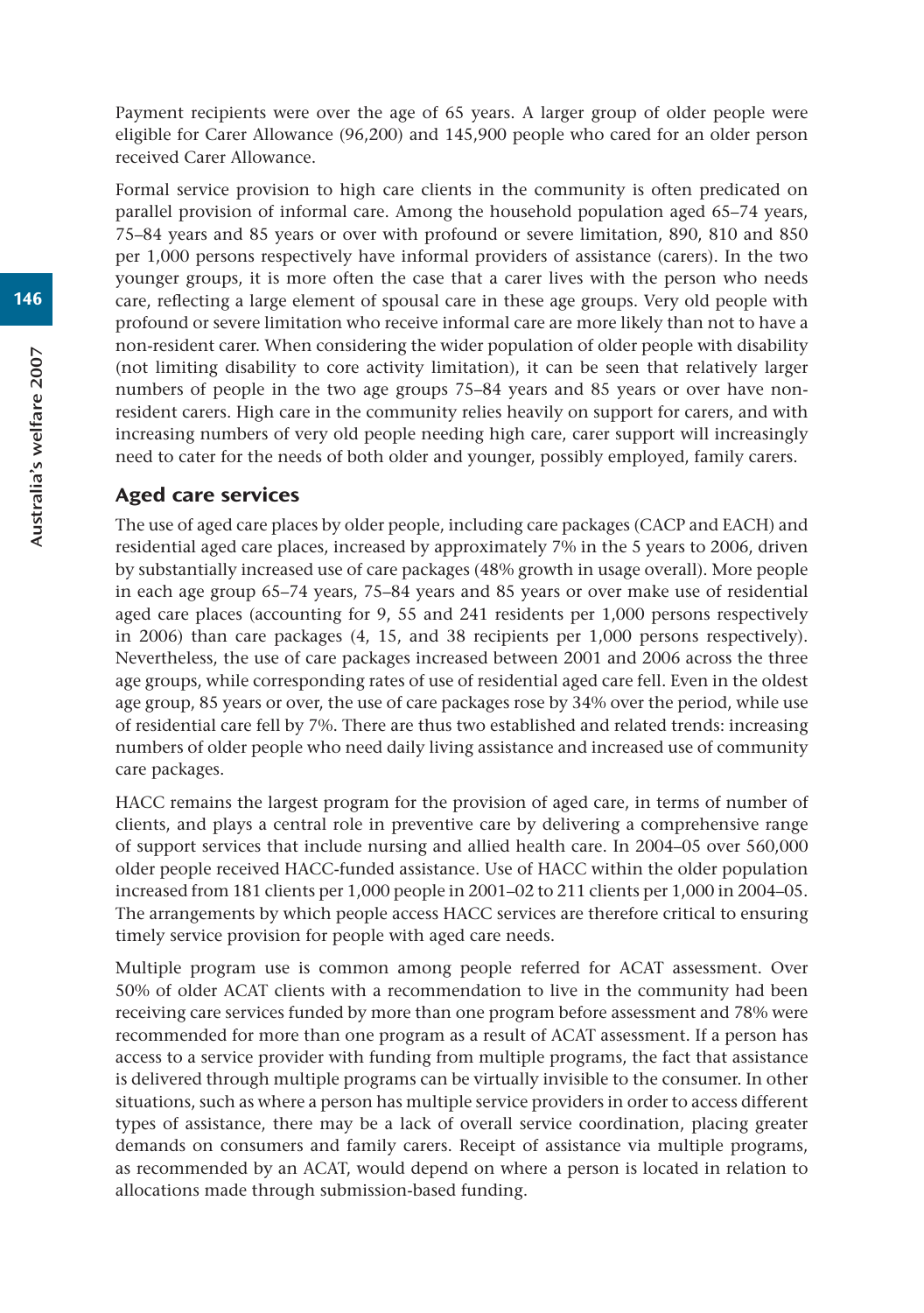There is an unanswered question about whether ACAT clients with high or complex needs who are recommended for support from multiple programs go on to receive multiple program support, whether the arrangements are satisfactory, and whether outcomes compare favourably with those of clients using coordinated packages of care. Measures announced as part of the Securing the Future of Aged Care for Australians package will benefit people with high care needs living in the community, and their carers. Increased provision of community care packages (CACP, EACH and EACH Dementia) will mean that more people have access to assistance in the form of individually tailored packages and case management. Perhaps even more significantly, for the first time a separate provision ratio has been created for high level community care.

An established trend of rising age at admission in aged care programs is associated with increasing longevity and changing health profiles of the older population that has been occurring for some years. Disability is the main driver of the need for care, and disability is strongly age-related. In 2005–06, over 70% of new admissions to permanent residential aged care were people aged 80 years or over, up from 64% in 1998–99. Around 40% of CACP clients are aged 85 years or over, and 82% of people starting on a package in 2005–06 were aged 75 years or over. As the ageing of the baby-boomer generation brings increasing numbers of more healthy younger old, it is essential that analyses of older people' needs and outcomes distinguish the well old from their age counterparts with higher levels of activity limitation.

This chapter explores the limited data that are available to touch on the issue of whether older people feel supported in terms of daily living assistance and opportunity for community participation. This is an important question, since perceived unmet need is predictive of higher levels of disability and increased use of institutional care. More importantly, it goes to the issue of quality of life and whether older people are regarded and regard themselves as valued members of society. Projections of future costs of aged care and associated policy analysis frequently assume that current and historical patterns of aged care provision will continue in the future. This could be taken to imply that such provision adequately meets the needs of older people. There are only limited data available to explore the question of aged care outcomes, and most of these are at a system level. Measures of consumer satisfaction with aged care services are few and far between, and aggregate reporting of individual outcomes is poor by comparison with some other areas of social service.

## Understanding the needs of older people

The key to improved support for older people lies in a more complete understanding of their service needs and experiences. Concerted research efforts are being undertaken in this area, for example, through the Ageing Well, Ageing Productively Grants and the Dementia Initiative. Research findings that are directly relevant to the health and care of older people promise benefits to service systems and consumers. Other efforts related to service delivery frameworks, including work under A New Strategy for Community Care— The Way Forward, are aiming to deliver improved information on aged care clients and the services they receive. Consistency of data and reporting across programs and systems is needed, as is a greater capacity to integrate program data with population data such as the Census and the Survey of Disability, Ageing and Carers. In addition, there is scope for improved reporting of client outcomes in the form of direct feedback from consumers across the range of programs about whether services meet their needs and how they might be improved.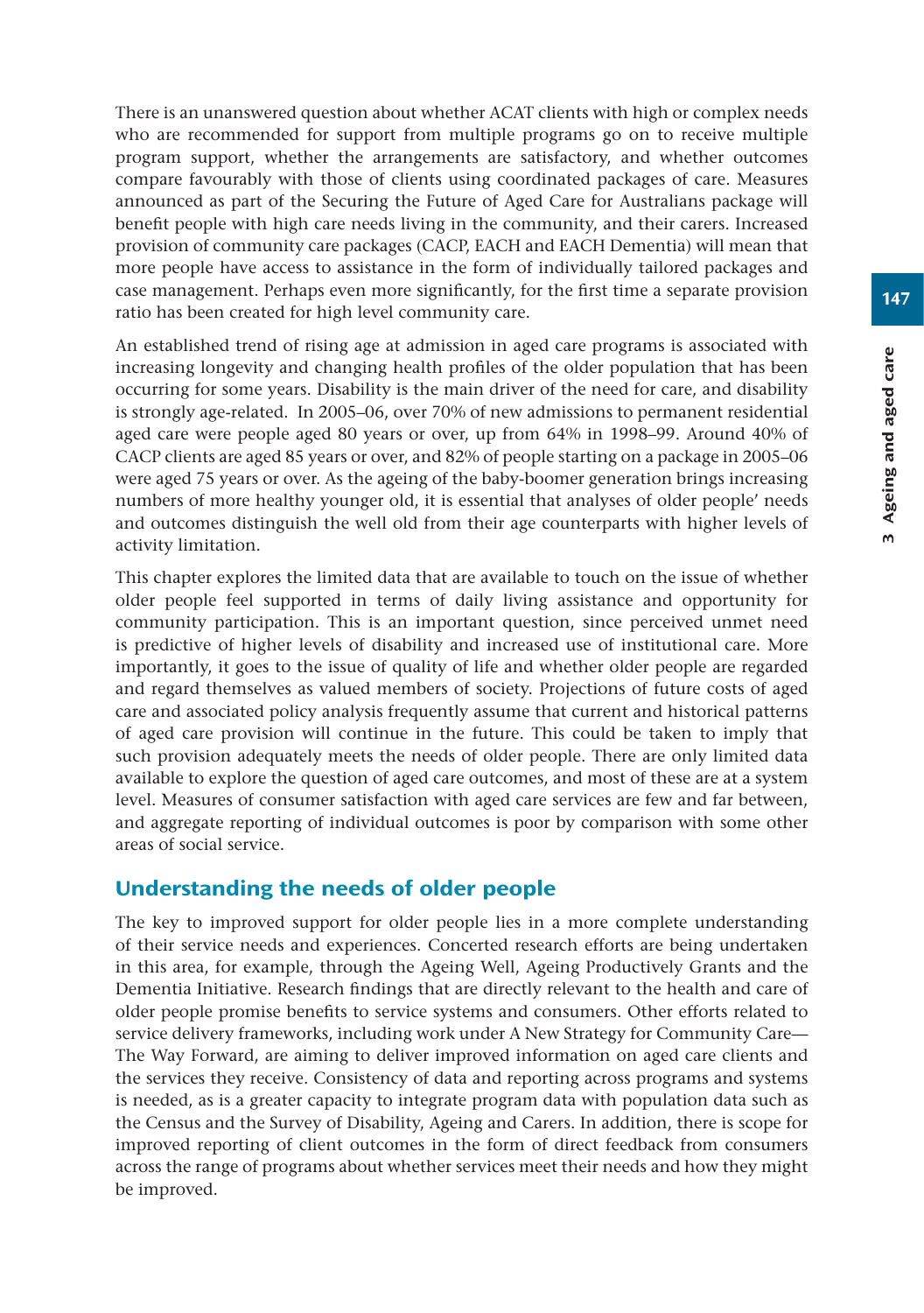# **References**

- ABS (Australian Bureau of Statistics) 2004a. Experimental estimates and projections, Aboriginal and Torres Strait Islander Australians. Cat. no. 3238.0. Canberra: ABS.
- ABS 2004b. Disability, ageing and carers: Summary of findings, Australia 2003. Cat. no. 4430.0. Canberra: ABS.
- ABS 2004c. Household and family projections Australia 2001 to 2026, Series II. Cat. no. 3236.0. Canberra: ABS.
- ABS 2006a. Household expenditure survey 2003–04 (reissue): summary of results. Cat. no. 6530.0. Canberra: ABS.
- ABS 2006b. Retirement and retirement intentions, Australia, August 2004 to June 2005. Canberra: ABS.
- ABS 2006c. Retirement and retirement Intentions, Australia, 2004–05 detailed electronic delivery (Table 4). Canberra: ABS. Viewed November 2006, <http://www.abs.gov.au/>.
- ABS 2006d. Australian demographic statistics. Cat. no. 3101.0. Canberra: ABS.
- ABS 2007a. Labour force, Australia, Detailed Electronic Delivery. Canberra: ABS. Viewed February 2007, <http://www.abs.gov.au/>.
- ABS 2007b. Migration Australia 2005–06. Cat. no. 3412.0. Canberra: ABS.
- ABS 2007c. Persons not in the labour force, Australia, September 2006. Cat. no. 6220.0. Canberra: ABS.
- ABS 2007d. 2006 General Social Survey: summary results Australia. Cat no. 4159.0. Canberra: ABS.
- ABS 2007e. Australian demographic statistics. Cat. no. 3101.0. Canberra: ABS.
- ACAP NDR 2006. Aged Care Assessment Program National Data Repository: minimum data set report, Annual Report 2004–05. Melbourne: Lincoln Gerontology Centre, La Trobe University.
- ACEMA (Aged Care Evaluation and Management Advisors) 2003. Resident Classification Scale Review. Aged and community care service development and evaluation reports no. 43. Canberra: Commonwealth Department of Health and Ageing: DoHA.
- AIHW (Australian Institute of Health and Welfare) 2003. Australia's welfare 2003. Cat. no. AUS 41. Canberra: AIHW.
- AIHW 2004a. Community Aged Care Packages Census 2002. Aged care statistics series no. 17. Cat. no. AGE 35. Canberra: AIHW.
- AIHW 2004b. Extended Aged Care at Home Census 2002: a report on the results of the census conducted in May 2002. Aged care statistics series no. 15. Cat. no. AGE 33. Canberra: AIHW.
- AIHW 2004c. Australia's health 2004. Cat. no. AUS 44. Canberra: AIHW.
- AIHW 2004d. Carers in Australia: assisting frail older people and people with a disability. Aged care series no. 8. Cat. no. AGE 41. Canberra: AIHW.
- AIHW 2005. Australia's welfare 2005. Cat. no. AUS 65. Canberra: AIHW.
- AIHW 2006a. Australia's health 2006. Cat. no. AUS 73. Canberra: AIHW.
- AIHW 2006b. Life expectancy and disability in Australia 1988 to 2003. Disability series. Cat. no. DIS 47. Canberra: AIHW.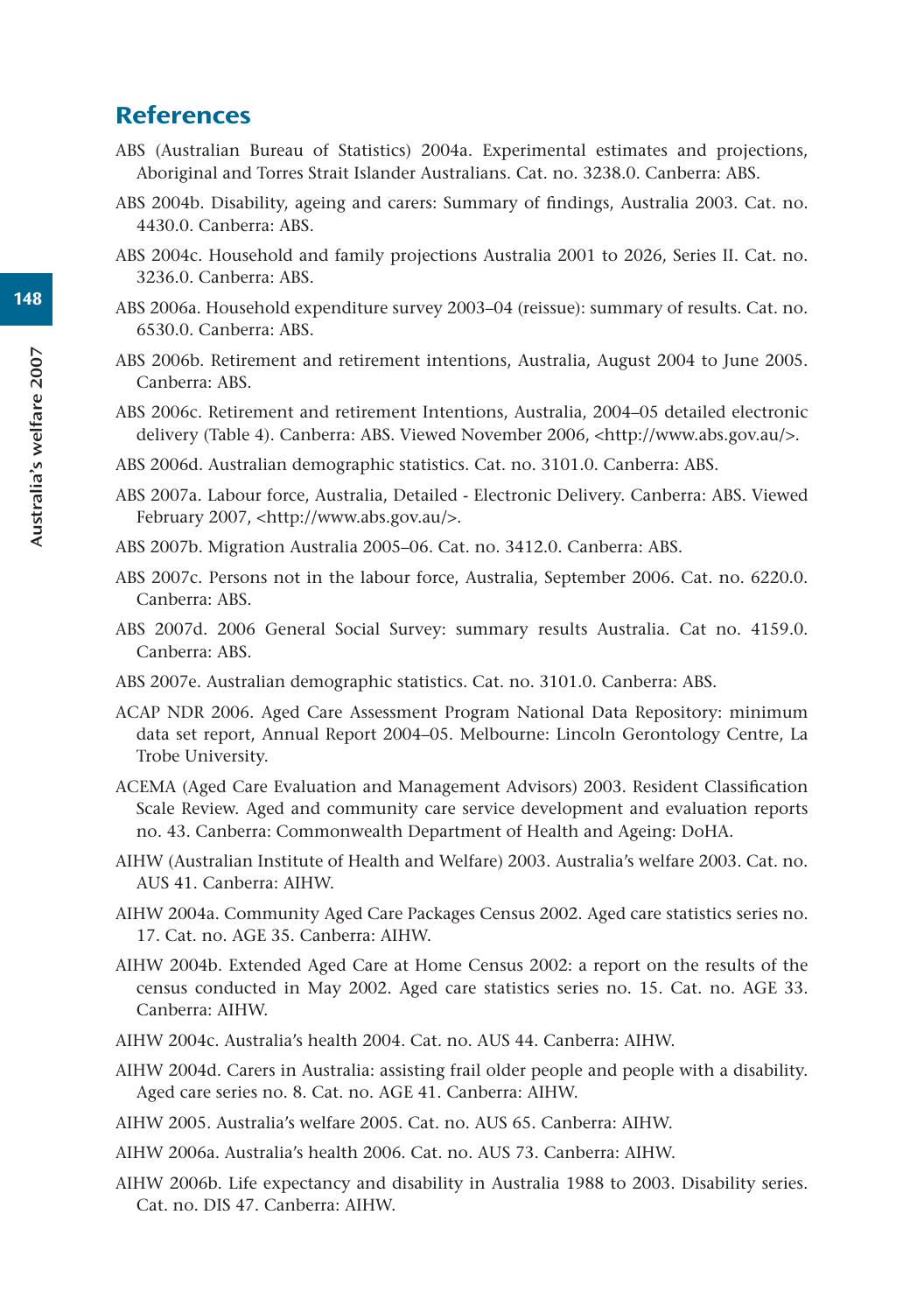149

3 Ageing and aged care

3 Ageing and aged care

- AIHW 2007. Older Australia at a glance. Cat no. AGE 52. Canberra: AIHW.
- AIHW 2007a. Aged care packages in the community 2005–06: a statistical overview. Aged care statistics series no. 25. Cat. no. AGE 55. Canberra: AIHW.
- AIHW 2007b. Residential aged care in Australia 2005–06: a statistical overview. Aged care statistics series 24. Cat. no. AGE 54. Canberra: AIHW.
- AIHW: Hales C, Ross L & Ryan C 2006a. National evaluation of the Aged Care Innovative Pool Dementia Pilot: final report. Age care series no. 10. Cat. no. AGE 48. Canberra: AIHW.
- AIHW: Hales C, Ross L & Ryan C 2006b. National evaluation of the Retirement Villages Care Pilot: final report. Aged care series no. 11. Cat. no. AGE 49. Canberra: AIHW.
- AIHW: Jenkins A 2000. Obtaining consumer views of service standards in Home and Community Care. Welfare working paper no. 34. Canberra: AIHW.
- AIHW: Karmel R 2005. Transitions between aged care services. Data linkage series no. 2. Cat. no. CSI 2. Canberra: AIHW.
- AIHW: Karmel R 2006. The ins and outs of residential respite care. Bulletin no.43. Cat. no. AUS 80. Canberra: AIHW.
- AIHW: Karmel R & Braun P 2004. Statistical linkage across aged care programs: an exploratory example—use of HACC nursing by CACP recipients. Canberra: AIHW.
- Andrews K 2001. National strategy for an Ageing Australia: an older Australia, challenges and opportunities for all. Reprint with amendments 2002. Canberra: Department of Health and Ageing.
- Borland J 2005. Transitions to retirement: a review. Melbourne Institute working paper no. 3/05. Melbourne: Melbourne Institute of Applied Economic and Social Research.
- Centrelink 2007. Individuals: how much Carer Allowance (adult) do I get? Canberra: Centrelink. Viewed 13 March 2007, <http://www.centrelink.gov.au/internet/internet. nsf/payments/pay\_how\_caadult.htm>.
- Cobb-Clark D & Stillman S 2006. The retirement expectations of middle-aged individuals. IZA discussion paper no. 2449. Bonn: Institute for the Study of Labor.
- Comyn G, Olsson S, Guenzler R, Ozccivelek R, Zinnbauer D & Cabrera M 2006. User needs in ICT research for independent living, with a focus on health aspects. Report on a joint DG JRC/IPTS–DG INFSO workshop, Brussels, 24–25 November 2005. Technical report EUR 22352 EN. European Commission Directorate-General Joint Research Centre, Institute for Prospective Technological Studies. Luxenbourg: Office for Official Publications of the European Communities.
- Costello P 2002. 2002–03 Budget Paper 5: intergenerational report 2002–03. Canberra: Commonwealth of Australia.
- Costello P 2007. Intergenerational report 2007. Canberra: Commonwealth of Australia.
- Dapre B 2006. A compendium of legislative changes in social security 1983–2000: Part 2, 1994–2000. Occasional paper no. 13. Canberra: Australian Government Department of Families, Community Services and Indigenous Affairs.
- DEWR (Australian Government Department of Employment and Workplace Relations) 2005. Workforce Tomorrow: adapting to a more diverse Australian labour market. Canberra: DEWR. Viewed 22 February 2007, <http://www.workplace.gov.au/NR/ rdonlyres/C41F120F-4928-49BC-9813-ECC685E3DA97/0/WorkforceTomorrowBook\_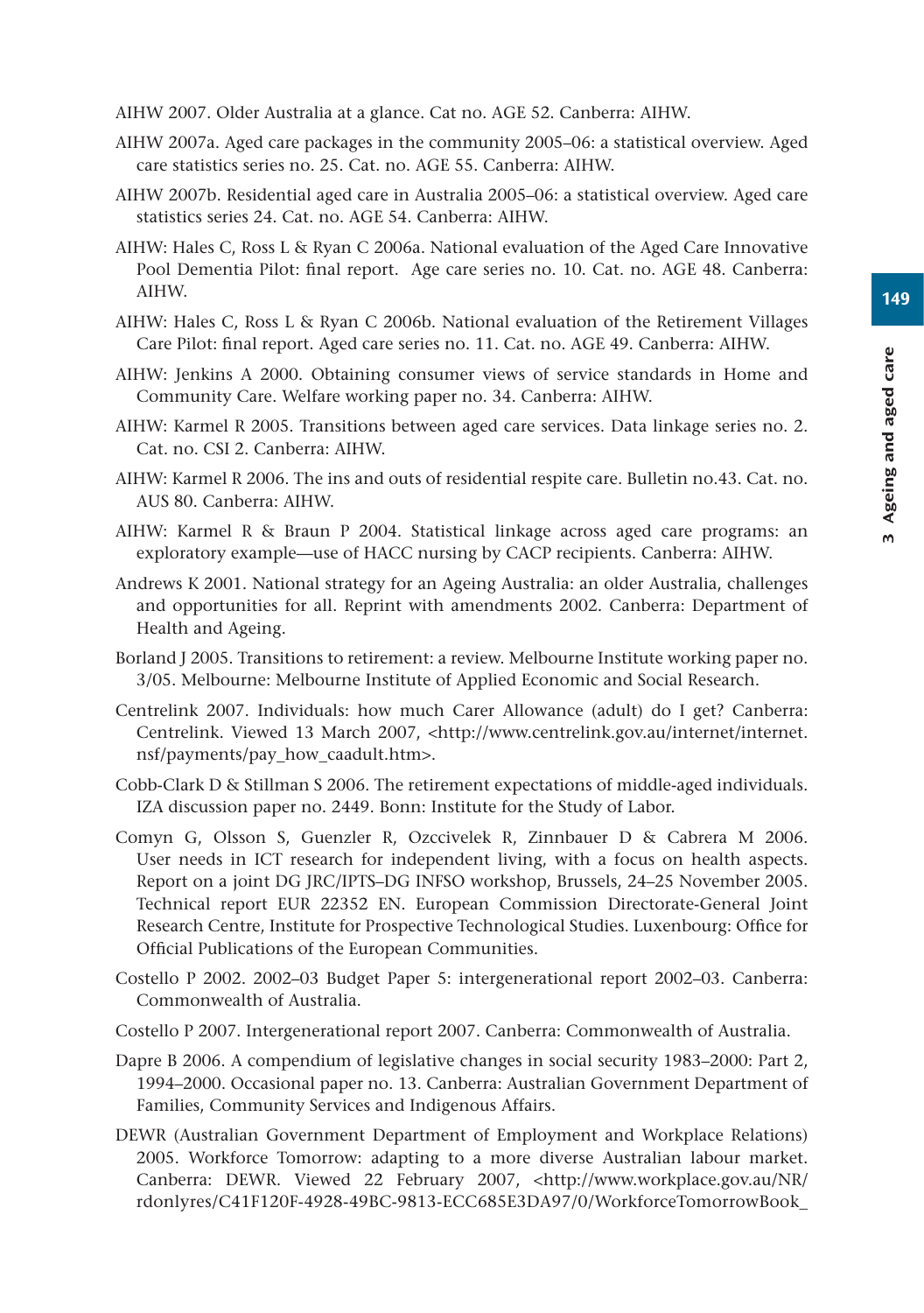pt1\_051111.pdf>.

- DHFS (Commonwealth Department of Health and Family Services) 1996. Annual report 1995–96. Canberra: DHFS.
- DoHA (Commonwealth Department of Health and Ageing) 2001. Residential care manual. Canberra: DoHA.
- DoHA 2002. Aged Care Assessment Program Operational Guidelines. Canberra: DoHA.
- DoHA 2006a. Home and Community Care Program Minimum Data Set, 2004—05 annual bulletin. Canberra: DoHA. Viewed November 2006, <http://www.health.gov.au/ internet/wcms/publishing.nsf/Content/hacc-pub\_mds\_sb.htm>.
- DoHA 2006b. Report on the Operation of the Aged Care Act 1997, 1 July 2005 to 30 June 2006. Canberra: DoHA.
- DoHA 2007a. Securing the future of aged care for Australians. Canberra: DoHA. Viewed 12 February 2007, <http://www.health.gov.au/securingthefuture>.
- DoHA 2007b. Fees and charges— an overview, July 2007— September 2007. Information sheet no. 9. Canberra: DoHA. Viewed 13 June 2007, <http://www.health.gov.au/ internet/wcms/publishing.nsf/Content/ageing-publicat-qcoa-09info.htm>.
- FaCS 2003. (Australian Government Department of Family and Community Services) Inquiry into long-term strategies to address the ageing of the Australian population over the next 40 years. Submission to the 2003 House of Representatives Standing Committee on Ageing. Occasional paper 8. Canberra: Commonwealth Department of Family and Community Services. Viewed March 2007, <http://www.facsia.gov.au/ internet/facsinternet.nsf/research/ops-ops8.htm>.
- FaCS 2006. Family and Community Services Portfolio Budget Statements 2005–06. Canberra: Commonwealth of Australia.
- FaCSIA 2006. (Australian Government Department of Families, Community Services and Indigenous Affairs) annual report 2005–2006. Canberra: FaCSIA.
- Gitlin L, Mann W, Tomit M & Marcus S 2001. Factors associated with home environmental problems among community-living older people. Disability and Rehabilitation 23(17):777–87.
- Gray L 2001. Two year review of aged care reforms. Canberra: Commonwealth Department of Health and Aged Care.
- Hales C 2007. Crisis or commotion? An objective look at evidence on caregiving in families. Family Matters 76.
- Harris-Kojetin L & Stone R 2007. The role of consumer satisfaction in ensuring quality longterm care: opportunities and challenges. Journal of Aging & Social Policy 19(2):43–61.
- Hogan W 2004. Review of pricing arrangements in residential aged care. Aged Care Price Review Taskforce. Canberra: DoHA.
- Iwarsson S 2005. A long-term perspective on person–environment fit and ADL dependence among older Swedish adults. Gerontologist 45:327–36.
- Kelly S & Harding A 2004. Funding the retirement of baby boomers. Agenda 11(2):99–112. Welfare working paper no. 44.
- Lichtenberg P, MacNeill S & Mast B 2000. Environmental press and adaptation to disability in hospitalised live-alone older adults. The Gerontologist 40:549–56.